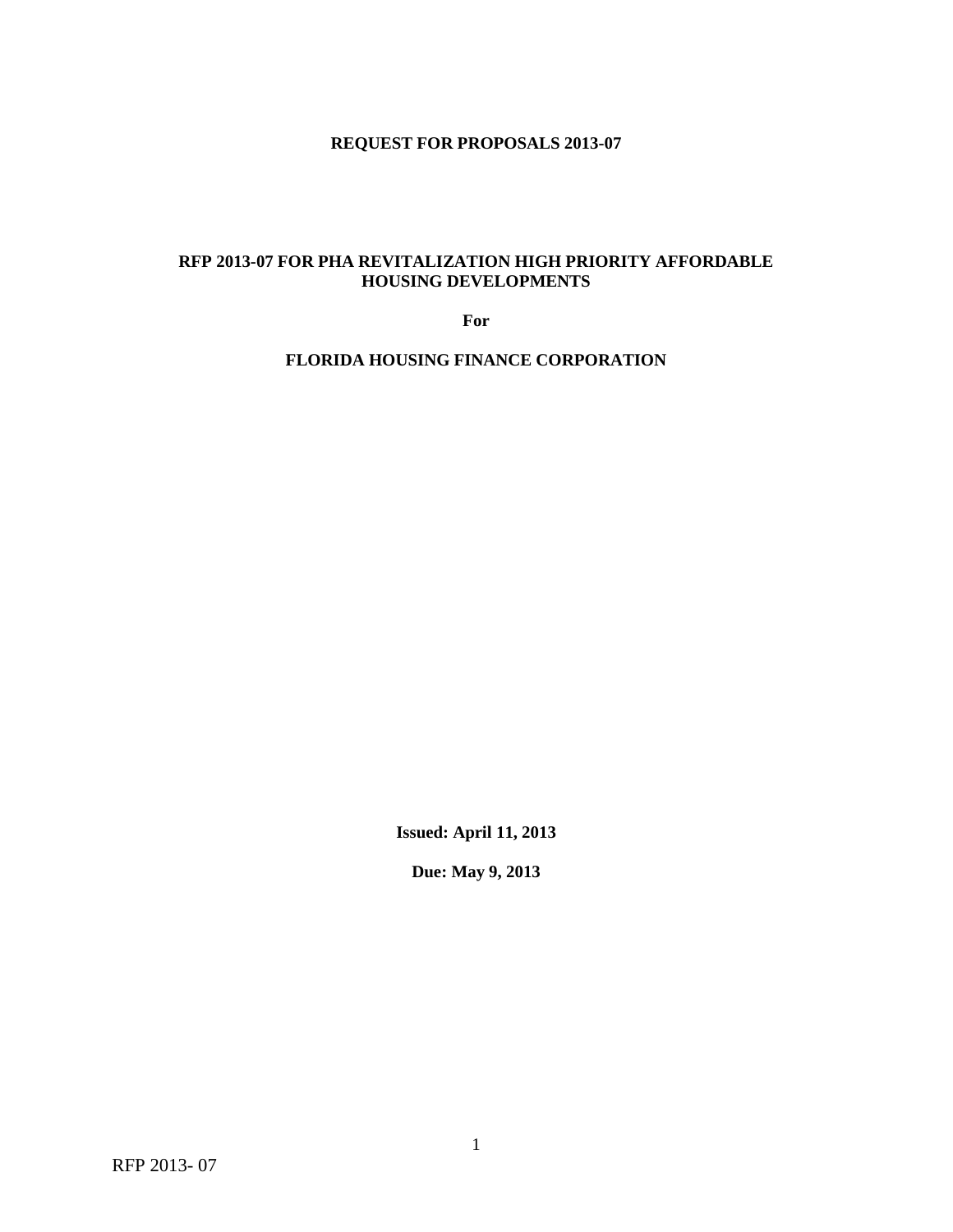#### **SECTION ONE INTRODUCTION**

Florida Housing Finance Corporation is authorized by section 420.507(48), F.S., to use up to 10 percent of its annual allocation of low-income housing tax credits to allocate by competitive solicitation for highpriority affordable housing developments.

This Request for Proposals (RFP) is open to Applicants proposing the development of affordable, multifamily housing involving Public Housing Authority (PHA) revitalization (consisting of Rehabilitation or Redevelopment) in medium and small counties.

The funding order for the Applications will be based on the Development's leveraging of funding from local or federal government sources and/or PHA resources as well as how the proposed Development ties into an initiative to revitalize the neighborhood or community. The Corporation expects to have up to an estimated \$2,580,000 of Competitive Housing Credits available for award to proposed Developments under this RFP. The Corporation is soliciting applications from qualified Applicants that commit to provide housing in accordance with the terms and conditions of this RFP, inclusive of Exhibits B and C, applicable laws and regulations, and the Corporation's generally applicable construction and financial standards.

# **SECTION TWO DEFINITIONS**

For purposes of this document, capitalized terms shall have the meaning as set forth below or in applicable federal regulations.

| "ACC" or "Annual Contributions<br>Contract" | A contract between HUD and a Public Housing Authority containing<br>the terms and conditions under which HUD assists in providing for<br>development of housing units, modernization of housing units,<br>operation of housing units, or a combination of the foregoing.                                                                                                                                                                                                                                                                                                                                                                                                                                                                                                                                                                        |
|---------------------------------------------|-------------------------------------------------------------------------------------------------------------------------------------------------------------------------------------------------------------------------------------------------------------------------------------------------------------------------------------------------------------------------------------------------------------------------------------------------------------------------------------------------------------------------------------------------------------------------------------------------------------------------------------------------------------------------------------------------------------------------------------------------------------------------------------------------------------------------------------------------|
| "Act"                                       | The Florida Housing Finance Corporation Act as found in Chapter<br>420, Part V, F.S.                                                                                                                                                                                                                                                                                                                                                                                                                                                                                                                                                                                                                                                                                                                                                            |
| "Address"                                   | The address number, street name and city or, at a minimum, the street<br>name, closest designated intersection, and whether or not the<br>Development is located within a city or in the unincorporated area of<br>the county. If located within a city, include the name of the city.                                                                                                                                                                                                                                                                                                                                                                                                                                                                                                                                                          |
| "Affiliate"                                 | Any person that, (i) directly or indirectly, through one or more<br>intermediaries, controls, is controlled by, or is under common control<br>with the Applicant or Developer, (ii) serves as an officer or director of<br>the Applicant or Developer or of any Affiliate of the Applicant or<br>Developer, (iii) directly or indirectly receives or will receive a<br>financial benefit from a Development, excluding third party lenders,<br>third party management agents or companies, third party service<br>providers, Housing Credit Syndicators, credit enhancers regulated by<br>a state or federal agency, or contractors whose total fees are within the<br>limit described in Exhibit C of the RFP, or (iv) is the spouse, parent,<br>child, sibling, or relative by marriage of a person described in (i), (ii)<br>or (iii) above. |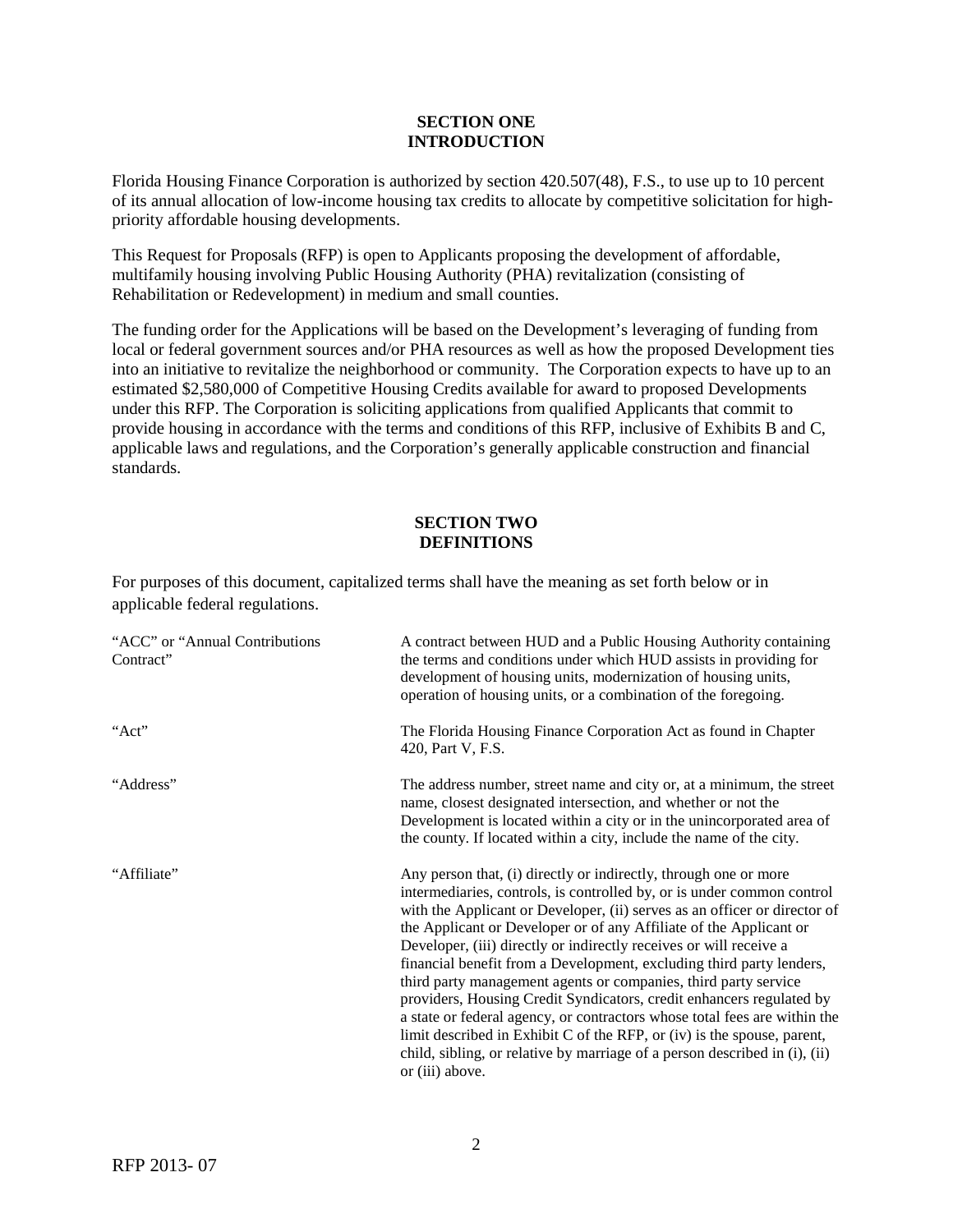| "ALF" or "Assisted Living Facility"                  | A Florida licensed living facility that complies with Sections 429.01<br>through 429.54, F.S., and Chapter 58A-5, F.A.C.                                                                                                                                                                                                                                                                                                                   |
|------------------------------------------------------|--------------------------------------------------------------------------------------------------------------------------------------------------------------------------------------------------------------------------------------------------------------------------------------------------------------------------------------------------------------------------------------------------------------------------------------------|
| "Allocation Authority"                               | The total dollar volume of the state of Florida's Housing Credit<br>ceiling available for distribution by the Corporation and authorized<br>pursuant to Section 42 of the IRC.                                                                                                                                                                                                                                                             |
| "Applicable Fraction"                                | Applicable Fraction as defined in Section $42(c)(1)(B)$ of the IRC.                                                                                                                                                                                                                                                                                                                                                                        |
| "Applicant"                                          | Any person or legally formed entity that is seeking funding from the<br>Corporation by submitting an Application or responding to a request<br>for proposal for one or more of the Corporation's programs. For<br>purposes of Part II of Exhibit C of the RFP, Applicant also includes<br>any assigns or successors in interest of the Applicant.                                                                                          |
| "Application"                                        | Documentation submitted in response to a competitive solicitation for<br>funding by the Corporation.                                                                                                                                                                                                                                                                                                                                       |
| "Best Practice"                                      | A program, activity or strategy that has been field tested and has been<br>shown to work effectively and produce successful outcomes and is<br>supported by subjective and objective evaluation and research.                                                                                                                                                                                                                              |
| "Board of Directors" or "Board"                      | The Board of Directors of the Corporation.                                                                                                                                                                                                                                                                                                                                                                                                 |
| "Building Identification Number"                     | The number assigned by the Corporation to describe each building in<br>a Housing Credit Development, pursuant to Internal Revenue Service<br>Notice 88-91.                                                                                                                                                                                                                                                                                 |
| "Calendar Days"                                      | The seven (7) days of the week. For computing any period of time<br>allowed by this RFP, the day of the event from which the designated<br>period of time begins to run shall not be included. The last day of the<br>period so computed shall be included unless it is a Saturday, Sunday<br>or legal holiday, in which event the period shall run until the end of<br>the next day which is neither a Saturday, Sunday or legal holiday. |
| "Carryover"                                          | The provision under Section 42 of the IRC and Part II of Exhibit C of<br>the RFP, which allows a Development to receive a Housing Credit<br>Allocation in a given calendar year and be placed in service by the<br>close of the second calendar year following the calendar year in which<br>the allocation is made.                                                                                                                       |
| "Committee"                                          | The review committee composed only of employees of the<br>Corporation.                                                                                                                                                                                                                                                                                                                                                                     |
| "Competitive Housing Credits" or<br>"Competitive HC" | Those Housing Credits which come from the Corporation's annual<br>Allocation Authority.                                                                                                                                                                                                                                                                                                                                                    |
| "Compliance Period"                                  | A period of time that the Development shall conform to all set-aside<br>requirements as described further in this RFP and agreed to by the<br>Applicant in the Application.                                                                                                                                                                                                                                                                |
| "Contact Person"                                     | The person with whom the Corporation will correspond concerning<br>the Application and the Development. This person cannot be a third-<br>party consultant.                                                                                                                                                                                                                                                                                |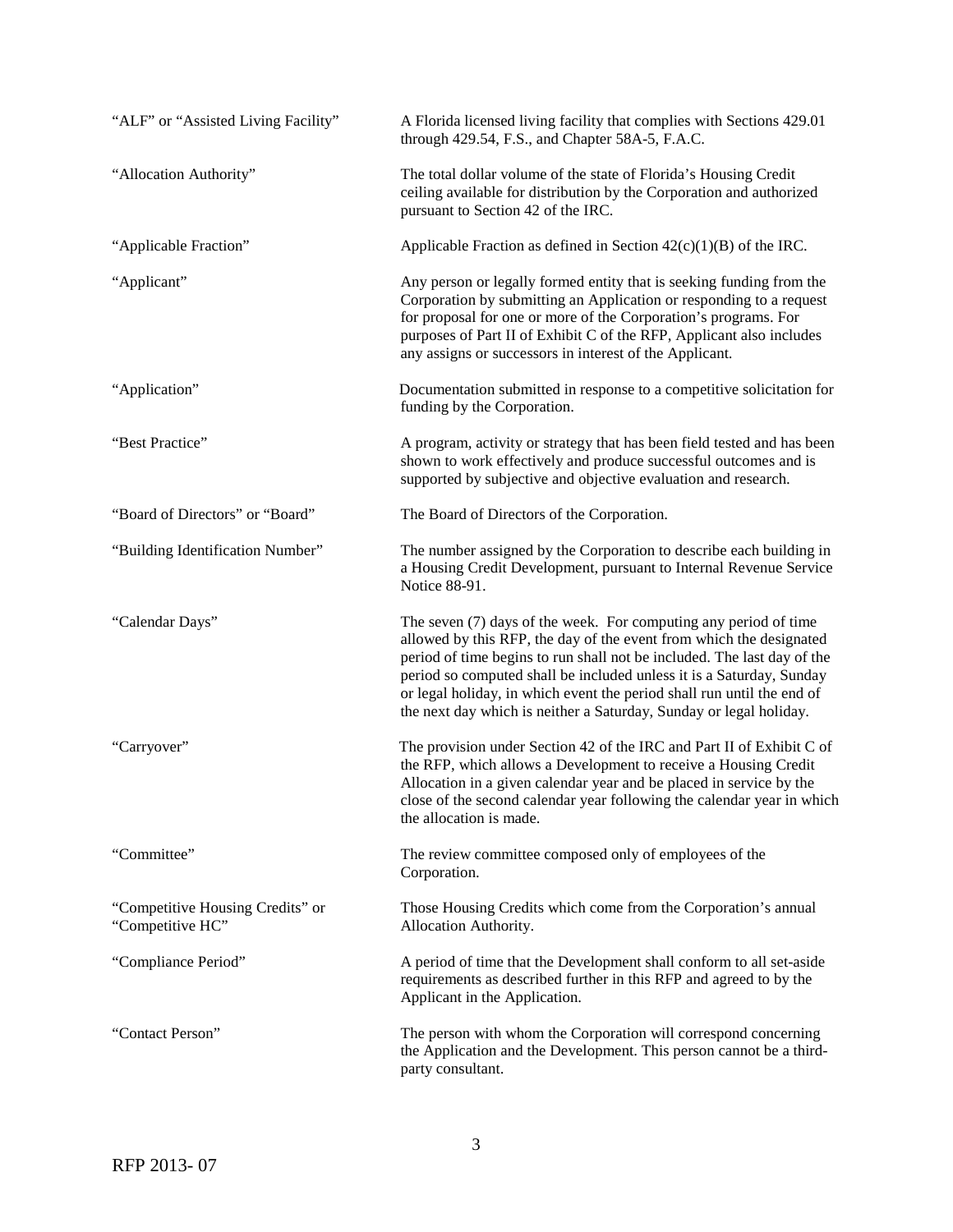| "Corporation"                                          | The Florida Housing Finance Corporation as defined in Section<br>420.503, F.S.                                                                                                                                                                                                                                                                                                                                                                                       |
|--------------------------------------------------------|----------------------------------------------------------------------------------------------------------------------------------------------------------------------------------------------------------------------------------------------------------------------------------------------------------------------------------------------------------------------------------------------------------------------------------------------------------------------|
| "Credit Underwriter"                                   | The independent contractor under contract with the Corporation<br>having the responsibility for providing stated credit underwriting<br>services.                                                                                                                                                                                                                                                                                                                    |
| "DDA" or "Difficult Development Area"                  | Areas designated by the Secretary of Housing and Urban<br>Development as having high construction, land, and utility costs<br>relative to area median gross income in accordance with Section<br>$42(d)(5)(B)$ , of the IRC.                                                                                                                                                                                                                                         |
| "Department"                                           | The Department of Economic Opportunity as defined in Section<br>420.503, F.S.                                                                                                                                                                                                                                                                                                                                                                                        |
| "Developer"                                            | Any individual, association, corporation, joint venturer, or partnership<br>which possesses the requisite skill, experience, and credit worthiness<br>to successfully produce affordable housing as required in the<br>Application.                                                                                                                                                                                                                                  |
| "Development"                                          | Project as defined in Section 420.503, F.S.                                                                                                                                                                                                                                                                                                                                                                                                                          |
| "Development Location Point"                           | A single point selected by the Applicant on the proposed<br>Development site that is located within 100 feet of a residential<br>building existing or to be constructed as part of the proposed<br>Development. For a Development which consists of Scattered Sites,<br>this means a single point on the site with the most units that is located<br>within 100 feet of a residential building existing or to be constructed<br>as part of the proposed Development. |
| "Development Cost"                                     | The total of all costs incurred in the completion of a Development<br>excluding Developer fee and total land cost as shown in the<br>Development Cost line item on the development cost pro forma<br>within the Application.                                                                                                                                                                                                                                         |
| "Document"                                             | Electronic media, written or graphic matter, of any kind whatsoever,<br>however produced or reproduced, including records, reports,<br>memoranda, minutes, notes, graphs, maps, charts, contracts, opinions,<br>studies, analysis, photographs, financial statements and<br>correspondence as well as any other tangible thing on which<br>information is recorded.                                                                                                  |
| "Domestic Violence"                                    | Domestic violence as defined in Section 741.28, F.S.                                                                                                                                                                                                                                                                                                                                                                                                                 |
| "Elderly"                                              | Elderly as defined in Section 420.503, F.S.                                                                                                                                                                                                                                                                                                                                                                                                                          |
| "ELI Household" or "Extremely Low<br>Income Household" | A household of one or more persons wherein the annual adjusted<br>gross income for the Family is equal to or below the percentage of<br>area median income for ELI Persons.                                                                                                                                                                                                                                                                                          |
| "ELI Persons" or "Extremely Low Income<br>Persons"     | Extremely low income persons as defined in Section 420.0004(9),<br>F.S.                                                                                                                                                                                                                                                                                                                                                                                              |
| "ELI Set-Aside" or "Extremely Low<br>Income Set-Aside" | The number of units designated to serve ELI Households.                                                                                                                                                                                                                                                                                                                                                                                                              |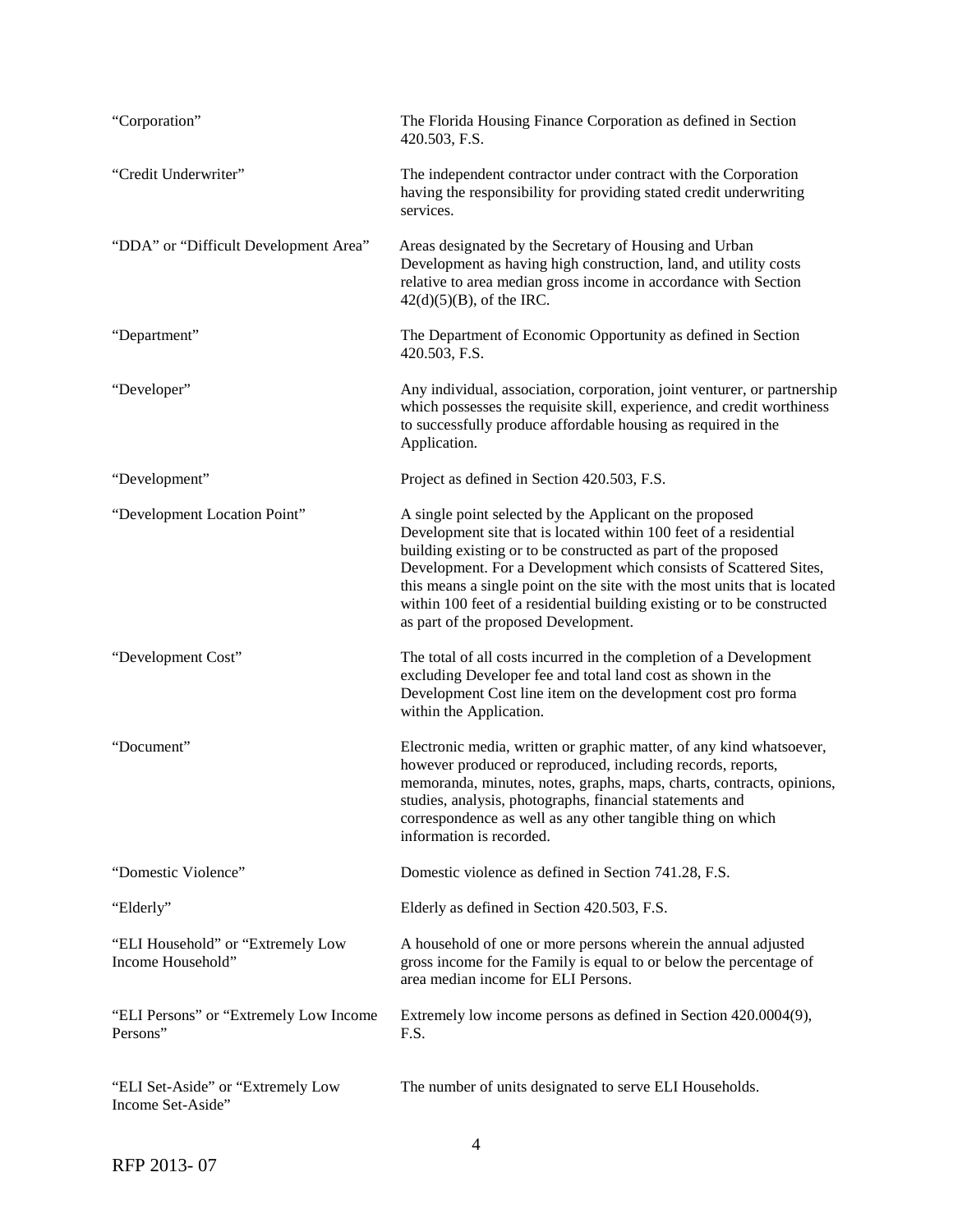| "Eligible Persons"                | One or more natural persons or a family, irrespective of race, creed,<br>national origin, or sex, determined by the Corporation to be of low<br>income or very low income. In determining the income standards of<br>Eligible Persons for its various programs, the Corporation shall take<br>into account the following factors: (a) requirements mandated by<br>federal law; (b) variations in circumstances in the different areas of<br>the state; (c) whether the determination is for rental housing; and (d)<br>the need for family size adjustments to accomplish the purposes set<br>forth in Part II of Exhibit C of the RFP. With respect to the HC<br>Program, an Eligible Person shall mean a Family having a combined<br>income which meets the income eligibility requirements of the HC<br>Program and Section 42 of the IRC. |
|-----------------------------------|-----------------------------------------------------------------------------------------------------------------------------------------------------------------------------------------------------------------------------------------------------------------------------------------------------------------------------------------------------------------------------------------------------------------------------------------------------------------------------------------------------------------------------------------------------------------------------------------------------------------------------------------------------------------------------------------------------------------------------------------------------------------------------------------------------------------------------------------------|
| "EUA" or "Extended Use Agreement" | An agreement which sets forth the set-aside requirements and other<br>Development requirements under the HC Program.                                                                                                                                                                                                                                                                                                                                                                                                                                                                                                                                                                                                                                                                                                                          |
| "Executive Director"              | The Executive Director of the Corporation.                                                                                                                                                                                                                                                                                                                                                                                                                                                                                                                                                                                                                                                                                                                                                                                                    |
| "Family"                          | Describes a household composed of one or more persons.                                                                                                                                                                                                                                                                                                                                                                                                                                                                                                                                                                                                                                                                                                                                                                                        |
| "Final Housing Credit Allocation" | The issuance of Housing Credits to an Applicant upon completion of<br>construction or Rehabilitation of a Development and submission to<br>the Corporation by the Applicant of a completed and executed Final<br>Cost Certification Application pursuant to Part II of Exhibit C of the<br>RFP.                                                                                                                                                                                                                                                                                                                                                                                                                                                                                                                                               |
| "Financial Beneficiary"           | Any Principal of the Developer or Applicant entity who receives or<br>will receive any direct or indirect financial benefit from a<br>Development, excluding third party lenders, third party management<br>agents or companies, third party service providers, Housing Credit<br>Syndicators, credit enhancers regulated by a state or federal agency,<br>or contractors whose total fees are within the limit described in<br>Exhibit C of the RFP.                                                                                                                                                                                                                                                                                                                                                                                         |
| "Financial Institution"           | Lending institution as defined in Section 420.503, F.S.                                                                                                                                                                                                                                                                                                                                                                                                                                                                                                                                                                                                                                                                                                                                                                                       |
| "General Contractor"              | A person or entity duly licensed in the state of Florida with the<br>requisite skills, experience and credit worthiness to successfully<br>provide the units required in the Application, and which meets the<br>criteria described in Part I of Exhibit C of the RFP.                                                                                                                                                                                                                                                                                                                                                                                                                                                                                                                                                                        |
| "HC" or "Housing Credit Program"  | The rental housing program administered by the Corporation pursuant<br>to Section 42 of the IRC and Section 420.5099, F.S., under which the<br>Corporation is designated the Housing Credit agency for the state of<br>Florida within the meaning of Section $42(h)(7)(A)$ of the IRC and<br>Exhibit C of the RFP.                                                                                                                                                                                                                                                                                                                                                                                                                                                                                                                            |
| "Homeless"                        | Homeless as defined in Section 420.621, F.S.                                                                                                                                                                                                                                                                                                                                                                                                                                                                                                                                                                                                                                                                                                                                                                                                  |
| "Housing Credit"                  | The tax credit issued in exchange for the development of rental<br>housing pursuant to Section 42 of the IRC and the provisions of<br>Exhibit C of the RFP.                                                                                                                                                                                                                                                                                                                                                                                                                                                                                                                                                                                                                                                                                   |
| "Housing Credit Allocation"       | The amount of Housing Credits determined by the Corporation as<br>necessary to make a Development financially feasible and viable                                                                                                                                                                                                                                                                                                                                                                                                                                                                                                                                                                                                                                                                                                             |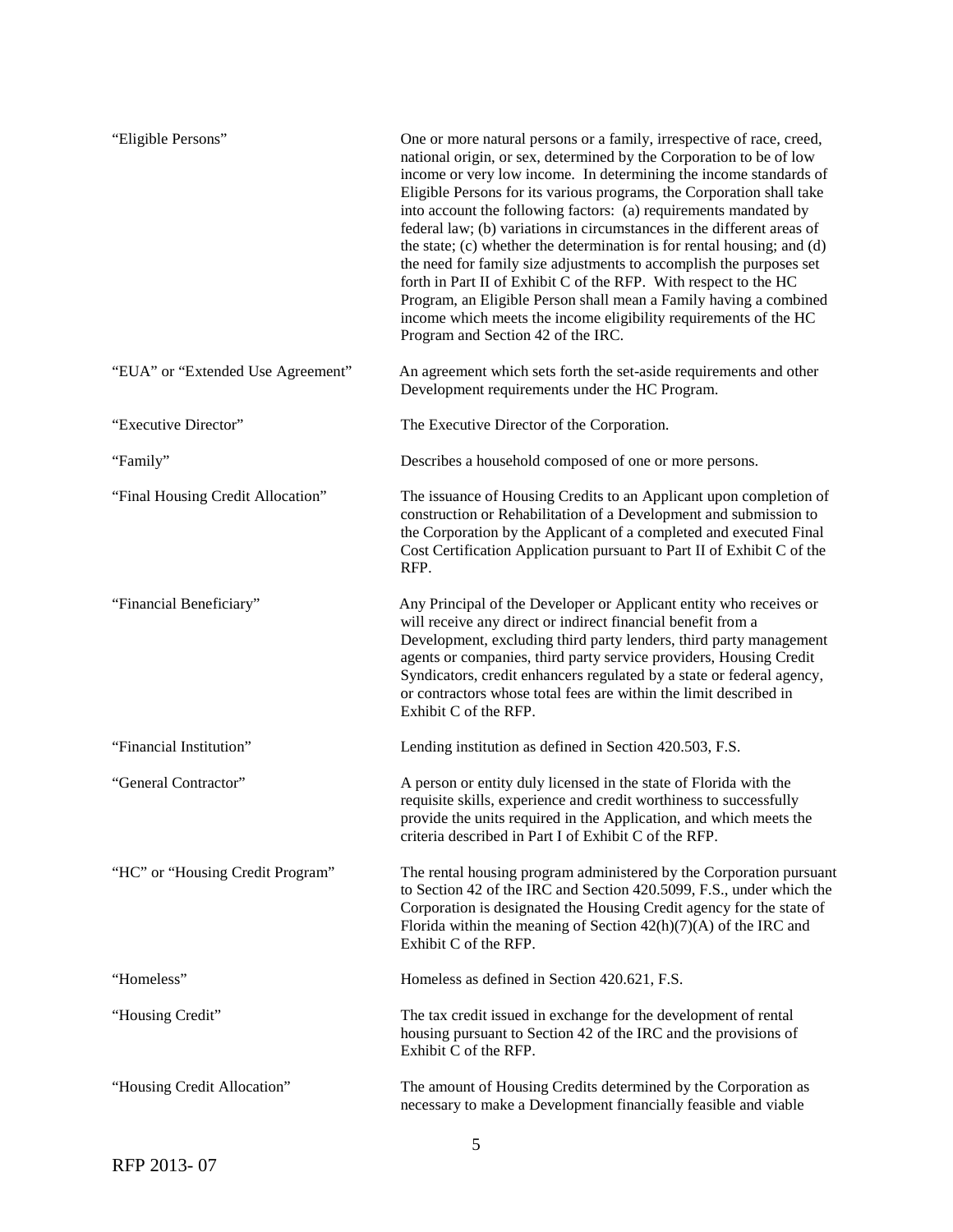|                                       | throughout the Development's Compliance Period pursuant to Section<br>$42(m)(2)(A)$ of the IRC.                                                                                                                                                                                                                                                                                                                                                                                                                                                                                                                                                                                                                                                                                                                                                                                                                                                                                                                                                             |
|---------------------------------------|-------------------------------------------------------------------------------------------------------------------------------------------------------------------------------------------------------------------------------------------------------------------------------------------------------------------------------------------------------------------------------------------------------------------------------------------------------------------------------------------------------------------------------------------------------------------------------------------------------------------------------------------------------------------------------------------------------------------------------------------------------------------------------------------------------------------------------------------------------------------------------------------------------------------------------------------------------------------------------------------------------------------------------------------------------------|
| "Housing Credit Development"          | The proposed or existing rental housing Development(s) for which<br>Housing Credits have been applied or received.                                                                                                                                                                                                                                                                                                                                                                                                                                                                                                                                                                                                                                                                                                                                                                                                                                                                                                                                          |
| "Housing Credit Extended Use Period"  | With respect to any building that is included in a Housing Credit<br>Development, the period that begins on the first day of the<br>Compliance Period in which such building is part of the Development<br>and ends on the later of: (i) the date specified by the Corporation in<br>the Extended Use Agreement or (ii) the date that is the fifteenth<br>anniversary of the last day of the Compliance Period, unless earlier<br>terminated as provided in Section $42(h)(6)$ of the IRC.                                                                                                                                                                                                                                                                                                                                                                                                                                                                                                                                                                  |
| "Housing Credit Period"               | With respect to any building that is included in a Housing Credit<br>Development, the period of 10 years beginning with: (i) the taxable<br>year in which such building is placed in service, or (ii) at the election<br>of the Developer, the succeeding taxable year.                                                                                                                                                                                                                                                                                                                                                                                                                                                                                                                                                                                                                                                                                                                                                                                     |
| "Housing Credit Rent-Restricted Unit" | A unit for which the gross rent does not exceed 30 percent of the<br>imputed income limitation applicable to such unit as chosen by the<br>Applicant in the Application and in accordance with Section 42 of the<br>IRC. Rent controls for ELI Households shall consist of the Gross Rent<br>Floor, as defined in Section $42(g)(2)(A)$ , of the IRC, and in<br>accordance with IRS Revenue Procedure 94-57, minus the lesser of (i)<br>the utility allowance in effect by the applicable local Public Housing<br>Authority (PHA) at the date the last building in the Development is<br>placed-in-service or (ii) the current utility allowance applicable to the<br>building (as outlined in 26 CFR 1.42-10, this may include either the<br>local utility company estimate or the applicable PHA utility<br>allowance). Notwithstanding the preceding sentence, the rent charged<br>to any ELI Household may not exceed the maximum rent level<br>permitted under Section $42(g)(2)(A)$ of the IRC for the applicable unit<br>occupied by such household. |
| "Housing Credit Set-Aside"            | The number of units in a Housing Credit Development necessary to<br>satisfy the percentage of units set-aside at 60 percent of the Area<br>Median Income (AMI) or less as chosen by the Applicant in the<br>Application.                                                                                                                                                                                                                                                                                                                                                                                                                                                                                                                                                                                                                                                                                                                                                                                                                                    |
| "Housing Credit Syndicator"           | A person, partnership, corporation, trust or other entity that regularly<br>engages in the purchase of interests in entities that produce Qualified<br>Low Income Housing Projects [as defined in Section $42(g)$ of the<br>Internal Revenue Code].                                                                                                                                                                                                                                                                                                                                                                                                                                                                                                                                                                                                                                                                                                                                                                                                         |
| "HUD"                                 | The United States Department of Housing and Urban Development.                                                                                                                                                                                                                                                                                                                                                                                                                                                                                                                                                                                                                                                                                                                                                                                                                                                                                                                                                                                              |
| "Interested Party"                    | Any person or entity that requests a copy of this Request for Proposals<br>from the Corporation.                                                                                                                                                                                                                                                                                                                                                                                                                                                                                                                                                                                                                                                                                                                                                                                                                                                                                                                                                            |
| "IRC"                                 | Section 42 and subsections $501(c)(3)$ and $501(c)(4)$ of the Internal<br>Revenue Code of 1986, as in effect on the issue date of this RFP,<br>together with corresponding and applicable final, temporary or<br>proposed regulations, notices, and revenue rulings issued with respect<br>thereto by the Treasury or the Internal Revenue Service of the United<br>States.                                                                                                                                                                                                                                                                                                                                                                                                                                                                                                                                                                                                                                                                                 |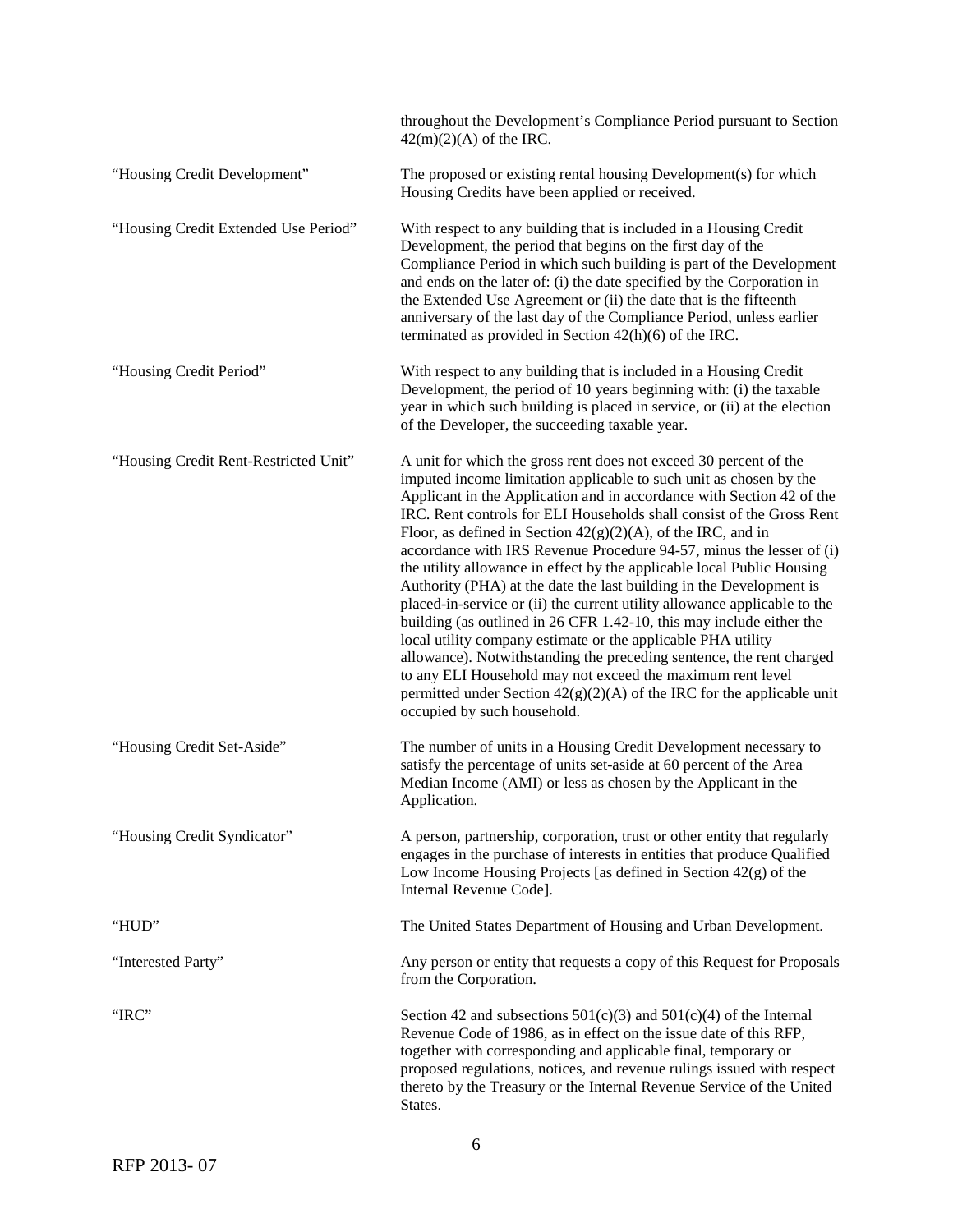| "Local Government"                             | Local government as defined in Section 420.503, F.S.                                                                                                                                                                                                                                                                                                                                                                                                                                                                                                                                                                                                                                                                                                                                                                                                                                                                                                                                                                                                                                                                                                                                                                                                                                                                                                                                                                              |
|------------------------------------------------|-----------------------------------------------------------------------------------------------------------------------------------------------------------------------------------------------------------------------------------------------------------------------------------------------------------------------------------------------------------------------------------------------------------------------------------------------------------------------------------------------------------------------------------------------------------------------------------------------------------------------------------------------------------------------------------------------------------------------------------------------------------------------------------------------------------------------------------------------------------------------------------------------------------------------------------------------------------------------------------------------------------------------------------------------------------------------------------------------------------------------------------------------------------------------------------------------------------------------------------------------------------------------------------------------------------------------------------------------------------------------------------------------------------------------------------|
| "Minor Irregularities"                         | A variation in a mandatory term or condition of a Request for<br>Proposals that does not give the Applicant an advantage or benefit not<br>enjoyed by other Applicants and does not adversely impact the<br>interests of the Corporation or the public.                                                                                                                                                                                                                                                                                                                                                                                                                                                                                                                                                                                                                                                                                                                                                                                                                                                                                                                                                                                                                                                                                                                                                                           |
| "Non-Profit"                                   | A qualified non-profit entity as defined in Section $42(h)(5)(C)$ ,<br>subsection $501(c)(3)$ or $501(c)(4)$ of the IRC and organized under<br>Chapter 617, F.S., if a Florida Corporation, or organized under similar<br>state law if organized in a jurisdiction other than Florida, to provide<br>housing and other services on a not-for-profit basis, which owns at<br>least 51 percent of the ownership interest in the Development held by<br>the general partner or managing member entity, which shall receive at<br>least 25 percent of the Developer fee, and which entity is acceptable<br>to federal and state agencies and financial institutions as a Sponsor for<br>affordable housing. In accordance with Section 42 of the IRC, a for-<br>profit entity wholly owned by one or more qualified non-profit<br>organizations will constitute a Non-Profit entity. The purpose of the<br>Non-Profit must be, in part, to foster low-income housing and such<br>purpose must be reflected in the Articles of Incorporation of the Non-<br>Profit entity. A Non-Profit entity shall own an interest in the<br>Development, either directly or indirectly; shall not be affiliated with<br>or controlled by a for-profit Corporation; and shall materially<br>participate in the development and operation of the Development<br>throughout the total affordability period as stated in the Extended Use<br>Agreement. |
| "PBRA" or "Project-Based Rental<br>Assistance" | A rental subsidy through a contract with HUD or RD for a property.                                                                                                                                                                                                                                                                                                                                                                                                                                                                                                                                                                                                                                                                                                                                                                                                                                                                                                                                                                                                                                                                                                                                                                                                                                                                                                                                                                |
| "Person with a Disability"                     | Pursuant to Section 3 of the Americans with Disabilities Act of 1990,<br>as amended by the ADA Amendments Act of 2008, an individual to<br>which both of the following applies: (i) the individual has a physical<br>or mental impairment that substantially limits one or more of the<br>major life activities of such individual, and (ii) the individual is<br>currently or was formerly regarded as having an existing record of<br>such an impairment.                                                                                                                                                                                                                                                                                                                                                                                                                                                                                                                                                                                                                                                                                                                                                                                                                                                                                                                                                                       |
| "PHA" or "Public Housing Authority"            | A housing authority under Chapter 421, F.S.                                                                                                                                                                                                                                                                                                                                                                                                                                                                                                                                                                                                                                                                                                                                                                                                                                                                                                                                                                                                                                                                                                                                                                                                                                                                                                                                                                                       |
| "Preliminary Allocation"                       | A non-binding reservation of Housing Credits issued to a Housing<br>Credit Development which has demonstrated a need for Housing<br>Credits and received a positive recommendation from the Credit<br>Underwriter.                                                                                                                                                                                                                                                                                                                                                                                                                                                                                                                                                                                                                                                                                                                                                                                                                                                                                                                                                                                                                                                                                                                                                                                                                |
| "Principal"                                    | Means (i) any general partner of an Applicant or Developer, any<br>limited partner of an Applicant or Developer, any manager or member<br>of an Applicant or Developer, any officer, director or shareholder of<br>an Applicant or Developer, (ii) any officer, director, shareholder,<br>manager, member, general partner or limited partner of any general<br>partner or limited partner of an Applicant or Developer, (iii) any<br>officer, director, shareholder, manager, member, general partner or<br>limited partner of any manager or member of an Applicant or<br>Developer, and (iv) any officer, director, shareholder, manager,                                                                                                                                                                                                                                                                                                                                                                                                                                                                                                                                                                                                                                                                                                                                                                                      |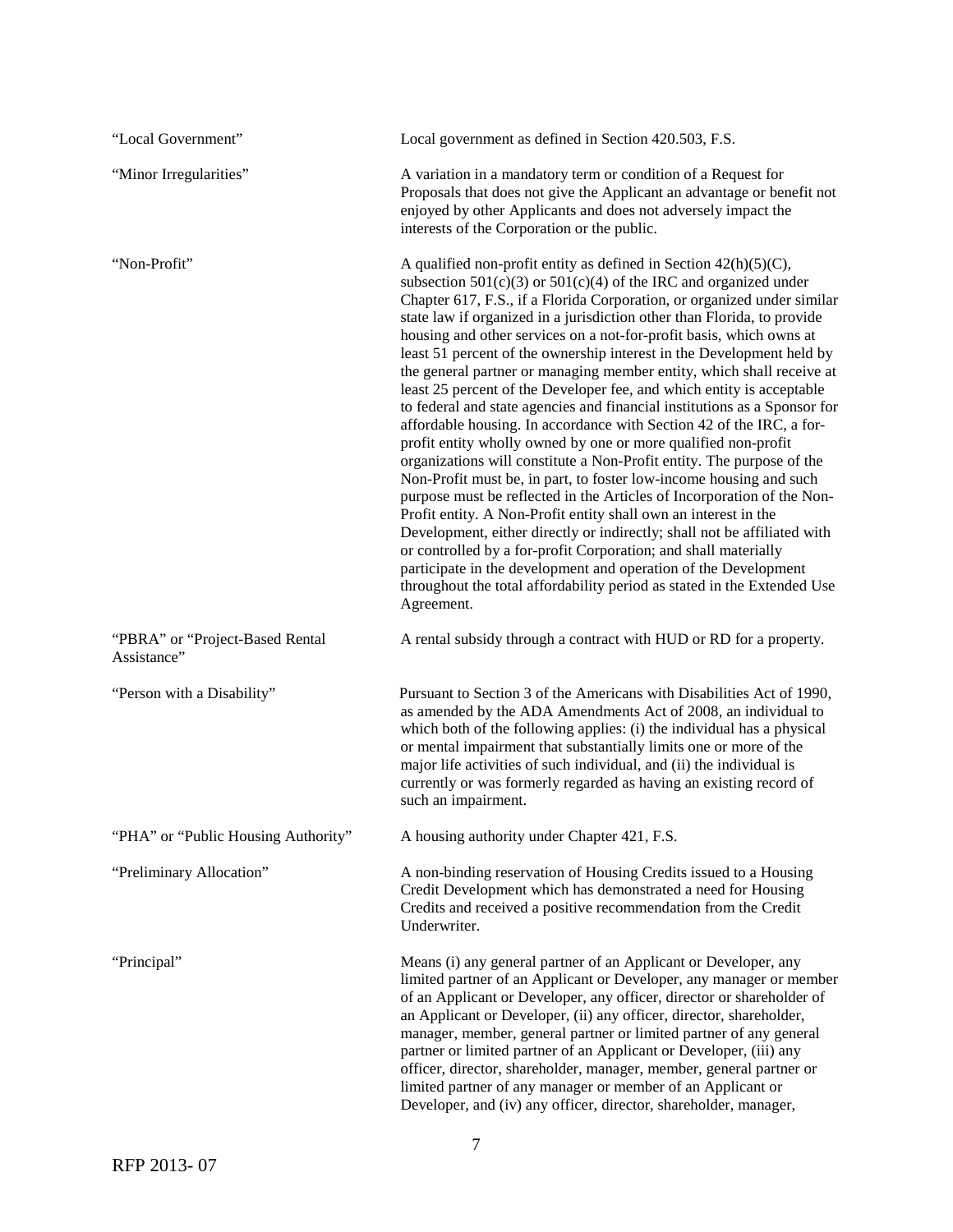|                                        | member, general partner or limited partner of any shareholder of an<br>Applicant or Developer.                                                                                                                                                                                                                                                                                                                                                                                                                                                                              |
|----------------------------------------|-----------------------------------------------------------------------------------------------------------------------------------------------------------------------------------------------------------------------------------------------------------------------------------------------------------------------------------------------------------------------------------------------------------------------------------------------------------------------------------------------------------------------------------------------------------------------------|
| "Progress Report" or "Form Q/M Report" | A report format that is required to be completed and submitted to the<br>Corporation pursuant to Part II of Exhibit C of the RFP. The form,<br>effective January 2007, is available on the Corporation's Website<br>under the Multifamily Development link labeled Related References<br>and Links or by contacting the Housing Credit Program at 227 North<br>Bronough Street, Suite 5000, Tallahassee, Florida 32301-1329.                                                                                                                                                |
| "Project" or "Property"                | Project as defined in Section 420.503, F.S.                                                                                                                                                                                                                                                                                                                                                                                                                                                                                                                                 |
| "QAP" or "Qualified Allocation Plan"   | The 2012 Qualified Allocation Plan which is effective upon approval<br>by the Governor of the state of Florida, pursuant to Section<br>$42(m)(1)(B)$ of the IRC and sets forth the selection criteria and the<br>preferences of the Corporation for Developments which will receive<br>Housing Credits. The QAP is available on the Corporation's Website<br>under the Multifamily Development link labeled Related References<br>and Links or by contacting the Housing Credit Program at 227 North<br>Bronough Street, Suite 5000, Tallahassee, Florida 32301-1329.       |
| "QCT" or "Qualified Census Tract"      | Any census tract which is designated by the Secretary of Housing and<br>Urban Development as having either 50 percent or more of the<br>households at an income which is less than 60 percent of the area<br>median gross income, or a poverty rate of at least 25 percent, in<br>accordance with Section $42(d)(5)(B)$ of the IRC.                                                                                                                                                                                                                                         |
| "Redevelopment"                        | Demolition of public housing structures currently or previously<br>existing on a site with a Declaration of Trust that were originally built<br>in 1984 or earlier and that are assisted through ACC, and new<br>construction, providing at least 25 percent of the total new units with<br>PBRA, ACC, or both, after Redevelopment.                                                                                                                                                                                                                                        |
| "Rehabilitation"                       | The alteration, improvement or modification of an existing structure<br>where less than 50 percent of the proposed construction work consists<br>of new construction. Rehabilitation also includes what is stated in<br>Section 42(e) of the IRC, with the exception of Section<br>$42(e)(3)(A)(ii)(II)$ , which, for the purposes of Competitive HC, is<br>changed to read: "II. The requirement of this subclause is met if the<br>qualified basis attributable to such amount, when divided by the<br>number of low-income units, in the building, is \$20,000 or more." |
| "Scattered Sites"                      | As applied to a single Development, means a Development site that,<br>when taken as a whole, is comprised of real property that is not<br>contiguous (each such non-contiguous site within a Scattered Site<br>Development, a "Scattered Site"). For purposes of this definition<br>"contiguous" means touching at a point or along a boundary. Real<br>property is contiguous if the only intervening real property interest is<br>an easement, provided the easement is not a roadway or street.                                                                          |
| "Section 8"                            | Section 8 of the United States Housing Act of 1937                                                                                                                                                                                                                                                                                                                                                                                                                                                                                                                          |
| "Special Needs Household"              | A household consisting of a Family that is considered to be Homeless,<br>a survivor of Domestic Violence, a Person with a Disability, or Youth<br>Aging Out of Foster Care. These households require initial,<br>intermittent or on-going supportive services from one or more                                                                                                                                                                                                                                                                                              |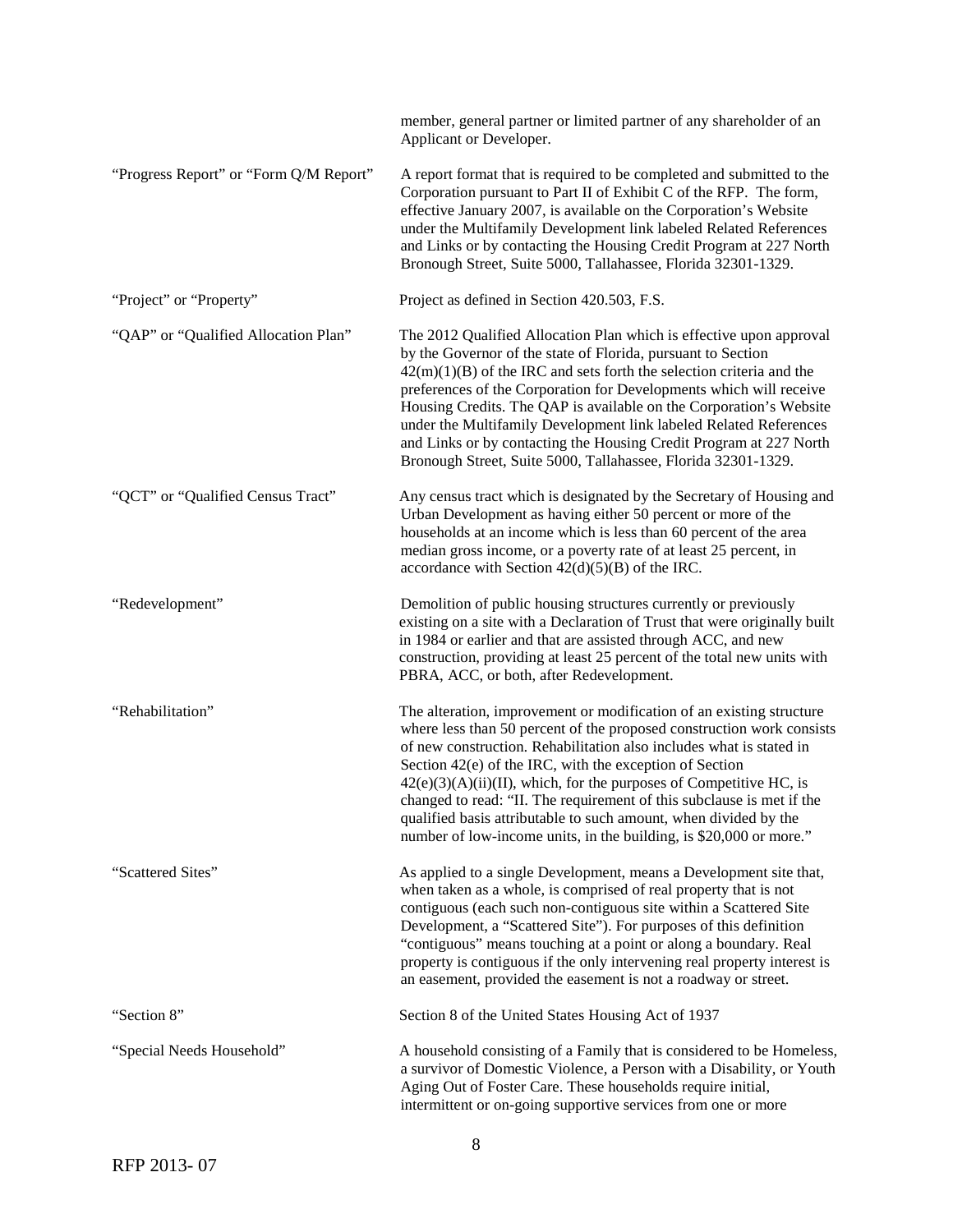|                                              | community based service providers to obtain and retain stable,<br>adequate and safe housing in their communities.                                                                                                                                                                                                                                                                                                                                                                                                                                                                                                                                                                                                                                                                                                                                                                                                                                                                                                                                                                                                                                                                                                                                                                                                                                                                                                                                                                                                                                                                                                                                                                                                                                                                                                                                                                                |
|----------------------------------------------|--------------------------------------------------------------------------------------------------------------------------------------------------------------------------------------------------------------------------------------------------------------------------------------------------------------------------------------------------------------------------------------------------------------------------------------------------------------------------------------------------------------------------------------------------------------------------------------------------------------------------------------------------------------------------------------------------------------------------------------------------------------------------------------------------------------------------------------------------------------------------------------------------------------------------------------------------------------------------------------------------------------------------------------------------------------------------------------------------------------------------------------------------------------------------------------------------------------------------------------------------------------------------------------------------------------------------------------------------------------------------------------------------------------------------------------------------------------------------------------------------------------------------------------------------------------------------------------------------------------------------------------------------------------------------------------------------------------------------------------------------------------------------------------------------------------------------------------------------------------------------------------------------|
| "Special Needs Household Referral<br>Agency" | An organization that is designated and authorized by legislative<br>mandate or the responsible federal or state agency to plan, coordinate<br>and administer the provision of federal or state supportive services or<br>long-term care programs for at least one Special Needs Household<br>population.                                                                                                                                                                                                                                                                                                                                                                                                                                                                                                                                                                                                                                                                                                                                                                                                                                                                                                                                                                                                                                                                                                                                                                                                                                                                                                                                                                                                                                                                                                                                                                                         |
| "Sponsor"                                    | Sponsor as defined in Section 420.503, F.S.                                                                                                                                                                                                                                                                                                                                                                                                                                                                                                                                                                                                                                                                                                                                                                                                                                                                                                                                                                                                                                                                                                                                                                                                                                                                                                                                                                                                                                                                                                                                                                                                                                                                                                                                                                                                                                                      |
| "Total Development Cost"                     | The total of all costs incurred in the completion of a Development, all<br>of which shall be subject to the review and approval by the Credit<br>Underwriter and the Corporation pursuant to Exhibit C of the RFP.<br>Total Development Cost includes the following: (a) the cost of<br>acquiring real property and any buildings thereon, including payment<br>for options, deposits, or contracts to purchase properties; (b) the cost<br>of site preparation, demolition, and development; (c) any expenses<br>relating to the issuance of tax-exempt bonds or taxable bonds, if any,<br>related to the particular Development; (d) fees in connection with the<br>planning, execution, and financing of the Development, such as those<br>of architects, engineers, attorneys, accountants, Developer fee, and the<br>Corporation; (e) the cost of studies, surveys, plans, permits, insurance,<br>interest, financing, tax and assessment costs, and other operating and<br>carrying costs during construction, rehabilitation, or reconstruction of<br>the Development; (f) the cost of the construction, rehabilitation, and<br>equipping of the Development; (g) the cost of land improvements,<br>such as landscaping and offsite improvements related to the<br>Development, whether such costs are paid in cash, property, or<br>services; (h) expenses in connection with initial occupancy of the<br>Development; (i) allowances for contingency reserves and reserves<br>for any anticipated operating deficits during the first two (2) years<br>after completion of the Development; and (j) the cost of such other<br>items, including relocation costs, indemnity and surety bonds,<br>premiums on insurance, and fees and expenses of trustees,<br>depositories, and paying agents for the Corporation's bonds, for the<br>construction or Rehabilitation of the Development. |
| "Treasury"                                   | The United States Department of Treasury or other agency or<br>instrumentality created or chartered by the United States to which the<br>powers of the Department of Treasury have been transferred.                                                                                                                                                                                                                                                                                                                                                                                                                                                                                                                                                                                                                                                                                                                                                                                                                                                                                                                                                                                                                                                                                                                                                                                                                                                                                                                                                                                                                                                                                                                                                                                                                                                                                             |
| "Universal Application Cycle"                | Refers to any Housing Credit application process.                                                                                                                                                                                                                                                                                                                                                                                                                                                                                                                                                                                                                                                                                                                                                                                                                                                                                                                                                                                                                                                                                                                                                                                                                                                                                                                                                                                                                                                                                                                                                                                                                                                                                                                                                                                                                                                |
| "Website"                                    | The Corporation's website, the Universal Resource Locator (URL) for<br>which is <u>www.floridahousing.org</u> .                                                                                                                                                                                                                                                                                                                                                                                                                                                                                                                                                                                                                                                                                                                                                                                                                                                                                                                                                                                                                                                                                                                                                                                                                                                                                                                                                                                                                                                                                                                                                                                                                                                                                                                                                                                  |
| "Youth Aging Out of Foster Care"             | Youth or young adults participating in independent living transition<br>services pursuant to Section 409.1451, F.S., and meeting the<br>eligibility requirements pursuant to Section 409.1451(2)(b), F.S.                                                                                                                                                                                                                                                                                                                                                                                                                                                                                                                                                                                                                                                                                                                                                                                                                                                                                                                                                                                                                                                                                                                                                                                                                                                                                                                                                                                                                                                                                                                                                                                                                                                                                        |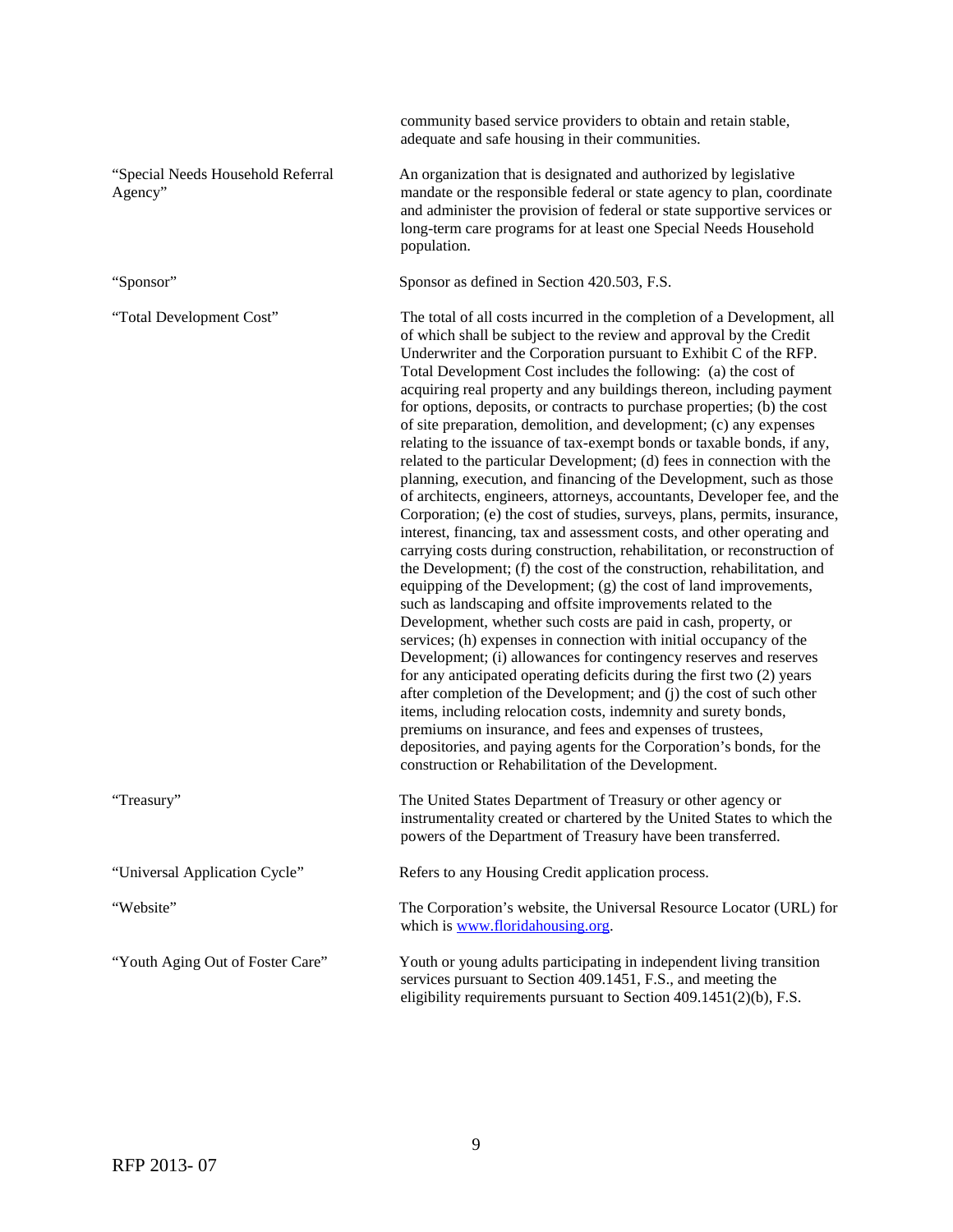#### **SECTION THREE PROCEDURES AND PROVISIONS**

A. A complete Application consists of Exhibit A of RFP 2013-07 and all applicable attachments, as outlined in Section Six of the RFP. Exhibit A is available online a[t www.floridahousing.org](http://www.floridahousing.org/) . All Applicants must complete the online Exhibit A. By 2:00 p.m., Eastern Time, on May 9, 2013 (Application deadline), the Corporation must receive (i) the completed online Exhibit A electronically submitted by the Applicant to the Corporation by clicking the "Submit" button and (ii) a sealed package(s) containing four (4) printed copies of the complete Application (consisting of the submitted online Exhibit A and all applicable attachments), housed in separate 3-ring binders with numbered divider tabs for each attachment. One (1) of the four (4) printed copies of the complete Application must be labeled "Original Hard Copy", reflect an original signature (blue ink preferred) at Item 12 of Exhibit A, Applicant Certification and Acknowledgement, and include the required non-refundable \$3,000 Application fee (check or money order only). It is requested that the Applicant label the outside of each shipping box with the applicable RFP number. The Corporation will not consider faxed or e-mailed Applications. After 2:00 p.m., Eastern Time, on the Application deadline, each Application will be assigned an Application number. In addition, each Application will be assigned a lottery number by having the Corporation's internal auditors run the total number of Applications received through a random number generator program. The printed copies of the complete Application must be addressed to:

> Kevin Tatreau Director of Multifamily Programs Florida Housing Finance Corporation 227 N. Bronough Street, Suite 5000 Tallahassee, FL 32301

B. This RFP does not commit the Corporation to award any funding to any Applicant or to pay any costs incurred in the preparation or mailing of an Application.

- C. Florida Housing reserves the right to:
	- 1. Waive Minor Irregularities; and
	- 2. Accept or reject any or all Applications received as a result of this RFP.

D. Any Interested Party may submit any inquiry regarding this RFP in writing to Kevin Tatreau via e-mail at [RFP\\_2013-07\\_Questions@floridahousing.org](mailto:RFP_2013-08_Questions@floridahousing.org) . All inquiries are due by 5:00 p.m., Eastern Time, on April 17, 2013. Phone calls or written inquiries other than at the above e-mail address will not be accepted. The Corporation expects to respond to all inquiries by 5:00 p.m., Eastern Time, on April 22, 2013 and will post a copy of all inquiries received, and their answers, on the Corporation's Website at: [http://apps.floridahousing.org/StandAlone/FHFC\\_ECM/ContentPage.aspx?PAGE=0394](http://apps.floridahousing.org/StandAlone/FHFC_ECM/ContentPage.aspx?PAGE=0394). The Corporation will also send a copy of those inquiries and answers in writing to any Interested Party that requests a copy. The Corporation will determine the method of sending its answers, which may include regular United States mail, overnight delivery, fax, e-mail, or any combination of the above. Only written responses from Kevin Tatreau, or his designee, to inquiries raised by Interested Parties that are posted on the Corporation's Website or sent to Interested Parties shall bind the Corporation. No other means of communication, whether oral or written, shall be construed as an official response or statement from the Corporation.

E. The Corporation may modify the terms of the Request for Proposals at any point prior to the Application deadline. A notice of modification will be posted on the Corporation's Website. Any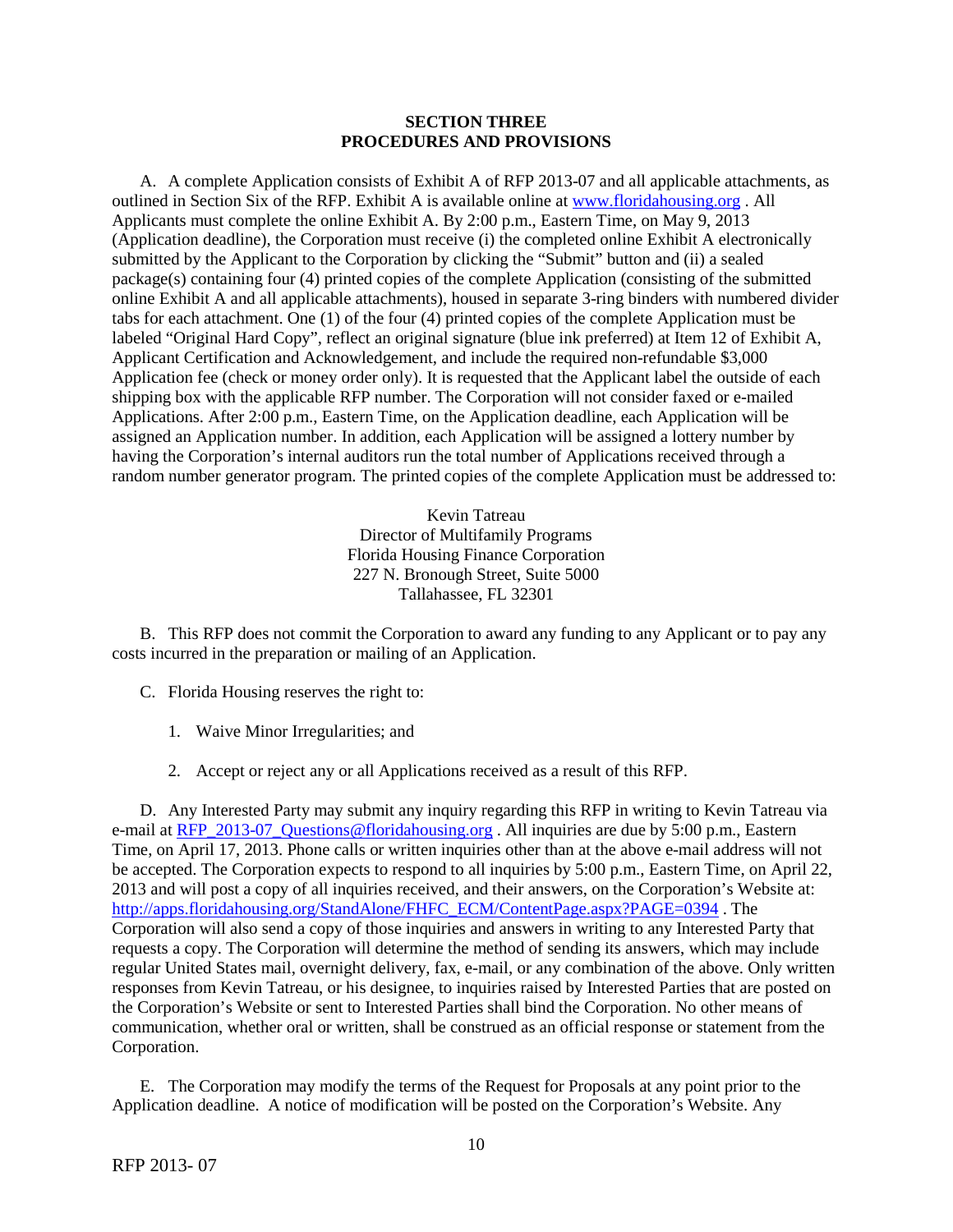Applicant shall have at least seven (7) days from the date of the posting of the notice of modification to submit or modify its Application.

F. Any person who wishes to protest the specifications of this RFP must file a protest in compliance with Section 120.57(3), Fla. Stat., and Rule Chapter 28-110, F.A.C. Failure to file a protest within the time prescribed in Section 120.57(3), Fla. Stat., shall constitute a waiver of proceedings under Chapter 120, Fla. Stat.

G. Withdrawal of Request for Proposals

1. The Corporation may withdraw a Request For Proposals at any time prior to the Application deadline when the withdrawal is determined by the Executive Director to be in the best interest of the Corporation or the public. Notice of such determination shall be posted on the Corporation's Website and published in the next available Florida Administrative Register.

2. Any Applicant may request to withdraw its Application, in writing, prior to the date the Committee meets to make a recommendation to the Board.

H. The Corporation expects to select one (1) or more Applications to award the funding contemplated by this RFP. Any such Applications will be selected through the Corporation's review of each Application, considering the factors identified in this RFP.

# **SECTION FOUR OBJECTIVES AND SCOPE OF SERVICES**

By submitting this Application, each Applicant agrees to the terms and conditions outlined in Section Six of the RFP.

#### **SECTION FIVE CERTIFICATION**

By inclusion and execution of Exhibit A, along with all applicable attachments thereto, each Applicant certifies that:

A. Any material submitted in response to this RFP is a public record pursuant to Chapter 119, Fla. Stat. Per Section 119.071(1)(b)2., the sealed Applications received by the Corporation are exempt from disclosure until such time as the Board provides notice of an intended decision or until 30 Calendar Days after the opening of the sealed Applications, whichever is earlier.

B. Noninterference. At no time during the review and evaluation process, commencing with filing the Application and continuing until the Board renders a final decision on the RFP, may Applicants or their representatives contact Board members or Corporation staff concerning their own or any other Applicant's Application. If an Applicant or its representative does contact a Board or staff member in violation of this section, the Board shall, upon a determination that such contact was made in an attempt to influence the selection process, disqualify the Application.

C. Proposed Developments funded with Housing Credits will be subject to the fees outlined in Exhibit B of the RFP, the credit underwriting and HC Program requirements outlined in Exhibit C of the RFP, and the Compliance requirements of Rule Chapter 67-53, F.AC.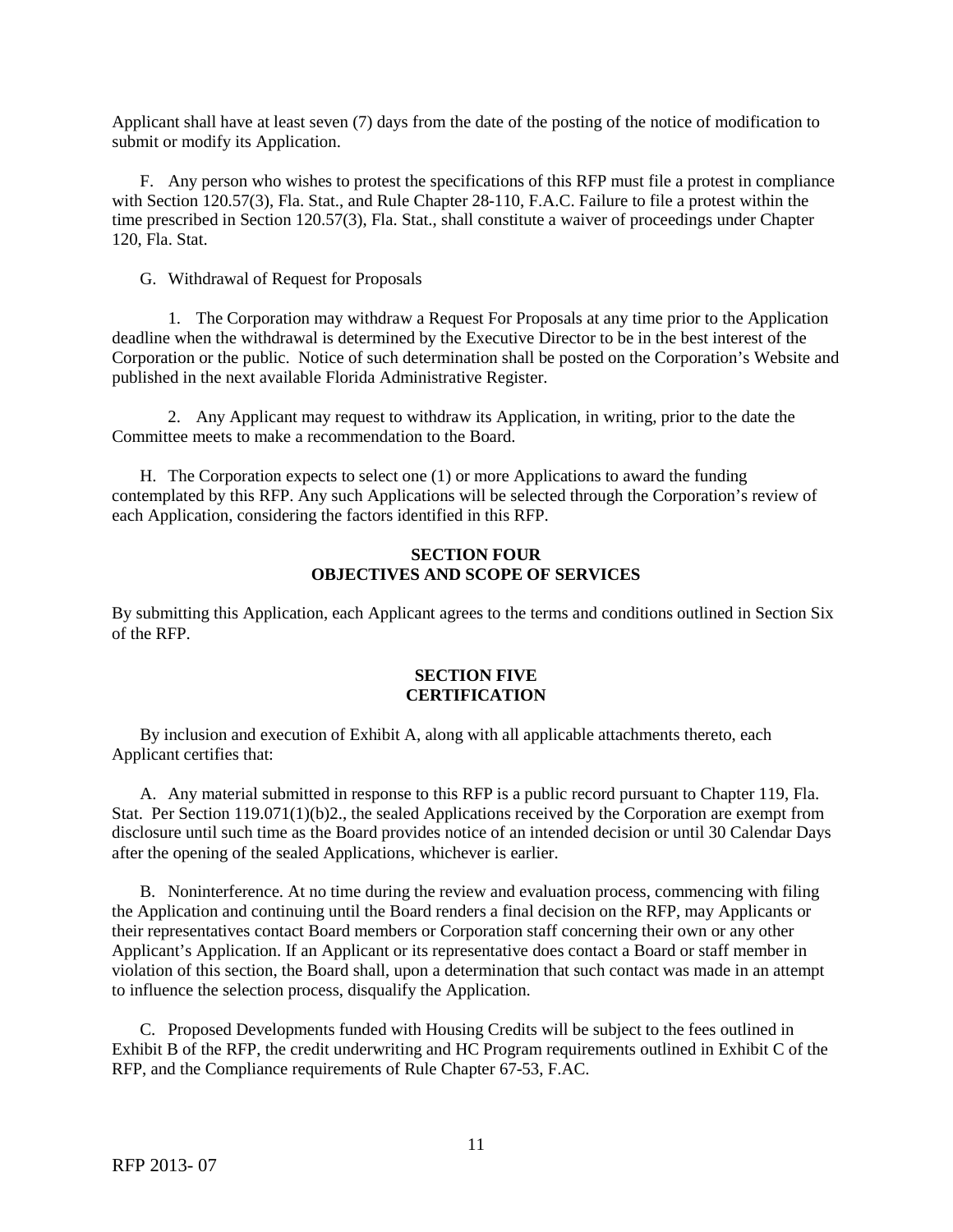# **SECTION SIX INFORMATION TO BE PROVIDED IN APPLICATION**

The Applicant must provide a completed and executed Application found in Exhibit A to RFP 2013- 07, along with all applicable attachments thereto, which includes the following information:

# **A. Exhibit A Items:**

### **1. Demographic Commitment (Threshold)**:

The Applicant must select either the Family or Elderly Demographic Commitment outlined below.

The Applicant's Demographic Commitment selection will be included in the Extended Use Agreement and must be maintained in order for the Development to remain in compliance, unless the Board approves a change.

a. Family – Development will serve the general population.

or

b. Elderly – Indicate whether the proposed Development will be an Elderly Assisted Living Facility (ALF) or an Elderly non-ALF.

# **2. Applicant Information:**

- a. Enter name of Applicant **(Threshold).**
	- Note: The name of the Applicant entity stated in the Application may be changed only by written request of an Applicant to Corporation staff and approval of the Board after the Carryover Allocation Agreement is in effect.
- b. The Applicant must be a legally formed entity [i.e., limited partnership, limited liability company, etc.] qualified to do business in the state of Florida as of the Application deadline. The Applicant must include, as **Attachment 1** to Exhibit A, evidence from the Florida Department of State, Division of Corporations, that the Applicant satisfies the foregoing requirements; such evidence may be in the form of a certificate of status or other reasonably reliable information or documentation issued, published or made available by the Florida Department of State, Division of Corporations. **(Threshold)**.
- c. Principals for the Applicant and for each Developer **(Threshold)**.

All Applicants must provide a list, as **Attachment 2** to Exhibit A, identifying the Principals for the Applicant and for each Developer, as follows:

(1) For a Limited Partnership, provide a list identifying the following: (i) the Principals of the Applicant as of the Application deadline, including percentage of ownership interest of each, and (ii) the Principals for each Developer as of the Application deadline. This list must include warrant holders and/or option holders of the proposed Development.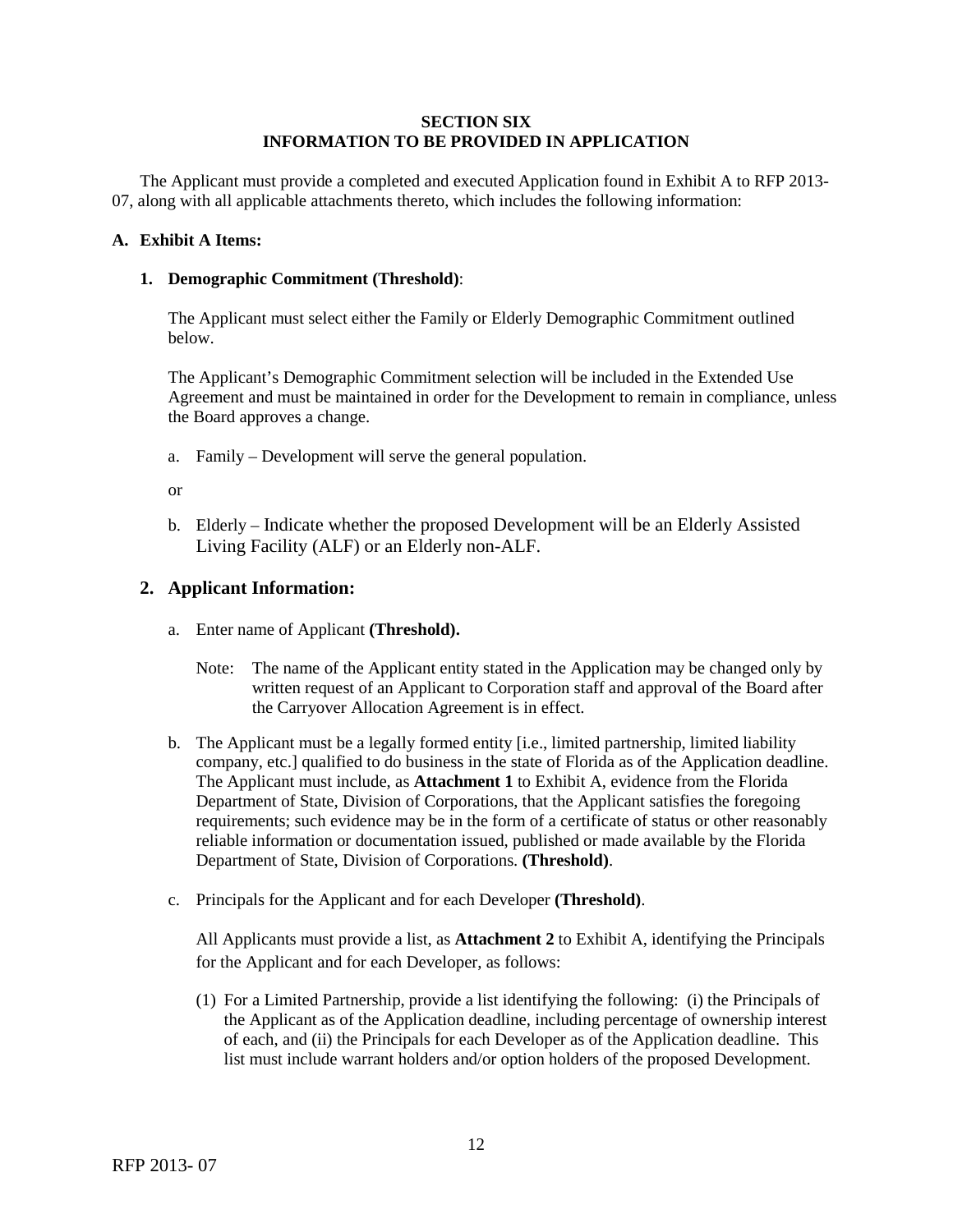- (2) For a Limited Liability Company, provide a list identifying the following: (i) the Principals of the Applicant as of the Application deadline, including percentage of ownership interest of each, and (ii) the Principals for each Developer as of the Application deadline. This list must include warrant holders and/or option holders of the proposed Development.
- (3) For all other entities, provide a list identifying the following: (i) the Principals of the Applicant as of the Application deadline, including percentage of ownership interest of each, and (ii) the Principals for each Developer as of the Application deadline.
- d. Enter the requested information for the Contact Person **(Maximum 5 Points)**.

Points will be awarded for this section of the RFP as follows: (i) 5 points if all of the requested information is provided; or 3 points if only the following minimum information is provided: name, address (consisting of street address, city and state), and e-mail address; or zero points if at least the minimum information is not provided.

### **3. Developer Information:**

The past performance record, financial capacity, and any and all other matters relating to the Development Team, which consists of Developer, Management Company, General Contractor, Architect, Attorney, Accountant, and Service Provider (if the proposed Development is an Elderly Assisted Living Facility), will be reviewed during credit underwriting. The Credit Underwriter may require additional information from any member of the Development Team including, without limitation, documentation on other past projects and financials. Development Teams with an unsatisfactory past performance record, inadequate financial capacity or any other unsatisfactory matters relating to their suitability may result in a negative recommendation from the Credit Underwriter. Applicants are required to identify the Developer(s) and provide the required experience information as outlined below. By submitting the RFP, the Applicant commits to identify the remaining members of the Development Team as outlined in Item 12 of Exhibit A of the RFP.

The success of an Applicant in being selected for funding is not an indication that the Applicant will receive a positive recommendation from the Credit Underwriter or that the Development Team's experience, past performance or financial capacity is satisfactory.

a. Name of each Developer **(Threshold)**:

State the name of each Developer, including all co-Developers.

- b. Each Developer entity identified at question 3.a. of Exhibit A of the RFP (that is not a natural person) must be a legally formed entity qualified to do business in the state of Florida as of the Application deadline. For each stated Developer entity that is not a natural person, provide, as **Attachment 3** to Exhibit A, evidence from the Florida Department of State, Division of Corporations, that the Applicant satisfies the foregoing requirements; such evidence may be in the form of a certificate of status or other reasonably reliable information or documentation issued, published or made available by the Florida Department of State, Division of Corporations **(Threshold)** .
- c. Experienced Developer(s)

To meet threshold, at least one Principal of the Developer entity, or if more than one Developer entity, at least one Principal of at least one of the Developer entities, must meet the General Developer Experience requirements in (1) and (2) below.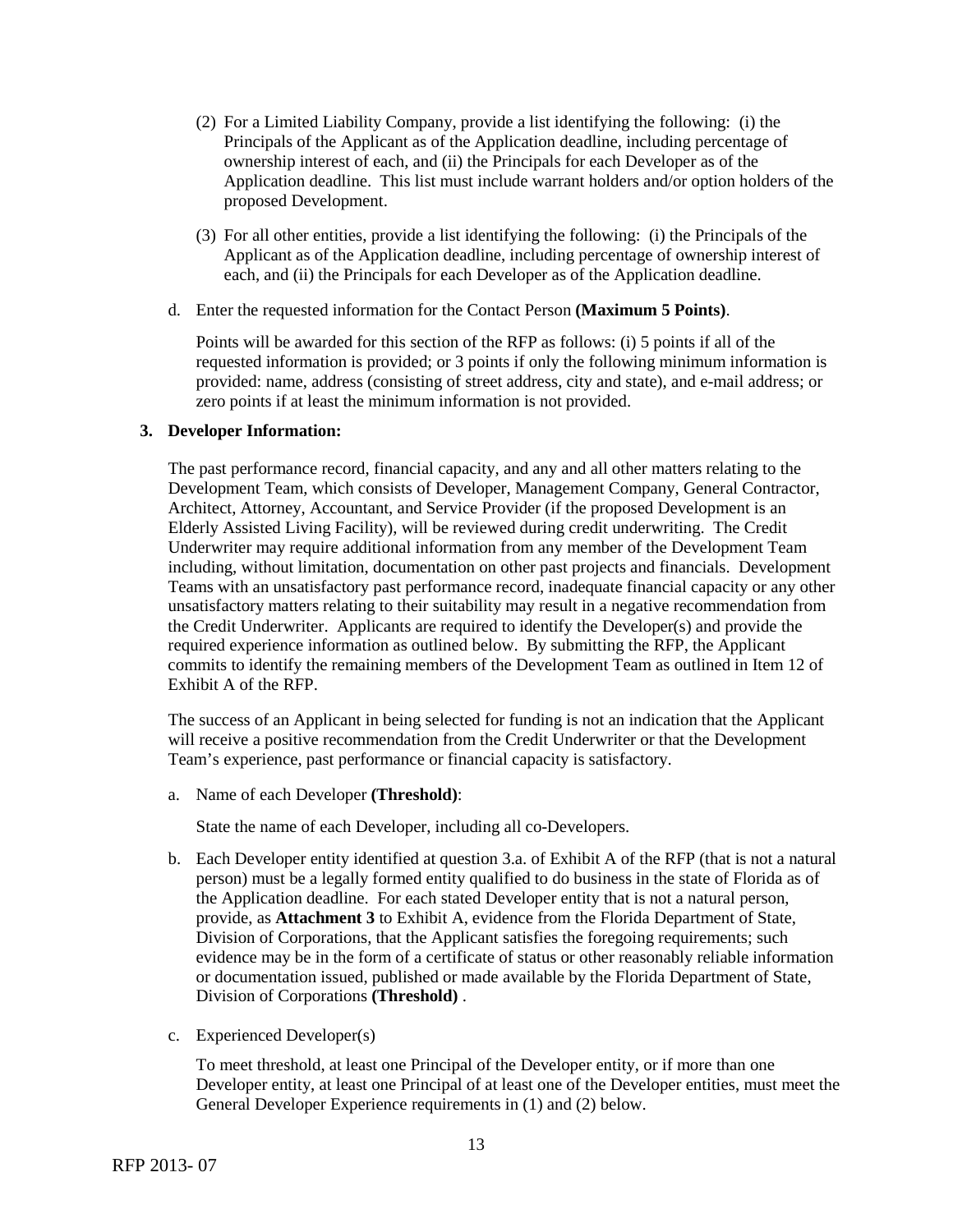(1) General Developer Experience:

A Principal of each experienced Developer entity must have, since January 1, 1991, completed at least three (3) affordable rental housing developments, at least one (1) of which was a Housing Credit development completed since January 1, 2001. At least one (1) of the three (3) completed developments must consist of a total number of units no less than 50 percent of the total number of units in the proposed Development. For purposes of this provision, completed for each of the three (3) developments means (i) that the temporary or final certificate of occupancy has been issued for at least one (1) unit in one of the residential apartment buildings within the development, or (ii) that at least one (1) IRS Form 8609 has been issued for one of the residential apartment buildings within the development. As used in this section, an affordable rental housing development, including a Housing Credit development, that contains multiple buildings is a single development regardless of the number of buildings within the development for which an IRS Form 8609 has been issued.

If the experience of a Principal for a Developer entity listed in this Application was acquired from a previous affordable housing Developer entity, the Principal must have also been a Principal of that previous Developer entity.

(2) Prior General Development Experience Chart **(Threshold)**:

Provide, as **Attachment 3** to Exhibit A, a prior experience chart for each experienced Principal reflecting the required information for the three (3) completed affordable rental housing developments, one (1) of which must be a Housing Credit development.

Each prior experience chart must include the following information:

| Prior General Development Experience Chart                                                        |                              |                                                       |                                 |                   |
|---------------------------------------------------------------------------------------------------|------------------------------|-------------------------------------------------------|---------------------------------|-------------------|
| Name of Principal with the Required Experience:                                                   |                              |                                                       |                                 |                   |
| Name of Developer Entity (for the proposed Development) for which the above Party is a Principal: |                              |                                                       |                                 |                   |
| Name of Development                                                                               | Location<br>(City $&$ State) | Affordable Housing Program that<br>Provided Financing | <b>Total Number</b><br>of Units | Year<br>Completed |

Note: Principals of each Developer identified in the Application, including all co-Developers, may be changed only by written request of an Applicant to Corporation staff and approval of the Board after the Applicant has been invited to enter credit underwriting.

# **4. General Development Information:**

Unless stated otherwise, all information requested in the RFP pertains to the proposed Development.

- a. Provide the name of the proposed Development **(Threshold)**.
- b. Location of Development site:
	- (1) Indicate the county in which the proposed Development will be located. The location of proposed Developments applying in this RFP is limited to medium and small counties **(Threshold)**.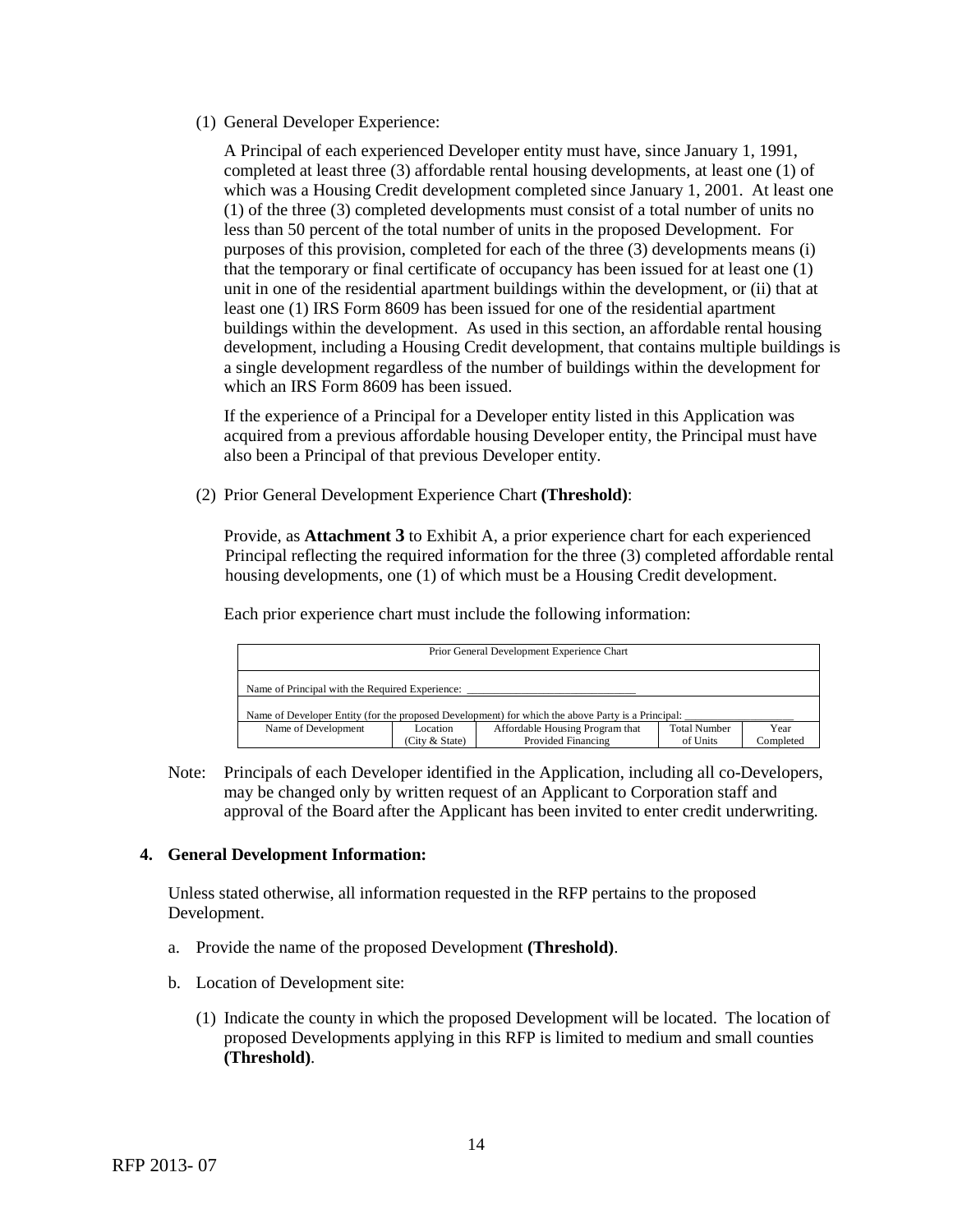#### **Medium and Small County Categories**

| Medium            |                 | Small           |            |
|-------------------|-----------------|-----------------|------------|
|                   |                 |                 |            |
| Alachua (MS)      | Manatee (ML)    | <b>Baker</b>    | Jackson    |
| Bay (MS)          | Marion (ML)     | <b>Bradford</b> | Jefferson  |
| Brevard (ML)      | Martin (MS)     | Calhoun         | Lafayette  |
| Charlotte (MS)    | Okaloosa (MS)   | Columbia        | Levy       |
| Citrus (MS)       | Osceola (ML)    | De Soto         | Liberty    |
| $Clay$ $(MS)$     | Pasco (ML)      | Dixie           | Madison    |
| Collier (ML)      | Polk (ML)       | Flagler         | Monroe     |
| Escambia (ML)     | St. Johns (MS)  | Franklin        | Nassau     |
| Hernando (MS)     | St. Lucie (ML)  | Gadsden         | Okeechobee |
| Indian River (MS) | Santa Rosa (MS) | Gilchrist       | Putnam     |
| Lake $(ML)$       | Sarasota (ML)   | Glades          | Sumter     |
| Lee $(ML)$        | Seminole (ML)   | Gulf            | Suwannee   |
| Leon $(ML)$       | Volusia (ML)    | Hamilton        | Taylor     |
|                   |                 | Hardee          | Union      |
|                   |                 | Hendry          | Wakulla    |
|                   |                 | Highlands       | Walton     |
|                   |                 | Holmes          | Washington |

Note: The parenthetical county groups of ML and MS are based on the following 2011 Florida Statistical Abstract population figures and pertain to the Maximum Competitive HC Request Amount allowed for medium counties, as outlined in Item A.11.a. below. Medium county:  $ML = 250,001 - 824,999$ ; and  $MS = 100,001 - 250,000$ .

(2) Provide the Address of the Development Site **(Threshold)**.

Indicate (i) the address number, street name, and name of city, and/or (ii) the street name, closest designated intersection, and either name of city or unincorporated area of county.

If the proposed Development consists of Scattered Sites, during the credit underwriting process the Applicant must demonstrate that the Development meets the requirements of this RFP and Section 42 of the IRC. However, if the proposed Development consists of Scattered Sites, site control must be demonstrated in the Application for all of the Scattered Sites, as outlined in Item A.8. of the RFP.

- (3) Complete questions (a) through (d):
	- (a) With regard to Housing Credits, the United States Department of Housing and Urban Development (HUD) provides regulatory guidance on the effective date of Difficult Development Area (DDA) and Qualified Census Tract (QCT) lists for the purpose of determining whether a Development qualifies for an increase in eligible basis in accordance with Section  $42(d)(5)(B)$  of the IRC.
		- $(i)$  DDA –

In order to be classified as a Development located in a DDA for purposes of this RFP, as of the Application deadline the proposed Development must be located in a HUD-designated DDA.

If located in a HUD-designated DDA, provide the requested information.

(ii) QCT **(Threshold, if applicable)** –

In order to be classified as a Development located in a QCT for purposes of this RFP, the proposed Development must be located in one of the QCTs based on the current census, as determined by HUD as of the Application deadline. If applicable, provide a copy of a letter from the local planning office or census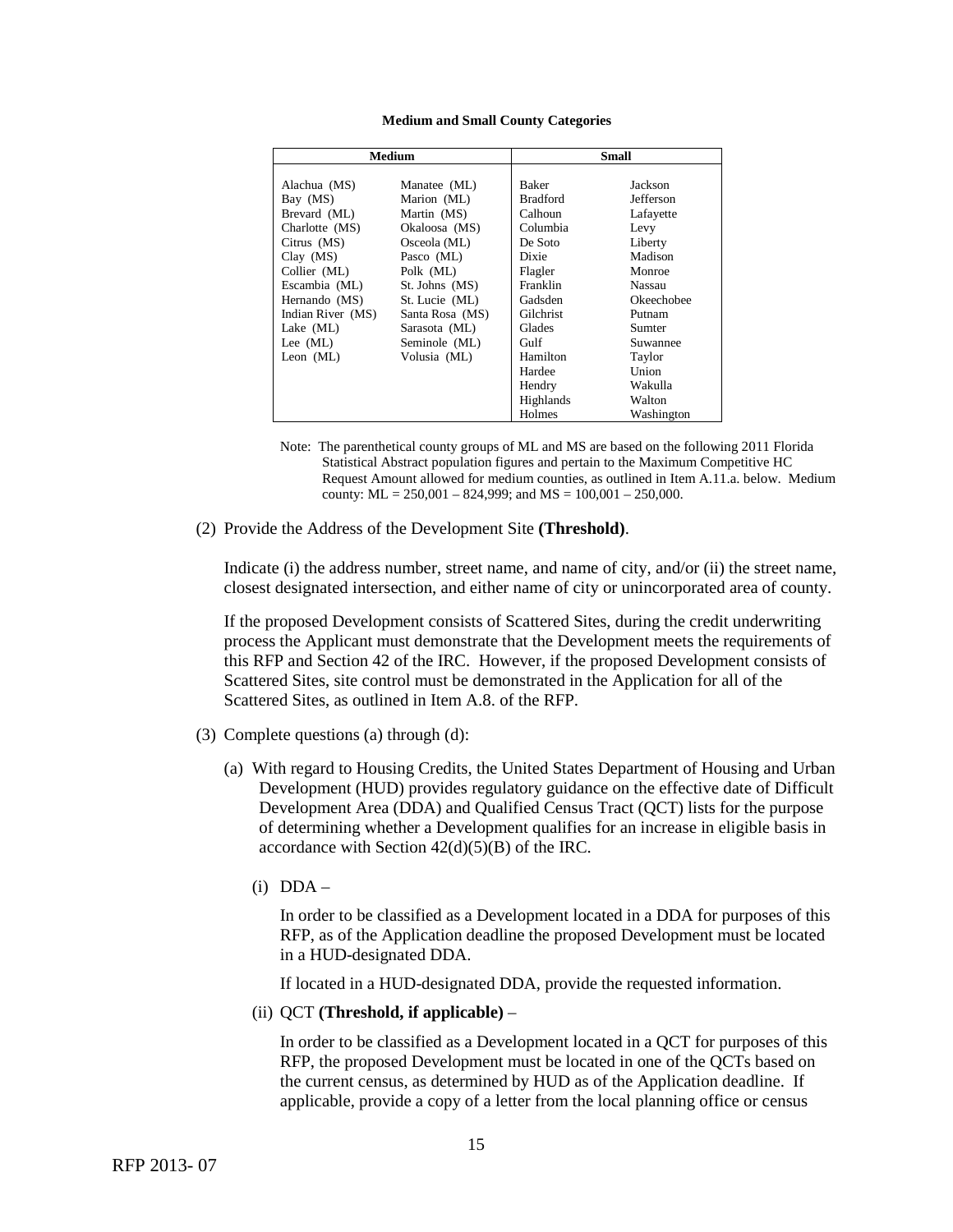bureau verifying the Development's location in the referenced QCT as **Attachment 4** to Exhibit A.

(b) Multi-Phase **(Threshold, if applicable)** –

If the proposed Development is classified as a Development located in a HUDdesignated DDA and/or QCT, per Item  $(a)(i)$  and/or  $(a)(ii)$  above, and it is a phase of a "multiphase" project, as defined by HUD in the applicable DDA/QCT regulations, where no phase was funded in the 2011 Universal Application Cycle, for purposes of Section 42(h)(4) of the Code, the DDA or QCT status of the site that applies for all phases funded in consecutive funding cycles is that which applied when the first of the following occurred: (a) the building(s) in the first phase were placed in service, or (b) the bonds were issued.

If the Applicant indicates at question  $4.b.(3)(b)(i)$  of Exhibit A of the RFP that the proposed Development is a phase of a multiphase Development where no phase was funded in the 2011 Universal Application Cycle and the proposed Development is selected for funding, the procedure and deadline for providing the required information will be included in the Carryover Allocation Agreement.

If the proposed Development is located in a HUD-designated DDA and/or QCT, per Item  $(a)(i)$  and/or  $(a)(ii)$  above, and it is an additional phase of a multi-phase Development where a phase was funded in the 2011 Universal Application Cycle and the funding was not returned, the Applicant should select question  $4.b.(3)(b)(ii)$  of Exhibit A of the RFP and provide the following information for the phase(s) funded in the 2011 Universal Application Cycle as **Attachment 4** to Exhibit A:

| Phase(s) of Multiphase Development Funded in 2011 Universal Application Cycle |                  |  |
|-------------------------------------------------------------------------------|------------------|--|
| FHFC File No.                                                                 | Development Name |  |
|                                                                               |                  |  |

If the proposed Development is not located in a HUD-designated DDA and/or QCT, per Item  $(a)(i)$  and/or  $(a)(ii)$  above, but it is an additional phase of a multiphase Development where a phase was funded in the 2011 Universal Application Cycle and the funding was not returned, and this proposed Development is funded, then the DDA/QCT status of the Development funded in the 2011 Universal Application Cycle will apply for the additional phase proposed in this Application. The Applicant should select question 4.b.(3)(b)(iii) of Exhibit A of the RFP and provide the following information for the phase(s) funded in the 2011 Universal Application Cycle as **Attachment 4** to Exhibit A:

| Phase(s) of Multiphase Development Funded in 2011 Universal Application Cycle |                  |  |
|-------------------------------------------------------------------------------|------------------|--|
| FHFC File No.                                                                 | Development Name |  |
|                                                                               |                  |  |

- (c) The responses to these questions must be in accordance with Section 42 of the IRC, as amended.
- (d) If the proposed Development will be Rehabilitation (the Applicant selected the Rehabilitation or Acquisition and Rehabilitation Development Category at question 4.c. of Exhibit A), indicate the estimated qualified basis in Rehabilitation expenses per set aside unit within one 24-month period for the building(s) being Rehabilitated **(Threshold, if applicable)**.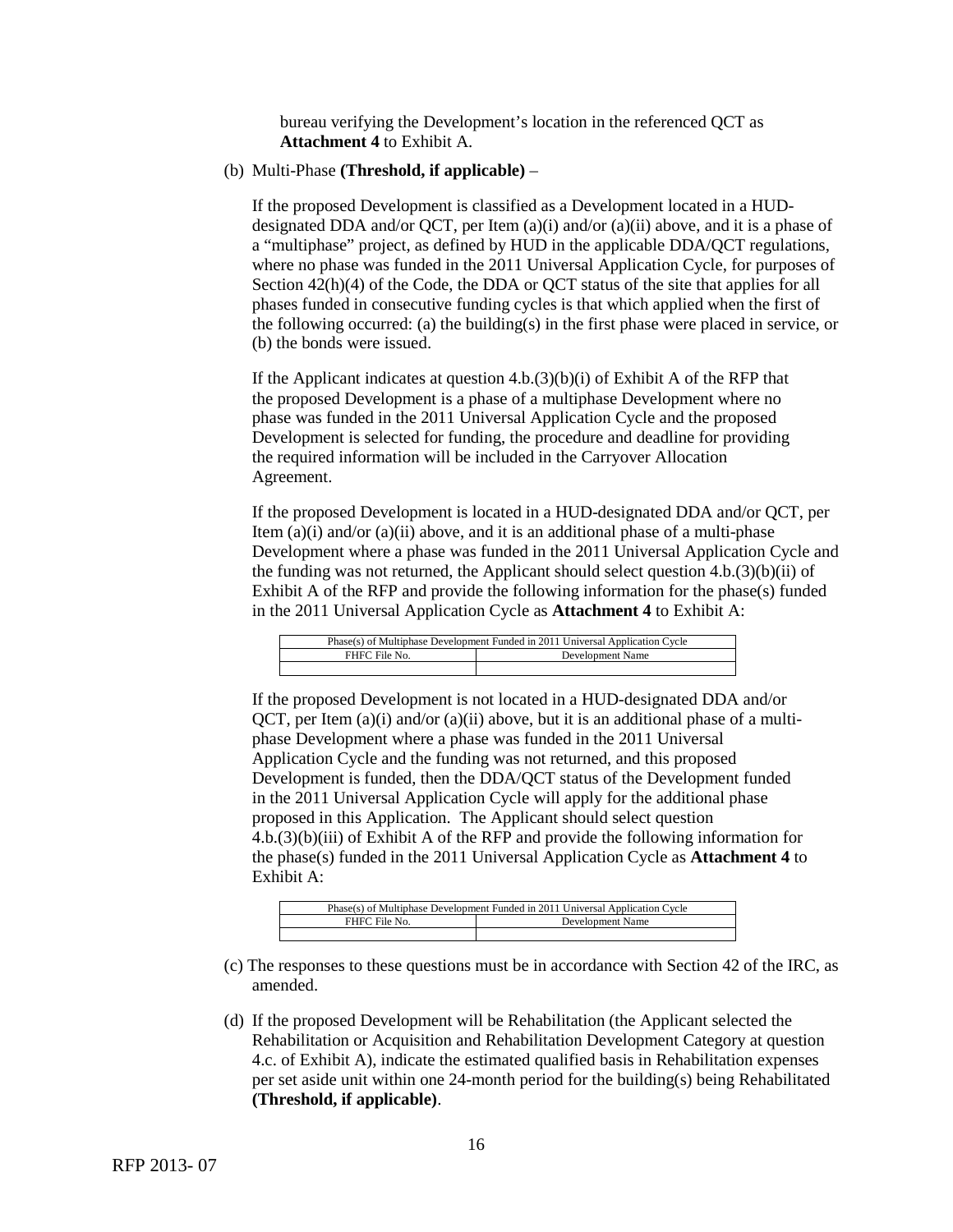- c. Development Category / Rental Assistance (RA) Level:
	- (1) Development Category **(Threshold):**

The Applicant must select one of the following Development Categories applicable to the proposed Development and provide the required information:

- Rehabilitation (where less than 50% of the units are new construction)
- Acquisition and Rehabilitation (acquisition and less than 50% of the units are new construction)
- Redevelopment (where 50% or more of the units are new construction)
- Acquisition and Redevelopment (acquisition and 50% or more of the units are new construction)

In order to determine the proposed Development's eligibility for the selected Development Category and its Rental Assistance (RA) Level classification (calculated as outlined in (2) below), the documentation outlined in  $(1)(a)$  or  $(1)(b)$  below must be provided.

- (a) If Rehabilitation or Acquisition and Rehabilitation is selected, in order to be classified as an RA Level other than RA Level 6, the Applicant must provide, as **Attachment 5** to Exhibit A, a letter from a designated administrator of a federal program that provides long-term rental assistance. The rental assistance provided must be tied to the proposed Development and its units and be for a minimum of 20 years from the date the Development's units are placed in service. The letter must include the following information and be dated within 12 months of the Application deadline:
	- Name of the proposed Development;
	- Address of the proposed Development;
	- Total number of units that receive PBRA, ACC, and/or other form of long-term rental assistance as of the Application deadline;
	- Total number of additional units that will receive PBRA, ACC, and/or other form of long-term rental assistance if the proposed Development is funded, if applicable;
	- The federal program associated with the rental assistance; and
	- A statement that the committed rental assistance will be reserved and available for use by the proposed Development by the time the units are placed in service and committed for a minimum of 20 years upon the units being placed in service.

If the referenced letter is not provided, the proposed Development will automatically be deemed to be RA Level 6.

- (b) If Redevelopment or Acquisition and Redevelopment is selected, in order to qualify for the selected Development Category and determine the Development's RA Level classification, the following criteria must be met:
	- (i) The Development must meet the definition of Redevelopment; and
	- (ii) The Applicant must provide, as **Attachment 5** to Exhibit A, a letter from HUD or RD, dated within 12 months of the Application deadline, which includes the following information:
		- Name of the Development<sup>\*</sup>;
		- Address of the Development;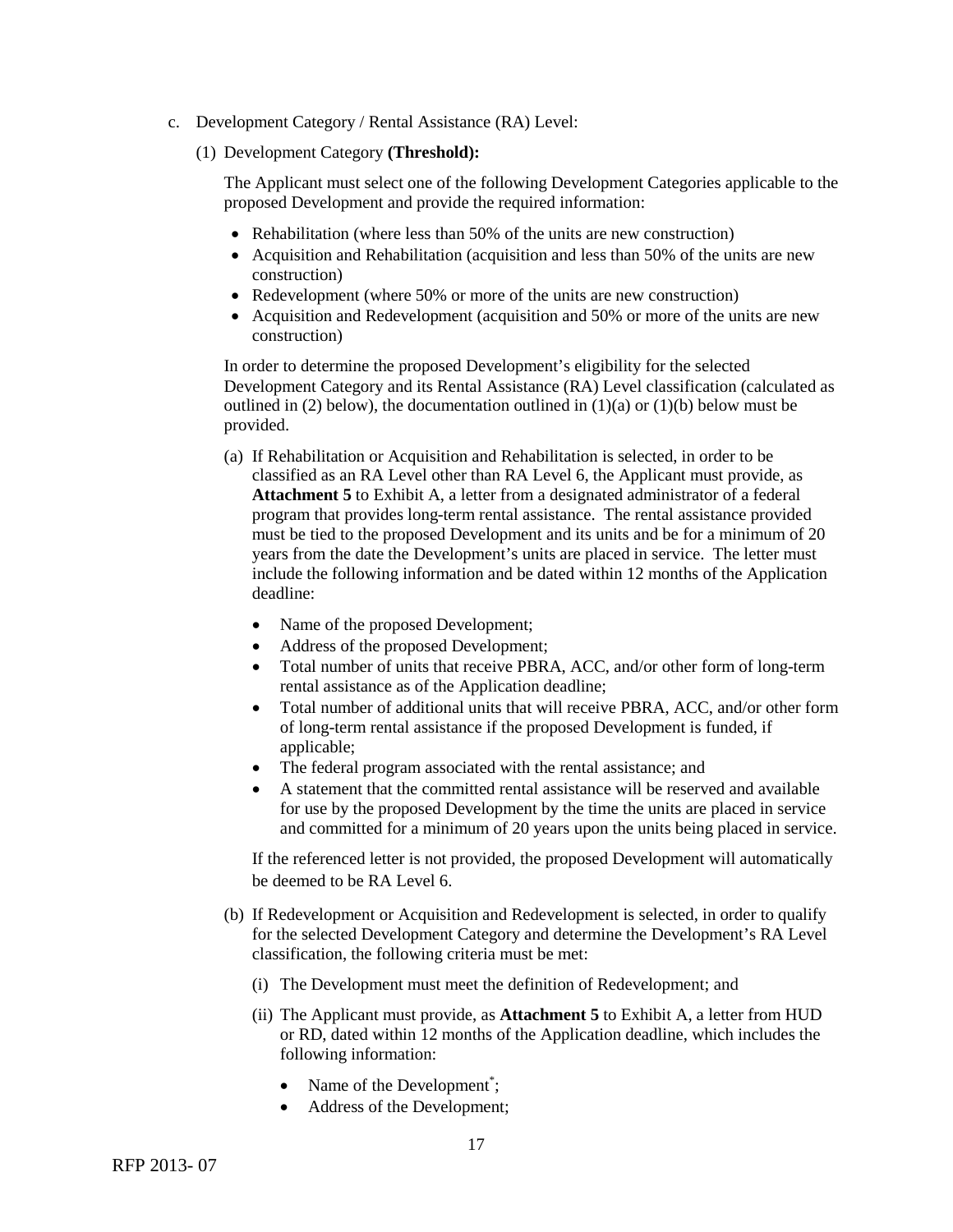- Year built:
- Total number of units that receive and/or are entitled to receive PBRA and/or ACC as of the Application deadline;
- Total number of additional units that will receive PBRA and/or ACC if the proposed Development is funded, if applicable; and
- The HUD or RD program currently associated with the existing development.

\* For purposes of this provision, the Name of the Development may be the name at the time of the PBRA and/or ACC award.

If the Application does not qualify for the Development Category of Redevelopment or Acquisition and Redevelopment, the Application will fail threshold and the proposed Development will automatically be deemed to be RA Level 6.

Redevelopment and Rehabilitation Developments that are tentatively funded will be required to provide to the Credit Underwriter a plan for relocation of existing tenants.

If the proposed Development consists of acquisition and rehabilitation, with or without new construction (where the applicable new construction is for the building of units which will total less than 50 percent of the proposed Developments total unit count), but the Applicant is not requesting Corporation funding related to the acquisition, the Applicant should select Rehabilitation as the Development Category. However, the acquisition costs and sources must still be reflected on the Development Cost pro forma.

(2) Rental Assistance (RA) Level Classification:

A proposed Development's eligibility for funding if it qualifies as an LDA Development (as outlined in Item A.5.c. below) is partly based on its RA Level.

The RA units stated in the Development Category qualification letter (outlined in (1) above) will be the basis of the Applicant's RA Level Classification. The Corporation will divide the RA units by the total units stated by the Applicant at question 4.f. of Exhibit A, resulting in a Percentage of Total Units that are RA units. Using the Rental Assistance Level Classification Chart below, the Corporation will determine the RA Level associated with both the Percentage of Total Units and the RA units. The best rating of these two (2) levels will be assigned as the Application's RA Level Classification.

| <b>Rental Assistance Level Classification Chart</b> |                                                                              |          |                                                                                          |  |  |  |
|-----------------------------------------------------|------------------------------------------------------------------------------|----------|------------------------------------------------------------------------------------------|--|--|--|
| <b>Rental Assistance</b><br>Level                   | <b>Percentage of Total Units</b>                                             |          | <b>RA Units</b>                                                                          |  |  |  |
| Level 1                                             | All units receive rental assistance (with the<br>exception of up to 2 units) | $\alpha$ | At least 100 units and greater than 50% of<br>the total units                            |  |  |  |
| Level <sub>2</sub>                                  | Greater than 90.00%                                                          | $\alpha$ | Greater than 90 units but less than 100 units<br>and greater than 50% of the total units |  |  |  |
| Level 3                                             | Greater than 75.00%, equal to or less than<br>90.00%                         | $\alpha$ | Greater than 75 units but less than 90 units<br>and greater than 50% of the total units  |  |  |  |
| Level 4                                             | Greater than 50.00%, equal to or less than<br>75.00%                         | 0r       | N/A                                                                                      |  |  |  |
| Level 5                                             | Greater than 10.00%, equal to or less than<br>50.00%                         |          | N/A                                                                                      |  |  |  |
| Level $6*$                                          | 10,00% or less of the total units receive<br>rental assistance               |          | N/A                                                                                      |  |  |  |

\*Applications will be classified RA Level 6 if 10.00% or less of the total units receive rental assistance or if the Applicant fails to meet the criteria outlined above.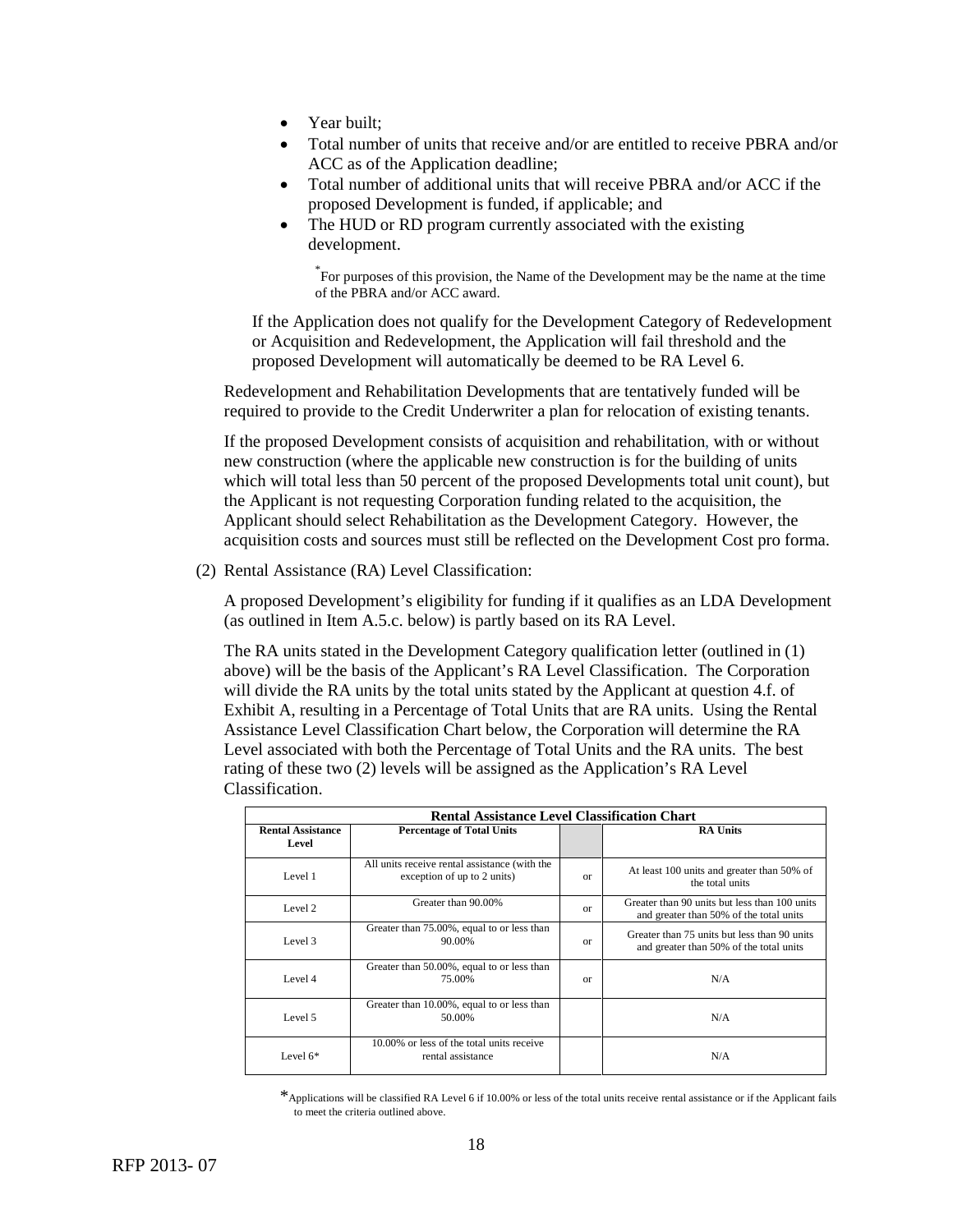During credit underwriting, all funded Applications will be held to the number of rental assistance units stated in the applicable letter provided by the Applicant as Attachment 5. This requirement will apply throughout the entire Compliance Period, subject to Congressional appropriation and continuation of the rental assistance program.

d. Applicants must select the one Development Type that best describes the proposed Development\* **(Threshold)**:

\*For mixed-type Developments, indicate the type that will comprise 50 percent or more of the units in the Development.

- Garden Apartments
- **Townhouses**
- Duplexes
- Quadraplexes<br>• Mid-Rise with
- Mid-Rise with Elevator (a building comprised of 4, 5 or 6 stories)
- High Rise (a building comprised of 7 or more stories)
- e. State the number of buildings with dwelling units that will be in the proposed Development **(3 Points)**. An answer that is greater than zero will receive 3 points.
- f. Number of Units in Proposed Development:
	- (1) State the total number of units **(Threshold)**.
		- Note: The proposed Development must consist of a minimum of 30 total units and, if the Elderly Demographic Commitment is selected at question 1.b. of Exhibit A, it cannot exceed the maximum total number of units outlined in Item 1 of Exhibit B of the RFP. The total number of units stated in the Application may be increased after the Applicant has been invited to enter credit underwriting, subject to written request of an Applicant to Corporation staff and approval of the Corporation.
	- (2) Indicate whether the proposed Development consists of (a) 100% new construction units, (b) 100% rehabilitation units, or (c) a combination of new construction units and rehabilitation units and state the quantity of each type **(Threshold)**.
- g. Site with a Declaration of Trust (DOT) **(Threshold)**:

All units in the proposed Development must be located on a site(s) that has an existing DOT. For purposes of this provision, this includes:

- (1) All parcels if the proposed Development site consists of multiple parcels; and
- (2) All Scattered Sites if the proposed Development site meets the definition of Scattered Sites.

The Applicant must provide, as **Attachment 6** to Exhibit A, a letter from the PHA certifying that the site(s) where all of the units will be located has an existing DOT between the PHA and HUD. The letter must be signed by the appropriate person authorized to make such a certification.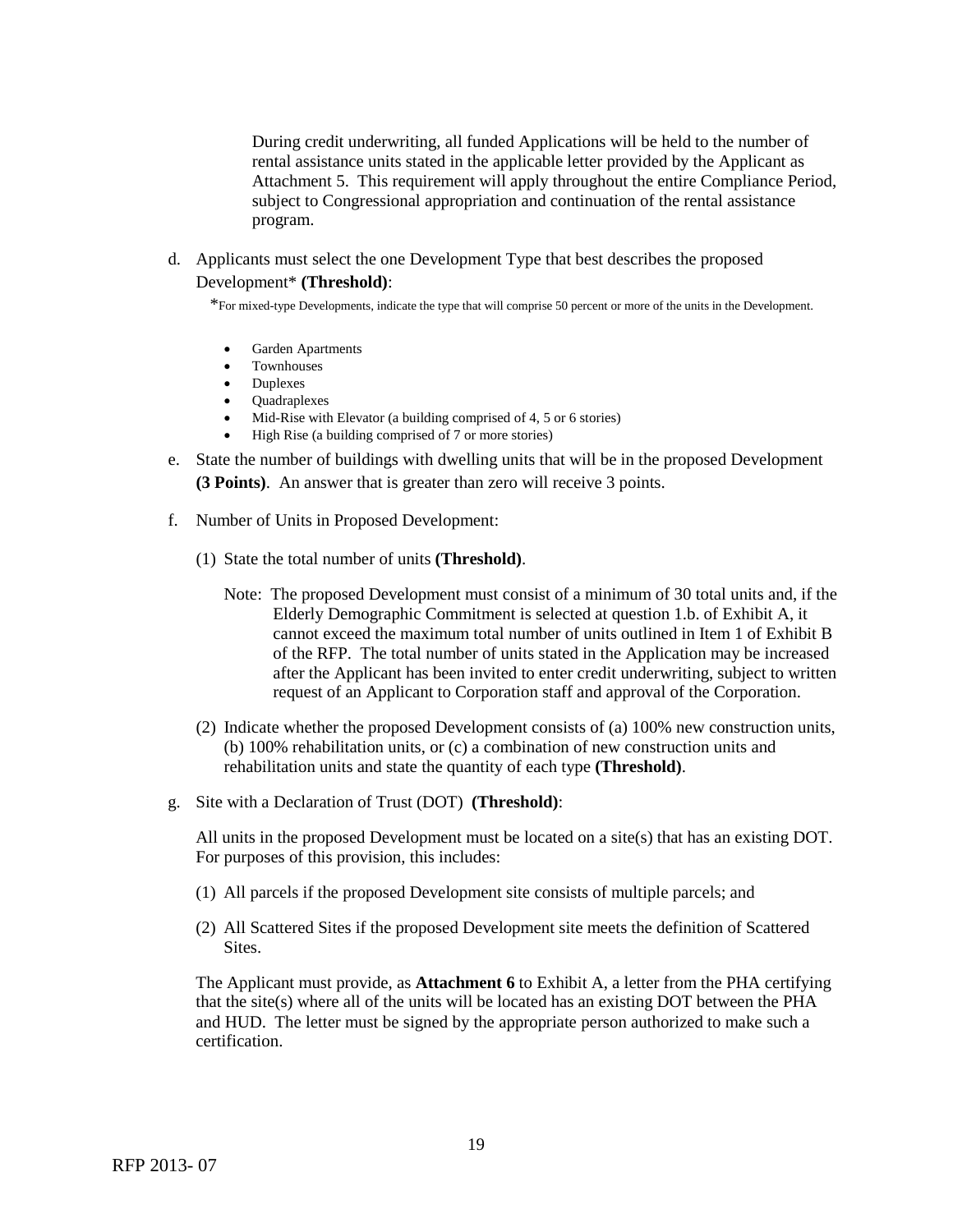h. Previous Underwriting:

Indicate whether the proposed Development is currently being underwritten or has been underwritten previously by any Credit Underwriter under contract with Florida Housing Finance Corporation and, if known, identify the name of the Credit Underwriter.

- i. Development Status:
	- (1) Indicate the status of the work proposed in this Application (i.e., whether the work has commenced or has been completed). Competitive HC Applicants should note that, in accordance with Section 42(h) of the IRC, a Development cannot be allocated Housing Credits from the state's Allocation Authority if it was placed in service prior to the year in which it receives its allocation **(Threshold)**.

If the Development is complete and the certificates of occupancy were issued on more than one date, provide a listing of the issue-date for each certificate as **Attachment 7** to Exhibit A.

- (2) Indicate the anticipated placed-in-service date for the proposed Development.
- (3) If the Applicant selected the Elderly Demographic Commitment and the Rehabilitation or Acquisition and Rehabilitation Development Category, indicate whether any of the existing units are currently occupied **(Threshold, if applicable)**.

### **5. Set-Aside Commitments:**

All set-aside commitments made by the Applicant will be included in the Extended Use Agreement and must be maintained in order for the Development to remain in compliance, unless the Board approves a change. Commitments to set aside residential units made by those Applicants that receive funding will become the minimum set-aside requirements for any other Corporation funds that the Applicant may receive in the future for the same Development.

a. Minimum Set-Aside per Section 42 of the IRC **(Threshold)**:

The Applicant must elect one of the following minimum set-aside commitments:

- 20% of the units at 50% or less of the Area Median Income (AMI)
- 40% of the units at 60% or less of the AMI
- Deep rent skewing option as defined in Section 42 of the IRC, as amended
- Note: Choosing the 20 percent at 50 percent AMI or less minimum set-aside will restrict ALL set-aside units at 50 percent or less of the AMI. Applicants may choose the 40 percent at 60 percent AMI or less minimum set-aside without committing to set aside any of the units at the 60 percent AMI level. For example, an Applicant may commit to set aside 40 percent at 50 percent AMI and this would also be considered 40 percent at 60 percent AMI or less.
- b. Total Set-Aside Commitment per Corporation Requirements:
	- (1) If the proposed Development has a Demographic Commitment of Family or Elderly Non-ALF, the Applicant commits to set aside a total of at least 80 percent of the Development's total units at 60 percent AMI or less; or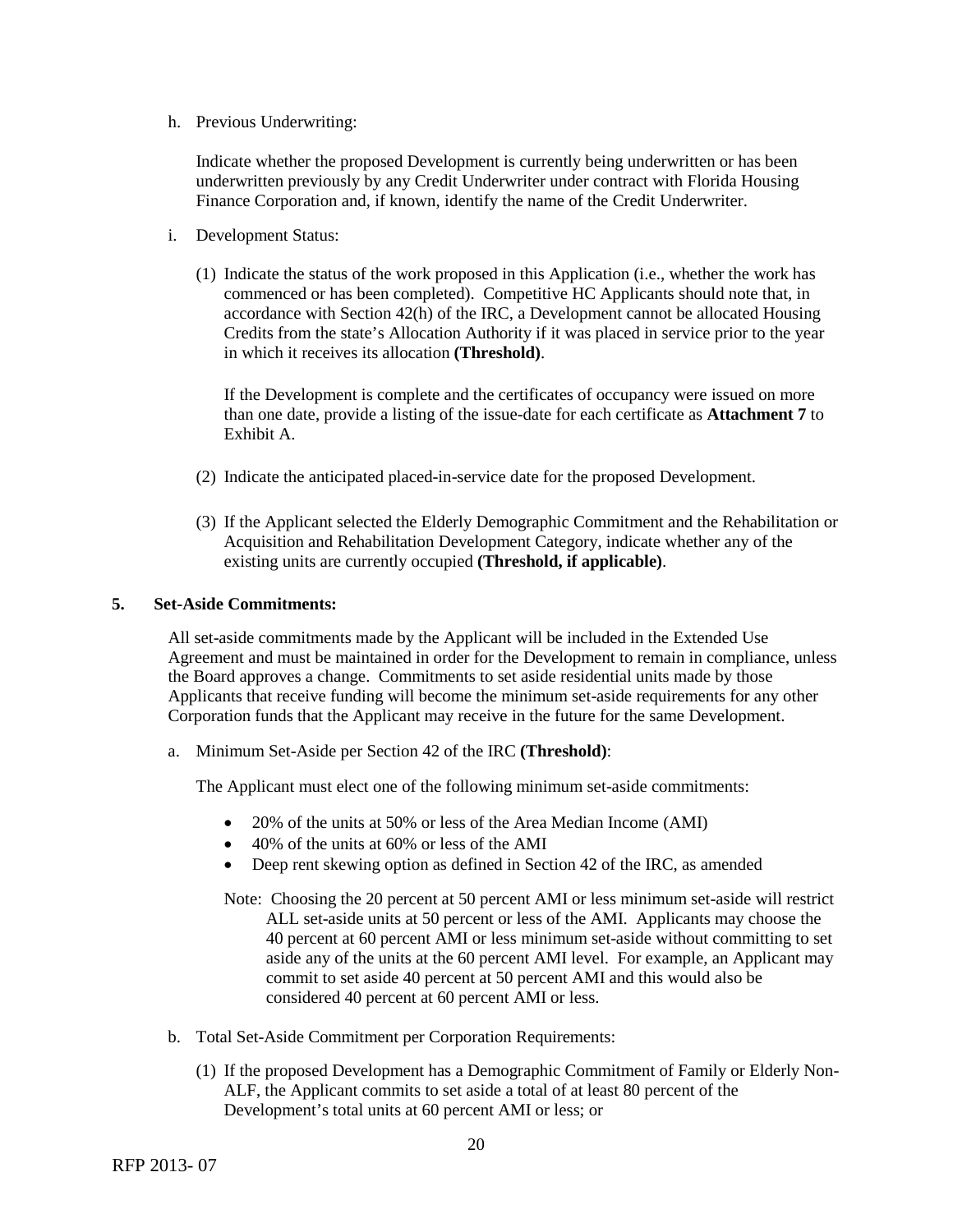- (2) If the proposed Development has a Demographic Commitment of Elderly ALF, the Applicant commits to set aside a total of at least 50 percent of the Development's total units at 60 percent AMI or less.
- Note: The Total Set-Aside Percentage stated in the Application may be increased after the Applicant has been invited to enter credit underwriting, subject to written request of an Applicant to Corporation staff and approval of the Corporation.
- c. Limited Development Area (LDA):
	- (1) An Application will not be eligible for any funding if the proposed Development qualifies as an LDA Development and is not eligible for the exemption outlined below. A proposed Development will qualify as an LDA Development if any portion of the proposed Development site(s) is within an area described on the LDA Chart set out at Item 4. of Exhibit B of the RFP and the Applicant selected the applicable Demographic Commitment (Elderly or Family) at question 1. of Exhibit A of the RFP that is associated with the area listed on the chart.
	- (2) A proposed Development that qualifies as an LDA Development will be exempted from the LDA restriction and be eligible for funding if it meets all of the following criteria:
		- The Applicant demonstrated its commitment to set aside at least 30 percent of the total units for ELI on the Total Set-Aside Breakdown Chart at question 5.c. of Exhibit A of the RFP; and
		- The proposed Development is classified as RA Level 1 or RA Level 2 as outlined in Item A.4. of Section Six of the RFP; and
		- The Percentage of Total Units that have Rental Assistance, calculated as outlined in Item A.4. of Section Six of the RFP, is greater than 75 percent; and
		- The proposed Development consists of a total of 250 units or less (at question 4.f. of Exhibit A of the RFP), unless further restricted by the Elderly Demographic provisions outlined in Item 1 of Exhibit B of the RFP if the Applicant selected the Elderly Demographic Commitment at question 1 of Exhibit A of the RFP.

Use the LDA Chart set out at Item 4. of Exhibit B of the RFP to determine whether the proposed Development qualifies as an LDA Development.

(3) If the proposed Development is located in a county where only a portion(s) of the county is included on the LDA Chart and the proposed Development's Demographic Commitment is one of the applicable Demographic Categories on the LDA Chart, the Applicant must provide, as **Attachment 8** to Exhibit A, a letter, executed by a Florida licensed surveyor, that states a Development Location Point **(Threshold, if applicable)**.

The Corporation will verify whether the Development Location Point is within the boundaries of the area designated as an LDA in order to determine eligibility to apply for funding. To make such determination, Street Atlas USA 2013, published by DeLorme,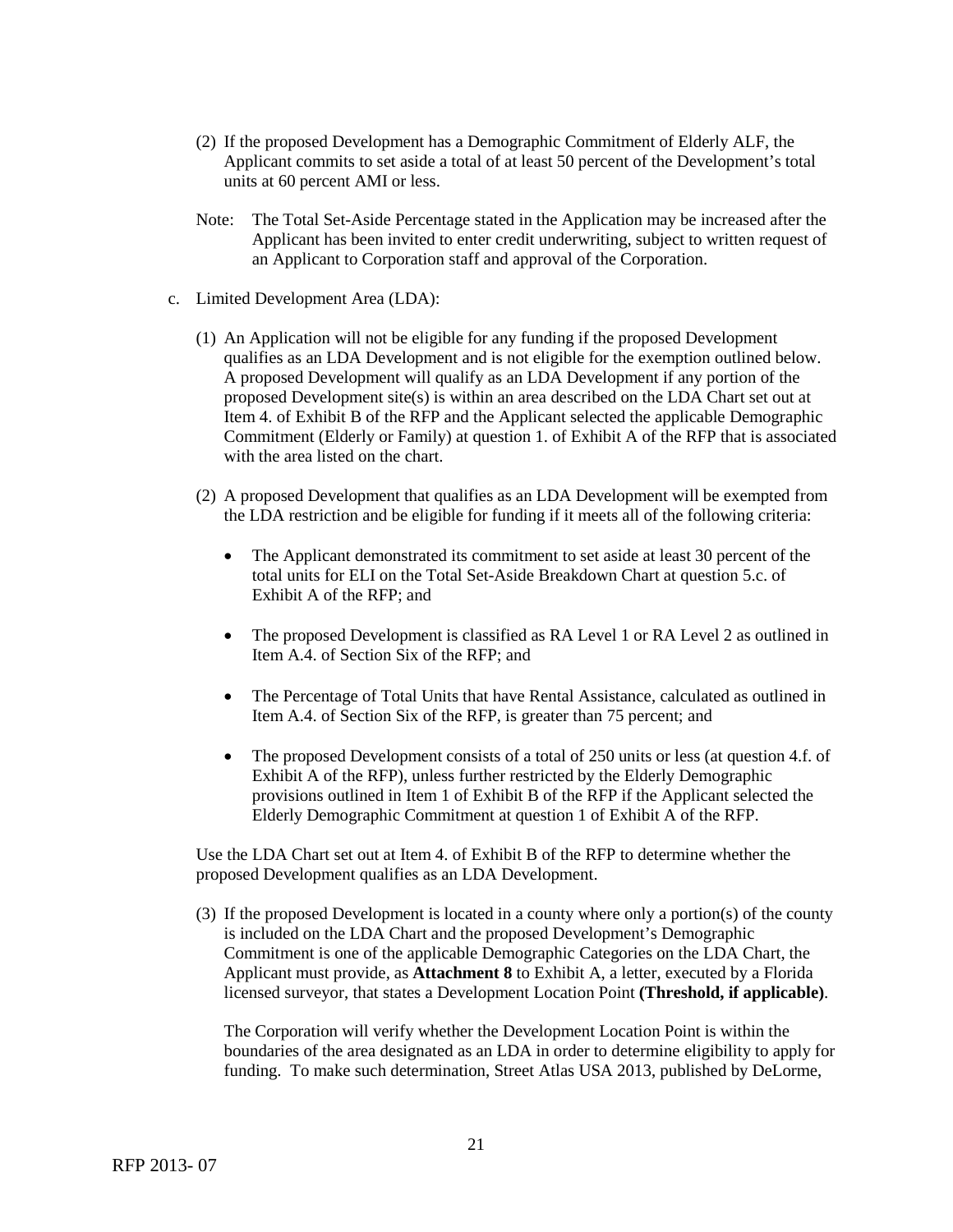will be used. If Street Atlas USA 2013 does not recognize the Development Location Point, then the Application will not be eligible for funding.

- d. ELI Set-Aside Commitments:
	- (1) Required Minimum ELI Set-Aside Commitments:
		- (a) If the proposed Development does not qualify as an LDA Development, the Applicant commits to set aside at least 20 percent of the total units at the ELI AMI level for the county where the proposed Development is located. The ELI County Chart is set out in Item 5 of Exhibit B of the RFP; or
		- (b) If the proposed Development qualifies as an LDA Development and meets all of the exemption requirements to be eligible for funding, the Applicant commits to set aside at least 30 percent of the total units at the ELI AMI level for the county where the proposed Development is located. The ELI County Chart is set out in Item 5 of Exhibit B of the RFP.
	- (2) Required ELI Units for Special Needs Households:

For proposed Developments with the Demographic Commitment of Family or Elderly non-ALF, the Applicant commits to set aside at least 50 percent of the ELI units for Special Needs Households and develop and execute a Memorandum of Understanding with at least one designated Special Needs Household Referral Agency for the county where the proposed Development will be located (the deadline for the MOU will be established in the Carryover Allocation Agreement). A current list of Special Needs Household Referral Agencies for each county is published on the Corporation's Website at [www.floridahousing.org](http://www.floridahousing.org/) under Special Needs Housing, Link Initiative.

e. Total Set-Aside Breakdown Chart **(Threshold)**:

The Total Set-Aside Breakdown Chart must reflect all set-aside commitments (required setasides and additional set-asides, including all required ELI set-asides) and the required total set-aside percentage (as further outlined below).

Complete the Total Set-Aside Breakdown Chart at question 5.c. of Exhibit A of the RFP. The Applicant must indicate on the chart the percentage of residential units, stated in whole numbers, to be set aside at each selected AMI level. Where reasonably possible, Applicants will be required to keep the unit mix consistent across each committed AMI level.

f. Affordability Period:

The Applicant irrevocably commits to set aside units in the proposed Development for a total of 50 years and irrevocably waives the option to convert to market after year 14.

# **6. Construction Features and Amenities**:

All of the Applicant's commitments to provide features and amenities (i.e., both required and optional features and amenities) will be included in the Extended Use Agreement and must be maintained in order for the Development to remain in compliance unless the Board approves a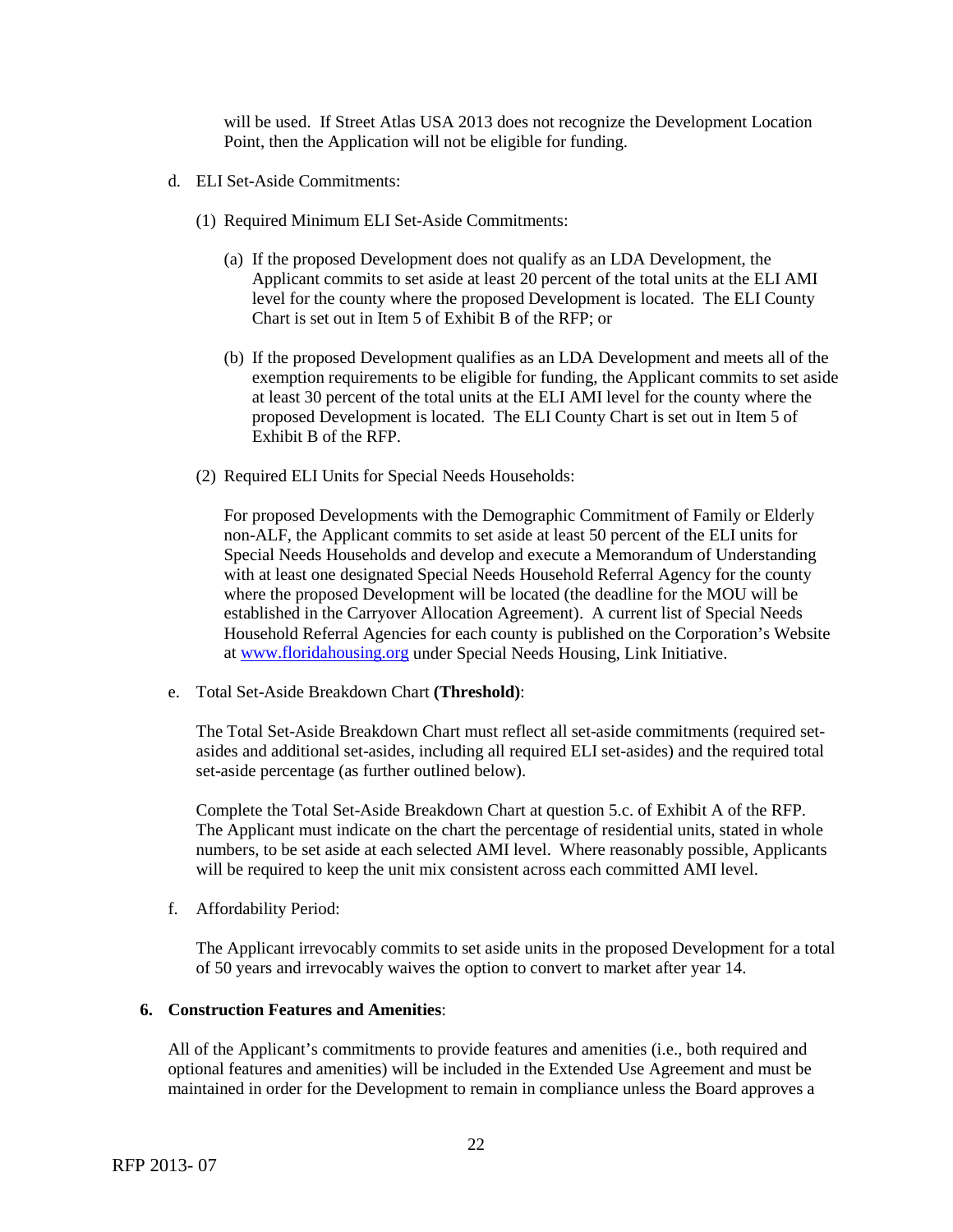change. The quality of the required and optional features and amenities committed to by the Applicant are subject to approval of the Board of Directors.

a. Required Features and Amenities:

By submitting the Application, the Applicant commits to provide the required features and amenities outlined at Item 2 of Exhibit B of the RFP.

b. Optional Features and Amenities **(Maximum 25 Points)**:

Responses to these items will be scored based on the following criteria (as relevant to each item): (i) Development and long term operating costs compared to the benefit to the property and/or tenants; (ii) Impact to energy efficiency of the property; (iii) Impact to tenants' health, safety, stability, level of independence and quality of life; (iv) Resource conservation; (v) Impact to tenants' ability to carry out social relationships; and (vi) Developer's experience implementing proposed features and amenities. If the Applicant believes an approach is a Best Practice, explain why.

Applicants may be awarded points for providing description(s) for one or more of the following:

(1) Green Building/Energy Efficiency – describe the green building features (in addition to the required features) that promote energy efficiency, occupant health and resource conservation. The Applicant's description(s) is limited to the text box at question 6.a. of Exhibit A which is limited to 12,000 characters (the equivalent of approximately 3 typed pages). (**Up to 10 Points** for Applicants choosing to serve the Family demographic. **Up to 5 Points** for Applicants choosing to serve the Elderly Demographic).

The Applicant may provide, as **Attachment 9** to Exhibit A, up to 3 additional pages of appropriate exhibits, not created by the Applicant, to supplement the description(s) included in Exhibit A.

(2) Accessibility and Universal Design – describe the accessibility, universal design or visitability features (in addition to the required features) that promote accessible and/or adaptable design elements that benefit the target households and people of all ages, sizes, and abilities throughout the life of the property. The Applicant's description(s) is limited to the text box at question 6.b. of Exhibit A which is limited to 12,000 characters (the equivalent of approximately 3 typed pages). (**Up to 10 Points** for Applicants choosing to serve the Family demographic. **Up to 15 Points** for Applicants choosing to serve the Elderly Demographic).

The Applicant may provide, as **Attachment 10** to Exhibit A, up to 3 additional pages of appropriate exhibits, not created by the Applicant, to supplement the description(s) included in Exhibit A.

(3) Other Features and Amenities – describe any other innovative and Best Practices for features and amenities that will be included in the proposed Development. The Applicant's description(s) is limited to the text box at question 6.c. of Exhibit A which is limited to 12,000 characters (the equivalent of approximately 3 typed pages). **(Up to 5 Points)**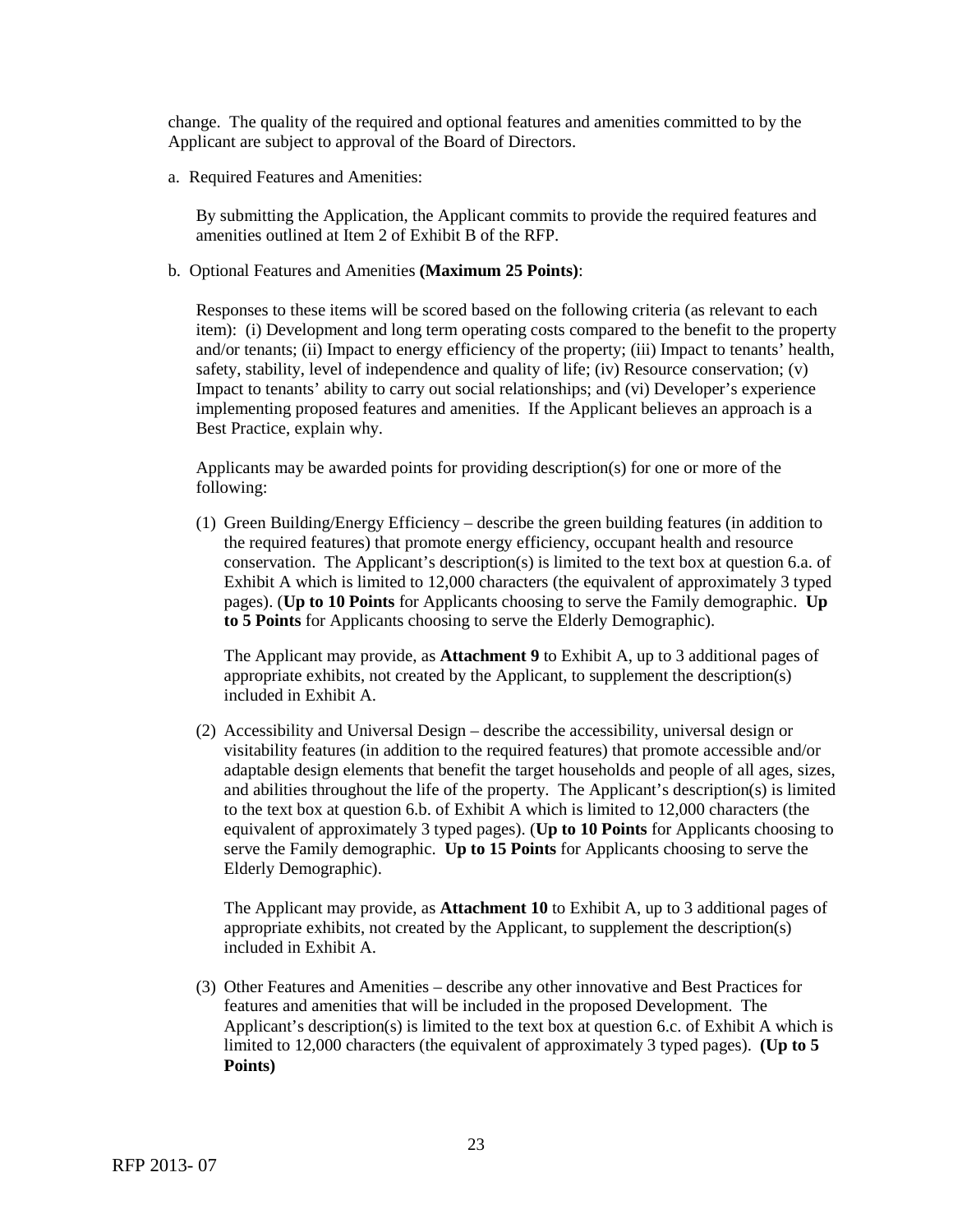The Applicant may provide, as **Attachment 11** to Exhibit A, up to 3 additional pages of appropriate exhibits, not created by the Applicant, to supplement the description(s) included in Exhibit A.

# **7. Resident Services**:

All of the Applicant's commitments to provide resident services (i.e., both required and optional resident services) will be included in the Extended Use Agreement and must be maintained in order for the Development to remain in compliance unless the Board approves a change. The quality of the required and optional resident services committed to by the Applicant are subject to approval of the Board of Directors.

### a. Required Resident Services:

By submitting the Application, the Applicant commits to provide the required resident services outlined at Item 3 of Exhibit B of the RFP.

### b. Optional Resident Services **(Maximum 10 Points)**:

Responses to these items will be scored based on the following criteria (as relevant to each item): (i) Impact to tenants' health, safety, stability, level of independence, education and employment capacities, and quality of life; (ii) opportunities for socialization and recreation; and (iii) Developer's experience implementing proposed resident services. If the Applicant believes an approach is a Best Practice, explain why.

(1) Family Developments (Applicant selected Family Demographic Commitment):

Describe how the proposed Development will incorporate innovative or Best Practice resident programs and delivery models. Such services might include, but are not limited to, education and/or skills training, transportation, health care services, emergency assistance funds, employment, homeownership counseling, meals programs, or after school care. The Applicant shall describe how the programs are to be administered, who will administer them, and where they will be administered. The Applicant's description(s) is limited to the text box at question 7.a. of Exhibit A which is limited to 12,000 characters (the equivalent of approximately 3 typed pages). **(Up to 10 Points)**

The Applicant may provide, as **Attachment 12** to Exhibit A, up to 3 additional pages of appropriate exhibits, not created by the Applicant, to supplement the description(s) included in Exhibit A.

(2) Elderly Developments (Applicant selected Elderly Demographic Commitment): Describe the resident programs to be provided that will address the needs of the residents of the proposed Development. Applicants are encouraged to provide resident programs that are innovative and are based on Best Practices in the field of elderly permanent supportive housing. Such programs may include co-location of services, telehealth and other technology-based programs, and any programs that encourage residents to age in place. The Applicant shall describe how the programs are to be administered, who will administer them, and where they will be administered. The Applicant's description(s) is limited to the text box at question 7.b. of Exhibit A which is limited to 12,000 characters (the equivalent of approximately 3 typed pages). **(Up to 10 Points)**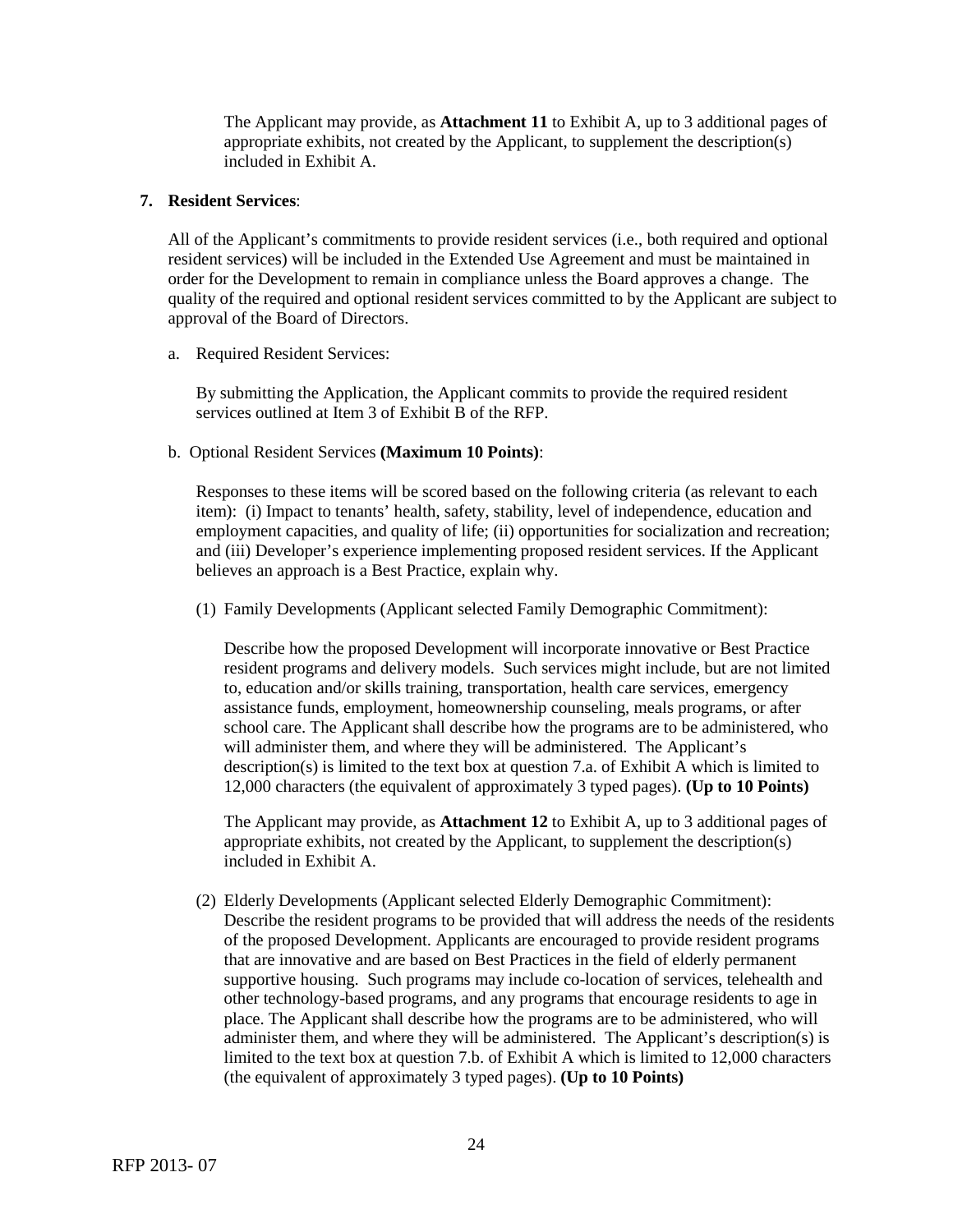The Applicant may provide, as **Attachment 12** to Exhibit A, up to 3 additional pages of appropriate exhibits, not created by the Applicant, to supplement the description(s) included in Exhibit A.

# **8. Site Control (Threshold)**:

To achieve threshold, the Applicant must demonstrate site control by providing, as **Attachment 13** to Exhibit A, the documentation required in Items a., b., and/or c., as indicated below. The required documentation, including any attachments or exhibits referenced in any document, must be attached to that document regardless of whether that attachment or exhibit has been provided as an attachment or exhibit to another document or whether the information is provided elsewhere in the Application. If the proposed Development consists of Scattered Sites, site control must be demonstrated for all of the Scattered Sites. A legal description of the Development site must be provided.

- a. Eligible Contract For purposes of the RFP, an eligible contract is one that has a term that does not expire before a date that is six (6) months after the Application deadline or that contains extension options exercisable by the purchaser and conditioned solely upon payment of additional monies which, if exercised, would extend the term to a date that is not earlier than six (6) months after the Application deadline; specifically states that the buyer's remedy for default on the part of the seller includes or is specific performance; and the buyer MUST be the Applicant unless a fully executed assignment of the eligible contract which assigns all of the buyer's rights, title and interests in the eligible contract to the Applicant, is provided. If the owner of the subject property is not a party to the eligible contract, all documents evidencing intermediate contracts, agreements, assignments, options, or conveyances of any kind between or among the owner, the Applicant, or other parties, must contain every exhibit and attachment referenced therein, and must contain the following elements of an eligible contract: (i) have a term that does not expire before a date that is six (6) months after the Application deadline or contain extension options exercisable by the purchaser and conditioned solely upon payment of additional monies which, if exercised, would extend the term to a date that is not earlier than six (6) months after the Application deadline, and (ii) specifically state that the buyer's remedy for default on the part of the seller includes or is specific performance.
- b. Deed or Certificate of Title The deed or certificate of title (in the event the property was acquired through foreclosure) must be recorded in the county in which the property is located and show the Applicant as the sole Grantee.
- c. Lease The lease must have an unexpired term of at least 50 years from the Application deadline and the lessee must be the Applicant. The only permissible contingencies in the lease are (i) receipt of HC funding and (ii) any condition related to HUD approval. If the owner of the subject property is not a party to the lease, all documents evidencing intermediate leases, subleases, assignments, or agreements of any kind between or among the owner, the lessor, or any sublessee, assignor, assignee, and the Applicant, or other parties, must contain every exhibit and attachment referenced therein, and if a lease, must have an unexpired term of at least 50 years from the Application deadline.

# **9. Leveraging with non-FHFC Resources (Maximum 35 Points)**:

Provide, as **Attachment 14** to Exhibit A, a listing of permanent funding resources from local or federal government sources and/or PHA resources (all of which for purposes of this provision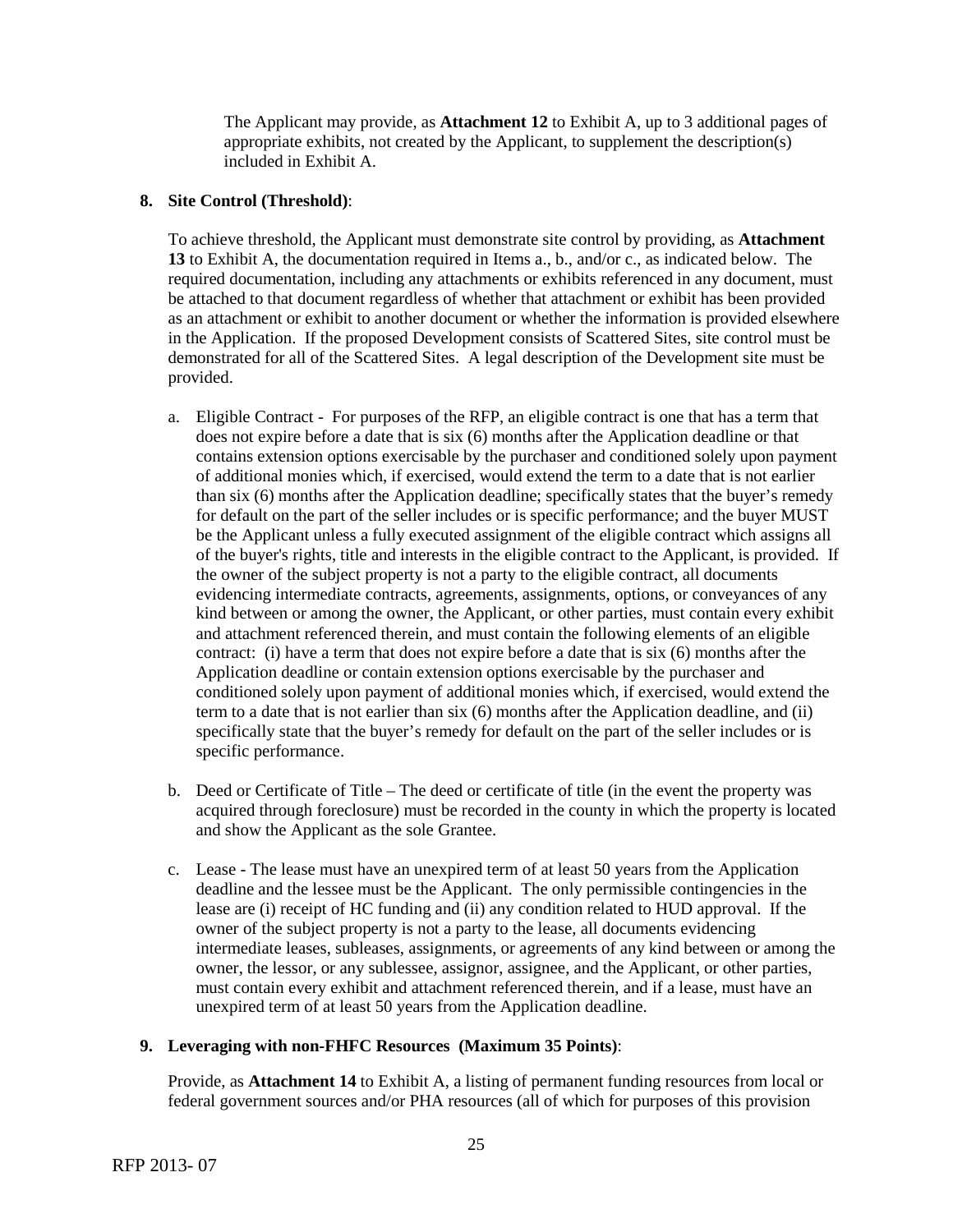will be considered to be "Qualifying Financial Assistance"). The listed items must include the amount, source, and value (as prescribed in 9.b. below) for each Qualifying Financial Assistance as well as the calculations used to determine their values (as prescribed in 9.b. below). The financing proposal documentation provided in 11.c. below will be reviewed for financing terms. Any Qualifying Financial Assistance identified in this section must be included in the Development Cost Pro Forma and utilized for permanent funding as presented in the RFP if the Applicant is awarded funding under this RFP.

- a. The total amount of Qualifying Financial Assistance provided for the Development will be scored by comparing the total amount of such funding per Housing Credit Set-Aside unit relative to the other Applicants to this RFP. The Application that has the highest total amount of such funding per Housing Credit Set-Aside unit relative to the other Applicants to this RFP will be awarded the maximum points for this section. The Application that has the lowest total amount of such funding per Housing Credit Set-Aside unit relative to the other Applicants to this RFP will be awarded the minimum points for this section. Each Applicant that falls between these two limits will be awarded a pro-rata share of points based on its relative position between the maximum and minimum limits. Points will be rounded to the nearest whole number. **(Up to 25 Points)**
- b. The terms of the Qualifying Financial Assistance shall be used to determine the value of the assistance relative to market pricing which will be scored by comparing the total value of such funding per Housing Credit Set-Aside unit relative to the other Applicants to this RFP. The Application that has the highest total value of such funding per Housing Credit Set-Aside unit relative to the other Applicants to this RFP will be awarded the maximum points for this section. The Application that has the lowest total value of such funding per Housing Credit Set-Aside unit relative to the other Applicants to this RFP will be awarded the minimum points for this section. Each Applicant that falls between these two limits will be awarded a pro-rata share of points based on its relative position between the maximum and minimum limits. Points will be rounded to the nearest whole number. **(Up to 10 Points)**

The value of the Qualifying Financial Assistance that is provided in the form of a loan shall be calculated by first determining the net present value of any loan payments including any balloon payment of principal due on a non-amortizing or non-fully amortizing loan, using a discount rate of 4.89%. The resulting net present value of the loan payments shall be subtracted from the original loan principal amount. The resulting difference is the value of the Qualifying Financial Assistance that was provided in the form of a loan.

If the Qualifying Financial Assistance is provided in the form of a grant, then the amount of the grant shall be the value of the Qualifying Financial Assistance.

The sum of all calculated values from the Qualifying Financial Assistance will be used to determine a score as prescribed herein.

# **10. How the Proposed Development Aligns with Local, State and/or Federal Government Initiatives (Up to 15 Points)**:

 To receive points under this section, the Applicant must describe any local, state or federal government initiatives or community redevelopment plans completed and adopted at least seven (7) months prior to the Application deadline in the neighborhood or broader community where the proposed Development is located. Such initiatives or plans should either target or include the proposed Development or the proposed Development should align with the initiative/plan. The Corporation is particularly interested in initiatives such as neighborhood revitalization plans that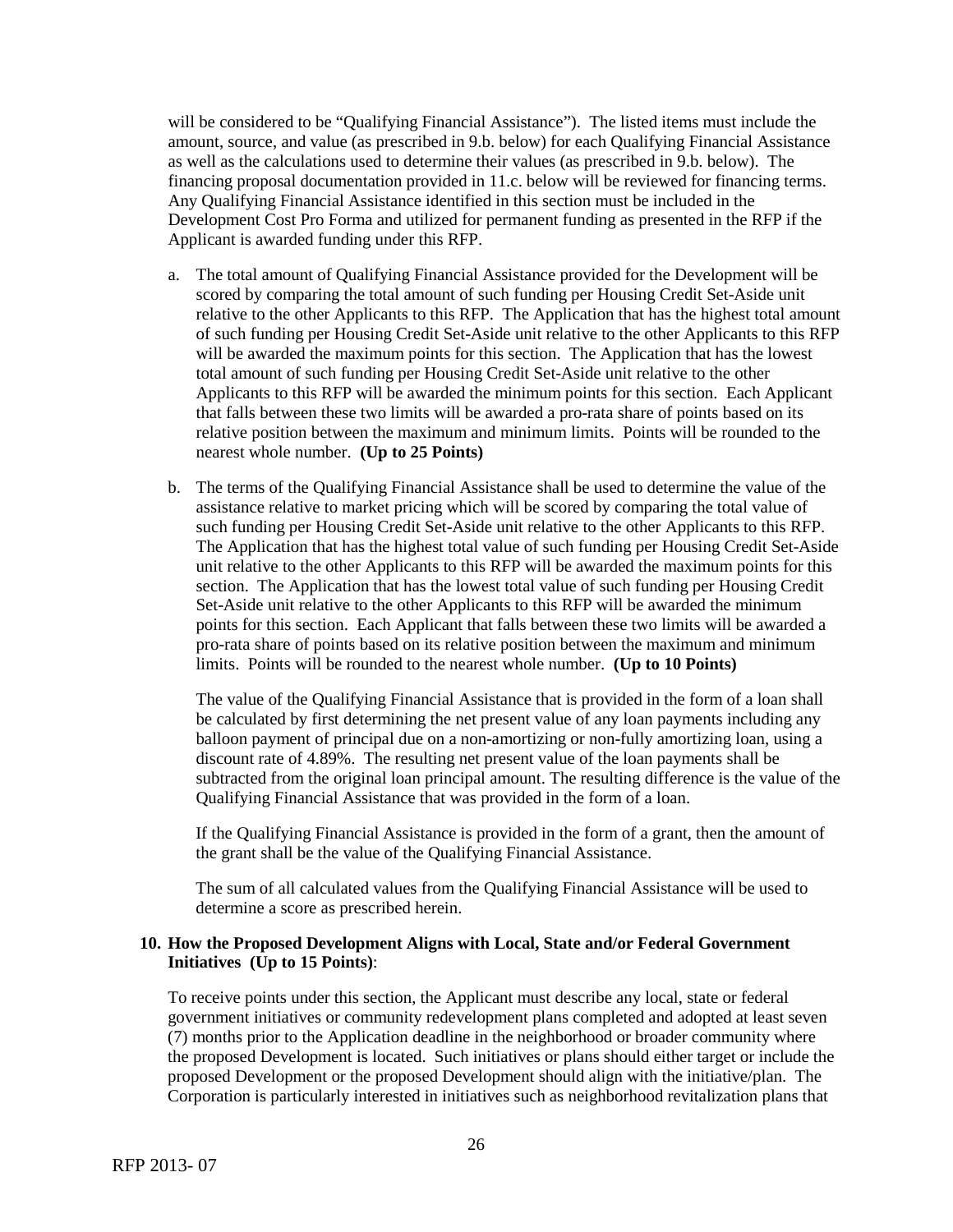have incorporated or feature the proposed Development as part of the plan. Such plans might include other residential and business/commercial real estate development and revitalization, infrastructure improvements, the addition of or enhancement of community services, and other related activities undertaken, sponsored or encouraged by the unit of government to improve the community; and might include a schedule of financial commitments to address some or all of the components of the plan. The Applicant's description(s) is limited to the text box at question 10. of Exhibit A which is limited to 12,000 characters (the equivalent of approximately 3 typed pages).

The Applicant may provide, as **Attachment 15** to Exhibit A, up to 3 additional pages of appropriate exhibits, not created by the Applicant, to supplement the description(s) included in Exhibit A.

# **11. Funding:**

a. Funding Request **(Threshold)**:

The Applicant must state the amount of Housing Credits it is requesting in its Application and such amount will be considered to be the Applicant's Housing Credit Request Amount. However, if the amount requested is greater than the amount the Applicant is eligible to request, the Corporation will reduce the amount down to the maximum amount the Applicant is eligible to request and this adjusted amount will be deemed to be the Applicant's Housing Credit Request Amount for purposes of this RFP. In the event of a discrepancy between the amount shown in this section, or as adjusted by the Corporation, if applicable, and that shown elsewhere within the Application, the amount shown in this section, or as adjusted by the Corporation, if applicable, shall be deemed to be the Applicant's Housing Credit Request Amount.

The maximum Competitive Housing Credit Request Amount cannot exceed the applicable amount stated in the following chart:

|                              | <b>County Group Maximum Competitive HC Request Limits</b>                                                                 |                                                                                                                                  |  |  |
|------------------------------|---------------------------------------------------------------------------------------------------------------------------|----------------------------------------------------------------------------------------------------------------------------------|--|--|
| Applicant's<br>County Group* | If Development is not located in a DDA or if<br>the Application does not meet the RFP<br>requirements to qualify as a OCT | DDA/OCT Bonus -<br>If Development is located in a DDA; and/or if the<br>Application meets the RFP requirements to qualify as OCT |  |  |
| <b>ML</b> Counties           | \$1,155,000                                                                                                               | \$1,510,000                                                                                                                      |  |  |
| <b>MS</b> Counties           | \$980,000                                                                                                                 | \$1,275,000                                                                                                                      |  |  |
| <b>Small Counties</b>        | \$825,000                                                                                                                 | \$1,070,000                                                                                                                      |  |  |

\* County Groups are described in Item A.4.b. of Section Six of the RFP.

#### b. Other Funding:

If the Development has received funding from the Predevelopment Loan Program (PLP), the Corporation file number and amount of funding must be listed. Note: PLP funding cannot be used as a source of financing on the Construction/Rehab. Analysis or the Permanent Analysis.

c. Finance Documents **(Threshold)**:

All Applicants must complete the Development Cost Pro Forma listing the anticipated expenses or uses, the Detail/Explanation Sheet, if applicable, and the Construction or Rehab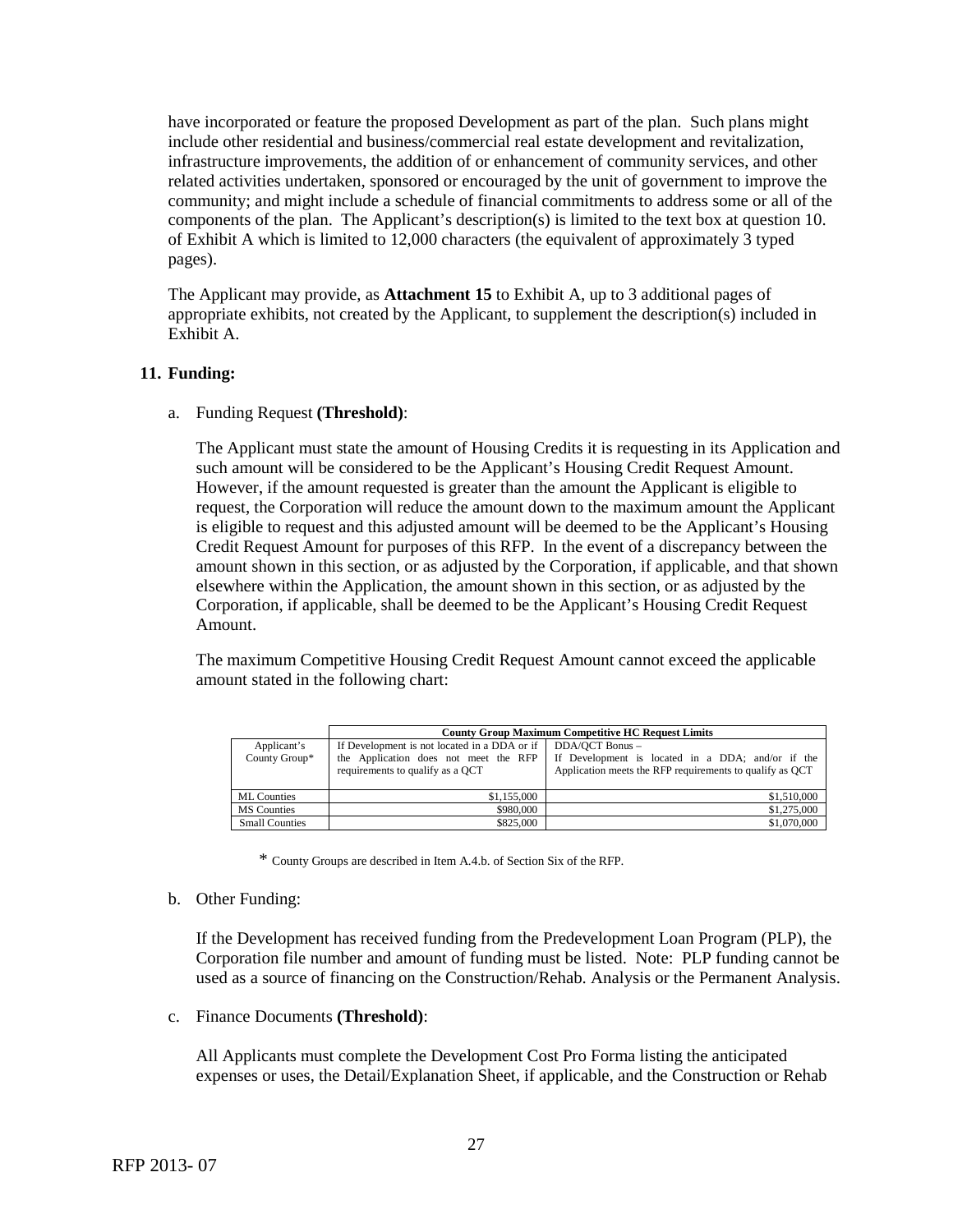Analysis and Permanent Analysis listing the anticipated sources. To pass threshold, the sources must equal or exceed the uses.

Developer Fee

Developer fee shall be limited to 16 percent of Development Cost. The maximum allowable Developer fee will be tested during the scoring of the Application by multiplying the Development Cost by 16 percent, carried to 2 decimal places and may not be rounded.

The Corporation will allow up to 100 percent of the eligible Developer fee to be deferred and used as a source on the Development Cost Pro Forma.

General Contractor Fee

General Contractor fee shall be limited to 14 percent of actual construction cost. The maximum allowable General Contractor fee will be tested during the scoring of the Application by multiplying the actual construction cost by 14 percent, carried to 2 decimal places and may not be rounded.

Development Cost Pro Forma

This section must include all anticipated costs of the Development construction, rehabilitation and, if applicable, acquisition. Any amounts that are not an anticipated cost to the Development, such as waived fees or charges, cannot be included in the Development Cost Pro Forma. Note: deferred Developer fees are not considered "waived fees".

 $\triangleright$  Fee Disclosure

Developer fee and General Contractor fee must be disclosed. In the event the Developer fee and/or General Contractor fee are/is not disclosed on the Development Cost Pro Forma, the Corporation will assume that these fees will be the maximum allowable and will add the maximum amount(s) to Total Development Cost. If an Applicant lists a Developer fee or General Contractor fee that exceeds the stated Application limits, the Corporation will adjust the fee to the maximum allowable.

d. Non-Corporation Funding Proposals:

In order for funding to be counted as a source on the Construction/Rehab. and/or Permanent Analysis, the Applicant must provide documentation of all financing proposals from both the construction and the permanent lender(s), equity proposals from the syndicator, and other sources of funding. The financing proposals must state whether they are for construction financing, permanent financing, or both, and all attachments and/or exhibits referenced in the proposal must be included. Insert documentation for each source as **Attachment 16** to Exhibit A and continuing with sequentially numbered attachments for each additional funding source. Evidence for each funding source must be behind its own sequentially numbered attachment.

For purposes of the Application, neither net operating income for a Rehabilitation Development nor capital contributions will be considered a source of financing.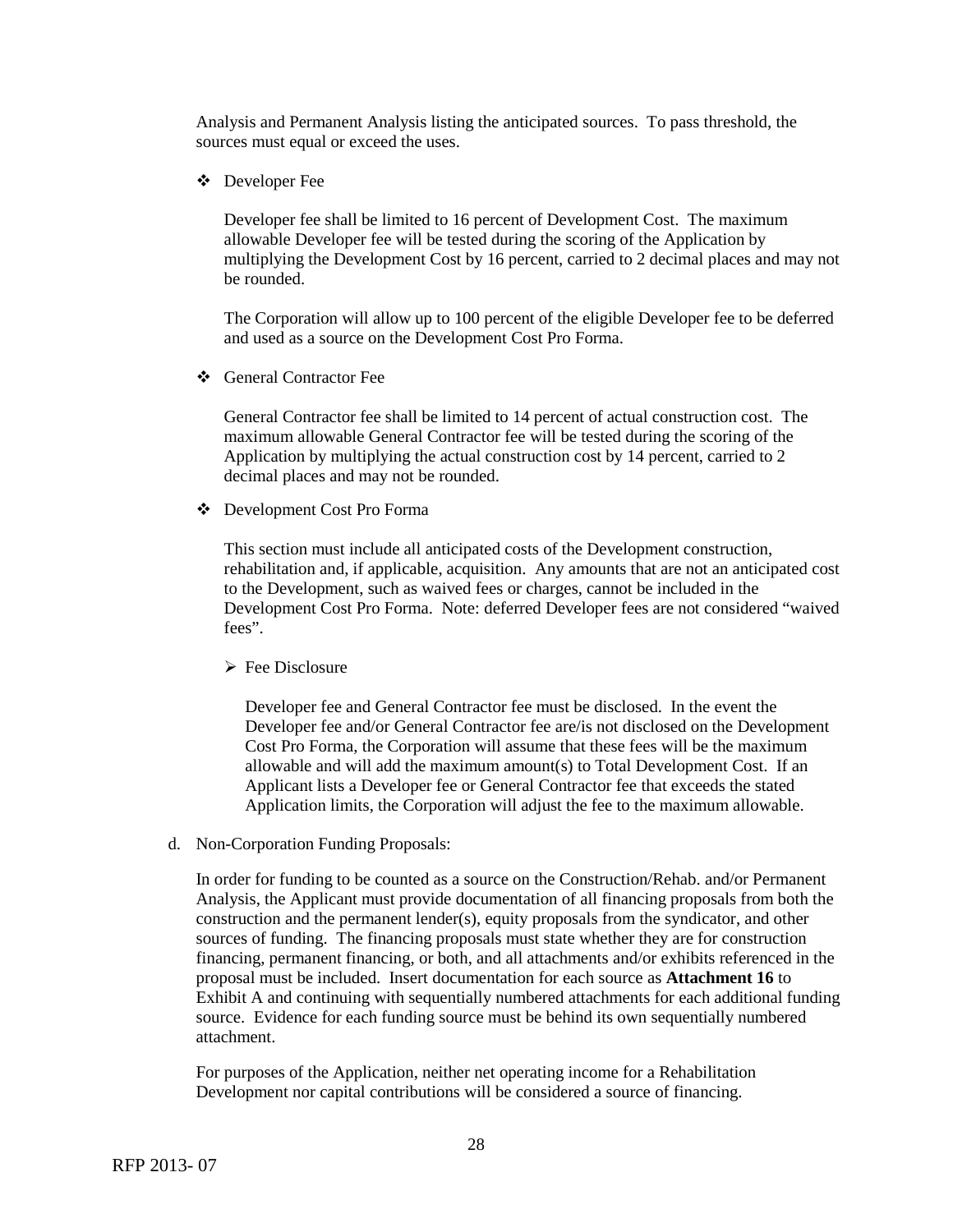#### (1) Financing Proposal

Financing proposal documentation, regardless of whether the documentation is in the form of a commitment, proposal, term sheet, or letter of intent, must meet the following criteria. Evidence for each funding source must be behind its own numbered attachment.

- (a) Each financing proposal shall contain:
	- (i) Amount of the construction loan, if applicable;
	- (ii) Amount of the permanent loan, if applicable;
	- (iii)Specific reference to the Applicant as the borrower or direct recipient;
	- (iv) Signature of all parties, including acceptance by the Applicant.
- (b) Financing that has closed:
	- (i) If the financing has closed in the Applicant's name, provide a letter from the lender acknowledging that the loan has closed. The letter must also include the following information:
		- Amount of the construction loan, if applicable;
		- Amount of the permanent loan, if applicable; and
		- Specific reference to the Applicant as the borrower/direct recipient/mortgagee.
	- (ii) Except for HUD funding, if the financing involves an assumption of debt not currently in the Applicant's name, as evidence that the lender approves of the proposal of assumption, the Applicant must provide a letter from the lender, dated within six (6) months of the Application deadline, that includes the following information:
		- Specifically references the Applicant as the assuming party;
		- If a permanent loan, states the amount to be assumed; and
		- If a construction loan, states the maximum amount of funding capacity.

If the debt being assumed is provided by HUD, the Applicant must provide a letter from HUD, dated within six (6) months of the Application deadline, confirming the funding source. The letter must include the following information:

- Name of existing development;
- Name of proposed Development;
- Loan balance;
- Acknowledgment that property is applying for Housing Credits; and
- Applicable HUD program.
- (c) If the financing proposal is not from a regulated Financial Institution in the business of making loans or a governmental entity, evidence of ability to fund must be provided. Evidence of ability to fund includes: (1) a copy of the lender's most current audited financial statements no more than 17 months old; or (2) if the loan has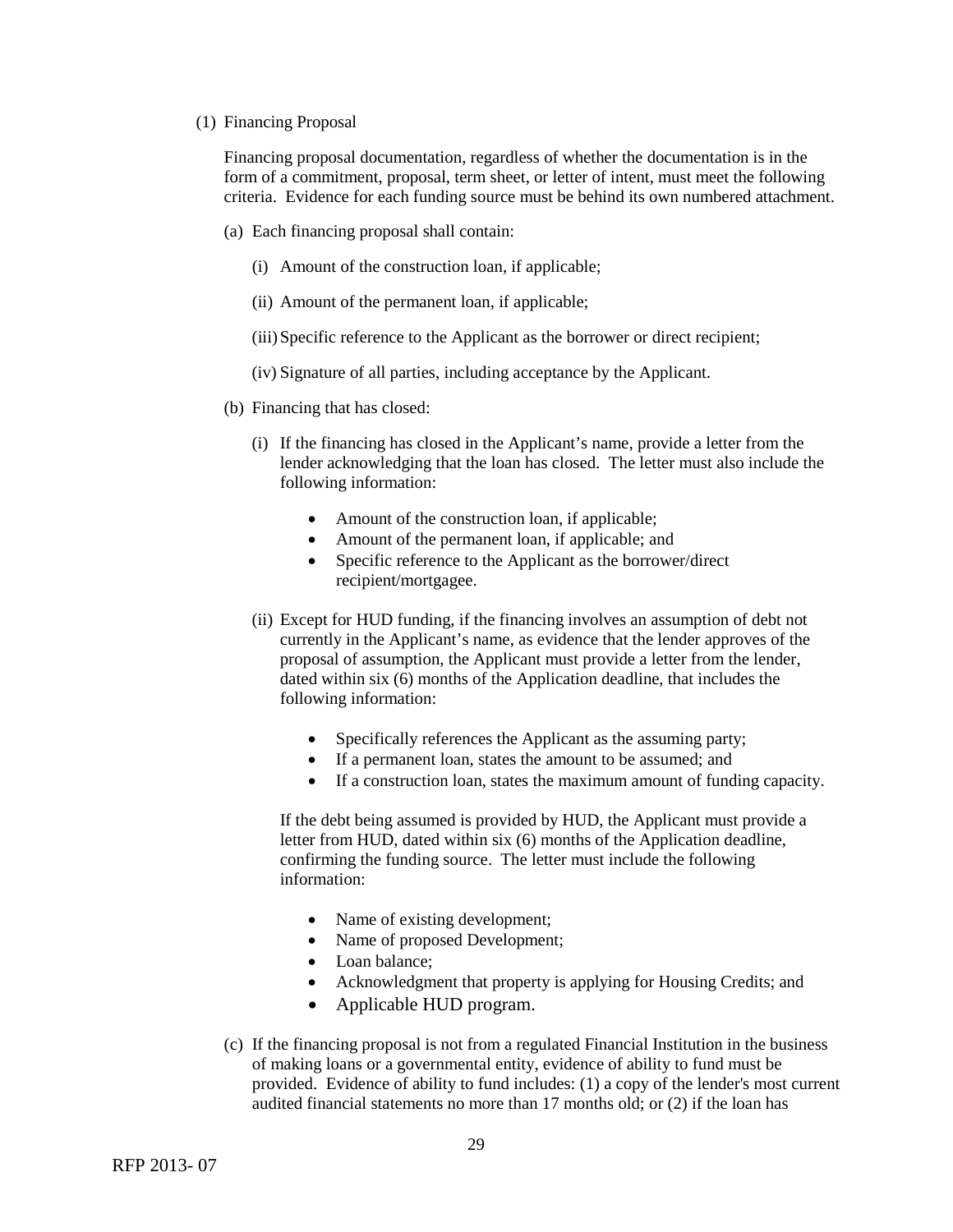already been funded, a copy of the note and recorded mortgage. The age of all financial statements is as of the Application deadline. In evaluating ability to fund, the Corporation will consider the entity's unrestricted current assets typically used in the normal course of business. Assets considered restricted include, but are not limited to, pension funds, rental security deposits, and sinking funds. Financing proposals from lenders who cannot demonstrate ability to fund will not count as a source of financing. Financial statements must be included in the Application.

- (d) If a financing proposal shows an amount less than the corresponding line item on the pro forma, only the financing proposal amount will be considered as a funding source. However, if a financing proposal shows an amount in excess of the corresponding line item on the pro forma, up to the total amount of the financing proposal amount may be utilized as a funding source, if needed.
- (e) The loan amount may be conditioned upon an appraisal or debt service coverage ratio or any other typical due diligence required during credit underwriting.
- (f) Financing proposals may be conditioned upon the Applicant receiving the funding from the Corporation for which it is applying.
- (g) If a financing proposal has a provision for holding back funds until certain conditions are met, the amount of the hold-back will not be counted as a source of construction financing unless it can be determined that the conditions for the release of the holdback can be met prior to or simultaneous with the closing of the Development's permanent financing.
- (h) Grant funds are contributions to the Development, other than equity, which carry no repayment provision or interest rate. A commitment for grant funds will be considered a commitment for scoring purposes if the commitment is properly executed and, if applicable, evidence of ability to fund is provided.
- (2) Equity Proposal

For the purpose of this RFP, to be counted as a source an equity proposal, regardless of whether the documentation is in the form of a commitment, proposal, term sheet or letter of intent, it must: (i) if syndicating/selling the Housing Credits, meet the requirements outlined in (a) below and include the information outlined in (b) below, or (ii) if not syndicating/selling the Housing Credits, meet the requirements outlined in (a) below and include the information outlined in (c) below:

- (a) All HC equity proposals must meet the following criteria:
	- (i) If the Housing Credit Request Amount is less than the anticipated amount of credit allocation stated in the equity proposal, the equity proposal will not be considered a source of financing. However, if the Housing Credit Request Amount is greater than the anticipated amount of credit allocation stated in the equity proposal, the equity proposal will be considered a source of financing; and
	- (ii) The percentage of Housing Credits to be purchased must be equal to or less than the percentage of ownership interest held by the limited partner (inclusive of any special limited partner) or member.
- (b) If syndicating/selling the Housing Credits: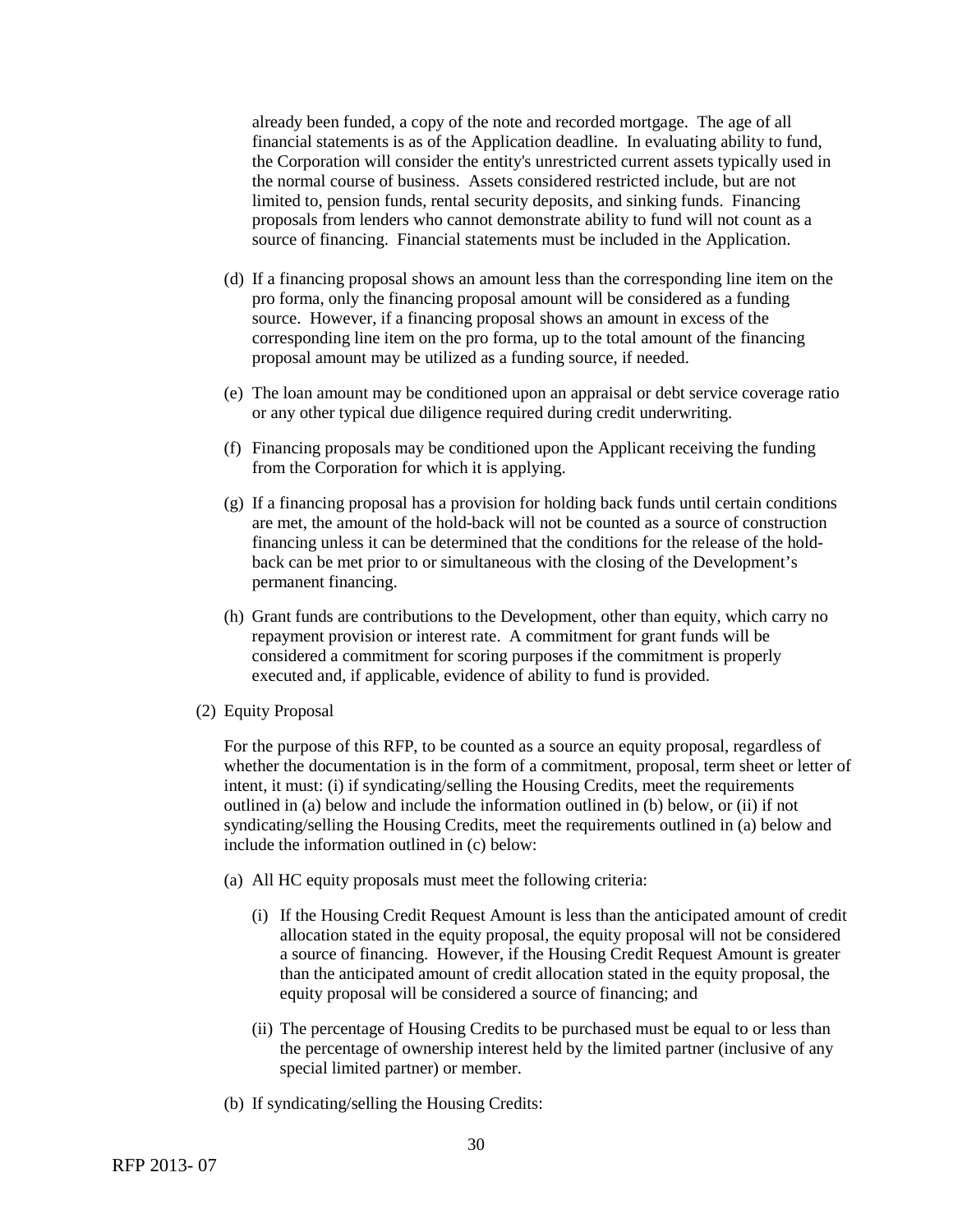- (i) A Housing Credit equity proposal must also meet the following criteria:
	- Be executed by all parties, including the Applicant;
	- Include specific reference to the Applicant as the beneficiary of the equity proceeds;
	- State the proposed amount of equity to be paid prior to construction completion;
	- State the anticipated amount of Housing Credit allocation (annual amount), which must be within the HC limits set out in Item A.11.a. of the RFP;
	- State the anticipated dollar amount of Housing Credit allocation to be purchased; and
	- State the anticipated total amount of equity to be provided.
- (ii) If the limited partnership agreement or limited liability company operating agreement has closed, the closed agreement must be provided. To be counted as a source of financing, the partnership agreement or operating agreement must meet the requirements of Item  $A.11.d.(2)(b)(i)$  above or the Applicant must submit separate documentation, signed by the equity provider, expressly stating any required criteria not provided in the agreement.
- Note: Item 12 of Exhibit A of the RFP outlines the requirement and deadline for the Applicant's confirmation that the documented equity amount to be paid prior to or simultaneous with the closing of construction financing is at least 15 percent of the total proposed equity to be provided (the 15 percent criteria).
- (c) If not syndicating/selling the Housing Credits, the owner's commitment to provide equity must be provided.
	- (i) The commitment must include the following:
		- The proposed amount of equity to be paid prior to construction completion;
		- The anticipated amount of Housing Credit allocation (annual amount), which must be within the HC limits set out in Item A.11.a. of the RFP;
		- The anticipated dollar amount of Housing Credit allocation to be purchased; and
		- The anticipated total amount of equity to be provided.
	- (ii) Evidence of ability to fund must be provided as an Attachment to the Application.

Except for deferred Developer fee, the Application requires complete information on all sources of Development funding and the proposed uses of those funds. All loans, grants, donations, syndication proceeds, etc., should be detailed in the Application as outlined above. The total amount of monetary funds determined to be in funding proposals must equal or exceed uses.

# **12. Applicant Certification and Acknowledgement (Threshold):**

The Applicant's signature on Exhibit A indicates the Applicant's certification and acknowledgement of the provisions and requirements of the RFP. The copy of the Application labeled "Original Hard Copy" must reflect an original signature (blue ink is preferred).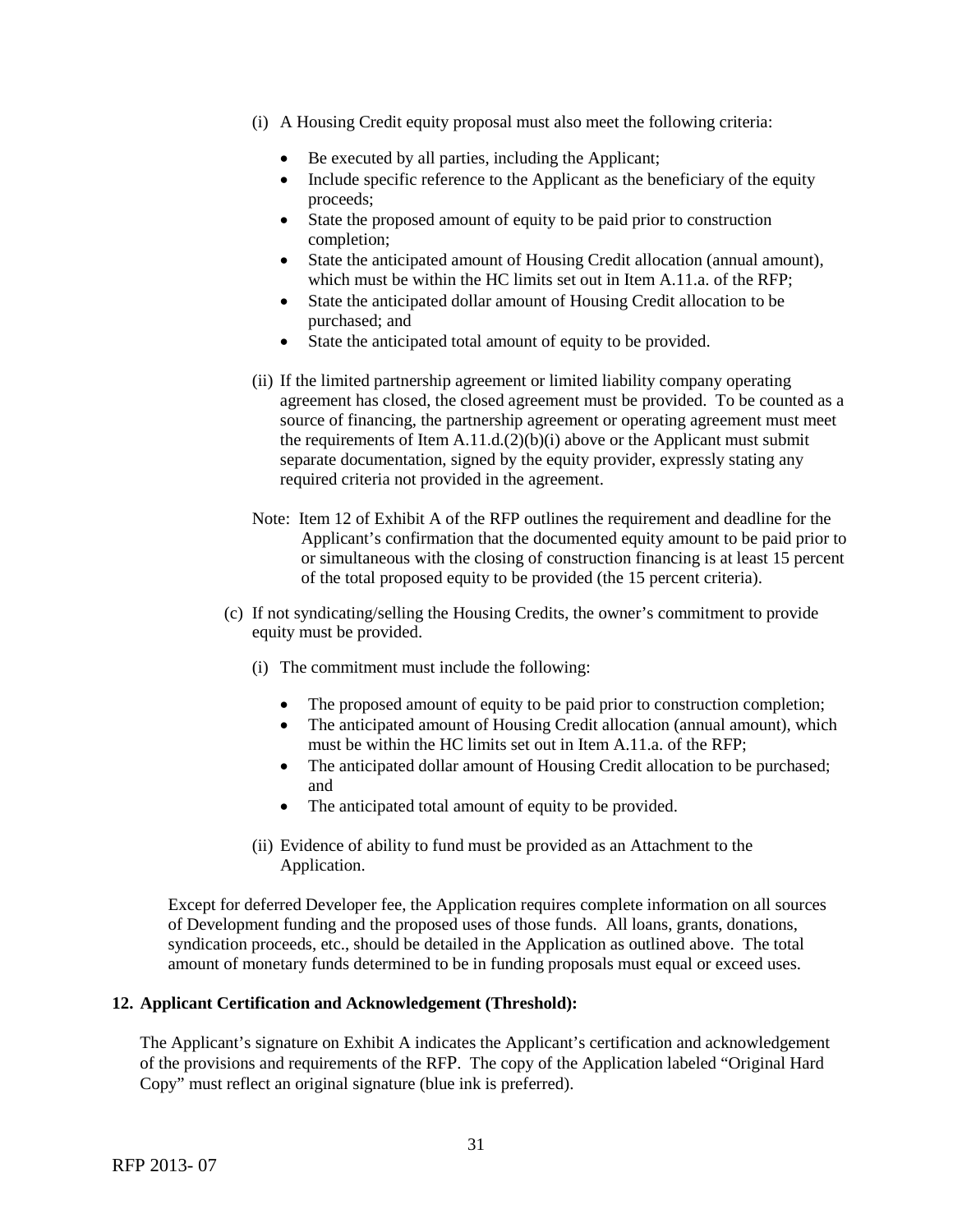# **Addenda:**

The Applicant may use the Addenda section of Exhibit A to provide any additional information or explanatory addendum for items in the Application except for the following: Optional Features and Amenities; Optional Resident Services; and How the Proposed Development Aligns with Local, State and/or Federal Government Initiatives. Please specify the particular Item to which the additional information or explanatory addendum applies.

# **B. Funding Selection:**

Applications must pass threshold and achieve at least 56 total points to be eligible to be considered for funding. All eligible Applications will be sorted from highest score to lowest score, with any scores that are tied separated first by the Applicant's Housing Credit Request Amount per Housing Credit Set-Aside unit (with the lower amount receiving preference), then by the Application's eligibility for the Florida Job Creation Preference which is outlined in Item 7 of Exhibit B of the RFP (with Applications that qualify for the preference listed above Applications that do not qualify for the preference), and finally by lottery number, resulting in the lowest lottery number receiving preference.

Funding will be limited to 1 Application per county (county test), except as otherwise provided below.

Applications will be selected for funding only if there is enough funding available to fully fund the Applicant's Housing Credit Request Amount (100% funding test), except as otherwise provided below.

If an Application cannot meet both the county test and the 100% funding test, the next lower ranked Application will be considered subject to both the county test and the 100% funding test. If funding remains and no unfunded eligible Applications meet both the county test and the 100% funding test, then the highest scoring (inclusive of tie-breaker consideration) unfunded eligible Application that can meet the county test will be selected for tentative funding, provided there is enough funding remaining to fund at least 85 percent of the Applicant's Housing Credit Request Amount (85% funding test). If funding remains and none of the unfunded eligible Applications can meet the county test, then the highest scoring (inclusive of tie-breaker consideration) unfunded eligible Application that can meet the 85% funding test will be tentatively selected for funding, without regard to the county test. If none of the unfunded eligible Applications meet the 85% funding test, no further Applications will be considered for funding and any remaining funding will be distributed as approved by the Board.

Funding that becomes available after the Board takes action on the Committee's recommendation(s), which could include an Applicant declining its invitation to enter credit underwriting or the Applicant's inability to satisfy a requirement outlined in Item 12 of Exhibit A of the RFP or outlined in Exhibits B and/or C of the RFP, will be distributed as approved by the Board.

# **SECTION SEVEN EVALUATION PROCESS**

Individual Committee members shall independently evaluate and score their assigned portions of the submitted Applications, consulting with non-committee Corporation staff and legal counsel as necessary and appropriate.

As outlined in Section Three of the RFP, any of the following will cause the Application to fail threshold and be rejected: failure to submit the Application online with the required number of hard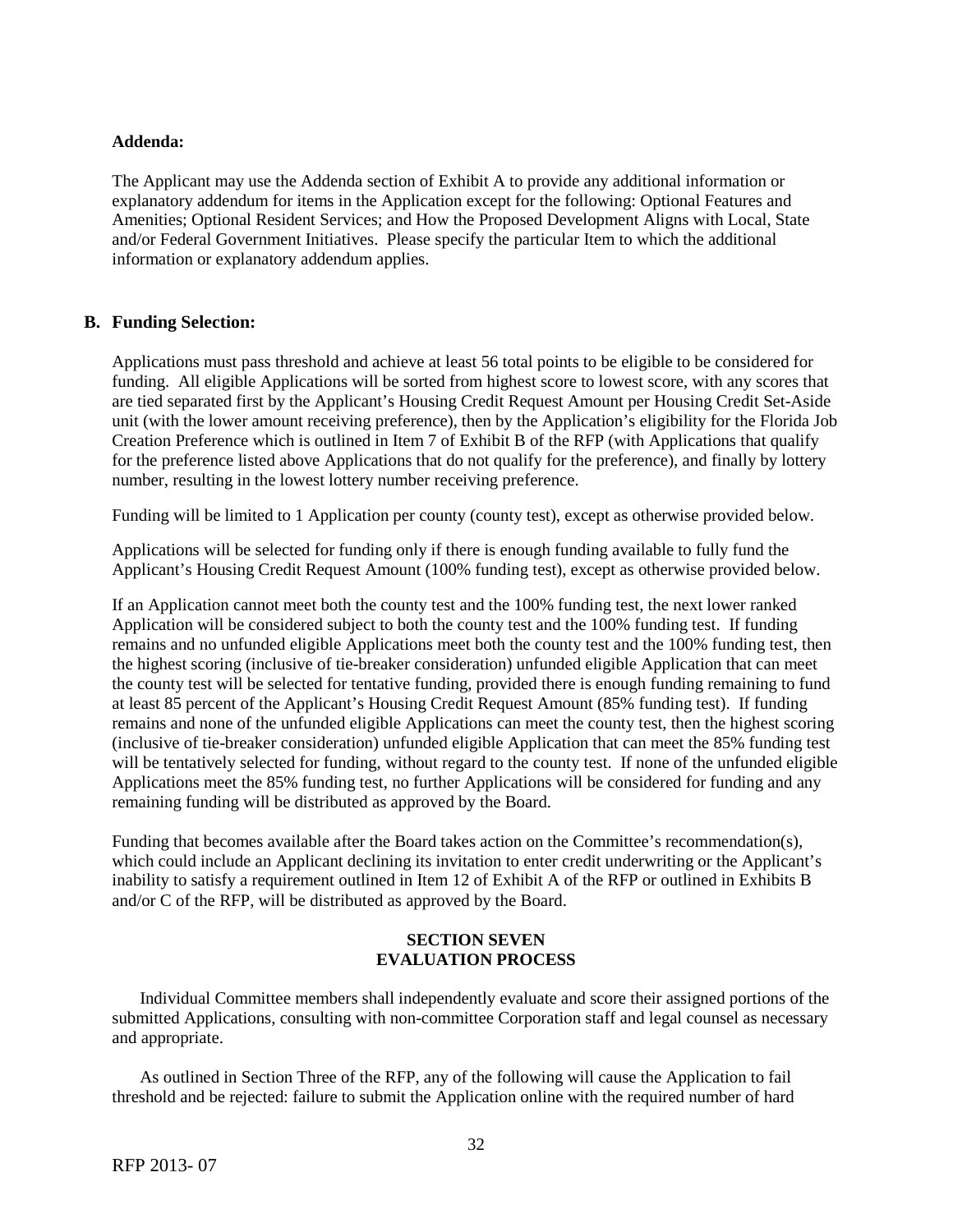copies, failure to submit the Application by the Application deadline, and/or failure to submit the required Application fee.

As outlined below, an Application will be ineligible to be considered for funding if the Applicant or Developer or Principal, Affiliate or Financial Beneficiary of the Applicant or Developer is in arrears to the Corporation or any agent or assignee of the Corporation.

| <b>Threshold Items</b>                                                               | <b>Point Items</b>                                  | <b>Maximum</b><br><b>Points</b> |
|--------------------------------------------------------------------------------------|-----------------------------------------------------|---------------------------------|
| Demographic Commitment                                                               | <b>Contact Person for Application</b>               | 5                               |
| Name of Applicant                                                                    | Number of Buildings with Dwelling Units             | $\overline{3}$                  |
| Evidence Applicant is a legally formed entity                                        | <b>Optional Construction Features and Amenities</b> | 25                              |
| Principals for Applicant and for each Developer                                      | <b>Optional Resident Services</b>                   | 10                              |
| Name of Each Developer                                                               | Leveraging with non-FHFC Resources                  | 35                              |
| Evidence that each Developer entity is a legally                                     | How Proposed Development Aligns with Local,         | 15                              |
| formed entity                                                                        | State and/or Federal Government Initiatives         |                                 |
| Prior General Development Experience Chart for<br>experienced Principal of Developer |                                                     |                                 |
| Name of Proposed Development                                                         |                                                     |                                 |
| County identified                                                                    |                                                     |                                 |
| <b>Address of Development Site</b>                                                   |                                                     |                                 |
| Verification of QCT status (if applicable)                                           |                                                     |                                 |
| Multi-Phase Information (if applicable)                                              |                                                     |                                 |
| Estimated qualified basis in Rehabilitation                                          |                                                     |                                 |
| Expenses per set-aside unit (if applicable)                                          |                                                     |                                 |
| <b>Development Category</b>                                                          |                                                     |                                 |
| Development Type                                                                     |                                                     |                                 |
| <b>Total Number of Units</b>                                                         |                                                     |                                 |
| New construction units and/or rehabilitation units                                   |                                                     |                                 |
| Certification that all units are on site with DOT                                    |                                                     |                                 |
| Status of proposed work (commenced/completed)                                        |                                                     |                                 |
| Any units currently occupied if Elderly                                              |                                                     |                                 |
| Rehabilitation (if applicable)                                                       |                                                     |                                 |
| Minimum Set-Aside election                                                           |                                                     |                                 |
| Development Location Point (if applicable)                                           |                                                     |                                 |
| Total Set-Aside Breakdown Chart                                                      |                                                     |                                 |
| <b>Evidence of Site Control</b>                                                      |                                                     |                                 |
| <b>Housing Credit Request Amount</b>                                                 |                                                     |                                 |
| Development Cost Pro Forma (listing expenses or                                      |                                                     |                                 |
| uses) and Construction/Rehab. analysis and                                           |                                                     |                                 |
| Permanent analysis (listing sources) - Sources must                                  |                                                     |                                 |
| equal or exceed uses                                                                 |                                                     |                                 |
| <b>Executed Applicant Certification and</b>                                          |                                                     |                                 |
| Acknowledgement (original signature in "Original                                     |                                                     |                                 |
| Hard Copy"                                                                           |                                                     |                                 |
|                                                                                      | <b>Total Possible Points:</b>                       | 93                              |

Applications will be scored based on the following Threshold and Point items:

The Committee shall conduct at least one public meeting during which the Committee members may discuss their evaluations, select Applicants to be considered for award, and make any adjustments deemed necessary to best serve the interests of the Corporation's mission. The Committee will list the Applications deemed eligible for funding in order from highest total score to lowest total score, applying the funding selection criteria outlined in Item B of Section Six above, and develop a recommendation or series of recommendations to the Board. The Committee will deem an Application ineligible for funding if, at the time the Committee meets to make its recommendation to the Board, there are any financial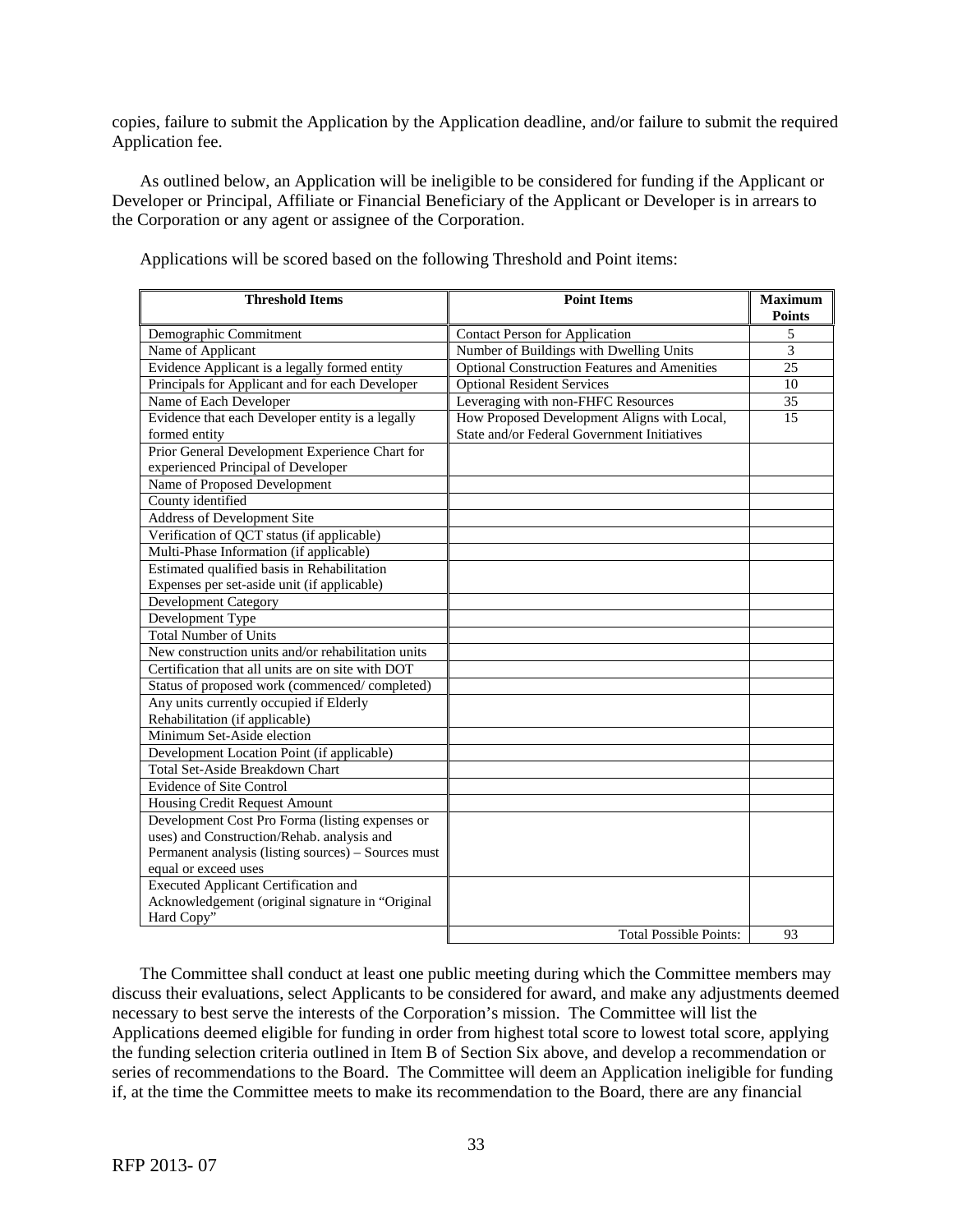obligations for which an Applicant or Developer or Principal, Affiliate or Financial Beneficiary of an Applicant or a Developer is in arrears to the Corporation or any agent or assignee of the Corporation. The Board may use the Applications, the Committee's scoring, any other information or recommendation provided by the Committee or staff, and any other information the Board deems relevant in its selection of Applicants to whom to award funding. Notwithstanding an award by the Board pursuant to this RFP, funding will be subject to a positive recommendation from the Credit Underwriter based on criteria outlined in the credit underwriting provisions in Exhibit C of the RFP.

# **SECTION EIGHT AWARD PROCESS**

The Corporation shall provide notice of its decision, or intended decision, for this RFP on the Corporation's Website the day of the applicable Board vote. After posting, an unsuccessful Applicant may file a notice of protest and a formal written protest in accordance with Section 120.57(3), Fla. Stat., et. al. Failure to file a protest within the time prescribed in Section 120.57(3), Fla. Stat., et. al. shall constitute a waiver of proceedings under Chapter 120, Fla. Stat.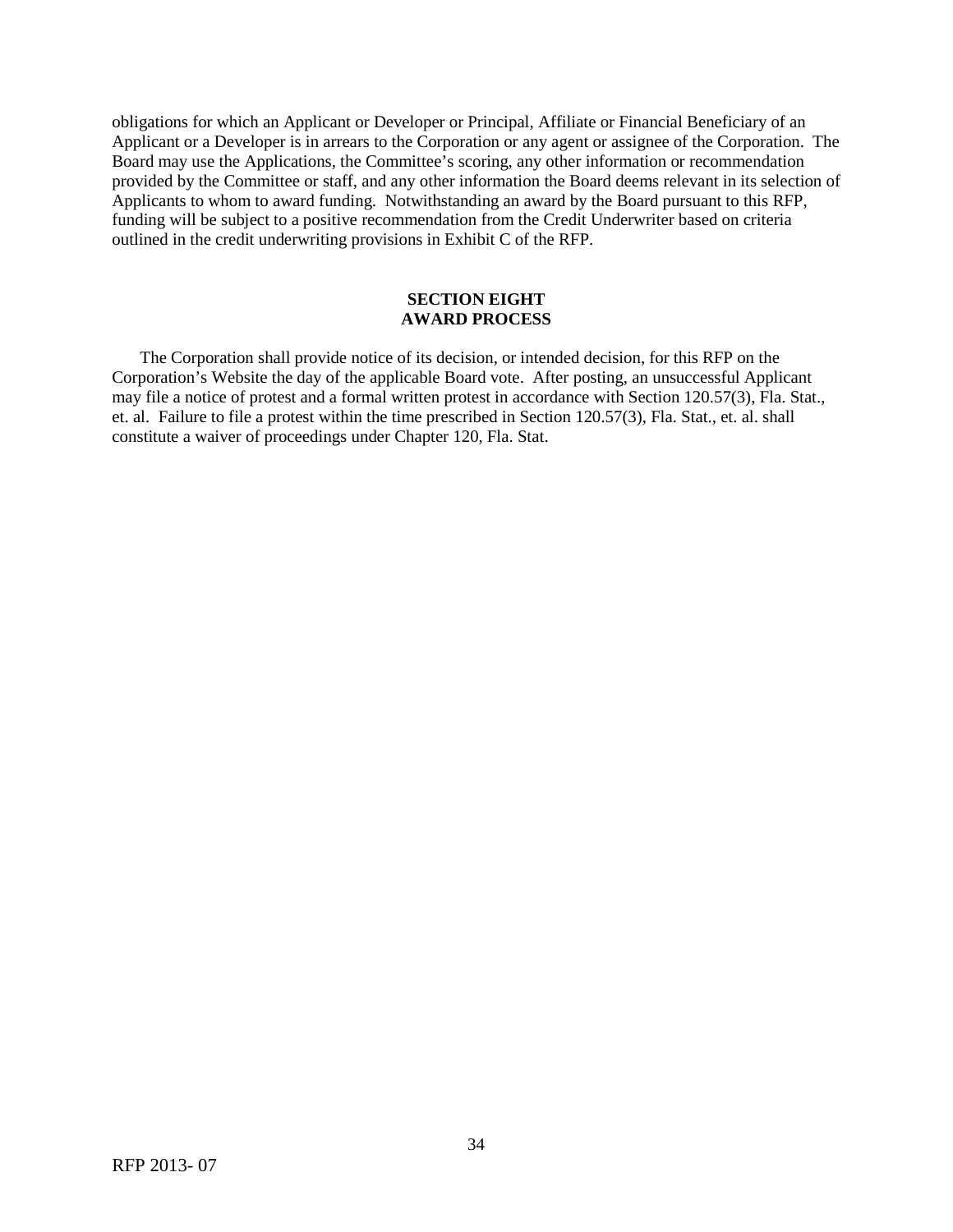# **Exhibit A to RFP 2013-07 - PHA Revitalization High Priority Affordable Housing Developments**

# **1. Demographic Commitment:**

The Applicant must select one Demographic Category:

- a. Family Development will serve the general population.
	- b. Elderly –

Indicate the type of Elderly Development:

- Elderly ALF
- Elderly non-ALF

# **2. Applicant Information:**

- a. Name of Applicant:\_\_\_\_\_\_\_\_\_\_\_\_\_\_\_\_\_\_\_\_\_\_\_\_\_\_\_\_\_\_\_\_\_\_\_\_\_\_
- b. Provide the required documentation to demonstrate that the Applicant is a legally formed entity qualified to do business in the state of Florida as of the Application deadline as **Attachment 1**.
- c. Principals for the Applicant and for each Developer:

Provide the required information for the Applicant and for each Developer as **Attachment 2**.

d. Contact Person for this Application:

|       | Middle Initial: _______________                                                                                                                                                                                                                                                                                                                                                                                                                                                       |  |  |
|-------|---------------------------------------------------------------------------------------------------------------------------------------------------------------------------------------------------------------------------------------------------------------------------------------------------------------------------------------------------------------------------------------------------------------------------------------------------------------------------------------|--|--|
|       |                                                                                                                                                                                                                                                                                                                                                                                                                                                                                       |  |  |
|       |                                                                                                                                                                                                                                                                                                                                                                                                                                                                                       |  |  |
| City: | State: $\frac{\text{Zip: } }{ \text{Up: } \text{Sup: } \text{Sup: } \text{Sup: } \text{Sup: } \text{Sup: } \text{Sup: } \text{Sup: } \text{Sup: } \text{Sup: } \text{Sup: } \text{Sup: } \text{Sup: } \text{Sup: } \text{Sup: } \text{Sup: } \text{Sup: } \text{Sup: } \text{Sup: } \text{Sup: } \text{Sup: } \text{Sup: } \text{Sup: } \text{Sup: } \text{Sup: } \text{Sup: } \text{Sup: } \text{Sup: } \text{Sup: } \text{Sup: } \text{Sup: } \text{Sup: } \text{Sup: } \text{Sup:$ |  |  |
|       |                                                                                                                                                                                                                                                                                                                                                                                                                                                                                       |  |  |
|       |                                                                                                                                                                                                                                                                                                                                                                                                                                                                                       |  |  |
|       |                                                                                                                                                                                                                                                                                                                                                                                                                                                                                       |  |  |

# **3. Developer Information:**

a. Name of each Developer:

State the name of each Developer (include all co-Developers):

\_\_\_\_\_\_\_\_\_\_\_\_\_\_\_\_\_\_\_\_\_\_\_\_\_\_\_\_\_\_\_\_\_\_\_\_\_\_\_\_\_\_\_\_\_\_\_\_\_\_\_\_\_\_\_\_\_\_\_\_\_\_\_\_\_\_\_\_\_\_\_\_\_ \_\_\_\_\_\_\_\_\_\_\_\_\_\_\_\_\_\_\_\_\_\_\_\_\_\_\_\_\_\_\_\_\_\_\_\_\_\_\_\_\_\_\_\_\_\_\_\_\_\_\_\_\_\_\_\_\_\_\_\_\_\_\_\_\_\_\_\_\_\_\_\_\_ \_\_\_\_\_\_\_\_\_\_\_\_\_\_\_\_\_\_\_\_\_\_\_\_\_\_\_\_\_\_\_\_\_\_\_\_\_\_\_\_\_\_\_\_\_\_\_\_\_\_\_\_\_\_\_\_\_\_\_\_\_\_\_\_\_\_\_\_\_\_\_\_\_\_

b. For each Developer entity listed in question 3.a. above (that is not a natural person) provide, as **Attachment 3**, the required documentation demonstrating that it is a legally formed entity qualified to do business in the state of Florida as of the Application deadline.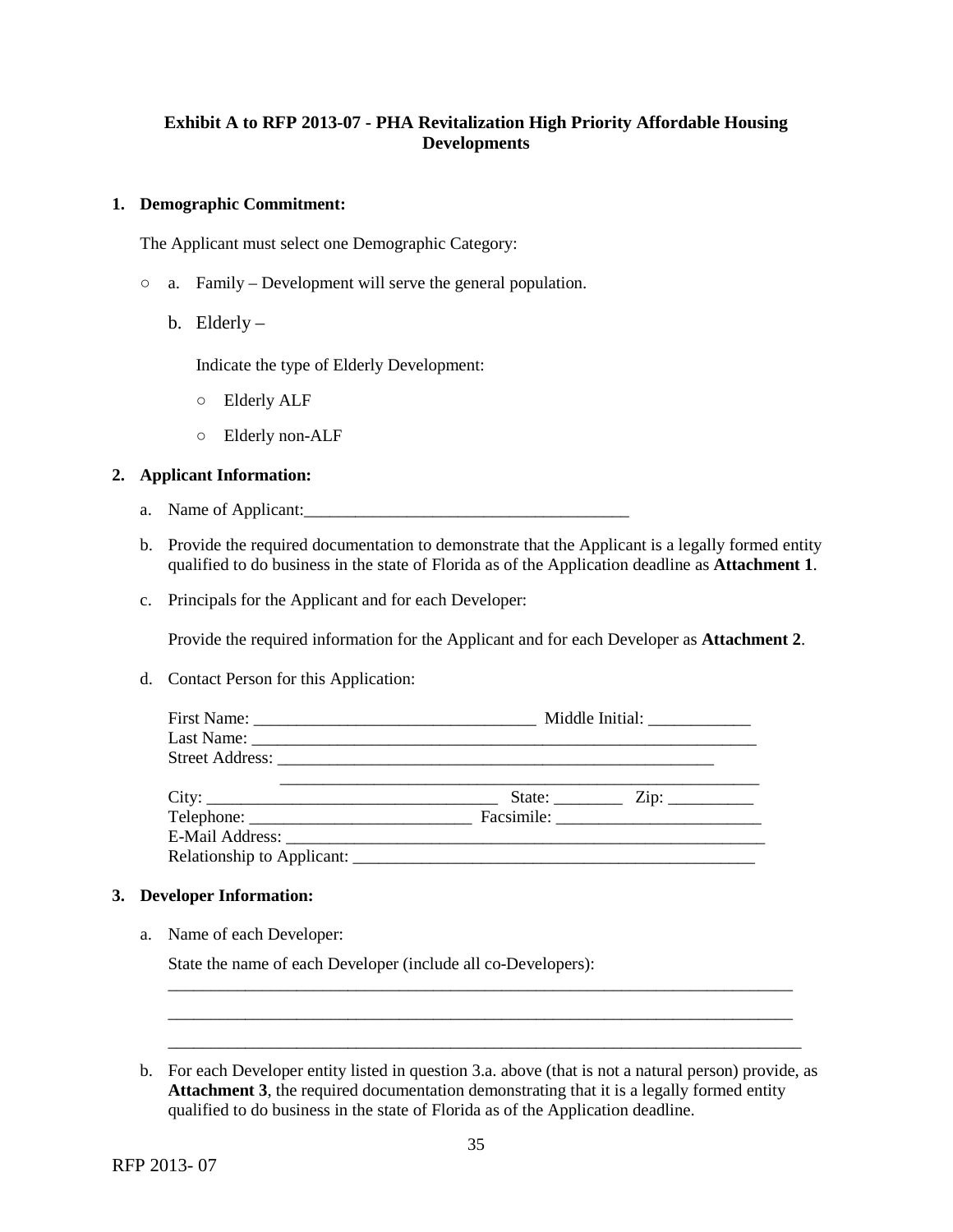#### c. General Developer Experience

For each experienced Developer entity, provide, as **Attachment 3**, a prior experience chart for at least one (1) experienced Principal of that entity. The prior experience chart for the Principal must reflect the required information for the three (3) completed affordable rental housing developments, one (1) of which must be a Housing Credit development.

# **4. General Development Information:**

- a. Name of proposed Development: \_\_\_\_\_\_\_\_\_\_\_\_\_\_\_\_\_\_\_\_\_\_\_\_\_\_\_\_\_\_\_\_\_\_\_\_\_\_\_\_
- b. Location of Development Site:
	- (1) County: \_\_\_\_\_\_\_\_\_\_\_\_\_\_\_\_\_\_\_\_\_\_\_\_\_\_\_\_\_\_\_\_\_\_\_\_\_\_\_\_\_\_\_\_\_\_\_\_\_\_\_\_\_\_\_\_\_
	- (2) Address of Development Site:

Indicate (i) the address number, street name, and name of city and/or (ii) the street name, closest designated intersection, and either name of city or unincorporated area of county:

\_\_\_\_\_\_\_\_\_\_\_\_\_\_\_\_\_\_\_\_\_\_\_\_\_\_\_\_\_\_\_\_\_\_\_\_\_\_\_\_\_\_\_\_\_\_\_\_\_\_\_\_\_\_\_\_\_\_\_\_\_\_\_\_\_\_\_

\_\_\_\_\_\_\_\_\_\_\_\_\_\_\_\_\_\_\_\_\_\_\_\_\_\_\_\_\_\_\_\_\_\_\_\_\_\_\_\_\_\_\_\_\_\_\_\_\_\_\_\_\_\_\_\_\_\_\_\_\_\_\_\_\_\_

\_\_\_\_\_\_\_\_\_\_\_\_\_\_\_\_\_\_\_\_\_\_\_\_\_\_\_\_\_\_\_\_\_\_\_\_\_\_\_\_\_\_\_\_\_\_\_\_\_\_\_\_\_\_\_\_\_\_\_\_\_\_\_\_\_\_

- (3) Complete questions (a) through (d) below:
	- (a) Difficult Development Area (DDA) and Qualified Census Tract (QCT):
		- (i) Is the proposed Development located in a HUD-designated DDA, as defined in Section  $42(d)(5)(B)(iii)$  of the IRC, as amended?
			- Yes No
			- If "Yes", indicate which DDA: \_\_\_\_\_\_\_\_\_\_\_\_\_\_\_\_
		- (ii) Is the proposed Development located in a QCT as defined in Section  $42(d)(5)(B)(ii)$ of the IRC, as amended?
			- Yes No

If "Yes", indicate QCT Number: \_\_\_\_\_\_\_\_\_\_\_\_\_\_ and provide a copy of a letter from the local planning office or census bureau which verifies that the proposed Development is located in the referenced QCT as **Attachment 4**.

(b) Multi-Phase Development:

If the answer to question (a)(i) and/or (a)(ii) above is "Yes", indicate which of the following applies (question  $(b)(i)$ ,  $(b)(ii)$  or  $(b)(iv)$  below):

If the answer to both questions  $(a)(i)$  and  $(a)(ii)$  above is "No", indicate which of the following applies (question  $(b)(iii)$  or  $(b)(iv)$  below):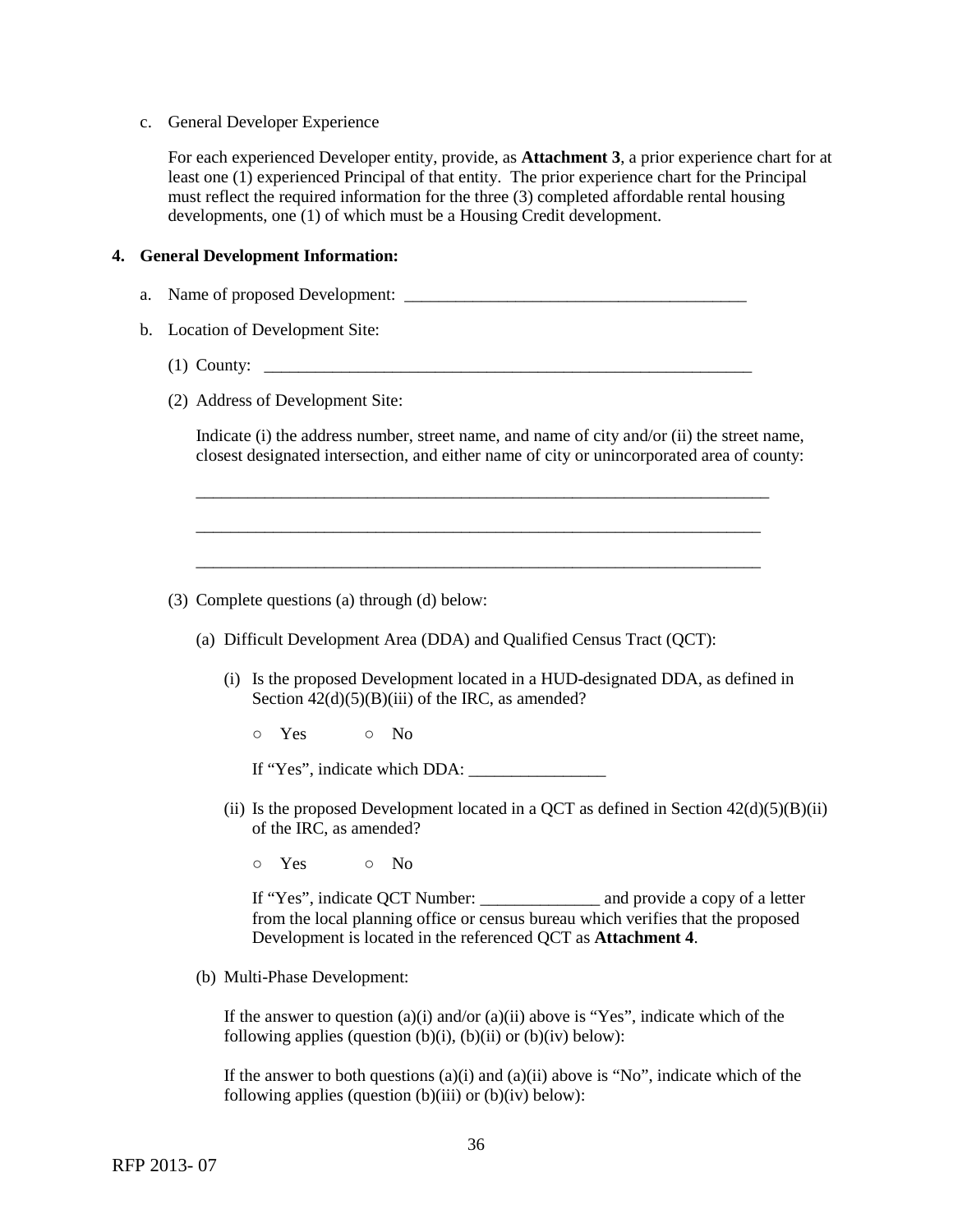- (i) The proposed Development is located in a HUD-designated DDA and/or QCT and is a phase of a multiphase Development, as defined in Item A.4.b.(3)(b) of Section Six of the RFP, where no phase was funded in the 2011 Universal Application Cycle.
	- or
- (ii) The proposed Development is located in a HUD-designated DDA and/or QCT and is an additional phase of a multi-phase Development where a phase was funded in the 2011 Universal Application Cycle. Provide the required information regarding the previously funded phase(s) as **Attachment 4**.
	- or
- (iii)The proposed Development is not located in a HUD-designated DDA or QCT, but it is an additional phase of a multi-phase Development where a phase was funded in the 2011 Universal Application Cycle. Provide the required information regarding the previously funded phase(s) as **Attachment 4**.

or

- $\circ$  (iv) Neither (i), (ii), nor (iii) above applies to the proposed Development.
- (c) Is the Applicant applying for Housing Credits for eligible acquisition expenses?
	- Yes No
	- If "Yes", answer questions (i) through (vii) below:
	- (i) Is/are the building(s) acquired or to be acquired from a related party?
		- Yes No
	- $(ii)$  Name of previous owner:  $\frac{1}{\sqrt{1-\frac{1}{2}}}\left| \frac{1}{\sqrt{1-\frac{1}{2}}}\right|$
	- (iii)Relationship to Applicant: \_\_\_\_\_\_\_\_\_\_\_\_\_\_\_\_\_
	- (iv) Date Development originally placed in service: \_\_\_\_\_\_ (mm/dd/yyyy)
	- (v) Date (mm/dd/yyyy) and cost of last rehabilitation: \_\_\_\_\_\_\_\_\_\_\_\_\_\_\_\_\_\_\_\_\_\_
	- (vi) Describe acquisition facts and circumstances relative to Section 42(d) of the IRC ("10-year rule"):

\_\_\_\_\_\_\_\_\_\_\_\_\_\_\_\_\_\_\_\_\_\_\_\_\_\_\_\_\_\_\_\_\_\_\_\_\_\_\_\_\_\_\_\_\_\_\_\_\_\_\_\_\_\_\_\_\_\_\_\_\_\_\_\_\_ \_\_\_\_\_\_\_\_\_\_\_\_\_\_\_\_\_\_\_\_\_\_\_\_\_\_\_\_\_\_\_\_\_\_\_\_\_\_\_\_\_\_\_\_\_\_\_\_\_\_\_\_\_\_\_\_\_\_\_\_\_\_\_\_\_

(vii) Is a waiver of the 10-year rule being sought by the Applicant?

○ Yes ○ No

Explain why or why not:  $\frac{1}{2}$  =  $\frac{1}{2}$  =  $\frac{1}{2}$  =  $\frac{1}{2}$  =  $\frac{1}{2}$  =  $\frac{1}{2}$  =  $\frac{1}{2}$  =  $\frac{1}{2}$  =  $\frac{1}{2}$  =  $\frac{1}{2}$  =  $\frac{1}{2}$  =  $\frac{1}{2}$  =  $\frac{1}{2}$  =  $\frac{1}{2}$  =  $\frac{1}{2}$  =  $\frac{1}{2}$  =  $\frac{1$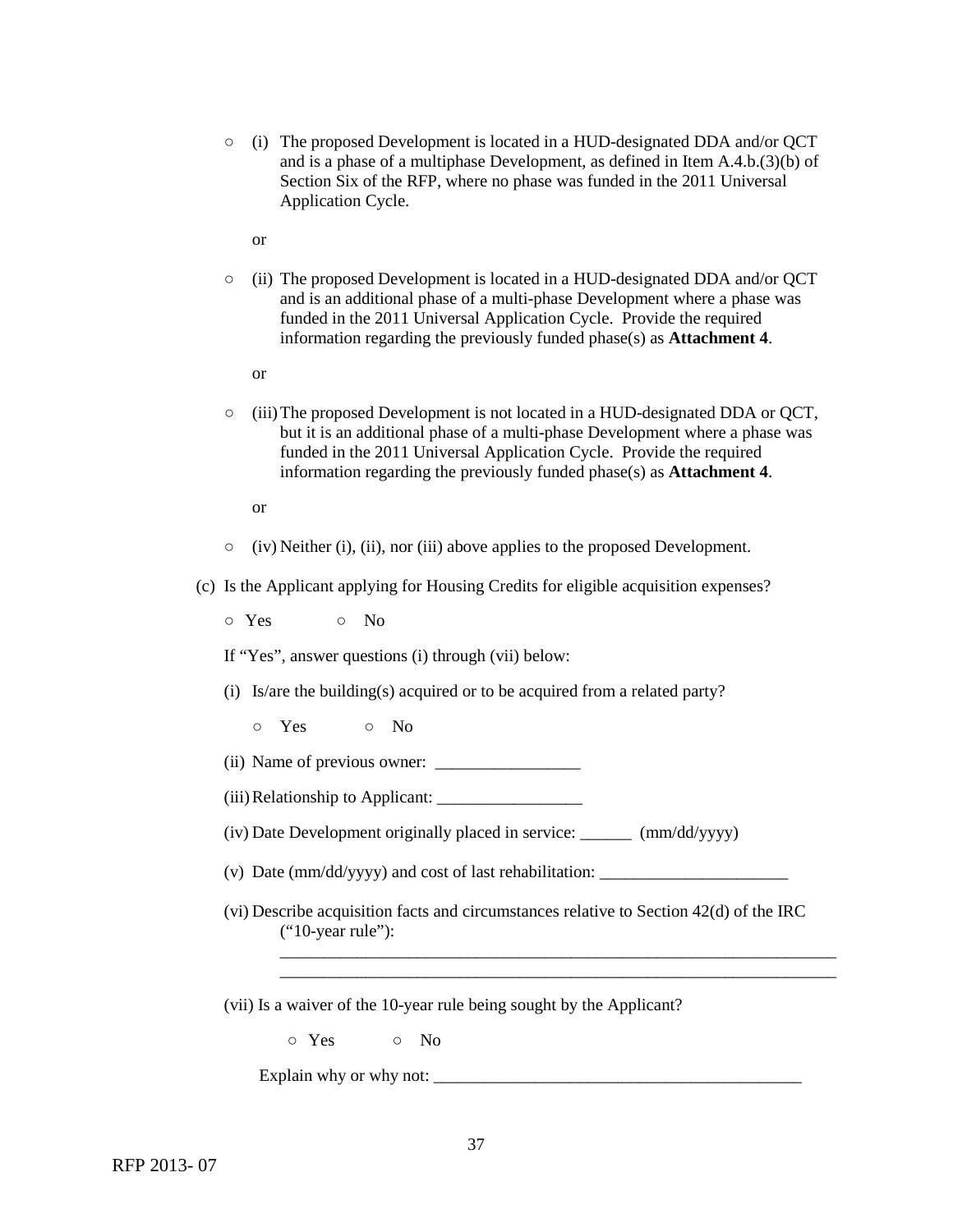(d) Is the Applicant applying for Housing Credits for eligible Rehabilitation expenses? ○ Yes ○ No

If "Yes", what is the estimated qualified basis in Rehabilitation expenses per set-aside unit within one 24-month period for the building(s) being Rehabilitated?  $\$ 

- c. Development Category / Rental Assistance (RA) Level:
	- (1) Select one applicable Development Category and provide the required information as **Attachment 5**:
		- $\circ$  Rehabilitation (where less than 50% of the units are new construction)
		- $\circ$  Acquisition and Rehabilitation (acquisition and less than 50% of the units are new construction)
		- Redevelopment (where 50% or more of the units are new construction)
		- $\circ$  Acquisition and Redevelopment (acquisition and 50% or more of the units are new construction)
	- (2) The information provided as Attachment 5 will be used to calculate the Application's RA Level.
- d. Development Type: \_\_\_\_\_\_\_\_\_\_\_\_\_\_\_\_\_\_\_\_\_\_\_\_\_\_\_\_\_\_\_
- e. Number of buildings with dwelling units:
- f. Number of Units in Proposed Development:
	- (1) State the total number of units:  $\frac{1}{\frac{1}{1-\frac{1}{1-\frac{1}{1-\frac{1}{1-\frac{1}{1-\frac{1}{1-\frac{1}{1-\frac{1}{1-\frac{1}{1-\frac{1}{1-\frac{1}{1-\frac{1}{1-\frac{1}{1-\frac{1}{1-\frac{1}{1-\frac{1}{1-\frac{1}{1-\frac{1}{1-\frac{1}{1-\frac{1}{1-\frac{1}{1-\frac{1}{1-\frac{1}{1-\frac{1}{1-\frac{1}{1-\frac{1}{1-\frac{1}{1-\frac{1}{1-\frac{1}{1-\frac{1$
	- (2) Select the applicable item below:
		- (a) Proposed Development consists of 100% new construction units
		- (b) Proposed Development consists of 100% rehabilitation units
		- (c) Proposed Development consists of a combination of new construction units and rehabilitation units. State the quantity of each type:

\_\_\_\_ new construction units and \_\_\_\_ rehabilitation units

g. Site with Declaration of Trust (DOT):

Provide, as **Attachment 6**, the required letter from the PHA certifying that the site(s) where all of the units will be located have an existing DOT between the PHA and HUD.

h. Previous Underwriting:

Is this Development currently being underwritten or has it been underwritten previously by any Credit Underwriter under contract with Florida Housing Finance Corporation?

○ Yes ○ No

If "Yes", identify the Credit Underwriter or state "unknown": \_\_\_\_\_\_\_\_\_\_\_\_\_\_\_\_\_\_\_\_\_\_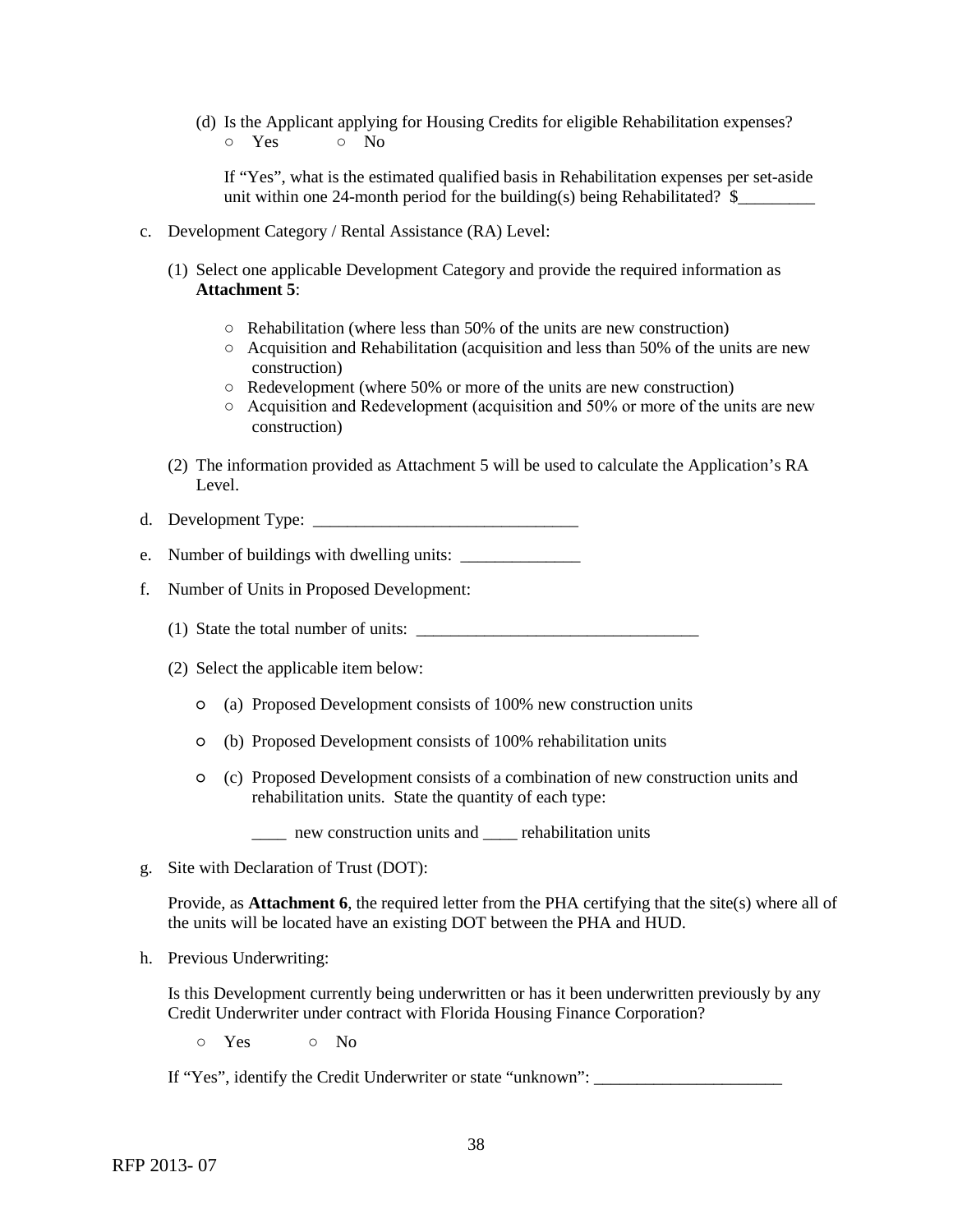### i. Development Status:

- (1) Work Commenced or Completed
	- (a) Has the work proposed in this Application commenced?
		- o Yes o No

If "Yes", were building permits or site development permits required?

○ Yes ○ No

If "Yes", when were the permits issued?

(mm/dd/yyyy)

If "No", when did the work commence? \_\_\_\_\_\_\_\_\_\_\_\_\_\_\_\_\_\_\_\_\_\_\_\_ (mm/dd/yyyy)

- (b) Has the work proposed in this Application been completed?
	- Yes No

If "Yes", when were the certificates of occupancy issued?  $\frac{1}{\text{(mm/dd/yyy)}}$ 

If certificates of occupancy were issued on more than one date, provide a listing of the issue-date for each certificate as **Attachment 7**.

- (2) If the work proposed in this Application is not yet complete, what is the anticipated placed $in$ -service date?  $(mm/dd/vyyy)$
- (3) If the Applicant selected the Elderly Demographic Commitment and the Rehabilitation or Acquisition and Rehabilitation Development Category, are any of the existing units currently occupied?

 $\circ$  Yes  $\circ$  No  $\circ$  N/A

#### **5. Set-Aside Commitments:**

a. Minimum Set-Aside per Section 42 of the IRC:

Select one of the following:

- 20% of units at 50% Area Median Income (AMI) or lower
- 40% of units at 60% AMI or lower
- Deep rent skewing option as defined in Section 42 of the IRC, as amended
- b. Limited Development Area (LDA):
	- (1) Does the proposed Development meet both of the following criteria to qualify as an LDA Development: (i) it is located in a county or area of a county that is included on the LDA Chart and (ii) its Demographic Commitment is one of the applicable Demographic Categories on the LDA chart for that County or area of the County?
		- $\circ$  Yes  $\circ$  No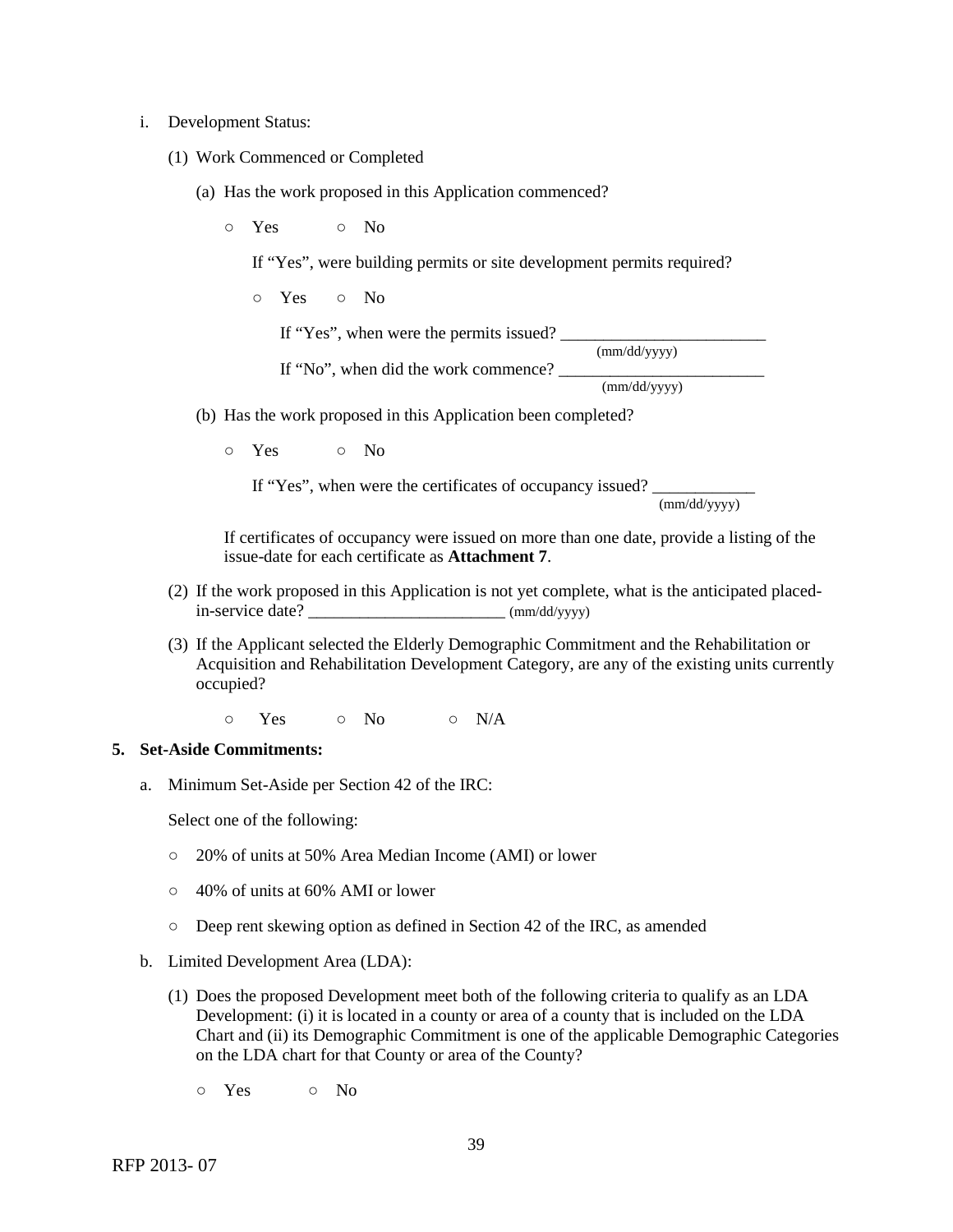If "Yes", does the proposed Development meet the exemption criteria, outlined at Item A.5.c. of Section Six of the RFP, to be eligible for funding?

- Yes No
- (2) If the proposed Development is located in a county where only a portion(s) of the county is included on the LDA Chart and the proposed Development's Demographic Commitment is one of the applicable Demographic Categories on the LDA Chart, the Applicant must provide, as **Attachment 8**, a letter, executed by a Florida licensed surveyor, that states a Development Location Point.
- c. Total Set-Aside Breakdown Chart:

All Applications must reflect on the Total Set-Aside Breakdown Chart below all set-aside commitments (required set-asides and additional set-asides, including all required ELI set-asides, as well as the total set-aside percentage) by listing the percentage of residential units, stated in whole numbers, to be set aside at each selected AMI level:

|                 |                           | Total Set-Aside Breakdown Chart |
|-----------------|---------------------------|---------------------------------|
|                 | Percentage of Residential | AMI Level                       |
|                 | Units                     |                                 |
|                 | $\%$                      | At or Below 25%                 |
|                 | $\%$                      | At or Below 28%                 |
|                 | $\%$                      | At or Below 30%                 |
|                 | $\%$                      | At or Below 33%                 |
|                 | $\%$                      | At or Below 35%                 |
|                 | $\frac{0}{0}$             | At or Below 40%                 |
|                 | $\%$                      | At or Below 45%                 |
|                 | %                         | At or Below 50%                 |
|                 | $\%$                      | At or Below 60%                 |
| Total Set-Aside | $\%$                      |                                 |
| Percentage:     |                           |                                 |

### **6. Optional Construction Features and Amenities:**

All Applicants may be awarded points for providing one or more of the following optional features and amenities. These optional features and amenities are in addition to the required features and amenities outlined in Item 2 of Exhibit B of the RFP.

- a. Green Building / Energy Efficiency describe in the text box below the green building features that promote energy efficiency, occupant health and resource conservation. The Applicant's description(s) is limited to this text box which is limited to 12,000 characters (the equivalent of approximately 3 typed pages). The Applicant may provide, as **Attachment 9**, up to 3 additional pages of appropriate exhibits, not created by the Applicant, to supplement the description(s).
- b. Accessibility and Universal Design describe in the text box below the accessibility, universal design or visitability features that promote accessible and/or adaptable design elements. The Applicant's description(s) is limited to this text box which is limited to 12,000 characters (the equivalent of approximately 3 typed pages). The Applicant may provide, as **Attachment 10**, up to 3 additional pages of appropriate exhibits, not created by the Applicant, to supplement the description(s).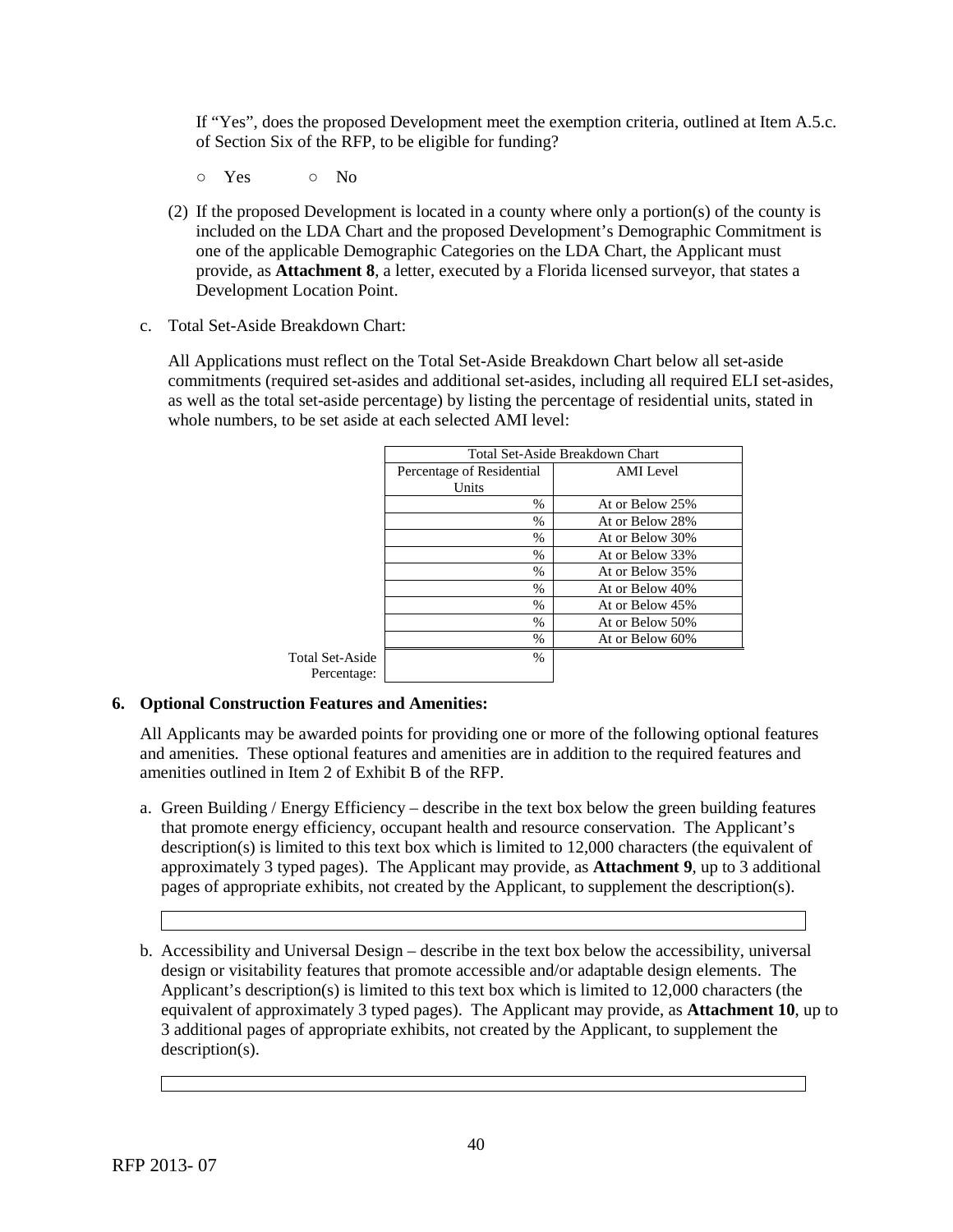c. Other Features and Amenities – describe in the text box below any other innovative and Best Practices for features and amenities that will be included in the proposed Development. The Applicant's description(s) is limited to this text box which is limited to 12,000 characters (the equivalent of approximately 3 typed pages). The Applicant may provide, as **Attachment 11**, up to 3 additional pages of appropriate exhibits, not created by the Applicant, to supplement the description(s).

## **7. Optional Resident Services:**

Applicants may be awarded points for providing the applicable description(s) at a. or b. below. These optional resident services are in addition to the required resident services outlined in Item 3 of Exhibit B of the RFP.

a. Family Developments (Applicant selected Family Demographic Commitment at question 1 of Exhibit A):

Describe in the text box below how the proposed Development will incorporate innovative or Best Practice resident programs and delivery models, how the programs are to be administered, who will administer them, and where they will be administered. The Applicant's description(s) is limited to this text box which is limited to 12,000 characters (the equivalent of approximately 3 typed pages). The Applicant may provide, as **Attachment 12**, up to 3 additional pages of appropriate exhibits, not created by the Applicant, to supplement the description(s).

b. Elderly Developments (Applicant selected Elderly Demographic Commitment (ALF or non-ALF) at question 1 of Exhibit A):

Describe in the text box below the resident programs to be provided that will address the needs of the residents of the proposed Development, how the programs are to be administered, who will administer them, and where they will be administered. Applicants are encouraged to provide resident programs that are innovative and are based on Best Practices in the field of elderly permanent supportive housing. The Applicant's description(s) is limited to this text box which is limited to 12,000 characters (the equivalent of approximately 3 typed pages). The Applicant may provide, as **Attachment 12**, up to 3 additional pages of appropriate exhibits, not created by the Applicant, to supplement the description(s).

### **8. Site Control:**

The Applicant must demonstrate site control by providing the following documentation as **Attachment 13**, as outlined at Item A.8. of Section Six of the RFP:

- a. A fully executed eligible contract for purchase and sale for the subject property; and/or
- b. A recorded deed or recorded certificate of title; and/or
- c. A copy of the fully executed long-term lease.

### **9. Leveraging with non-FHFC Resources**:

Applicants may be awarded points for providing a listing of Qualifying Financial Assistance (i.e., permanent funding resources from local or federal government sources and/or PHA resources), which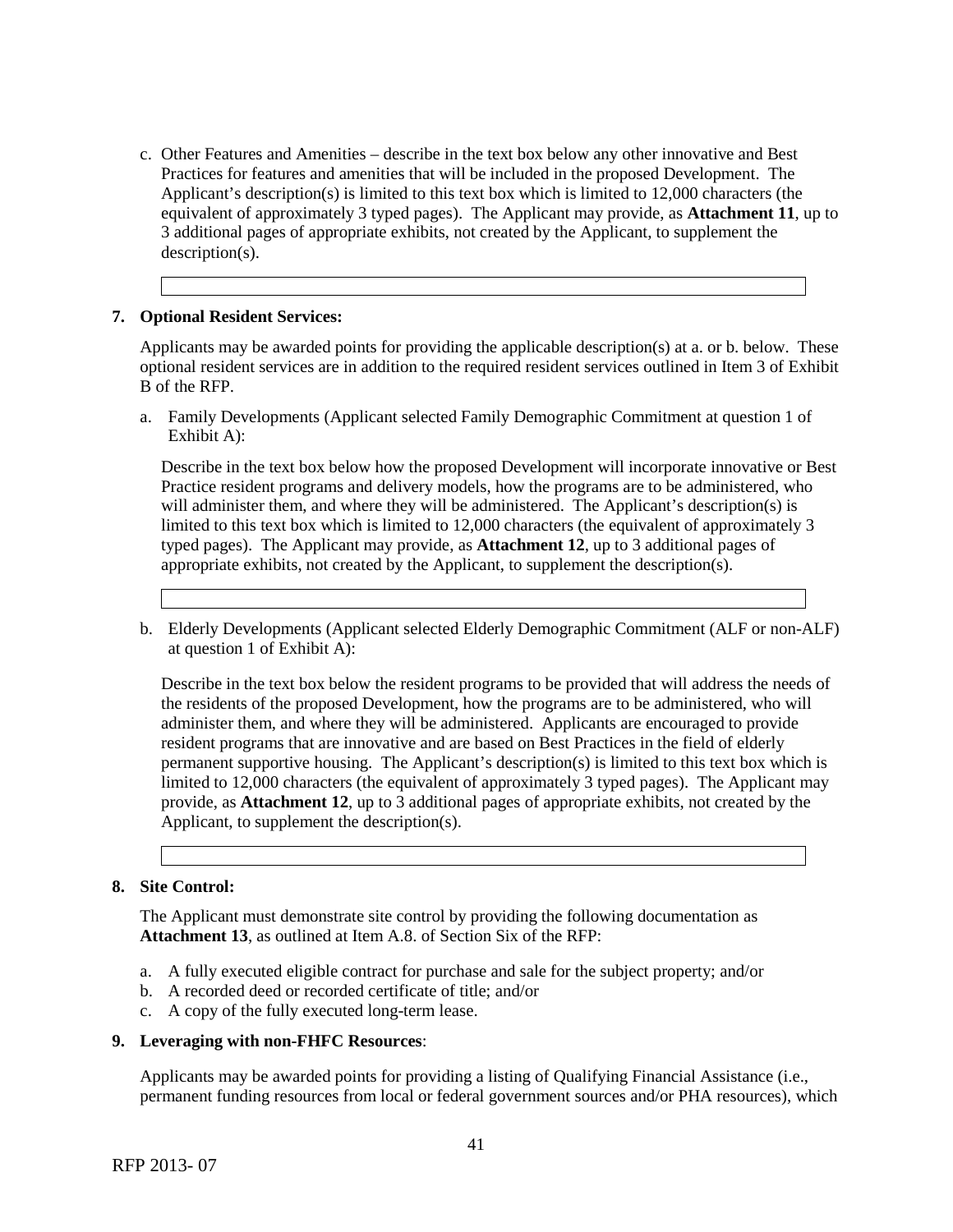includes the amount, source, and value for each Qualifying Financial Assistance as well as the calculations used to determine their values, as outlined at Item A.9. of Section Six of the RFP. Provide this information as **Attachment 14**.

### **10. How the Proposed Development Aligns with Local, State and/or Federal Government Initiatives**:

Applicants may be awarded points for providing in the text box below a description(s) of any local, state or federal government initiatives or community redevelopment plans which meet the requirements outlined at Item A.10. of Section Six of the RFP. The Applicant's description(s) is limited to this text box which is limited to 12,000 characters (the equivalent of approximately 3 typed pages). The Applicant may provide, as **Attachment 15**, up to 3 additional pages of appropriate exhibits, not created by the Applicant, to supplement the description(s).

### **11. Funding:**

a. Housing Credit Request Amount (annual amount):  $\qquad$ 

b. Other Funding:

If a PLP loan has been awarded for this Development, provide the following information:



c. Finance Documents:

All Applicants must complete the Development Cost Pro-Forma, the Detail/Explanation Sheet, if applicable, the Construction or Rehab Analysis, and the Permanent Analysis.

d. Non-Corporation Funding Proposals:

All Applicants must attach all funding proposals executed by the lender(s) or other source(s). Insert the documentation for each source as a separate attachment to Exhibit A beginning with **Attachment 16** and continuing with sequentially numbered attachments for each additional funding source.

## **12. Applicant Certification and Acknowledgement:**

- a. The Applicant certifies that the proposed Development can be completed and operating within the development schedule and budget submitted to the Corporation.
- b. The Applicant acknowledges and certifies that the following information will be provided by the due date outlined below, or as otherwise outlined in the invitation to enter credit underwriting:
	- (1) Within 7 Calendar Days of the date of the invitation to enter credit underwriting:
		- (a) Identity of the remaining members of the Development Team (i.e., inexperienced co-Developer(s), Management Company, General Contractor, Architect, Attorney, Accountant and, if applicable, Service Provider). The team members so identified, and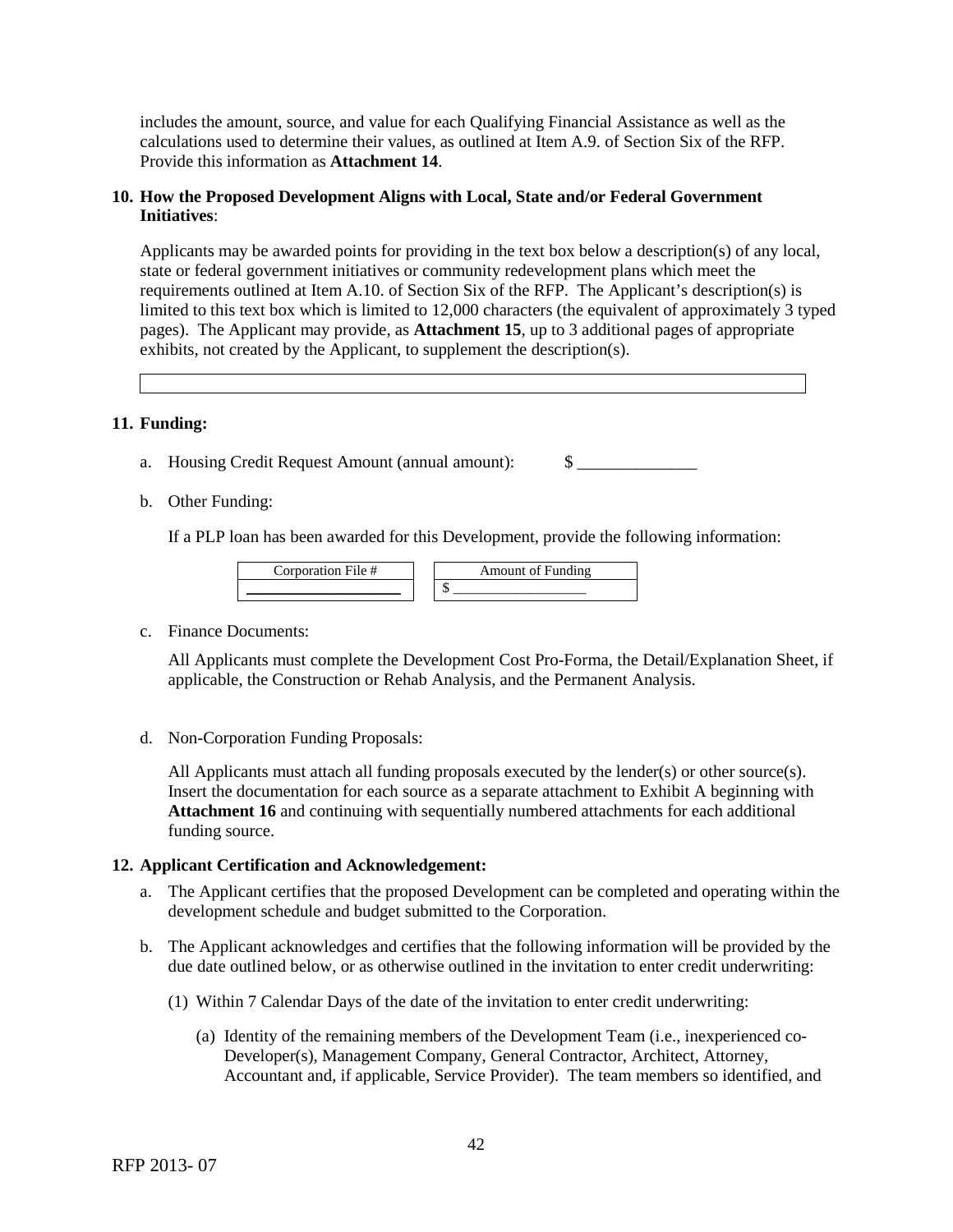any future replacement thereof, must be acceptable to the Corporation and the Credit Underwriter;

- (b) Name and address of the chief elected official of the local jurisdiction where the proposed Development is located;
- (c) The unit mix for the proposed Development (number of bedrooms per unit, number of baths per unit, and number of units per bedroom type); and
- (d) The Development Location Point if not already provided in the Application.
- (2) Within 21 Calendar Days of the date of the invitation to enter credit underwriting:
	- (a) Certification from the Local Government confirming the following for the entire Development site, including confirmation that these items were in place as of the Application deadline: (i) that the final or preliminary/conceptual (or similar process) site plan has been approved, (ii) that the site is appropriately zoned for the proposed Development, and (iii) that roads are available to the proposed Development;
	- (b) Certification from the Local Government or service provider, as applicable, confirming the following for the entire Development site, including confirmation that these items were in place as of the Application deadline: electricity, water, and sewer service for the proposed Development;
	- (c) Certification from a licensed environmental provider confirming that a Phase I environmental site assessment has been performed for the entire Development site, and, if applicable, a Phase II environmental site assessment has been performed;
	- (d) If the Applicant wishes to qualify for the Non-Profit administrative fee, the Applicant must submit the required documentation to confirm that it qualifies as a Non-Profit; and
	- (e) Confirmation that the proposed equity amount to be paid prior to or simultaneous with the closing of construction financing is at least 15 percent of the total proposed equity to be provided (the 15 percent criteria), subject to the following:
		- (i) If syndicating/selling the Housing Credits, there are two exceptions to the preceding sentence. First, if there is a bridge loan proposal within the equity proposal that provides for bridge loan proceeds that equal at least 15 percent of the amount of total proposed equity to be provided to be made available prior to or simultaneous with closing of construction financing, the 15 percent criteria will be met. Second, if there is a separate bridge loan proposal from either the equity provider, any entity that is controlled directly or indirectly by the equity provider, or a subsidiary of the equity provider's parent holding company, and the proposal explicitly proposes an amount to be made available prior to or simultaneous with the closing of construction financing that equals at least 15 percent of the total proposed equity to be paid stated in the equity proposal, the 15 percent criteria is met. Bridge loan proposals that are not within the equity proposal, though, must meet the criteria previously stated for debt financing with the exception that evidence of ability to fund does not have to be provided. The Applicant may include the proposed amount of the bridge loan as equity proceeds on the Construction or Rehabilitation Analysis and on the Permanent Analysis (Note: this 15 percent criteria must be reflected in the limited partnership agreement or limited liability company operating agreement); or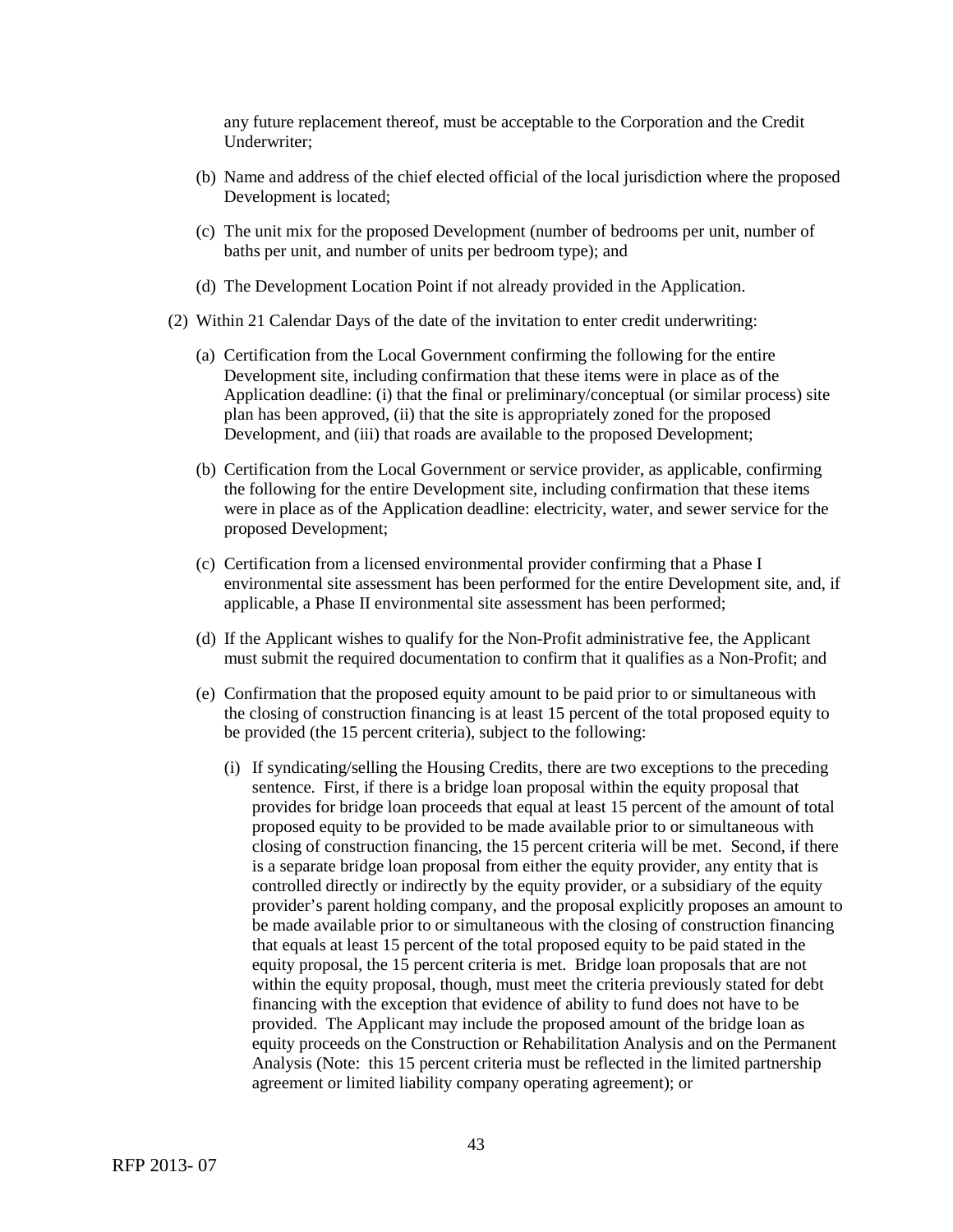- (ii) If not syndicating/selling the Housing Credits, proceeds from a bridge loan will not count toward meeting the 15 percent criteria.
- (3) By the deadline outlined in the Carryover Allocation Agreement:
	- (a) Confirmation that all features and amenities committed to and proposed by the Applicant shall be located on the Development site; and
	- (b) Confirmation that, if the proposed Development meets the definition of Scattered Sites, all Scattered Sites requirements that were not met in the Application will be met, including the location of all features and amenities committed to and proposed by the Applicant that are not unit-specific shall be located on each of the Scattered Sites, or no more than 1/16 mile from the Scattered Site with the most units, or a combination of both.
- c. By submitting the Application, the Applicant acknowledges and certifies that:
	- (1) The proposed Development will meet all state building codes, including the 2012 Florida Accessibility Code for Building Construction, adopted pursuant to Section 553.503, F.S., the Fair Housing Act as implemented by 24 CFR Part 100, Section 504 of the Rehabilitation Act of 1973 pursuant to Exhibit C of the RFP, and the Americans with Disabilities Act of 1990 as implemented by 28 CFR Part 35, incorporating the most recent amendments, regulations and rules;
	- (2) If the Elderly Demographic Commitment (ALF or non-ALF) is selected, the proposed Development must meet all of the Elderly requirements outlined in Exhibit B of the RFP;
	- (3) The proposed Development will include all required construction features and amenities applicable to the Demographic selected, as outlined in Exhibit B of the RFP;
	- (4) The proposed Development will include all required resident services applicable to the Demographic selected, as outlined in Exhibit B of the RFP;
	- (5) The proposed Development will include the required set-aside units (for ELI Households and Total Set-Aside Percentage);
	- (6) The Applicant will set aside the units in the proposed Development for at least 50 years;
	- (7) Any Qualifying Financial Assistance identified in Item A.9. of Section Six of the RFP will be utilized for permanent funding if the Applicant is awarded funding under this RFP;
	- (8) The applicable fees outlined in Exhibit B of the RFP will be due as outlined in this RFP or as otherwise prescribed by the Corporation and/or the Credit Underwriter.
- d. The Applicant acknowledges that any funding preliminarily secured by the Applicant is expressly conditioned upon any independent review, analysis and verification of all information contained in this Application that may be conducted by the Corporation, the successful completion of credit underwriting, and all necessary approvals by the Board of Directors, Corporation or other legal counsel, the Credit Underwriter, and Corporation Staff.
- e. If preliminary funding is approved, the Applicant will promptly furnish such other supporting information, documents, and fees as may be requested or required. The Applicant understands and agrees that the Corporation is not responsible for actions taken by the undersigned in reliance on a preliminary commitment by the Corporation. The Applicant commits that no qualified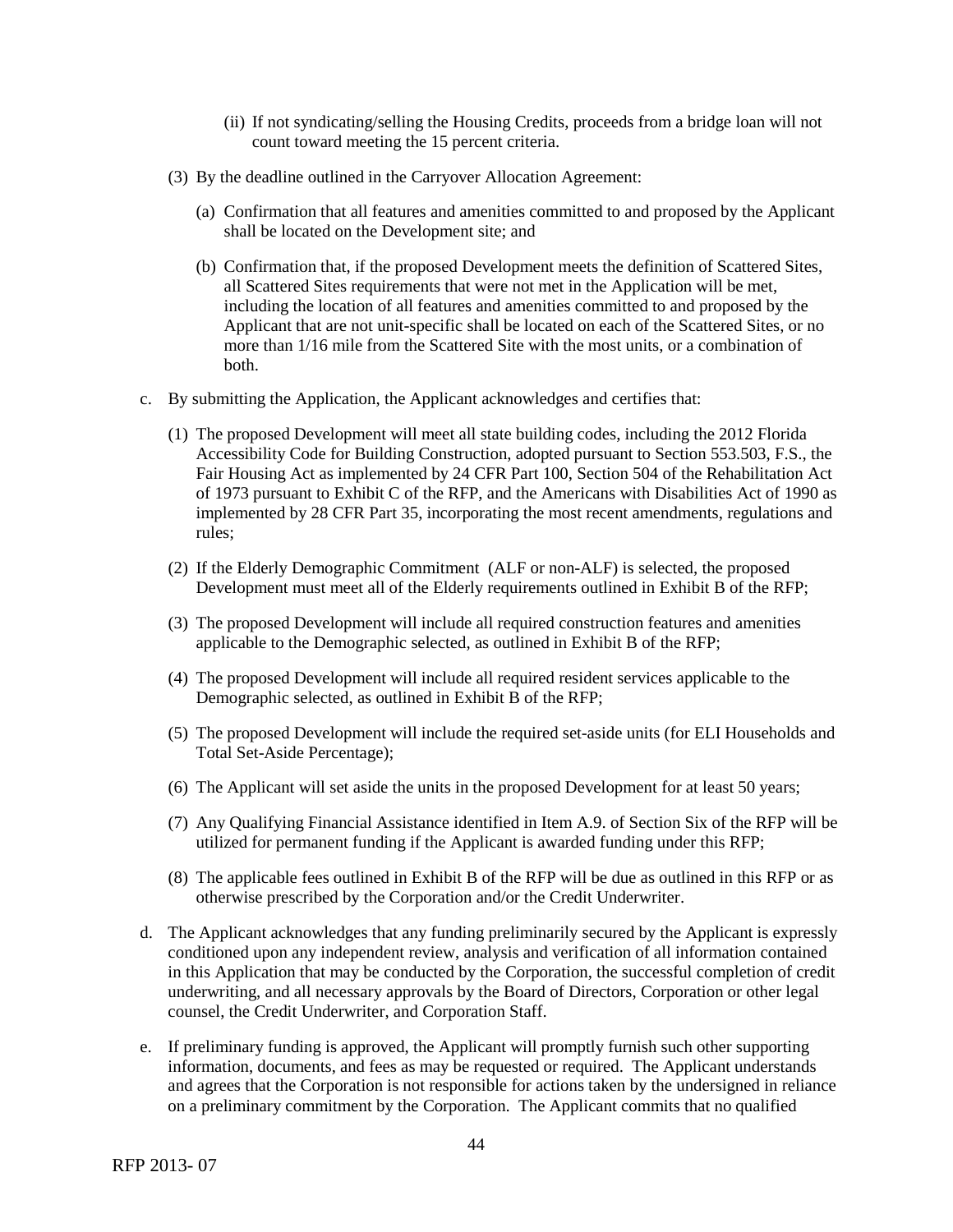residents will be refused occupancy because they have Section 8 vouchers or certificates. The Applicant further commits to actively seek tenants from public housing waiting lists and tenants who are participating in and/or have successfully completed the training provided by welfare to work or self-sufficiency type programs.

- f. By Certificate of Occupancy, the Applicant commits to participate in the statewide housing locator system, as required by the Corporation.
- g. The Applicant and all Financial Beneficiaries have read all applicable Corporation rules governing this RFP and have read the instructions for completing this RFP and will abide by the applicable Florida Statutes and the credit underwriting and program provisions outlined in Exhibit C of the RFP. The Applicant and all Financial Beneficiaries have read, understand and will comply with section 42 of the Internal Revenue Code, as amended, and all related federal regulations.
- h. In eliciting information from third parties required or included in this Application, the Applicant has provided such parties information that accurately describes the Development as proposed in this Application. The Applicant has reviewed the third party information included in this Application and the information provided by any such party is based upon, and accurate with respect to, the Development as proposed in this Application.
- i. The undersigned understands and agrees that in the event that the Applicant is invited into credit underwriting, the Applicant must submit IRS Forms 8821 for all Financial Beneficiaries in order to obtain a recommendation for a Housing Credit Allocation.
- j. The undersigned is authorized to bind all Financial Beneficiaries to this certification and warranty of truthfulness and completeness of the Application.

Under the penalties of perjury, I declare and certify that I have read the foregoing and that the information is true, correct and complete.

\_\_\_\_\_\_\_\_\_\_\_\_\_\_\_\_\_\_\_\_\_\_\_\_\_\_\_\_\_\_\_\_\_\_\_\_\_ \_\_\_\_\_\_\_\_\_\_\_\_\_\_\_\_\_\_\_\_\_\_\_\_\_\_\_\_\_\_\_\_\_\_\_\_\_

\_\_\_\_\_\_\_\_\_\_\_\_\_\_\_\_\_\_\_\_\_\_\_\_\_\_\_\_\_\_\_\_\_\_\_\_

Signature of Applicant Name (typed or printed)

Title (typed or printed)

\*\*\*\*\*\*\*\*\*\*\*\*\*\*\*\*\*\*

### **Addenda**

The Applicant may use the space below to provide any additional information or explanatory addendum for items in the Application except for the following: Optional Features and Amenities; Optional Resident Services; and How the Proposed Development Aligns with Local, State and/or Federal Government Initiatives. Please specify the particular Item to which the additional information or explanatory addendum applies.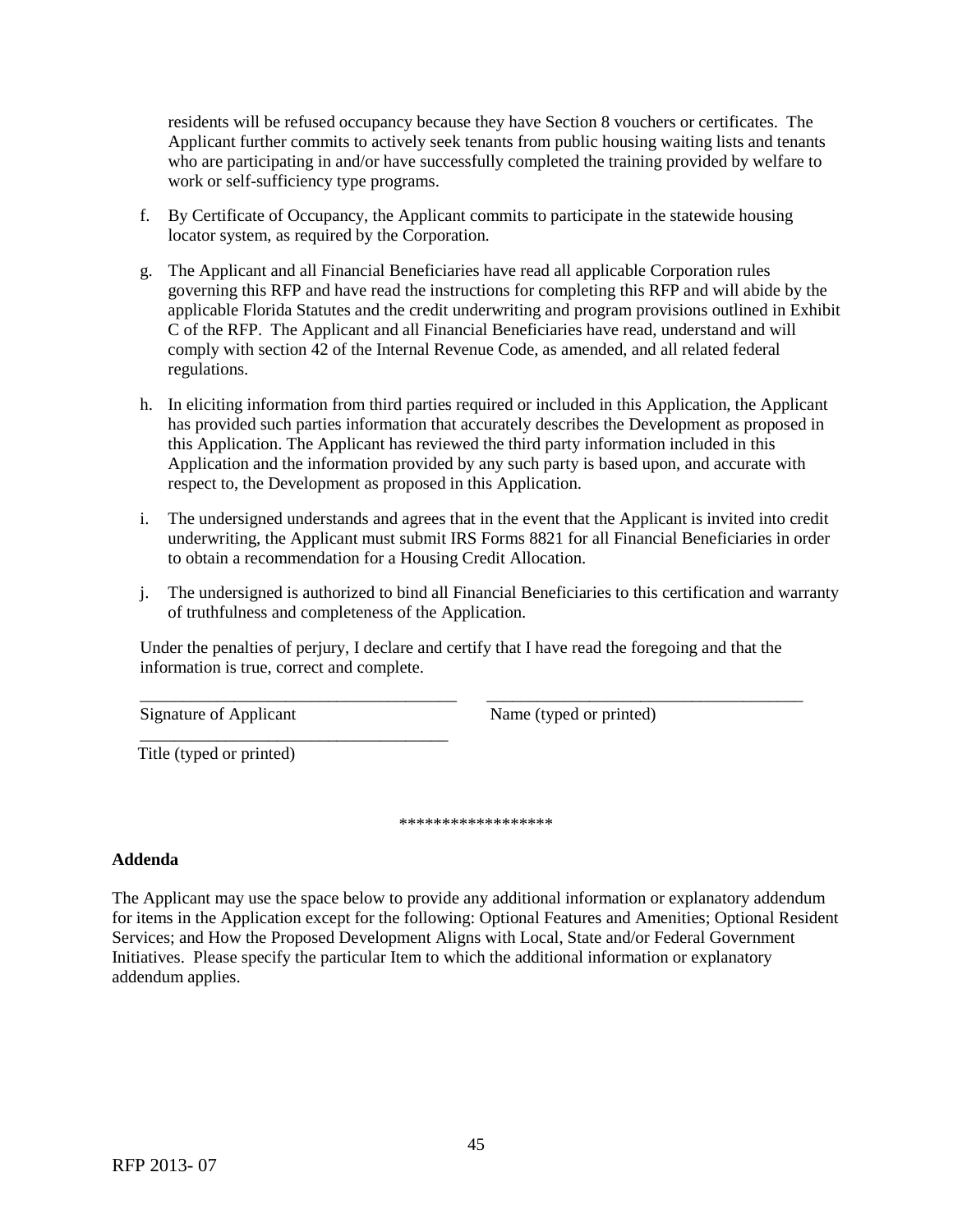#### **RFP 2013-07 DEVELOPMENT COST PRO FORMA** (Page 1 of 4)

- NOTES: (1) Developer fee may not exceed the limits established in Exhibit C of the RFP. Any portion of the fee that has been deferred must be included in Total Development Cost. (2) If Housing Credit equity is being used as a source of financing, complete Columns 1 and 2. Otherwise, only complete Column 2. (3) General Contractor's fee is limited to 14% of actual construction cost (A.1.1. Column 3). The General Contractor's fee must be disclosed. The General Contractor's fee includes General Conditions, Overhead, and Profit.
	-
	- (4) In reference to impact fees, a tax professional's advice should be sought regarding eligibility of these fees. (5) The only Contingency Reserves allowed are amounts that cannot exceed 5% for Development Category of
	- New Construction or Redevelopment and 15% for Development Category of Rehabilitation or Preservation.
	- (6) Applicants using HC equity funding should list an estimated compliance fee amount in column 2.
	- (7) The Corporation acknowledges that the costs listed on the Development Cost Pro Forma, Detail/Explanation Sheet, Construction or Rehab Analysis and Permanent Analysis are subject to change during credit underwriting.

**USE THE DETAIL/EXPLANATION SHEET FOR EXPLANATION OF \* ITEMS. IF ADDITIONAL SPACE IS REQUIRED, ENTER THE INFORMATION ON THE ADDENDA LOCATED AT THE END OF THE APPLICATION.** 

|                                       | 1<br><b>HC ELIGIBLE</b><br>(HC ONLY) | $\overline{2}$<br><b>HC INELIGIBLE</b> | 3<br><b>TOTAL</b> |
|---------------------------------------|--------------------------------------|----------------------------------------|-------------------|
| <b>DEVELOPMENT COSTS</b>              |                                      |                                        |                   |
| <b>Actual Construction Costs</b>      |                                      |                                        |                   |
| <b>Accessory Buildings</b>            |                                      |                                        |                   |
|                                       |                                      |                                        |                   |
| Demolition                            |                                      |                                        |                   |
|                                       |                                      |                                        |                   |
| <b>New Rental Units</b>               |                                      |                                        |                   |
|                                       |                                      |                                        |                   |
| *Off-Site Work (explain in detail)    |                                      |                                        |                   |
| <b>Recreational Amenities</b>         |                                      |                                        |                   |
|                                       |                                      |                                        |                   |
| Rehab of Existing Common Areas        |                                      |                                        |                   |
|                                       |                                      |                                        |                   |
| Rehab of Existing Rental Units        |                                      |                                        |                   |
|                                       |                                      |                                        |                   |
| Site Work                             |                                      |                                        |                   |
|                                       |                                      |                                        |                   |
| *Other (explain in detail)            |                                      |                                        |                   |
|                                       |                                      |                                        |                   |
| <b>A1.1. Actual Construction Cost</b> | \$                                   | \$                                     | \$                |
|                                       |                                      |                                        |                   |
| A1.2. General Contractor Fee (3)      |                                      |                                        |                   |
| (Max. 14% of A1.1., column 3)         |                                      | \$                                     | \$                |
|                                       |                                      |                                        |                   |
| A1.3. TOTAL ACTUAL CONSTRUCTION       |                                      |                                        |                   |
| <b>COSTS</b>                          | \$                                   | \$                                     | \$                |
| <b>General Development Costs</b>      |                                      |                                        |                   |
| <b>Accounting Fees</b>                |                                      |                                        |                   |
|                                       |                                      |                                        |                   |
| Appraisal                             |                                      |                                        |                   |
|                                       |                                      |                                        |                   |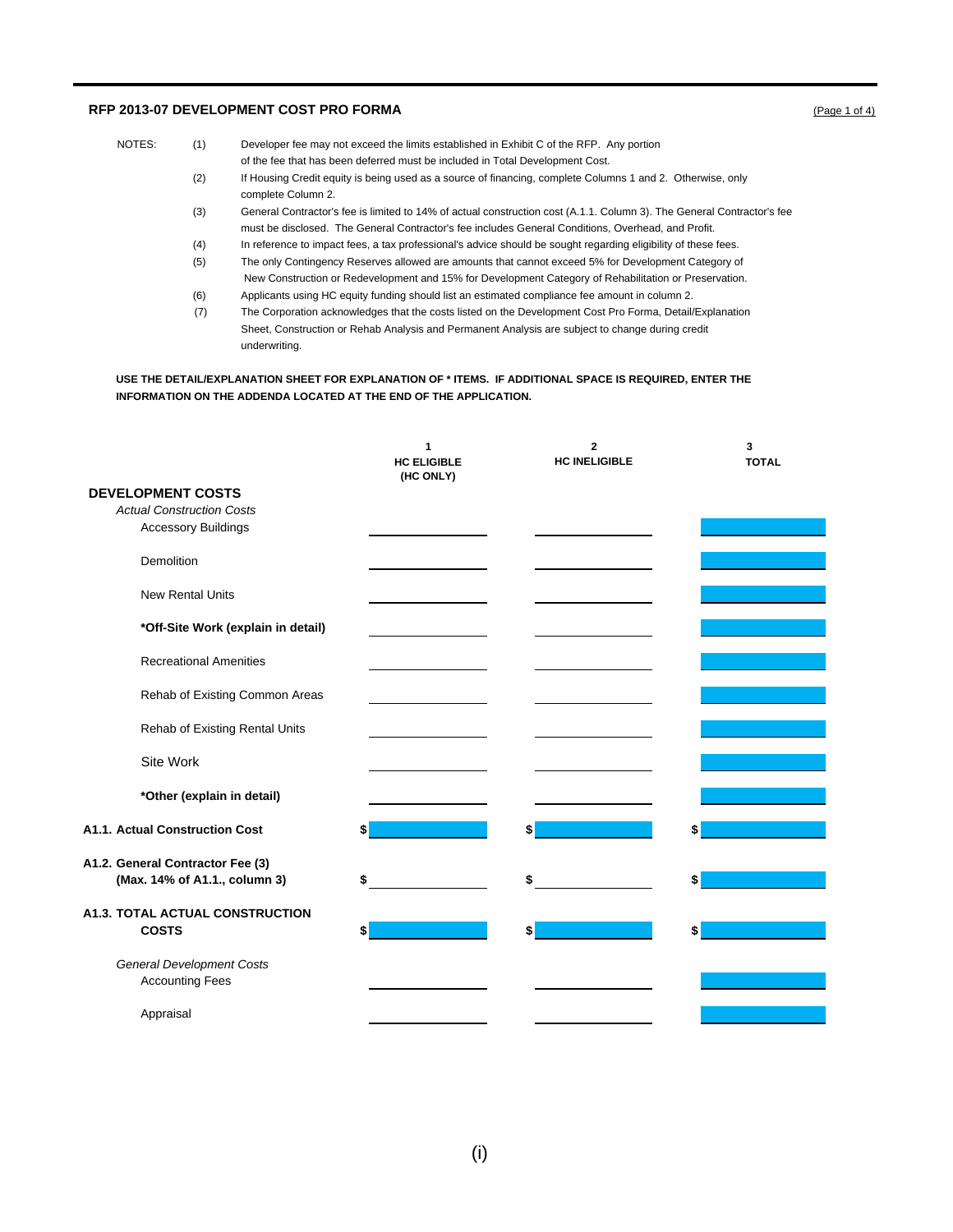|                                                                              | $\mathbf{1}$<br><b>HC ELIGIBLE</b><br>(HC ONLY) | $\mathbf{2}$<br><b>HC INELIGIBLE</b> | 3<br><b>TOTAL</b>                                                                                                       |
|------------------------------------------------------------------------------|-------------------------------------------------|--------------------------------------|-------------------------------------------------------------------------------------------------------------------------|
| General Development Costs (Cont'd)<br>Architect's Fee - Site/Building Design |                                                 |                                      |                                                                                                                         |
| Architect's Fee - Supervision                                                |                                                 |                                      |                                                                                                                         |
| <b>Builder's Risk Insurance</b>                                              |                                                 |                                      |                                                                                                                         |
| <b>Building Permit</b>                                                       |                                                 |                                      |                                                                                                                         |
| Brokerage Fees - Land/Buildings                                              |                                                 |                                      |                                                                                                                         |
| Capital Needs Assessment                                                     |                                                 |                                      |                                                                                                                         |
| <b>Engineering Fees</b>                                                      |                                                 |                                      |                                                                                                                         |
| <b>Environmental Report</b>                                                  |                                                 |                                      |                                                                                                                         |
| FHFC Administrative Fee                                                      |                                                 |                                      |                                                                                                                         |
| FHFC Application Fee                                                         |                                                 |                                      |                                                                                                                         |
| FHFC Compliance Fee (6)                                                      |                                                 |                                      | and the state of the state of the state of the state of the state of the state of the state of the state of th          |
| FHFC Credit Underwriting Fees                                                |                                                 |                                      |                                                                                                                         |
| Green Building Certification/<br><b>HERS Inspection Costs</b>                |                                                 |                                      | $\mathcal{L}(\mathcal{L})$ and $\mathcal{L}(\mathcal{L})$ and $\mathcal{L}(\mathcal{L})$ and $\mathcal{L}(\mathcal{L})$ |
| *Impact Fees (list in detail)                                                |                                                 |                                      |                                                                                                                         |
| <b>Inspection Fees</b>                                                       |                                                 |                                      |                                                                                                                         |
| Insurance                                                                    |                                                 |                                      |                                                                                                                         |
| Legal Fees                                                                   |                                                 |                                      |                                                                                                                         |
| Market Study                                                                 |                                                 |                                      |                                                                                                                         |
| Marketing/Advertising                                                        |                                                 |                                      |                                                                                                                         |
| Property Taxes                                                               |                                                 |                                      |                                                                                                                         |
| Soil Test Report                                                             |                                                 |                                      |                                                                                                                         |
| Survey                                                                       |                                                 |                                      |                                                                                                                         |
| Title Insurance & Recording Fees                                             |                                                 |                                      |                                                                                                                         |
| Utility Connection Fee                                                       |                                                 |                                      |                                                                                                                         |
| *Other (explain in detail)                                                   |                                                 |                                      |                                                                                                                         |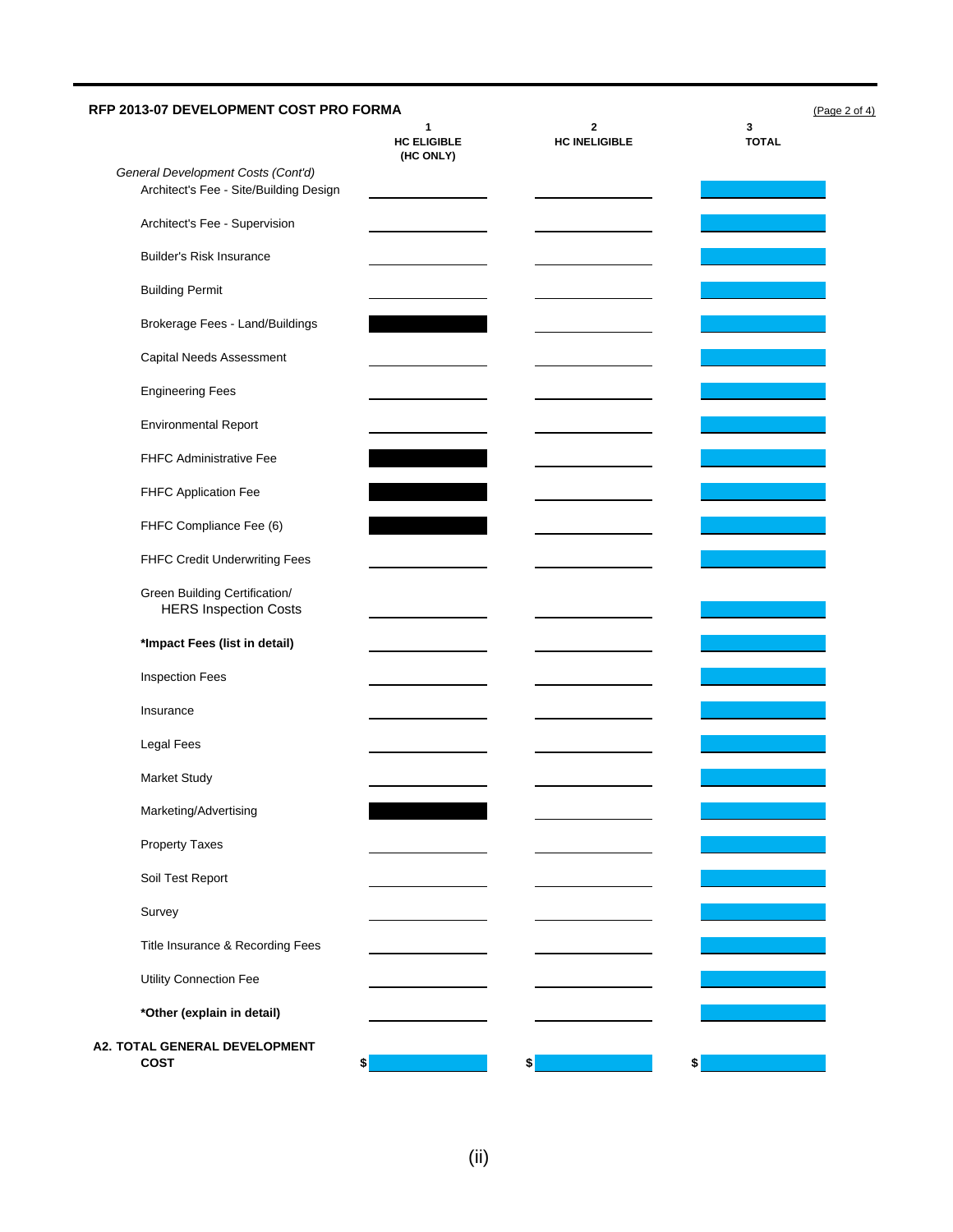| RFP 2013-07 DEVELOPMENT COST PRO FORMA                                                                       | (Page 3 of 4)                                                             |                           |                                                                                                                               |
|--------------------------------------------------------------------------------------------------------------|---------------------------------------------------------------------------|---------------------------|-------------------------------------------------------------------------------------------------------------------------------|
|                                                                                                              | 1<br><b>HC ELIGIBLE</b><br>(HC ONLY)                                      | 2<br><b>HC INELIGIBLE</b> | 3<br><b>TOTAL</b>                                                                                                             |
| <b>Financial Costs</b><br>Construction Loan Origination/<br><b>Commitment Fee(s)</b>                         |                                                                           |                           |                                                                                                                               |
| <b>Construction Loan Credit</b><br>Enhancement Fee(s)                                                        |                                                                           |                           |                                                                                                                               |
| <b>Construction Loan Interest</b>                                                                            |                                                                           |                           |                                                                                                                               |
| Permanent Loan Origination/<br><b>Commitment Fee(s)</b>                                                      |                                                                           |                           |                                                                                                                               |
| Permanent Loan Credit<br>Enhancement Fee(s)                                                                  |                                                                           |                           |                                                                                                                               |
| Permanent Loan Closing Costs                                                                                 |                                                                           |                           |                                                                                                                               |
| Bridge Loan Origination/<br>Commitment Fee(s)                                                                |                                                                           |                           |                                                                                                                               |
| Bridge Loan Interest                                                                                         |                                                                           |                           |                                                                                                                               |
| Non-Permanent Loan(s) Closing<br>Costs                                                                       |                                                                           |                           |                                                                                                                               |
| *Other (explain in detail)                                                                                   |                                                                           |                           |                                                                                                                               |
| <b>A3. TOTAL FINANCIAL COSTS</b>                                                                             | \$                                                                        | \$                        | \$                                                                                                                            |
| <b>B1. ACQUISITION COST OF EXISTING</b><br><b>DEVELOPMENTS (EXCLUDING</b><br><b>LAND)</b> Existing Buildings | \$                                                                        | \$                        | \$<br><b>Service Service</b>                                                                                                  |
| B2. *Other (explain in detail)                                                                               | $\overline{\phantom{a}}$ . The contract of $\overline{\phantom{a}}$<br>\$ | $\frac{1}{2}$             | $\mathcal{L}(\mathcal{L})$ and $\mathcal{L}(\mathcal{L})$ and $\mathcal{L}(\mathcal{L})$ and $\mathcal{L}(\mathcal{L})$<br>\$ |
| <b>C. DEVELOPMENT COST</b><br>$(A1.3+A2+A3+B1+B2)$                                                           |                                                                           |                           |                                                                                                                               |
| D. DEVELOPER'S FEE (1)                                                                                       | \$                                                                        |                           |                                                                                                                               |
| E. CONTINGENCY RESERVES (5)                                                                                  | \$                                                                        | \$                        | \$                                                                                                                            |
| F. TOTAL LAND COST                                                                                           |                                                                           | \$                        | \$                                                                                                                            |
| <b>G. TOTAL DEVELOPMENT COST</b><br>$(C+D+E+F)$                                                              | \$                                                                        | \$                        | \$                                                                                                                            |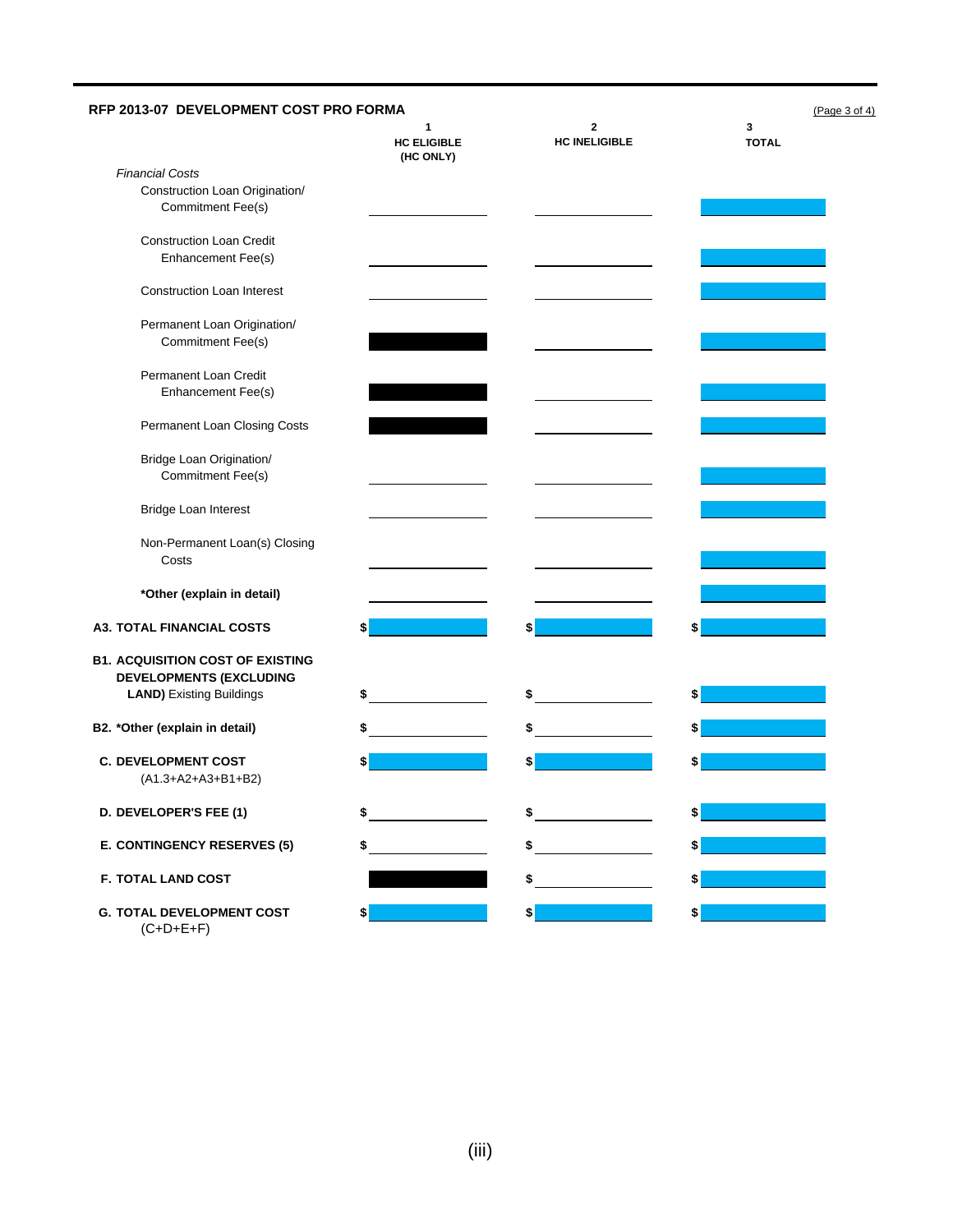#### **RFP 2013-07 DEVELOPMENT COST PRO FORMA** (Page 4 of 4)

#### **Detail/Explanation Sheet**

**Totals must agree with Pro Forma. Provide description and amount for each item that has been completed on the Pro Forma.**

### **DEVELOPMENT COSTS**

#### *Actual Construction Cost*

*(as listed at Item A1.1.)*

| Off-Site Work:                   |                                                  |  |  |
|----------------------------------|--------------------------------------------------|--|--|
|                                  |                                                  |  |  |
| Other:                           |                                                  |  |  |
|                                  |                                                  |  |  |
| <b>General Development Costs</b> |                                                  |  |  |
| (as listed at Item A2.)          |                                                  |  |  |
| Impact Fees:                     |                                                  |  |  |
|                                  |                                                  |  |  |
|                                  |                                                  |  |  |
| Other:                           |                                                  |  |  |
|                                  |                                                  |  |  |
|                                  |                                                  |  |  |
| <b>Financial Costs</b>           |                                                  |  |  |
| (as listed at Item A3.)          |                                                  |  |  |
| Other:                           |                                                  |  |  |
|                                  |                                                  |  |  |
| (as listed at Item B2.)          | <b>Acquisition Cost of Existing Developments</b> |  |  |
| Other:                           |                                                  |  |  |

NOTE: Neither brokerage fees nor syndication fees can be included in eligible basis. Consulting fees, if any, and any financial or other guarantees required for the financing must be paid out of the Developer fee. Consulting fees include, but are not limited to, payments for Application consultants, construction management or supervision consultants, or local government consultants.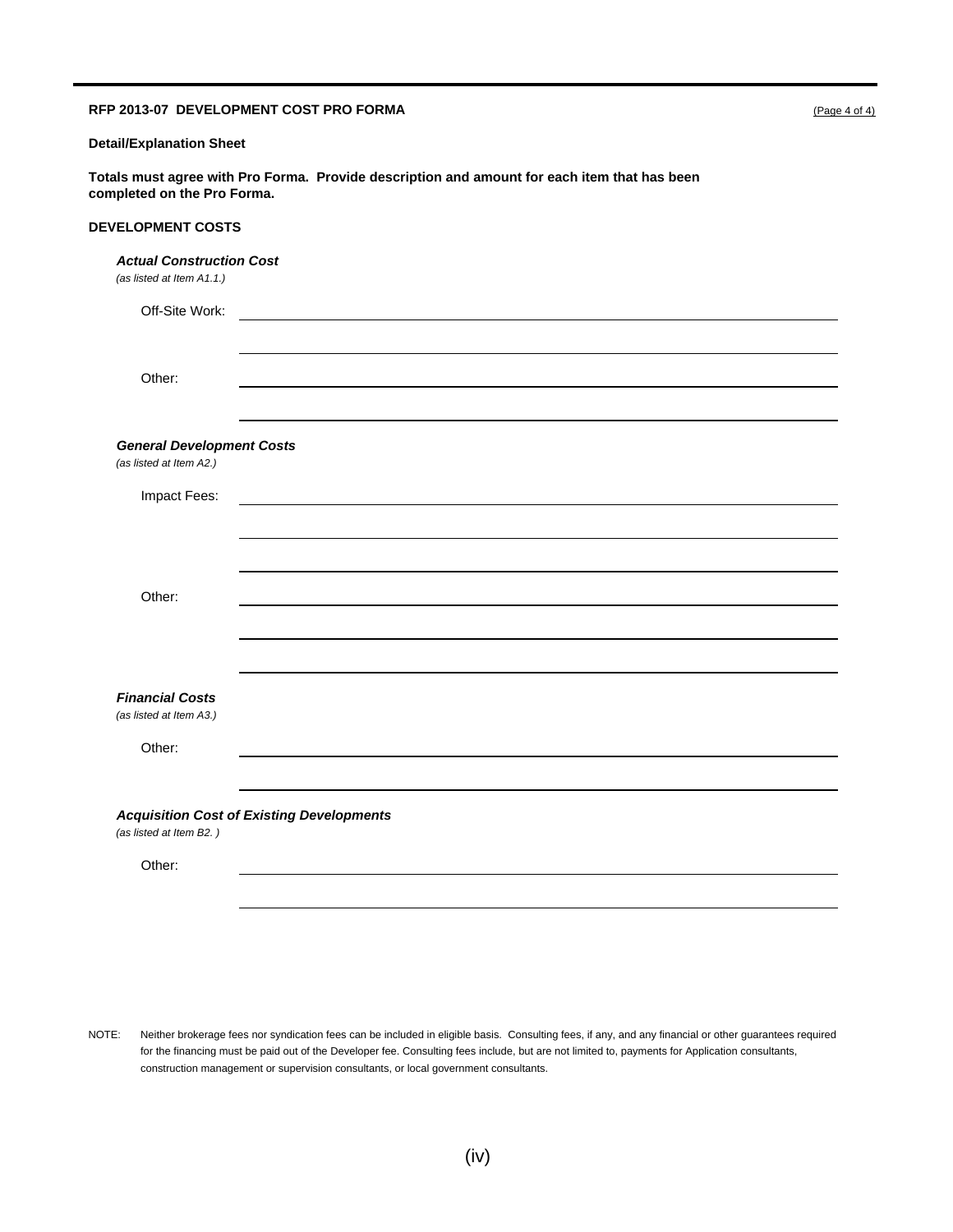#### **RFP 2013-07 DEVELOPMENT COST PRO FORMA** (Page 1 of 2)

**CONSTRUCTION or REHAB ANALYSIS LOCATION OF AMOUNT DOCUMENTATION A. Total Development Costs \$ B. Construction or Rehab Funding Sources:** 1. HC Equity Proceeds Paid Prior to Completion of Construction which is Prior to Receipt of Final Certificate of Occupancy or in the case of Rehabilitation, prior to placed-in service date as determined by the Applicant. S<br>
\$ 2. First Mortgage Financing  $\qquad \qquad \$ 3. Second Mortgage Financing  $\qquad \qquad \$ 4. Third Mortgage Financing  $\qquad \qquad \text{\$}$   $\qquad \qquad \text{\$}$  Exhibit 5. Deferred Developer Fee  $$$  \$ Exhibit <u> 1989 - Jan Jawa Barat, p</u> 6. Grants **\$** Exhibit 7. HC Equity - Partner's Contribution  $\$ 8. HC Equity Bridge Loan  $\quad \$ 9. Other: \$ Exhibit 10. Other: \$ Exhibit 11. Total Sources \$ **C. Construction or Rehab Funding Shortfall** (A. - B.11.): **\$**

**Each Exhibit must be listed behind its own Tab. DO NOT INCLUDE ALL EXHIBITS BEHIND ONE TAB.**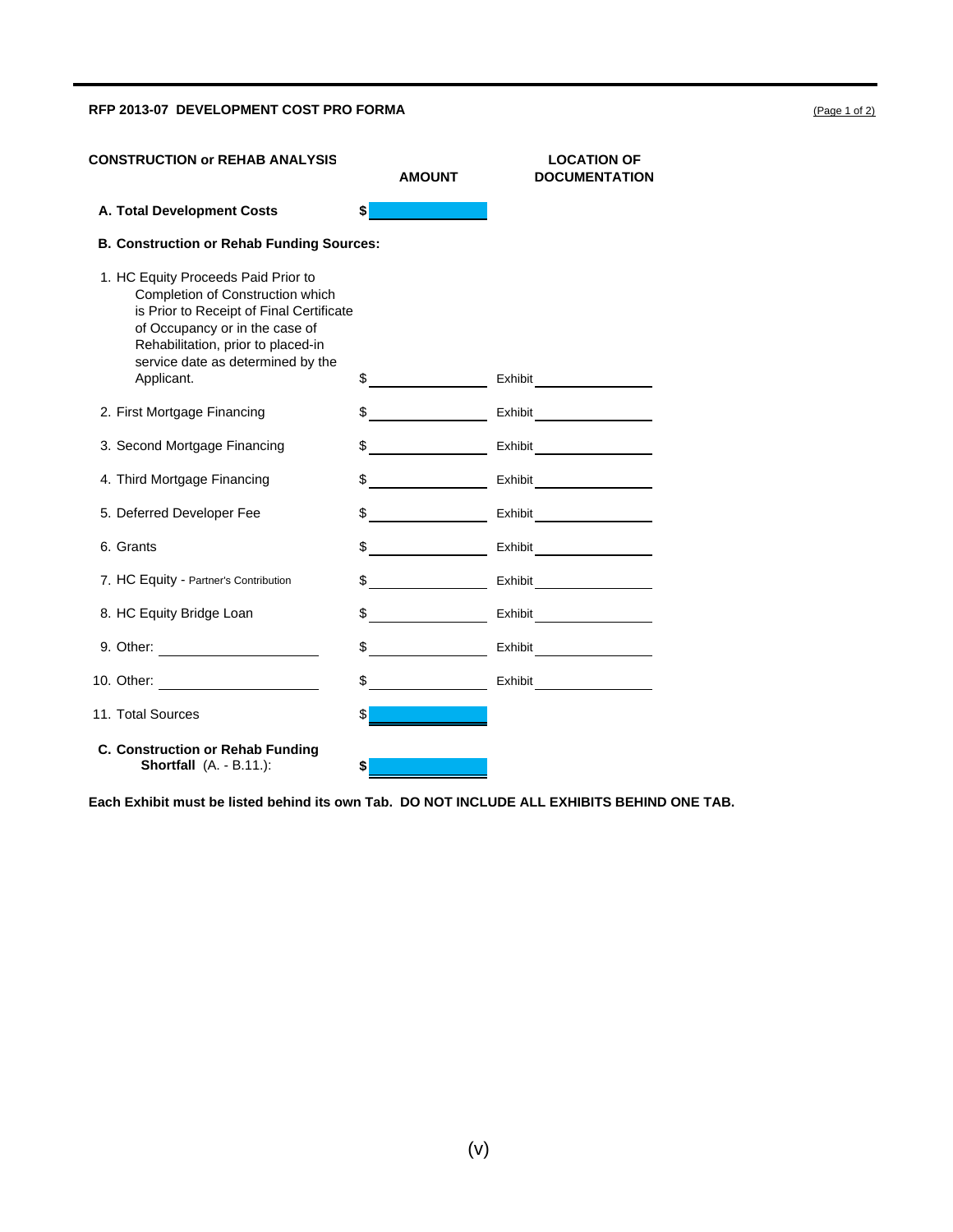### RFP 2013-07 DEVELOPMENT COST PRO FORMA **COST 2014** 2 OF 22 OF 22 OF 22 OF 2014 2 OF 2015 2 OF 2014 2 OF 2015 2 OF 2015 2 OF 2015 2 OF 2015 2 OF 2015 2 OF 2015 2 OF 2015 2 OF 2015 2 OF 2015 2 OF 2015 2 OF 2015 2 OF 2015 2 O

| <b>PERMANENT ANALYSIS</b>                                | <b>AMOUNT</b>                             | <b>LOCATION OF</b><br><b>DOCUMENTATION</b> |
|----------------------------------------------------------|-------------------------------------------|--------------------------------------------|
| A. Total Development Costs                               | s                                         |                                            |
| <b>B. Permanent Funding Sources:</b>                     |                                           |                                            |
| 1. HC Syndication/HC Equity<br>Proceeds                  | $\frac{1}{2}$                             | Exhibit_____________________               |
| 2. First Mortgage Financing                              | \$<br><u> 1980 - Jan Barat, politik e</u> |                                            |
| 3. Second Mortgage Financing                             | $\frac{1}{2}$                             |                                            |
| 4. Third Mortgage Financing                              | $\frac{1}{2}$                             | Exhibit                                    |
| 5. Deferred Developer Fee                                | \$                                        |                                            |
| 6. Grants                                                | $\frac{1}{\sqrt{2}}$                      | Exhibit_______________________             |
| 7. HC Equity - Partner's Contribution                    | $\frac{1}{2}$                             | Exhibit                                    |
|                                                          |                                           | Exhibit<br>$\overline{\phantom{a}}$        |
| 9. Other:                                                |                                           | Exhibit                                    |
| 10. Total Sources                                        | \$                                        |                                            |
| <b>C. Permanent Funding Shortfall</b><br>$(A. - B.10.):$ |                                           |                                            |

**Each Exhibit must be listed behind its own Tab. DO NOT INCLUDE ALL EXHIBITS BEHIND ONE TAB.**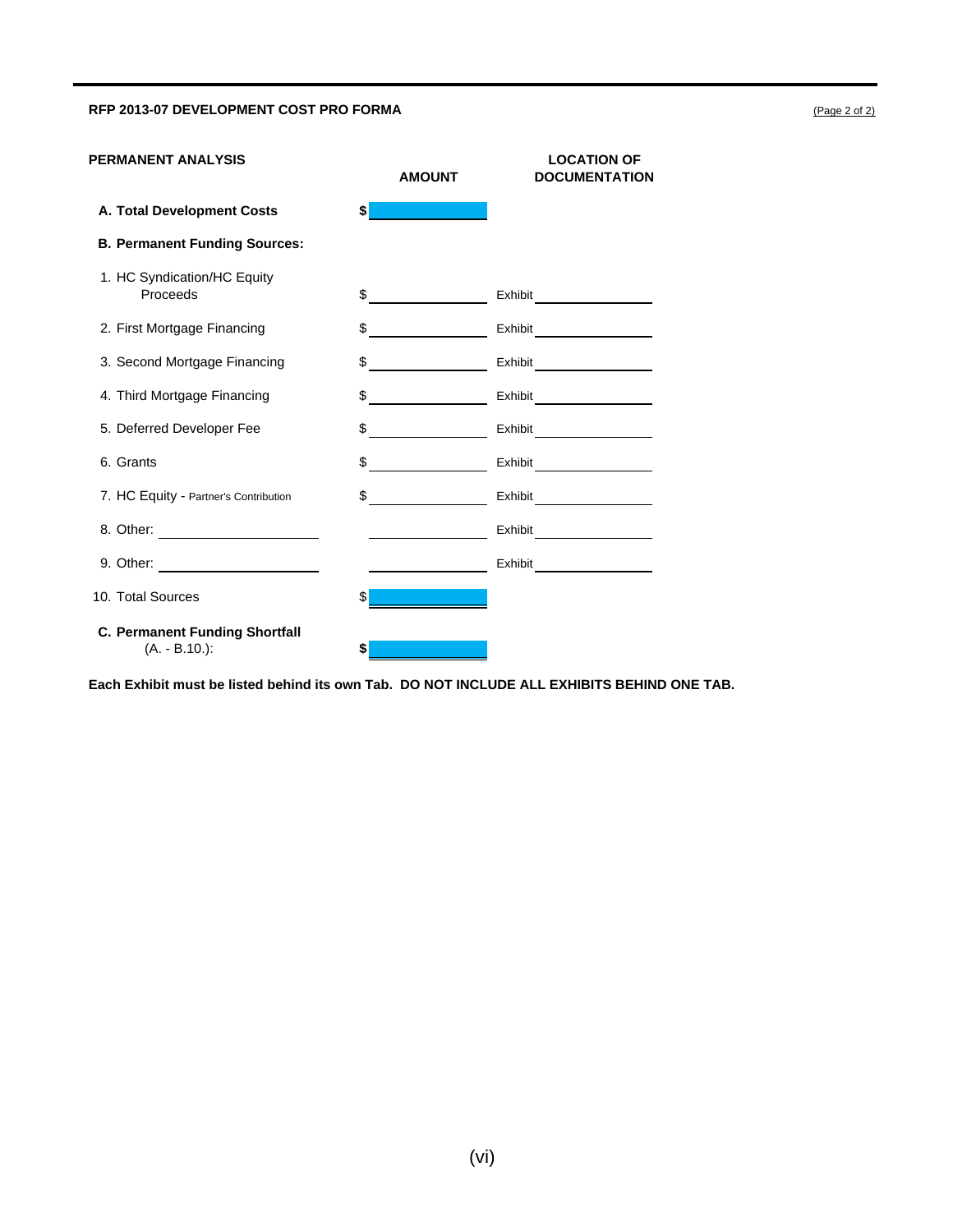## **Exhibit B to RFP 2013-07 - PHA Revitalization High Priority Affordable Housing Developments**

### **1. Elderly Demographic Commitment Requirements:**

In order for a proposed Development to qualify for the Elderly Demographic (ALF or non-ALF), the Development must meet the following requirements:

- a. The total number of units is limited as follows:
	- (1) Non-ALF Developments
		- (a) Redevelopment, with or without Acquisition, (selected by the Applicant at question 4.c. of Exhibit A of the RFP) is limited to 160 total units;
		- (b) Rehabilitation, with or without Acquisition (selected by the Applicant at question 4.c. of Exhibit A of the RFP), that does not constitute an existing, occupied housing facility that is operating as an elderly housing facility as set forth in the Federal Fair Housing Act as of the Application deadline is limited to 160 total units;
		- (c) There is no total unit limitation for the Rehabilitation, with or without Acquisition, (selected by the Applicant at question 4.c. of Exhibit A of the RFP) of an existing, occupied housing facility that is operating as an elderly housing facility as set forth in the Federal Fair Housing Act as of the Application deadline.
	- (2) ALF Developments may not consist of more than 100 total units.
- b. The Applicant understands, acknowledges and agrees that it will comply with the Federal Fair Housing Act requirements and rent at least 80 percent of the total units to residents that qualify as Elderly pursuant to that Act. Further, the Applicant understands, acknowledges and agrees that all such units are subject to the income restrictions committed to in the Set-Aside Commitment section of this Application.
- c. For a non-ALF Development, the following requirements will apply: (i) if the Applicant selected the Development Category of Rehabilitation or Acquisition and Rehabilitation at question 4.c. of Exhibit A of the RFP, at least 50 percent of the total units must be comprised of one-bedroom or less (i.e., one-bedroom units or efficiency/studio/zero bedroom units or a combination these types of units), and no more than 15 percent of the total units can be larger than 2 bedroom units; or (ii) if the Applicant selected the Development Category of Redevelopment or Acquisition and Redevelopment question 4.c. of Exhibit A of the RFP, at least 50 percent of the total units must be comprised of one-bedroom units and no more than 15 percent of the total units can be larger than 2 bedroom units.

For an ALF Development, at least 90 percent of the total units must be comprised of units no larger than one-bedroom and the sharing of a unit by two or more unaffiliated residents cannot be a condition of occupancy.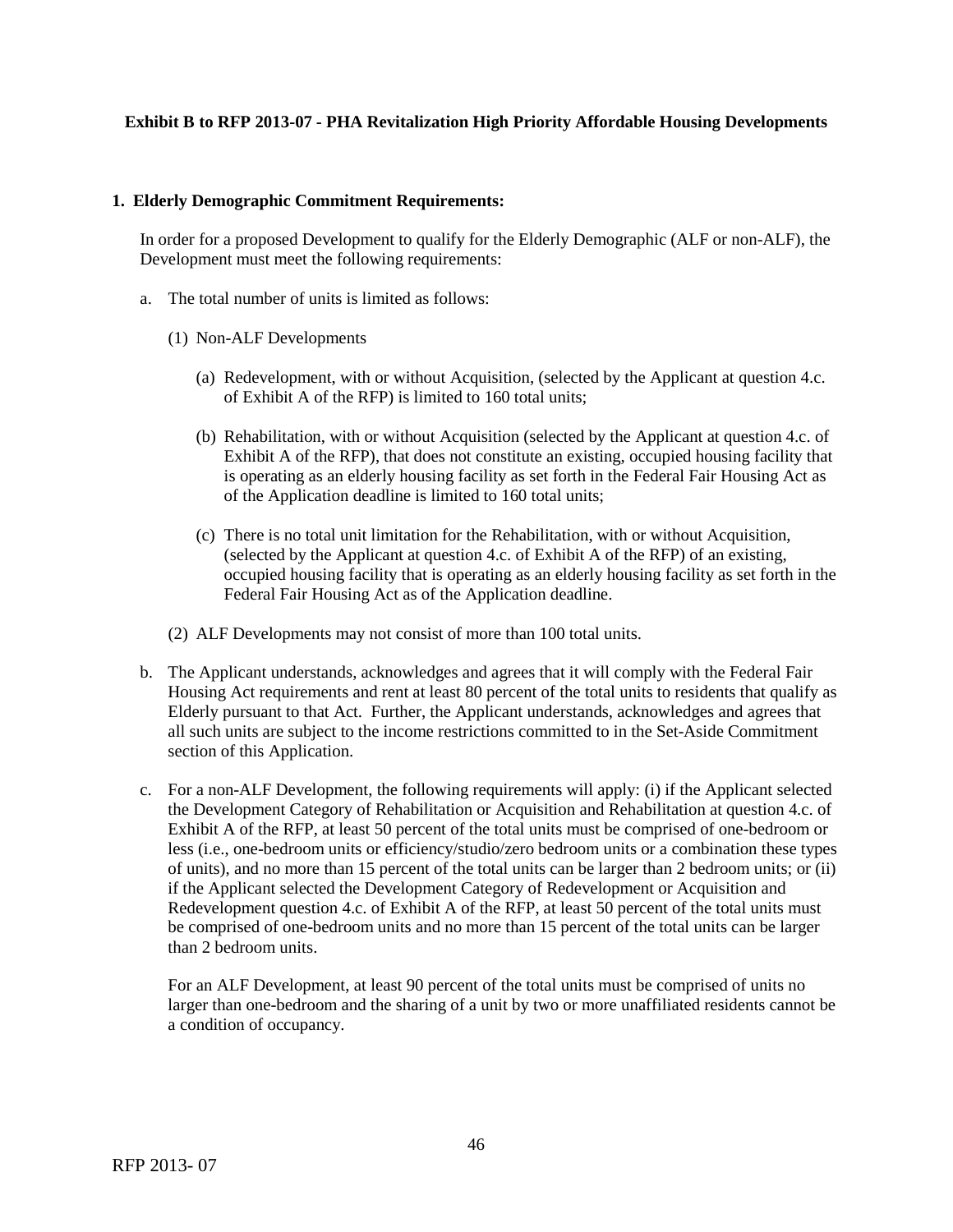d. A minimum of one elevator per residential building must be provided for all new construction Developments that consist of more than one story if any of the Elderly set-aside units will be located on a floor higher than the first floor.

# **2. Required Features and Amenities:**

- a. All Applicants will be required to provide the following features and amenities:
	- (1) All Developments must provide termite prevention and pest control throughout entire affordability period**.**
	- (2) All new construction units must include the following General, Green Building and Universal Design and Visitability Features:
		- (a) General Features:
			- Window covering for each window and glass door inside each unit;
			- Elderly Demographic only On-site laundry facility with a minimum of 1 Energy Star qualified washer and 1 dryer for every 20 units (if washers and dryers are not provided in all units);
			- Family Demographic only On-site laundry facility with a minimum of 1 Energy Star qualified washer and 1 dryer for every 10 units (if washers and dryers are not provided in all units).
		- (b) Green Building Features:
			- Low or No-VOC paint for all interior walls (Low-VOC means 50 grams per liter or less for flat; 150 grams per liter or less for non-flat paint);
			- Low-flow water fixtures in bathrooms—WaterSense labeled products or the following specifications:
				- o Toilets: 1.6 gallons/flush or less,
				- o Faucets: 1.5 gallons/minute or less,
				- o Showerheads: 2.2 gallons/minute or less;
			- Energy Star qualified refrigerator;
			- Energy Star qualified dishwasher; and
			- Minimum SEER of 14 for unit air conditioners (excluding buildings with a central chiller system).
	- (3) Accessibility, Universal Design and Visitability Features

All units of the proposed Development must meet all federal requirements and state building code requirements, including the following:

- 2012 Florida Accessibility Code for Building Construction as adopted pursuant to Section 553.503, Florida Statutes;
- The Fair Housing Act as implemented by 24 CFR 100;
- Section 504 of the Rehabilitation Act of 1973; and
- Titles II and III of the Americans with Disabilities Act of 1990 as implemented by 28 CFR 35, incorporating the most recent amendments, regulations and rules.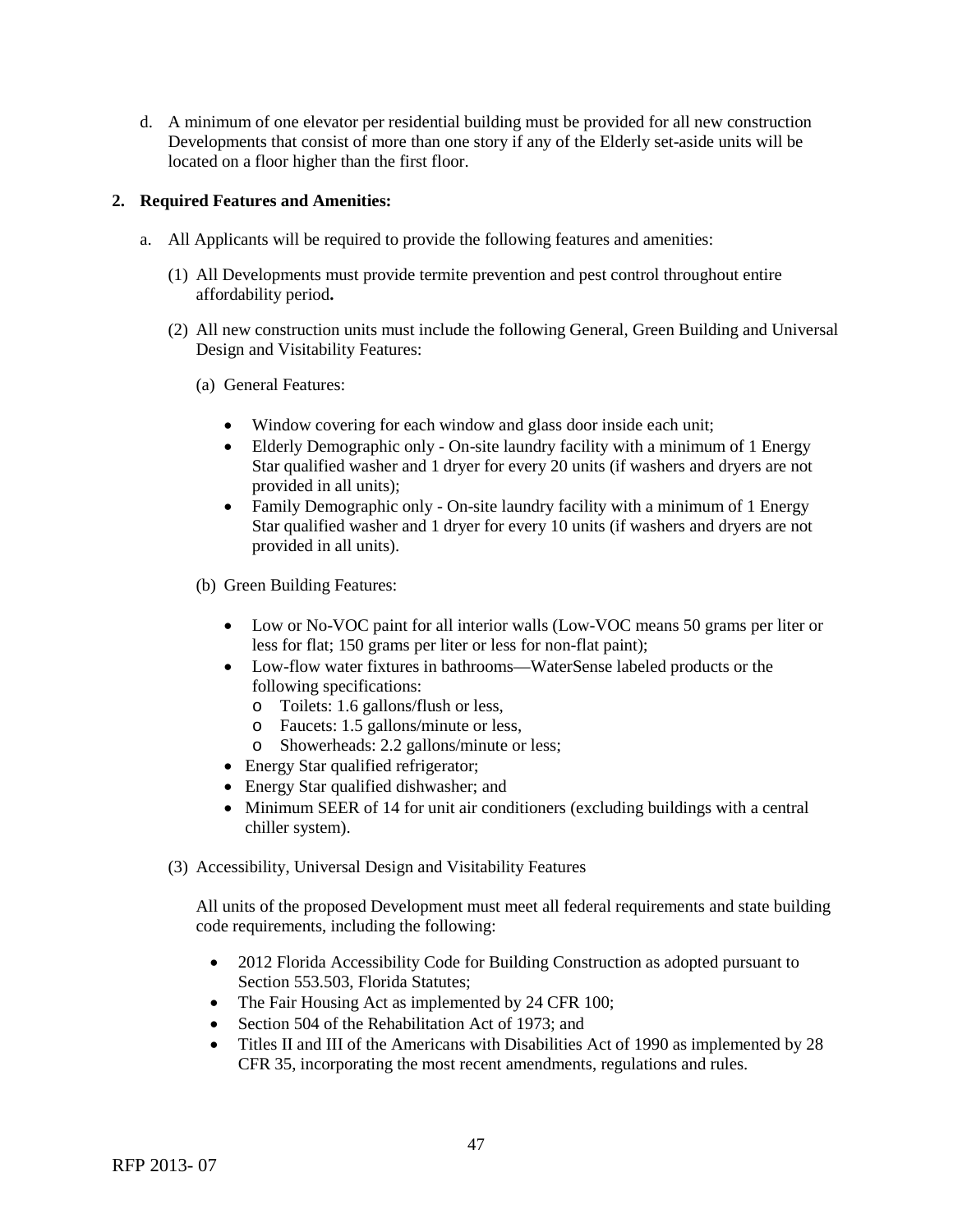For purposes of the Housing Credit Program, a Housing Credit allocation shall be deemed "Federal financial assistance" within the meaning of that term as used in Section 504 of the Rehabilitation Act of 1973 as implemented by 24 CFR Part 8 for all Housing Credit Developments.

All units that are located on an accessible route must have the following features:

- Primary entrance door shall have a threshold with no more than a  $\frac{1}{2}$ -inch rise;
- All door handles on primary entrance door and interior doors must have lever handles;
- Lever handles on all bathroom faucets and kitchen sink faucets:
- Anti-scald controls on all bathroom and kitchen faucets;
- Toilets must be 17 inches to 19 inches in height as measured from the finished floor to the top of the toilet seat;
- Mid-point on light switches and thermostats shall not be more than 48 inches above finished floor level; and
- Cabinet drawer handles and cabinet door handles in bathroom and kitchen shall be lever or D-pull type that operate easily using a single closed fist.
- b. All Applications with the Elderly Demographic must provide the following in all new construction units:
	- (1) Fifteen (15) percent of the new construction units must have roll-in showers. Five percent of the overall requirement for roll-in showers may be met with walk-in type shower stalls with permanently affixed seats which meet or exceed the federal 2010 ADA Standards for Accessible Design.
	- (2) In 100% of the new construction units:
		- Horizontal grab bars in place around each tub and/or shower, the installation of which meets or exceeds 2010 ADA Standards for Accessible Design, Section 609. In addition, the following standards for grab bars are required:
			- o If a bathtub/shower combination with a permanent seat is provided, grab bars shall be installed to meet or exceed 2010 ADA Standards for Accessible Design, Section 607.4.1.
			- o If a bathtub/shower combination without a permanent seat is provided, grab bars shall be installed to meet or exceed 2010 ADA Standards for Accessible Design, Section 607.4.2.
			- o If a roll-in shower is provided, grab bars shall be installed to meet or exceed 2010 ADA Standards for Accessible Design, Section 608.3.2;
		- Reinforced walls for future installation of horizontal grab bars in place around each toilet, the installation of which meets or exceeds 2010 ADA Standards for Accessible Design, Section 604.5.1 (Side Wall):
		- Roll-out shelving or drawers in all bottom bathroom vanity cabinets;
		- Adjustable shelving in master bedroom closets (must be adjustable by resident); and
		- In at least one of the kitchen's bottom or base cabinets, there shall be a large drawer that has full extension drawer slides.
- c. All rehabilitation units must include as many of the General, Green Building, Accessibility, Universal Design and Visitability Features listed in 2.a. above as are structurally and financially feasible within the scope of the rehabilitation work based on a capital needs assessment performed during the credit underwriting process.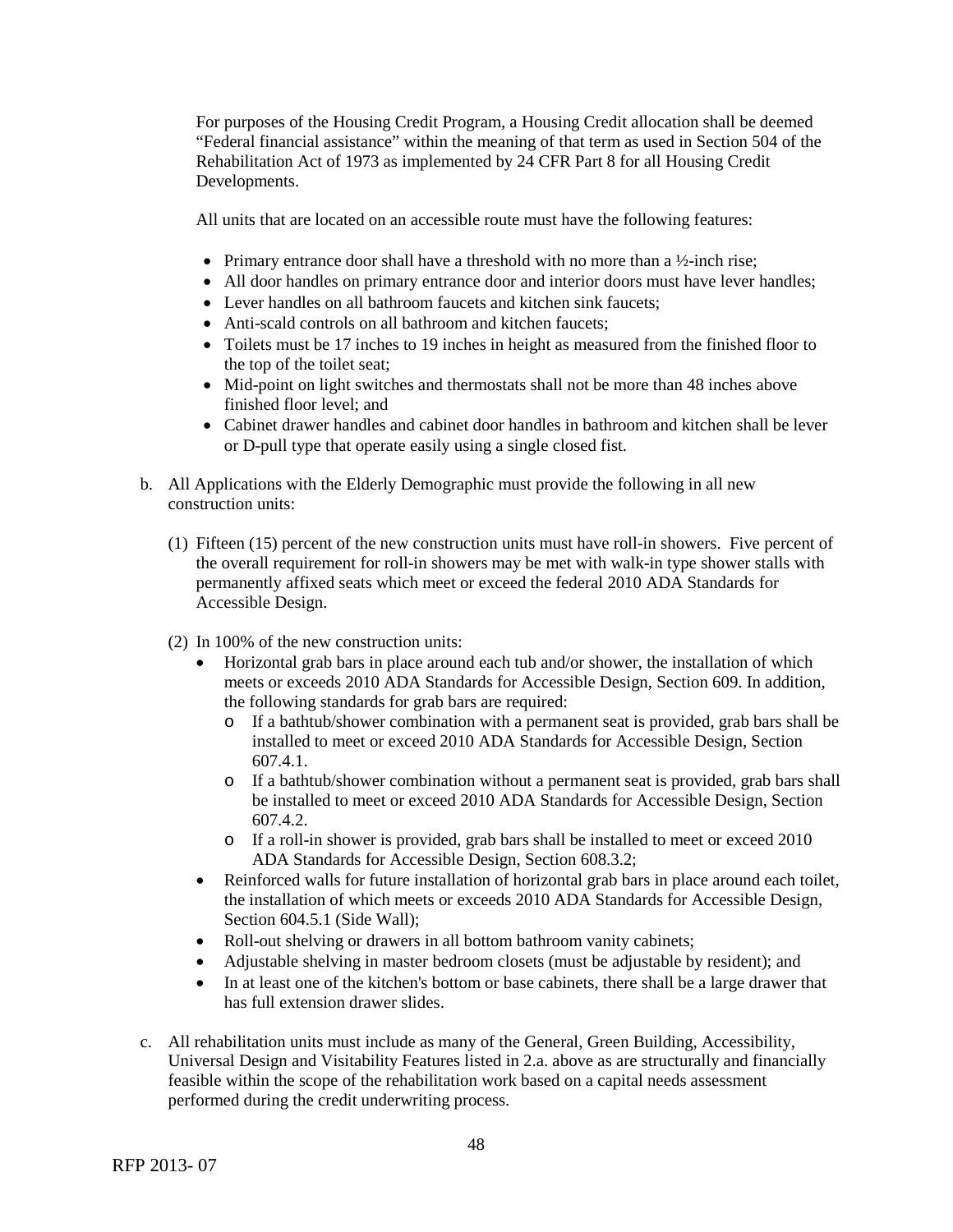## **3. Required Resident Services:**

- a. Applications with the Family Demographic must commit to provide at least three (3) of the following services outlined below. The Applicant will make the actual selection of the specific services during the credit underwriting process.
	- (1) Homeownership Opportunity Program Applicant commits to provide a financial incentive which includes the following provisions:
		- The incentive must be applicable to the home selected by the resident and may not be restricted to or enhanced by the purchase of homes in which the Applicant, Developer, or other related party has an interest;
		- The incentive must be not less than 5 percent of the rent for the resident's unit during the resident's entire occupancy (Note: Resident will receive the incentive for all months for which the resident is in compliance with the terms and conditions of the lease. Damages to the unit in excess of the security deposit will be deducted from the incentive.);
		- The benefit must be in the form of a gift or grant and may not be a loan of any nature;
		- The benefits of the incentive must accrue from the beginning of occupancy;
		- The vesting period can be no longer than 2 years of continuous residency; and
		- No fee, deposit or any other such charge can be levied against the resident as a condition of participation in this program.
	- (2) After School Program for Children This program requires the Applicant or its Management Company to provide supervised, structured, age-appropriate activities for children during after school hours, Monday through Friday. Activities must be on-site.
	- (3) First Time Homebuyer Seminars Applicant or its Management Company must arrange for and provide, at no cost to the resident, in conjunction with local realtors or lending institutions, semiannual on-site seminars for residents interested in becoming homeowners. Electronic media, if used, must be used in conjunction with live instruction. If the Development consists of Scattered Sites, this resident program must be provided on the Scattered Site with the most units.
	- (4) Literacy Training Applicant or its Management Company must make available, at no cost to the resident, literacy tutor(s) who will provide weekly literacy lessons to residents in private space on-site. Electronic media, if used, must be used in conjunction with live instruction. If the Development consists of Scattered Sites, this resident program must be provided on the Scattered Site with the most units.
	- (5) Employment Assistance Program Applicant or its Management Company must provide, at no cost to the resident, a minimum of quarterly scheduled Employment Assistance Program workshops/meetings offering employment counseling by a knowledgeable employment counselor. Such a program includes employability skills workshops providing instruction in the basic skills necessary for getting, keeping, and doing well in a job. The instruction must include, but not be limited to, the following:
		- Evaluation of current job skills;
		- Assistance in setting job goals;
		- Assistance in development of and regular review/update of individualized plan for each participating resident;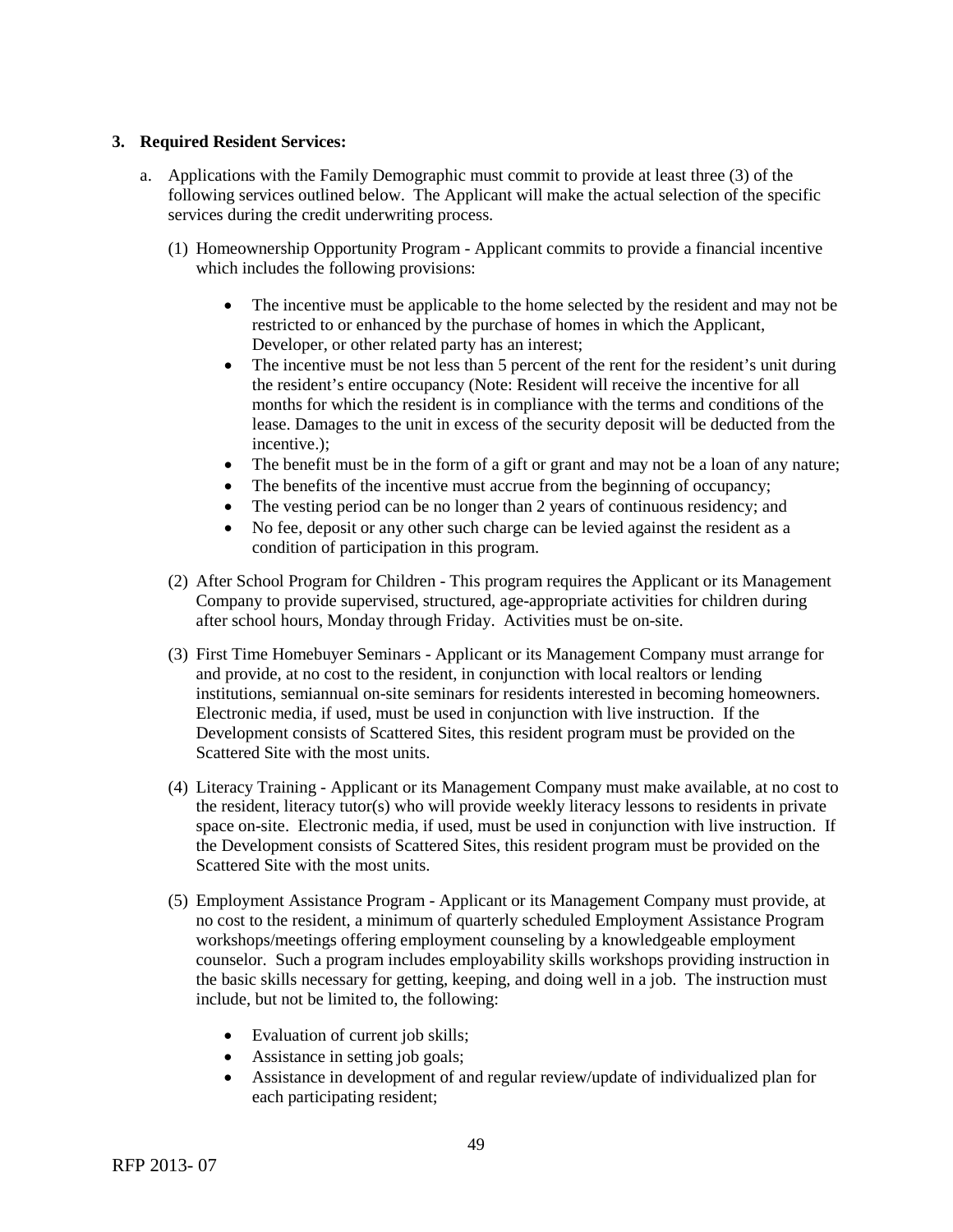- Resume assistance:
- Interview preparation; and
- Placement and follow-up services.
- b. Applications with the Elderly Demographic:
	- (1) All Applicants with the Elderly Demographic must commit to provide the following resident service:

Private Transportation – The Applicant or its Management Company must make available a safe and serviceable vehicle that can transport residents to off-site locations for such things as medical appointments, public service facilities, and/or educational or social activities, at no cost to the resident. A nearby bus stop or access to programs such as "Dial-A-Ride" will not be acceptable for purposes of this program.

(2) All non-ALF Developments must commit to provide the following resident service:

Staff On-Site 24 Hours Per Day – Applicant must provide staff on the Development's premises at all times who will be available and accessible to the residents 24 hours per day, seven days per week, at no cost to the resident. The on-site staff shall be available at all times to receive calls from residents and help determine the approach to address the issue. The Development's owner or designated manager shall develop and implement policies and procedures for staff receiving a resident call and how staff shall assess and manage the call based on a resident's request and/or need. At a minimum, residents shall be informed of the Resident Program at move-in and via a written notice(s) clearly displayed in the Development's common or public spaces. If the Development consists of Scattered Sites, staff must, at a minimum, be on the Scattered Site with the most units 24 hours a day, 7 days a week. Although the Scattered Sites Development staff may be located only on the Scattered Site with the most units, they must be available to and provide the same resident program services to all the Development's residents.

- (3) All non-ALF Developments must select at least two (2) of the following resident services:
	- (a) Literacy Training Applicant or its Management Company must make available, at no cost to the resident, literacy tutor(s) who will provide weekly literacy lessons to residents in private space on-site. Training must be held between the hours of 8:00 a.m. and 7:00 p.m. and electronic media, if used, must be used in conjunction with live instruction. If the Development consists of Scattered Sites, this resident program must be provided on the Scattered Site with the most units.
	- (b) Computer Training The Applicant or its Management Company shall make available computer and internet training classes (basic and/or advanced level depending on the needs and requests of the residents). The training classes must be provided at least once a week, at no cost to the resident, in a dedicated space on site. Training must be held between the hours of 8:00 a.m. and 7:00 p.m. and electronic media, if used, must be used in conjunction with live instruction. If the Development consists of Scattered Sites, this resident program must be provided on the Scattered Site with the most units.
	- (c) Daily Activities Applicant or its Management Company must provide on-site supervised, structured activities, at no cost to the resident, at least five days per week which must be offered between the hours of 8:00 a.m. and 7:00 p.m. If the Development consists of Scattered Sites, this resident program must be provided on the Scattered Site with the most units.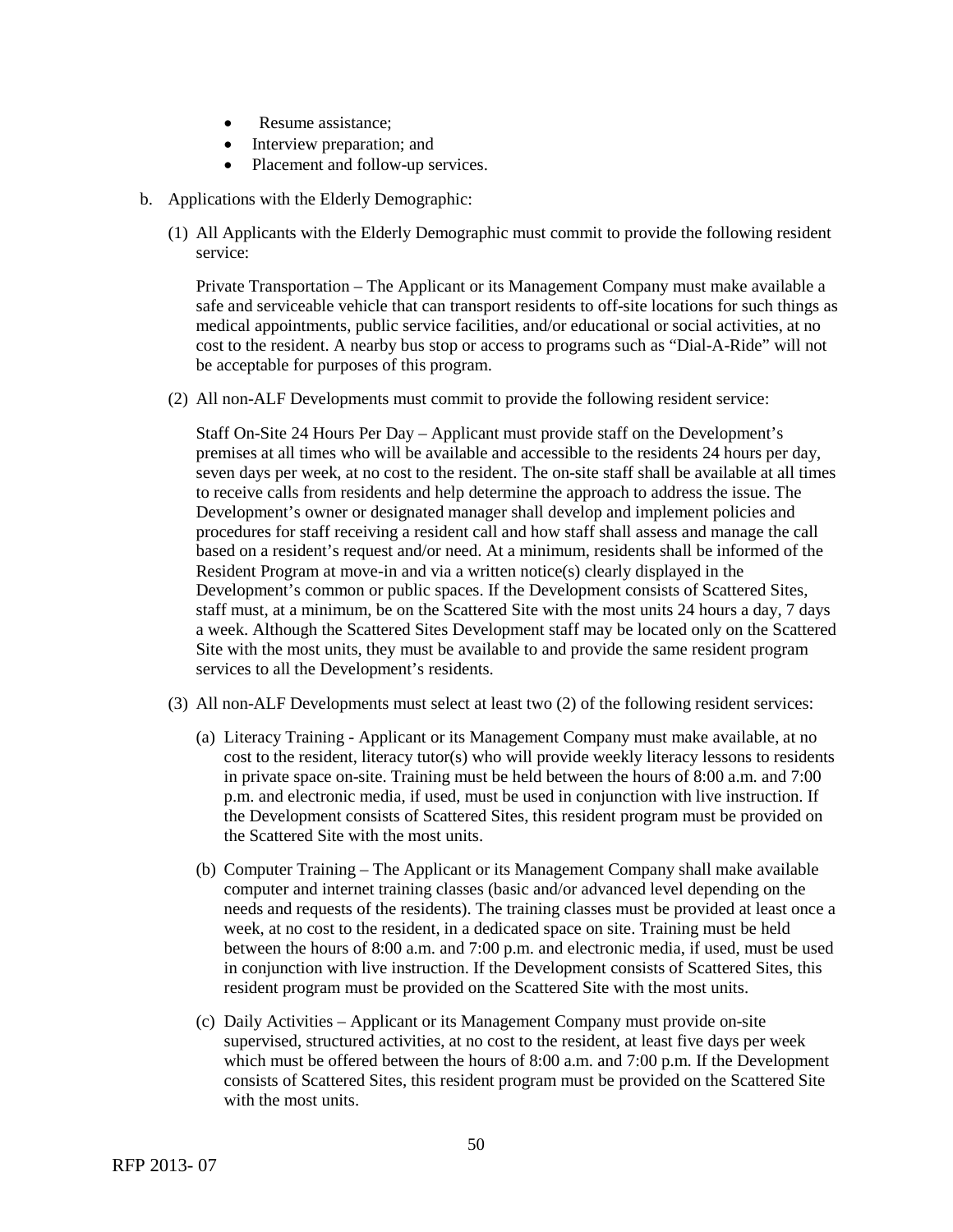- (d) Assistance with Light Housekeeping, Grocery Shopping and/or Laundry The Applicant or its Management Company must provide residents with a list of qualified service providers for (a) light housekeeping, and/or (b) grocery shopping, and/or (c) laundry and will coordinate, at no cost to the resident, the scheduling of services. The Developer or Management Company shall verify that the services referral information is accurate and up-to-date at least once every six (6) months.
- (e) Resident Assurance Check-In Program Applicant commits to provide and use an established system for checking in with each resident on a pre-determined basis not less than once per day, at no cost to the resident. Residents may opt out of this program with a written certification that they choose not to participate.
- (4) ALF Developments must provide the following services:
	- (a) Medication Administration The Applicant or its Management Company shall provide, pursuant to ALF licensure requirements, staff to administer medications in accordance with a health care provider's order or prescription label.
	- (b) Services for Persons with Alzheimer's Disease and Other Related Disorders The Applicant or its Management Company shall advertise and provide supervision and services to persons with Alzheimer's disease and other related disorders that are specific to each affected resident and pursuant to ALF licensure requirements.

### **4. Limited Development Areas (LDA):**

Use the following LDA Chart to determine whether the proposed Development qualifies as an LDA Development.

| County          | <b>Demographic Category</b> | <b>Location Description</b>                                                                                                                                                                                                                                                                                                                                                                                                                                                                                                                                                                                                                                                                                                                                                                                                                                                                                                                                                                                                                                                                                                                                                                                                                                                                                                                                                                                                                                                                                                                                                                                                                                                                                                                                                                                                                                                                                                                |
|-----------------|-----------------------------|--------------------------------------------------------------------------------------------------------------------------------------------------------------------------------------------------------------------------------------------------------------------------------------------------------------------------------------------------------------------------------------------------------------------------------------------------------------------------------------------------------------------------------------------------------------------------------------------------------------------------------------------------------------------------------------------------------------------------------------------------------------------------------------------------------------------------------------------------------------------------------------------------------------------------------------------------------------------------------------------------------------------------------------------------------------------------------------------------------------------------------------------------------------------------------------------------------------------------------------------------------------------------------------------------------------------------------------------------------------------------------------------------------------------------------------------------------------------------------------------------------------------------------------------------------------------------------------------------------------------------------------------------------------------------------------------------------------------------------------------------------------------------------------------------------------------------------------------------------------------------------------------------------------------------------------------|
| Alachua         | Family                      | Beginning at the intersection of CR 241/NW 143 <sup>rd</sup> Street and SR 232/NW69th Ave/Millhopper<br>Road, follow SR 232/NW69th Ave/Millhopper Road east to NW 97 <sup>th</sup> Street. Follow NW 97 <sup>th</sup><br>Street south to NW 97 <sup>th</sup> Blvd. Follow NW 97 <sup>th</sup> Blvd northeast to SR 232/NW 63 <sup>rd</sup><br>Blvd/Millhopper Road/NW 53 <sup>rd</sup> Avenue. Follow SR 232/NW 63 <sup>rd</sup> Blvd/Millhopper Road/NW<br>$53^{\text{rd}}$ Avenue east to NW $52^{\text{nd}}$ Terrace. Follow NW $52^{\text{nd}}$ Terrace north to NW $73^{\text{rd}}$ Avenue.<br>Follow NW 73 <sup>rd</sup> Avenue east to NW 43 Street. Follow NE 43 Street north to US 441. Follow<br>US 441 south to N SR 121. Follow N SR 121 north to NW CR 231. Follow NW CR 231 north<br>to NE 142 <sup>nd</sup> Avenue/NE 156 <sup>th</sup> Avenue. Follow NE 142 <sup>nd</sup> Avenue/NE 156 <sup>th</sup> Avenue east to CR<br>225. Follow CR 225 south to NE 77 Avenue/NE 56 Terrence. Follow NE 77 Avenue/NE 56<br>Terrence east to SR 24/ NE Waldo Road. Follow SR 24/NE Waldo Road Northeast to US 301/ N<br>Main Street. Follow US 301/N Main Street south to SR 26. Follow SR 26 west to CR 234 / CR<br>2082. Follow CR 234/ CR 2082 south to US 441. Follow US 441 northwest to SE Wacahoota<br>Road, Follow SE Wacahoota Road north to SR121/Williston Road. Follow SR121/Williston<br>Road south to CR 346. Follow CR 346 west to US 41/US 27/SR 45. Follow US 41/US 27/SR<br>45 northwest to 202nd Street/CR 13. Follow 202nd Street/CR 13 north to NW 46 <sup>th</sup> Avenue.<br>Follow NW 46 <sup>th</sup> Avenue east to 170 <sup>th</sup> St. Follow NW 170 <sup>th</sup> Street south to NW 32 <sup>nd</sup> Avenue.<br>Follow NW 32 <sup>nd</sup> Avenue east to CR 241/NW 143 <sup>rd</sup> Street. Follow 241/NW 143 <sup>rd</sup> Street north to<br>intersection with SR 232/NW69th Ave/Millhopper Road. |
| Bay             | Family                      | <b>Entire County</b>                                                                                                                                                                                                                                                                                                                                                                                                                                                                                                                                                                                                                                                                                                                                                                                                                                                                                                                                                                                                                                                                                                                                                                                                                                                                                                                                                                                                                                                                                                                                                                                                                                                                                                                                                                                                                                                                                                                       |
| <b>Bradford</b> | Family                      | <b>Entire County</b>                                                                                                                                                                                                                                                                                                                                                                                                                                                                                                                                                                                                                                                                                                                                                                                                                                                                                                                                                                                                                                                                                                                                                                                                                                                                                                                                                                                                                                                                                                                                                                                                                                                                                                                                                                                                                                                                                                                       |
| <b>Brevard</b>  | Family or Elderly           | <b>Entire County</b>                                                                                                                                                                                                                                                                                                                                                                                                                                                                                                                                                                                                                                                                                                                                                                                                                                                                                                                                                                                                                                                                                                                                                                                                                                                                                                                                                                                                                                                                                                                                                                                                                                                                                                                                                                                                                                                                                                                       |

### **LDA Chart**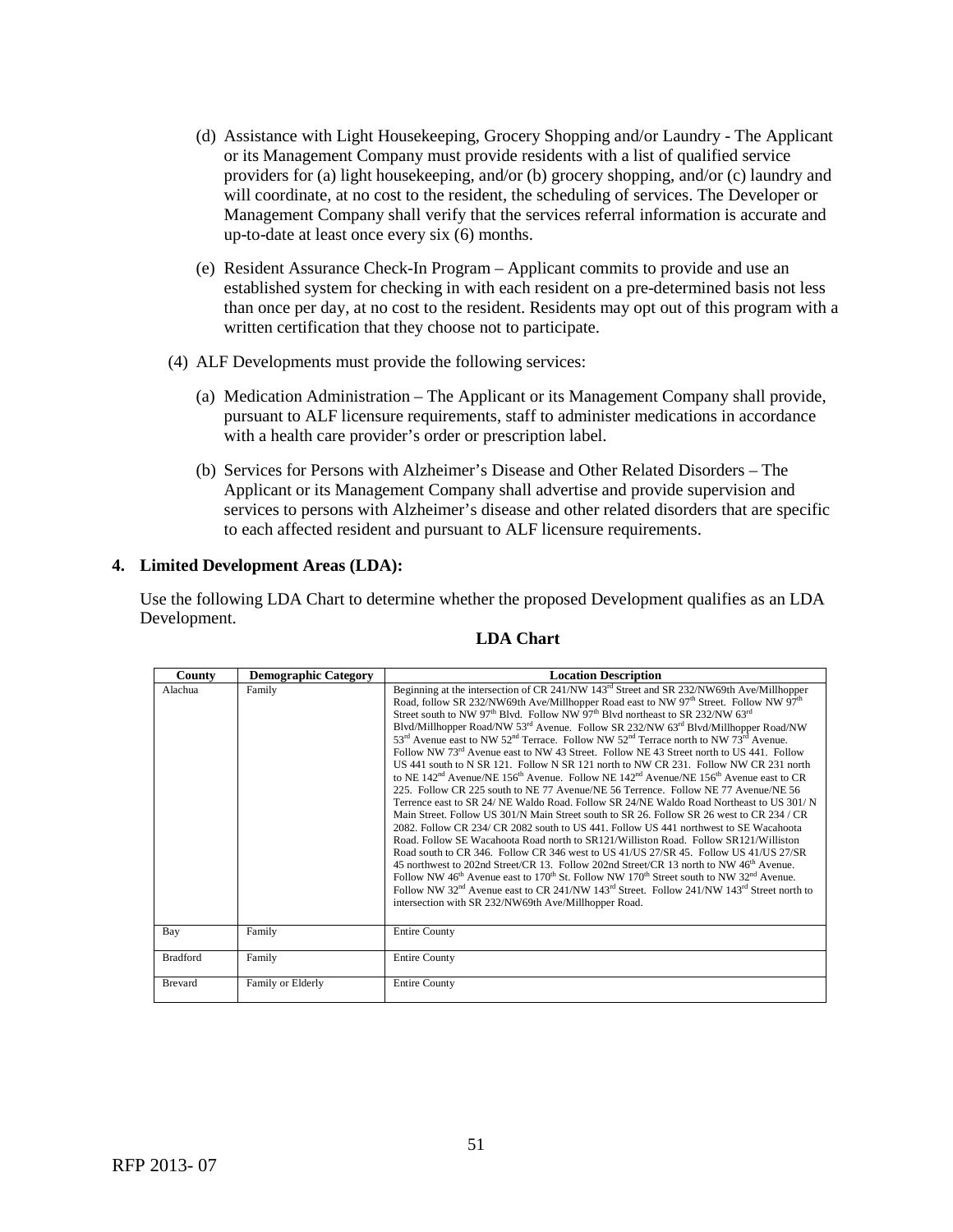|                     | <b>Demographic Category</b> | <b>Location Description</b>                                                                         |
|---------------------|-----------------------------|-----------------------------------------------------------------------------------------------------|
| County              |                             |                                                                                                     |
| Charlotte           | Family or Elderly           | Beginning at the northwestern corner of the county line, follow the county line east to the radius  |
|                     |                             | of Hampton Point. Follow the radius of Hampton Point south to Alligator Bay. Follow the             |
|                     |                             | shoreline west to the shore line of Myakka River. Follow the shoreline of the Myakka River          |
|                     |                             | northwest to the county line.                                                                       |
|                     |                             | Follow the county line north to the northwestern corner.<br>and                                     |
|                     |                             |                                                                                                     |
|                     |                             | 5 mile radius around the following latitude/longitude coordinates:                                  |
|                     |                             | *N 26 59 29.4, W 82 1 45.5 (Hampton Point) - this also affects DeSoto and Sarasota Counties         |
| Clay                | Family                      | From northeastern corner of county, follow the county line west to State Road 21/Blanding           |
|                     |                             | Boulevard. Follow State Road 21 south to State Road 224/Kingsely Avenue east to the county          |
|                     |                             | line. Follow the eastern county line north to the northeastern corner.                              |
|                     |                             |                                                                                                     |
| Collier             | Family or Elderly           | <b>Entire County</b>                                                                                |
|                     |                             |                                                                                                     |
|                     |                             | which includes:                                                                                     |
|                     |                             |                                                                                                     |
|                     |                             | 5 mile radius around the following latitude/longitude coordinates:                                  |
|                     |                             | *N 26 9 40.7, W 81 41 37.4 (Tuscan Isles)                                                           |
|                     |                             |                                                                                                     |
| Columbia            | Family                      | <b>Entire County</b>                                                                                |
|                     |                             |                                                                                                     |
| DeSoto              | Family                      | <b>Entire County</b>                                                                                |
|                     |                             | Which includes:                                                                                     |
|                     |                             | 5 mile radius around the following latitude/longitude coordinates:                                  |
|                     |                             | *N 26 59 29.4, W 82 1 45.5 (Hampton Point) - this also affects Charlotte and Sarasota Counties      |
|                     |                             |                                                                                                     |
| Escambia            | Family                      | Beginning at the western intersection of the county line and I-10, follow I-10 east to the eastern  |
|                     |                             | intersection of I-10 and the county line. Follow the county line south until it intersects with the |
|                     |                             | western intersection of the county line and I-10.                                                   |
|                     |                             |                                                                                                     |
| Flagler             | Family or Elderly           | 5 mile radius around the following latitude/longitude coordinates:                                  |
|                     |                             | *N 29 15 3.7, W 81 6 40.4 (San Marco) - this also affects Volusia County                            |
|                     |                             |                                                                                                     |
| Gadsden             | Family                      | <b>Entire County</b>                                                                                |
| Hamilton            |                             |                                                                                                     |
|                     | Family or Elderly           | <b>Entire County</b>                                                                                |
| Hardee              | Family or Elderly           | <b>Entire County</b>                                                                                |
|                     |                             |                                                                                                     |
| Hendry              | Family                      | <b>Entire County</b>                                                                                |
|                     |                             |                                                                                                     |
|                     |                             | Which includes:                                                                                     |
|                     |                             | 5 mile radius around the following latitude/longitude coordinates:                                  |
|                     |                             | *N26 35 36.4, W 81 38 29 (Vista Palms) - this also affects Lee County                               |
| Hernando            | Family or Elderly           |                                                                                                     |
|                     |                             | <b>Entire County</b>                                                                                |
| Highlands           | Family                      | <b>Entire County</b>                                                                                |
|                     |                             |                                                                                                     |
| <b>Indian River</b> | Family                      | <b>Entire County</b>                                                                                |
|                     |                             |                                                                                                     |
|                     | Family or Elderly           | 5 mile radius around the following latitude/longitude coordinates:                                  |
|                     |                             | *N 27 35 11.8, W 80 24 33.2 (Preserve at Oslo) - this also affects St. Lucie County                 |
|                     |                             |                                                                                                     |
| Lake                | Family or Elderly           | Entire County, which includes:                                                                      |
|                     |                             | 5 mile radius around the following latitude/longitude coordinates:                                  |
|                     |                             | *N 28 48 55.9, W 81 19 6.7 (Stratford Point) - this also affects Volusia and Seminole County,       |
|                     |                             |                                                                                                     |
|                     |                             | with the exception of the following area where Elderly Developments will be permitted:              |
|                     |                             | Beginning at the intersection of CR 44 and CR 452, follow the merged CR 44/CR 452 east to CR        |
|                     |                             | 44A/Estes Road. Follow CR 44A / Estes Road south to SR 44 / E Orange Avenue. Follow SR              |
|                     |                             | 44 / E Orange Avenue east to CR 44B. Follow CR 44B south to US 441 / SR 500. Follow US              |
|                     |                             | 441 / SR 500 west to Mount Homer Road. Follow Mount Homer Road north to David Walker                |
|                     |                             | Drive. Follow David Walker Drive north to Kurt Street. Follow Kurt Street north to Taylor           |
|                     |                             | Avenue/Clay Blvd. Follow Taylor Avenue/Clay Blvd west to Lake Eustis. Follow Lake Eustis            |
|                     |                             | north to SR 19 / CR 44 / N. Bay Street. Follow SR 19 / CR 44 / N. Bay Street north to CR            |
|                     |                             | 44. Follow CR 44 to CR 452.                                                                         |
|                     |                             |                                                                                                     |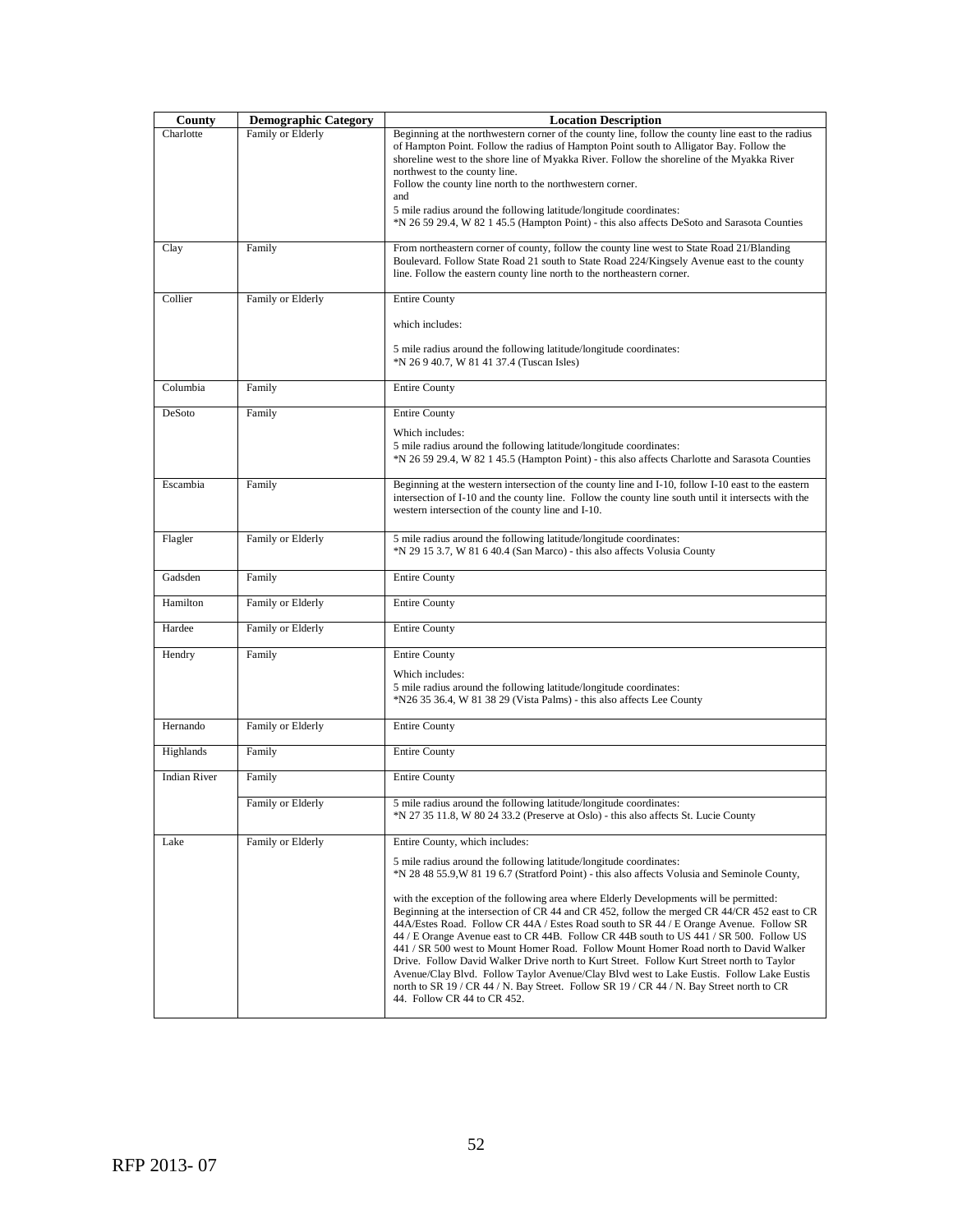| County     | <b>Demographic Category</b> | <b>Location Description</b>                                                                                                                                                                                                                                                                                                                                                                                                                                                                                                                                                                                                                                                                                                                                                                                                                                                                                                                                                                                                                                                                                                                                                                                                                                                                                                                                                                |  |  |
|------------|-----------------------------|--------------------------------------------------------------------------------------------------------------------------------------------------------------------------------------------------------------------------------------------------------------------------------------------------------------------------------------------------------------------------------------------------------------------------------------------------------------------------------------------------------------------------------------------------------------------------------------------------------------------------------------------------------------------------------------------------------------------------------------------------------------------------------------------------------------------------------------------------------------------------------------------------------------------------------------------------------------------------------------------------------------------------------------------------------------------------------------------------------------------------------------------------------------------------------------------------------------------------------------------------------------------------------------------------------------------------------------------------------------------------------------------|--|--|
| Lee        | Family or Elderly           | <b>Entire County</b>                                                                                                                                                                                                                                                                                                                                                                                                                                                                                                                                                                                                                                                                                                                                                                                                                                                                                                                                                                                                                                                                                                                                                                                                                                                                                                                                                                       |  |  |
|            |                             | which includes:                                                                                                                                                                                                                                                                                                                                                                                                                                                                                                                                                                                                                                                                                                                                                                                                                                                                                                                                                                                                                                                                                                                                                                                                                                                                                                                                                                            |  |  |
|            |                             | 5 mile radius around the following latitude/longitude coordinates:<br>*N 26 35 36.4, W 81 38 29 (Vista Palms) - this also affects Hendry County<br>*N 26 36 31, W 81 51 3.6 (Westwood)                                                                                                                                                                                                                                                                                                                                                                                                                                                                                                                                                                                                                                                                                                                                                                                                                                                                                                                                                                                                                                                                                                                                                                                                     |  |  |
| Leon       | Family                      | Beginning at the intersection of I-10 and Capital Circle NW/SR 263/CR 157, follow Capital<br>Circle NW/SR 263/CR 157 north to Orchard Pond Road. Follow Orchard Pond Road east to CR<br>155/N Meridian Road. Follow CR 155/N Meridian Road south to CR 154/Bannerman<br>Road/Bradfordville Road/Crump Road southeast to Apalachee Parkway/US 27/SR 20. Follow<br>Apalachee Parkway/US 27/SR 20 east to county line. Follow county line south to SR<br>260/Natural Bridge Road. Follow SR 260/Natural Bridge Road west to SR 363/Woodville Hwy.<br>Follow SR 363/Woodville Hwy north to SR 260/Oak Ridge Road. Follow SR 260/Oak Ridge<br>Road west to SR 61/Wakulla Springs Road. Follow SR 61/Wakulla Springs Road north to US<br>319/SR 369/Crawfordville Road. Follow US 319/SR 369/Crawfordville Road northeast to SR<br>263/SW Capital Circle. Follow SR 263/SW Capital Circle northwest to SR 371/Lake Bradford<br>Road. Follow SR 371/Lake Bradford Road northeast to SR 371/W Orange Ave. Follow SR<br>371/W Orange Ave west to Eisenhower Street. Follow Eisenhower Street north to Plant Street.<br>Follow Plant Street west to Chipley Street. Follow Chipley Street north to Jackson Bluff Road.<br>Follow Jackson Bluff Road west to Appleyard Drive/Mission Road. Follow Appleyard<br>Drive/Mission Road north to I-10. Follow I-10 west to Capital Circle NW/SR 263/CR 157. |  |  |
| Manatee    | Family or Elderly           | <b>Entire County</b>                                                                                                                                                                                                                                                                                                                                                                                                                                                                                                                                                                                                                                                                                                                                                                                                                                                                                                                                                                                                                                                                                                                                                                                                                                                                                                                                                                       |  |  |
|            |                             | which includes:<br>5 mile radius around the following latitude/longitude coordinates:<br>*N 27 29 14, W 82 31 47.7 (River Trace)                                                                                                                                                                                                                                                                                                                                                                                                                                                                                                                                                                                                                                                                                                                                                                                                                                                                                                                                                                                                                                                                                                                                                                                                                                                           |  |  |
| Marion     | Family or Elderly           | <b>Entire County</b>                                                                                                                                                                                                                                                                                                                                                                                                                                                                                                                                                                                                                                                                                                                                                                                                                                                                                                                                                                                                                                                                                                                                                                                                                                                                                                                                                                       |  |  |
| Pasco      | Family or Elderly           | <b>Entire County</b>                                                                                                                                                                                                                                                                                                                                                                                                                                                                                                                                                                                                                                                                                                                                                                                                                                                                                                                                                                                                                                                                                                                                                                                                                                                                                                                                                                       |  |  |
| Polk       | Family                      | <b>Entire County</b>                                                                                                                                                                                                                                                                                                                                                                                                                                                                                                                                                                                                                                                                                                                                                                                                                                                                                                                                                                                                                                                                                                                                                                                                                                                                                                                                                                       |  |  |
|            | Family or Elderly           | 5 mile radius around the following latitude/longitude coordinates:<br>*N 28 3 44.3, W 81 42 19.7 (Villas at Lake Smart)                                                                                                                                                                                                                                                                                                                                                                                                                                                                                                                                                                                                                                                                                                                                                                                                                                                                                                                                                                                                                                                                                                                                                                                                                                                                    |  |  |
| Santa Rosa | Family or Elderly           | <b>Entire County</b>                                                                                                                                                                                                                                                                                                                                                                                                                                                                                                                                                                                                                                                                                                                                                                                                                                                                                                                                                                                                                                                                                                                                                                                                                                                                                                                                                                       |  |  |
| Sarasota   | Family or Elderly           | Beginning at the intersection of US 41/SR 45/Tamiami Trail and the Myakka River, follow US<br>41/SR 45/Tamiami Trail east to De Miranda Ave/Toledo Rd to Hernando Road. Take Hernando<br>Road east to the easternmost point. From the easternmost point north to Range Line<br>Run/Tropicaire Blvd. Follow Range Line Run/Tropicaire Blvd east to Van Camp Street. Follow<br>Van Camp Street north to Estates Drive/Reisterstown Road. Follow Estates Drive/Reisterstown<br>Road southeast to Tropicaire Blvd east to Wampee Drive. Follow Wampee Drive east to N<br>Salford Blvd. Follow N. Salford Blvd north to Elkrem Avenue. Follow Elkrem Avenue east to<br>Malton Street. Follow Malton Street south to Tropicaire Blvd. Follow Tropicaire Blvd east to<br>Choctaw Blvd. Follow Choctaw Blvd south to the Snover Waterway. Follow the Snover<br>Waterway east to the county line. Follow the county line southwest to the Myakka River.<br>Follow the Myakka River to US 41/SR 45/Tamiami Trail.<br>Which includes:<br>5 mile radius around the following latitude/longitude coordinates:<br>*N 26 59 29.4, W 82 1 45.5 (Hampton Point) - this also affects DeSoto and Charlotte Counties                                                                                                                                                                                           |  |  |
| Seminole   | Family or Elderly           | 5 mile radius around the following latitude/longitude coordinates**:<br>*N 28 48 55.9, W 81 19 6.7 (Stratford Point) this also affects Volusia and Lake Counties<br>*N 28 47 1.7, W 81 17 40.6 (Windchase) - this also affects Volusia County<br>*N 28 36 21.7, W 81 25 20.7 (Nassau Bay I and II) - this also affects Orange County<br>** An exception of a 2 mile radius around the following Latitude/Longitude coordinates will<br>permit Elderly Developments:<br>N 28 42 4.1, W 81 20 43.4 (Longwood Station)                                                                                                                                                                                                                                                                                                                                                                                                                                                                                                                                                                                                                                                                                                                                                                                                                                                                        |  |  |
| St. Johns  | Family or Elderly           | <b>Entire County</b><br>Which includes:<br>5 mile radius around the following latitude/longitude coordinates:<br>*N 29 52 14.5, W 81 20 32.7 (Whispering Woods)                                                                                                                                                                                                                                                                                                                                                                                                                                                                                                                                                                                                                                                                                                                                                                                                                                                                                                                                                                                                                                                                                                                                                                                                                            |  |  |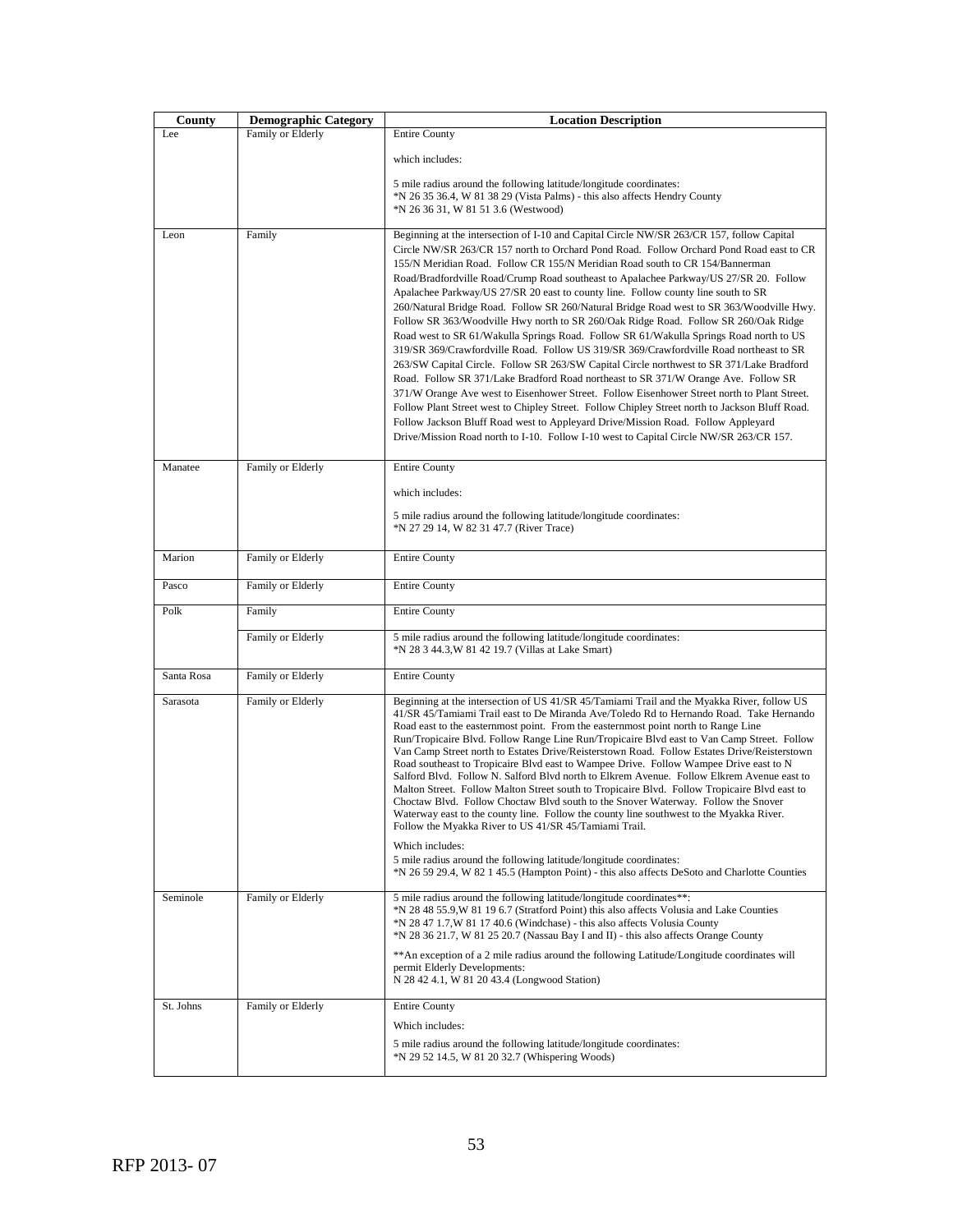| County    | <b>Demographic Category</b> | <b>Location Description</b>                                                                                                                                                                                                                                                                                                                                            |
|-----------|-----------------------------|------------------------------------------------------------------------------------------------------------------------------------------------------------------------------------------------------------------------------------------------------------------------------------------------------------------------------------------------------------------------|
| St. Lucie | Family or Elderly           | <b>Entire County</b>                                                                                                                                                                                                                                                                                                                                                   |
|           |                             | Which includes:<br>5 mile radius around the following latitude/longitude coordinates:<br>*N 27 20 46.4, W 80 22 56.6 (Peacock Run)<br>*N 27 25 27.6 W 80 22 33.5 (Sabal Chase)<br>*N 27 35 11.8, W 80 24 33.2 (Preserve at Oslo) - this also affects Indian River County                                                                                               |
| Volusia   | Family or Elderly           | <b>Entire County</b><br>Which includes:<br>5 mile radius around the following latitude/longitude coordinates:<br>*N 29 15 3.7, W 81 6 40.4 (San Marco) - this also affects Flagler County<br>*N 28 48 55.9, W 81 19 6.7 (Stratford Point) - this also affects Seminole and Lake Counties<br>*N 28 47 1.7, W 81 17 40.6 (Windchase) - this also affects Seminole County |
| Walton    | Family or Elderly           | <b>Entire County</b>                                                                                                                                                                                                                                                                                                                                                   |

\*These areas surround Guarantee Fund Developments. In the event that both the Guarantee Fund loan and any SMI loan for one of these Developments are paid off prior to the Application deadline, the Corporation will treat the LDA restriction around that Development as if it was never included on the LDA chart and the LDA restriction related to that Guarantee Fund Development will no longer apply.

### **5. ELI County Chart:**

| <b>ELI County Chart</b> |                                          |                     |                                          |            |                                          |  |
|-------------------------|------------------------------------------|---------------------|------------------------------------------|------------|------------------------------------------|--|
| County                  | <b>ELI Set-Aside</b><br><b>AMI</b> level | County              | <b>ELI Set-Aside</b><br><b>AMI</b> level | County     | <b>ELI Set-Aside</b><br><b>AMI</b> level |  |
| Alachua                 | 35%                                      | Hamilton            | 45%                                      | Nassau     | 33%                                      |  |
| Baker                   | 35%                                      | Hardee              | 45%                                      | Okaloosa   | 33%                                      |  |
| Bay                     | 35%                                      | Hendry              | 45%                                      | Okeechobee | 45%                                      |  |
| <b>Bradford</b>         | 45%                                      | Hernando            | 40%                                      | Osceola    | 35%                                      |  |
| <b>Brevard</b>          | 33%                                      | Highlands           | 45%                                      | Pasco      | 40%                                      |  |
| Calhoun                 | 45%                                      | Holmes              | 45%                                      | Polk       | 40%                                      |  |
| Charlotte               | 40%                                      | <b>Indian River</b> | 40%                                      | Putnam     | 45%                                      |  |
| Citrus                  | 45%                                      | Jackson             | 40%                                      | St. Johns  | 33%                                      |  |
| Clay                    | 33%                                      | Jefferson           | 35%                                      | St. Lucie  | 40%                                      |  |
| Collier                 | 30%                                      | Lafayette           | 40%                                      | Santa Rosa | 40%                                      |  |
| Columbia                | 45%                                      | Lake                | 35%                                      | Sarasota   | 35%                                      |  |
| De Soto                 | 45%                                      | Lee                 | 40%                                      | Seminole   | 35%                                      |  |
| Dixie                   | 45%                                      | Leon                | 35%                                      | Sumter     | 40%                                      |  |
| Escambia                | 40%                                      | Levy                | 45%                                      | Suwannee   | 45%                                      |  |
| Flagler                 | 35%                                      | Liberty             | 40%                                      | Taylor     | 45%                                      |  |
| Franklin                | 45%                                      | Madison             | 45%                                      | Union      | 40%                                      |  |
| Gadsden                 | 35%                                      | Manatee             | 35%                                      | Volusia    | 40%                                      |  |
| Gilchrist               | 35%                                      | Marion              | 45%                                      | Wakulla    | 33%                                      |  |
| Glades                  | 45%                                      | Martin              | 40%                                      | Walton     | 35%                                      |  |
| Gulf                    | 45%                                      | Monroe              | 25%                                      | Washington | 45%                                      |  |

# **6. Fees:**

The Corporation and, if applicable, the Credit Underwriter shall collect via check or money order from the Applicant the following fees and charges in conjunction with the HC Program. Failure to pay any fee shall cause the allocation to be withdrawn as outlined in the Carryover Allocation Agreement and the credit underwriting and program requirements outlined in Exhibit C of the RFP.

a. Application Fee:

All Applicants requesting HC shall submit to the Corporation as a part of the Application submission a non-refundable Application fee of \$3,000.00.

b. Credit Underwriting Fees:

The following fees are not the fees that will be charged, but are listed below for estimation purposes of completing your pro-forma in the Application. The actual fees will be determined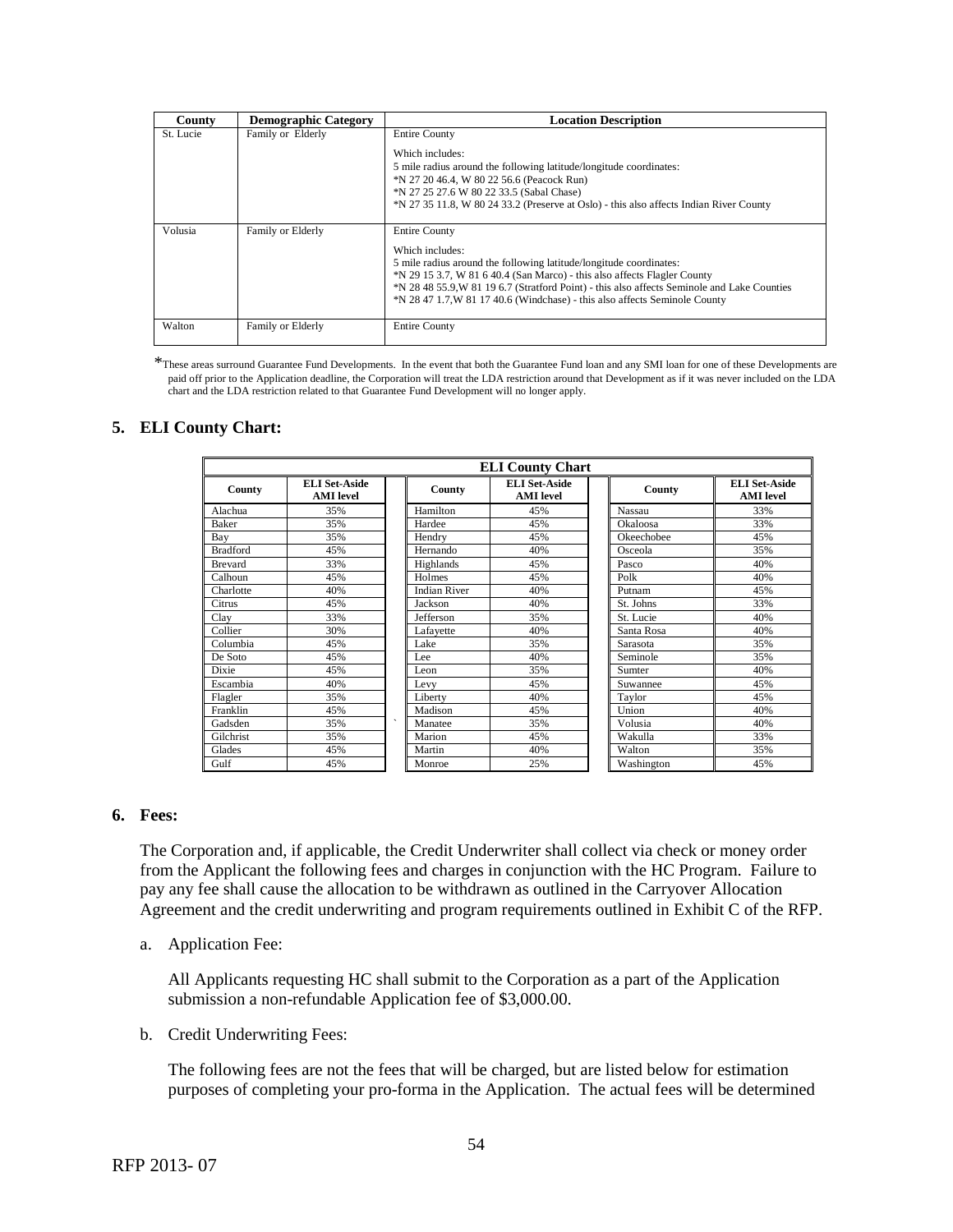based on the current contract and any addendum for services between the Corporation and the Credit Underwriter(s) in effect at the time underwriting begins.

- (1) Initial HC fee:. \$11,341
- (2) Re-underwriting fee: \$165 per hour, not to exceed \$7,307

If a Housing Credit Development involves Scattered Sites of units within a single market area, a single credit underwriting fee shall be charged. Any Housing Credit Development requiring further analysis by the Credit Underwriter pursuant to Section 42(m)(2) of the IRC will be subject to a fee based on an hourly rate determined pursuant to contract between the Corporation and the Credit Underwriter. All Credit Underwriting fees shall be paid by the Applicant prior to the performance of the analysis by the Credit Underwriter.

c. Administrative Fees:

With respect to the HC Program, each for-profit Applicant shall submit to the Corporation a nonrefundable administrative fee in the amount of 8 percent of the annual Housing Credit Allocation amount stated in the Preliminary Allocation. The administrative fee shall be 5 percent of the stated annual Housing Credit Allocation for Non-Profit Applicants. The administrative fee must be received by the Corporation as stated in the Preliminary Allocation. In the event the Final Housing Credit Allocation amount exceeds the annual Housing Credit Allocation amount stated in the Preliminary Allocation, the Applicant is responsible for paying the applicable administrative fee on the excess amount before IRS Forms 8609 are issued for the Development.

d. Compliance Monitoring Fees:

The following fees are not the fees that will be charged, but are listed below for estimation purposes of completing your pro-forma in the Application. The actual fees will be determined based on the current contract and any addendum for services between the Corporation and the Compliance Monitor(s).

(1) Annual HC compliance monitoring fee –

Annual fee to be comprised of a base fee of \$154 per month + an additional fee per set-aside unit of \$9.42 per year, subject to a minimum of \$240 per month, and subject to adjustments annually, but not decreased, based on the South Region Consumer Price Index for the twelve month period ending each November  $30<sup>th</sup>$ , which this automatic increase shall not exceed 3 percent of the prior year's fee, for the full Housing Credit Extended Use Period collected at final allocation based on a quarterly payment stream discounted at a rate of 2 percent.

- (2) Follow-up Review \$165 per hour.
- e. Construction Inspection Fees:

The following fees are not the fees that will be charged, but are listed below for estimation purposes of completing your pro-forma in the Application. The actual fees will be based on the current contract and any addendum for services between the Corporation and the Servicer(s).

On-site construction inspection - \$165 per hour, not to exceed \$1,639 per inspection.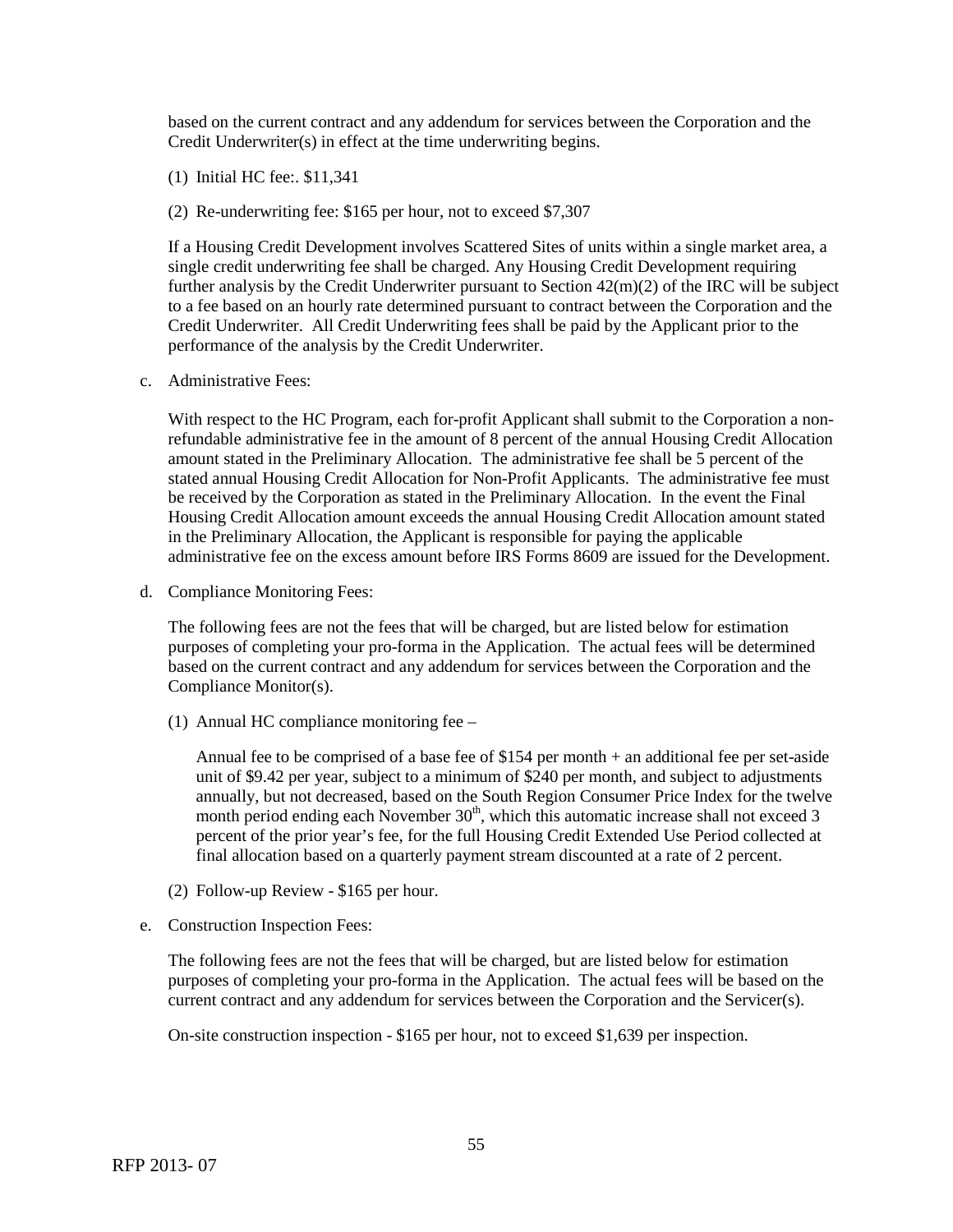- f. Additional HC Fees:
	- (1) If the Applicant requests permission to return its HC allocation and receive a new HC allocation and such request is approved, whether by the Executive Director in accordance with the QAP or as approved by the Board, the Applicant will be charged a nonrefundable processing fee of \$15,000 per request.
	- (2) If, after the  $14<sup>th</sup>$  year of the Compliance Period, the Applicant decides to submit a written request to the Corporation to find a person to acquire the Development, it must, according to the program requirements outlined in Exhibit C of the RFP, submit the request utilizing the Qualified Contract Package and submit the nonrefundable Qualified Contract Package fee in the amount equal to one fourth of one percent of the qualified contract price with a minimum fee of \$2,000.
	- (3) HC Applicants shall be responsible for all processing fees related to the HC Program.

# **7. Florida Job Creation Preference:**

Each Application will be measured to determine whether it qualifies for the Florida Job Creation Preference. To determine eligibility for the preference, the Corporation will calculate the Application's Florida Job Creation score, which will reflect the number of Florida jobs per \$1 million of Housing Credit Allocation. Only Applications with a score equal to or greater than 100 will qualify for the Florida Job Creation Ranking Preference in Item B., Funding Selection, of Section Six of the RFP.

Determination of the Florida Job Creation score will be based on the following information:

- The number of new construction and/or rehabilitation units committed to by the Applicant (as stated by the Applicant at question 4.f. of Exhibit A of the RFP);
- The applicable Florida job creation rate for the type of units:
	- o Rate of 3.376 Florida Jobs per Unit for proposed new construction units;
	- o Rate of 1.534 Florida Jobs per Unit for proposed rehabilitation units; and
- The Housing Credit Request Amount (as stated by the Applicant at question 11.a. of Exhibit A of the RFP or as adjusted by the Corporation as outlined in Item A.11. of Section Six of the RFP)

The score for the Florida Rate of Job Creation per \$1 million of Housing Credit Allocation will be measured using one of the following calculations:

a. Developments consisting of only new construction units:

Number of new construction units x 3.376 Florida Jobs per Unit x 1,000,000 / Housing Credit Request Amount = Florida Jobs per \$1 million of Housing Credit Allocation.

For example:

Application A consists of 80 new construction units and has a Housing Credit Request Amount of \$1,500,000.

80 x 3.376 x 1,000,000 / 1,500,000 = Florida Job Creation score of 180.053.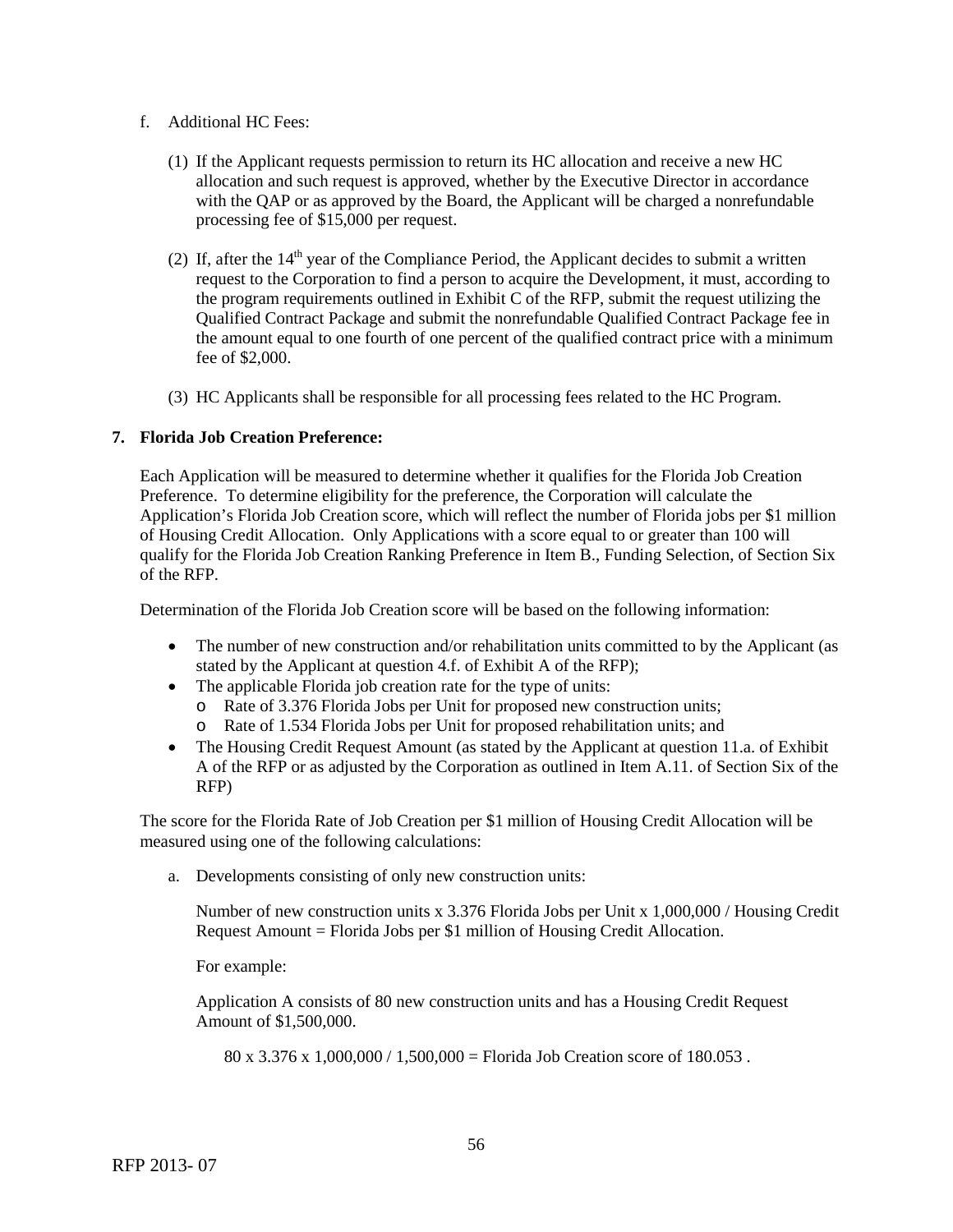b. Developments consisting of only rehabilitation units:

Number of rehabilitation units x 1.534 Florida Jobs per Unit x 1,000,000 / Housing Credit Request Amount = Florida Jobs per \$1 million of Housing Credit Allocation

For example:

Application B consists of 80 rehabilitation units and has a Housing Credit Request Amount of \$1,500,000.

80 x 1.534 x 1,000,000 / 1,500,000 = Florida Job Creation score of 81.813.

c. Developments consisting of both new construction units and rehabilitation units:

(Number of new construction units x 3.376 Florida Jobs per Unit + number of rehabilitation units x 1.534 Florida Jobs per Unit) x 1,000,000 / Housing Credit Request Amount = Florida Jobs per \$1 million of Housing Credit Allocation

For example:

Application C consists of 56 new construction units and 24 rehabilitation units and has a Housing Credit Request Amount of \$1,500,000.

 $[(56 \times 3.376) + (24 \times 1.534)] \times 1,000,000 / 1,500,000 =$  Florida Job Creation score of 150.581.

In above examples, Application B will not qualify for the Job Creation Preference because it has a Florida Job Creation score that is less than 100. Applications A and C will both qualify for the Florida Job Creation Preference because each has a Florida Job Creation score that is at least 100. If Applications A and C receive an equal amount of total points and also have identical Housing Credit Request Amounts per Housing Credit Set-Aside unit, the Application with the lower lottery number will be listed with a higher funding preference.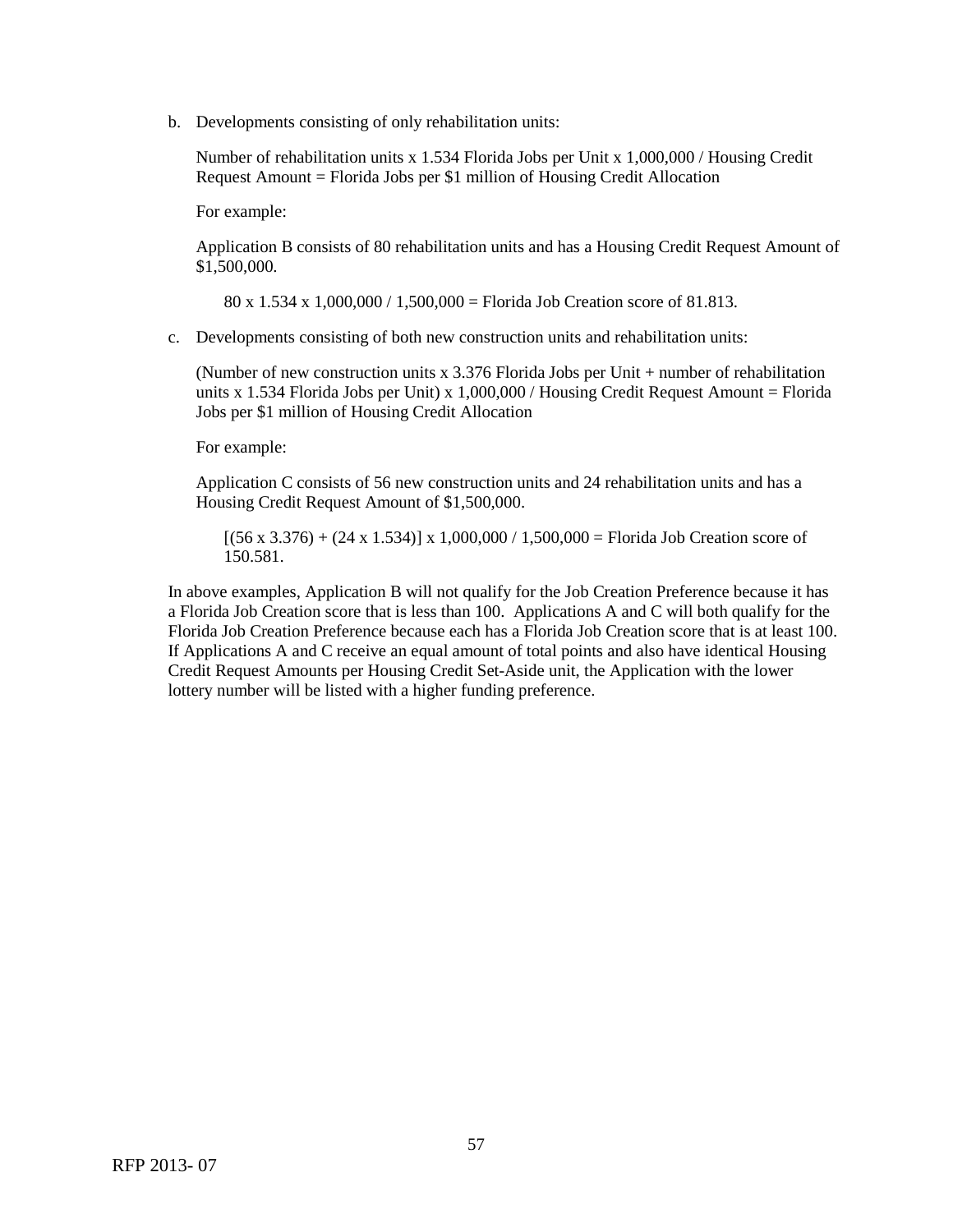# **Exhibit C to RFP 2013-07 - PHA Revitalization High Priority Affordable Housing Developments**

The following credit underwriting and program requirements apply to all Applications funded under this RFP:

# **Part I. Credit Underwriting Procedures**

Credit underwriting is a de novo review of all information supplied, received or discovered during or after any application scoring and funding preference process, prior to the closing on funding, including the issuance of IRS Forms 8609 for Housing Credits. The success of an Applicant in being selected for funding is not an indication that the Applicant will receive a positive recommendation from the Credit Underwriter or that the Development team's experience, past performance or financial capacity is satisfactory. The credit underwriting review shall include a comprehensive analysis of the Applicant, the real estate, the economics of the Development, the ability of the Applicant and the Development team to proceed, the evidence of need for affordable housing in order to determine that the Development meets the program requirements and determine a recommended Housing Credit Allocation amount, if any; and for any Development that has rehabilitation with or without acquisition, a capital needs assessment prepared in accordance with generally accepted industry investment grade standards shall be ordered by the Credit Underwriter, and its findings shall be used to determine rehabilitation that will be carried out, including any energy, green, universal design and visitability features, and to set replacement reserves. Corporation funding will be based on appraisals of comparable developments, cost benefit analysis, and other documents evidencing justification of costs. As part of the credit underwriting review, the Credit Underwriter will consider the applicable provisions of the credit underwriting and program requirements outlined in Exhibit C of this RFP.

- 1. At the completion of all litigation and approval by the Board of all Recommended Orders with regard to this RFP, the Corporation shall offer all Applicants within the funding range an invitation to enter credit underwriting. The Corporation shall select the Credit Underwriter for each Development.
- 2. A response to the invitation to enter credit underwriting must be received by the Corporation and the Credit Underwriter not later than seven (7) Calendar Days after the date of the invitation. For any invitation to enter credit underwriting that is offered to an Applicant after Board approval of the list of Applications that is sorted from highest funding preference to lowest, where the Applicant's response is to decline to enter credit underwriting, the result shall be the removal of the Application's eligibility for funding for this RFP.
- 3. If the invitation to enter credit underwriting is accepted:
	- a. All Applicants shall submit the credit underwriting fee to the Credit Underwriter within seven (7) Calendar Days of the date of the invitation to enter credit underwriting. In addition, (i) within seven (7) Calendar Days of the date of the invitation Competitive HC Applicants shall submit the Preliminary Recommendation Letter (PRL) fee to the Credit Underwriter, and (ii) within 14 Calendar Days of the date of the invitation, Competitive HC Applicants shall submit IRS Tax Information Authorization Form 8821 for all Financial Beneficiaries to the Corporation.
	- b. For Competitive HC Applicants, failure to submit the required credit underwriting fee and the HC PRL fee by the specified deadline shall result in withdrawal of the invitation.
- 4. The Credit Underwriter shall review all information in the Application, including information relative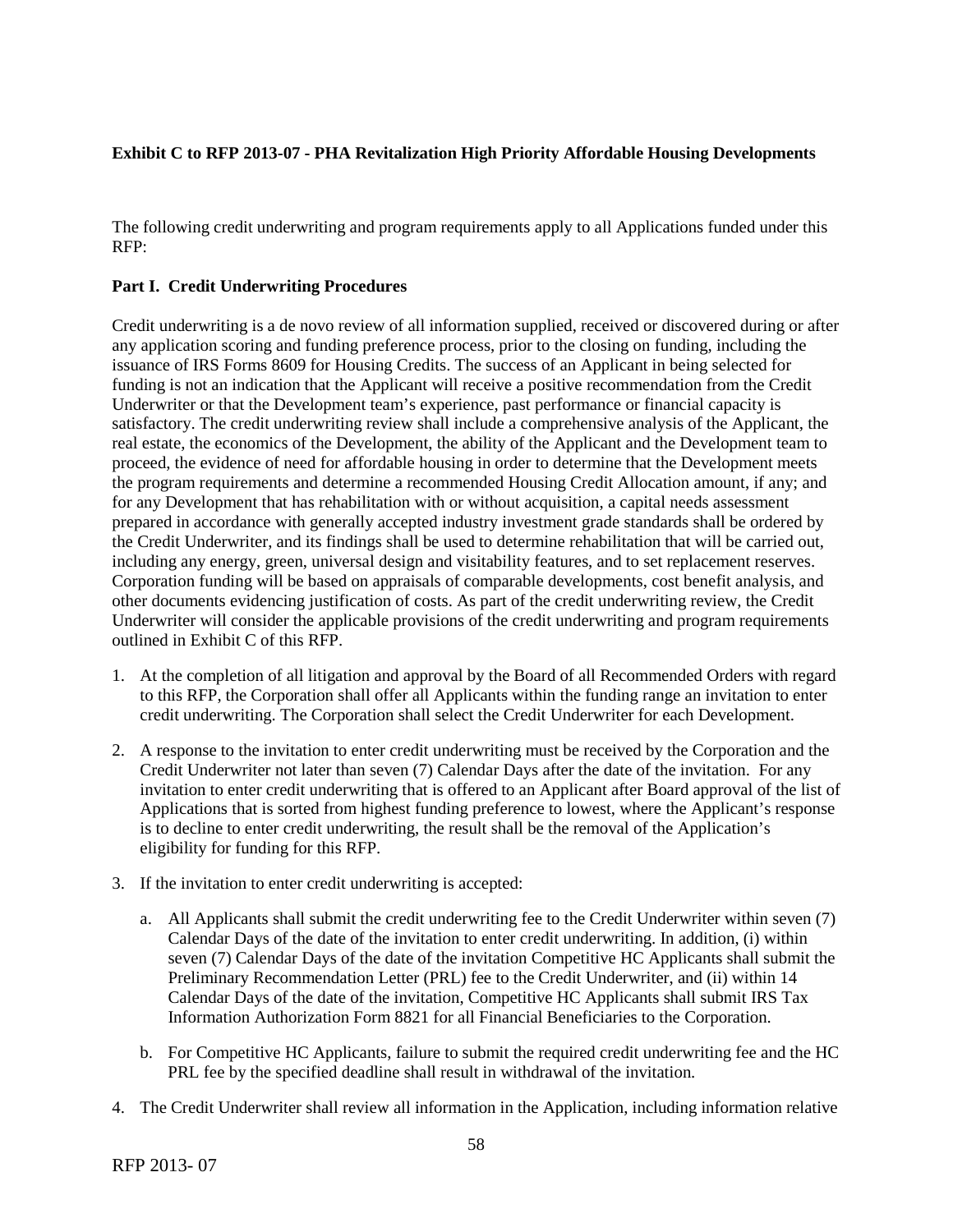to the Applicant, Developer, Housing Credit Syndicator, General Contractor, and, if an Elderly ALF Demographic, the service provider(s), as well as other members of the Development team based on information provided to the Credit Underwriter. The Credit Underwriter shall also request and review such other information as it deems appropriate to determine whether or not to provide a positive recommendation in connection with a proposed Development.

- 5. In determining whether or not to provide a positive recommendation in connection with a proposed Development, the Credit Underwriter will consider the prior and recent performance history of the Applicant, Developer, any Financial Beneficiary of the Applicant or Developer, and the General Contractor in connection with any other affordable housing development. The performance history shall consider instances involving a foreclosure, deed in lieu of foreclosure, financial arrearage, or other event of material default in connection with any affordable housing development or the documents governing financing or operation of any such development.
	- a. Unless the Credit Underwriter determines that mitigating factors exist, or that underwriting conditions can be imposed, sufficient to mitigate or offset the risk, the existence of the following shall result in a negative recommendation of the proposed Development by the Credit Underwriter:
		- (1) Considering all affordable housing developments in which any party named above has been involved, if:
			- (a) During the period prior to August 1, 2010, 5 percent or more of that party's developments have been the subject of a foreclosure or deed in lieu of foreclosure, or in financial arrearage or other material default and such arrearage or material default remained uncured for a period of 60 days or more, or
			- (b) During the period beginning on or after August 1, 2010, any of that party's developments have been the subject of a foreclosure or deed in lieu of foreclosure, or in financial arrearage or other material default and such arrearage or material default is uncured at the present or, if cured, remained uncured for a period of 60 days or more.
		- (2) Mitigating factors to be considered by the Credit Underwriter, to the extent such information is reasonably available and verifiable, shall include the extent to which the party funded the operations of the development from that party's own funds in an attempt to keep the development afloat, the election by a party to forego financial participation in a development in an attempt to keep the development afloat, the party's satisfactory performance history over the last 10 years in connection with that party's affordable housing developments, and any other extenuating circumstances deemed relevant by the Credit Underwriter in connection with the party's involvement in a development.
	- b. A negative recommendation may also result from the review of:
		- (1) An Applicant, Developer, any Financial Beneficiary of the Applicant or Developer, and the General Contractor in connection with any other affordable housing development,
		- (2) Financial capacity of an Applicant, Developer, any Financial Beneficiary of the Applicant or Developer, and the General Contractor, or
		- (3) Any other relevant matters relating to an Applicant, Developer, any Financial Beneficiary of the Applicant or Developer, and the General Contractor if, in the Credit Underwriter's opinion, one or more members of the Development team do not possess the ability to proceed.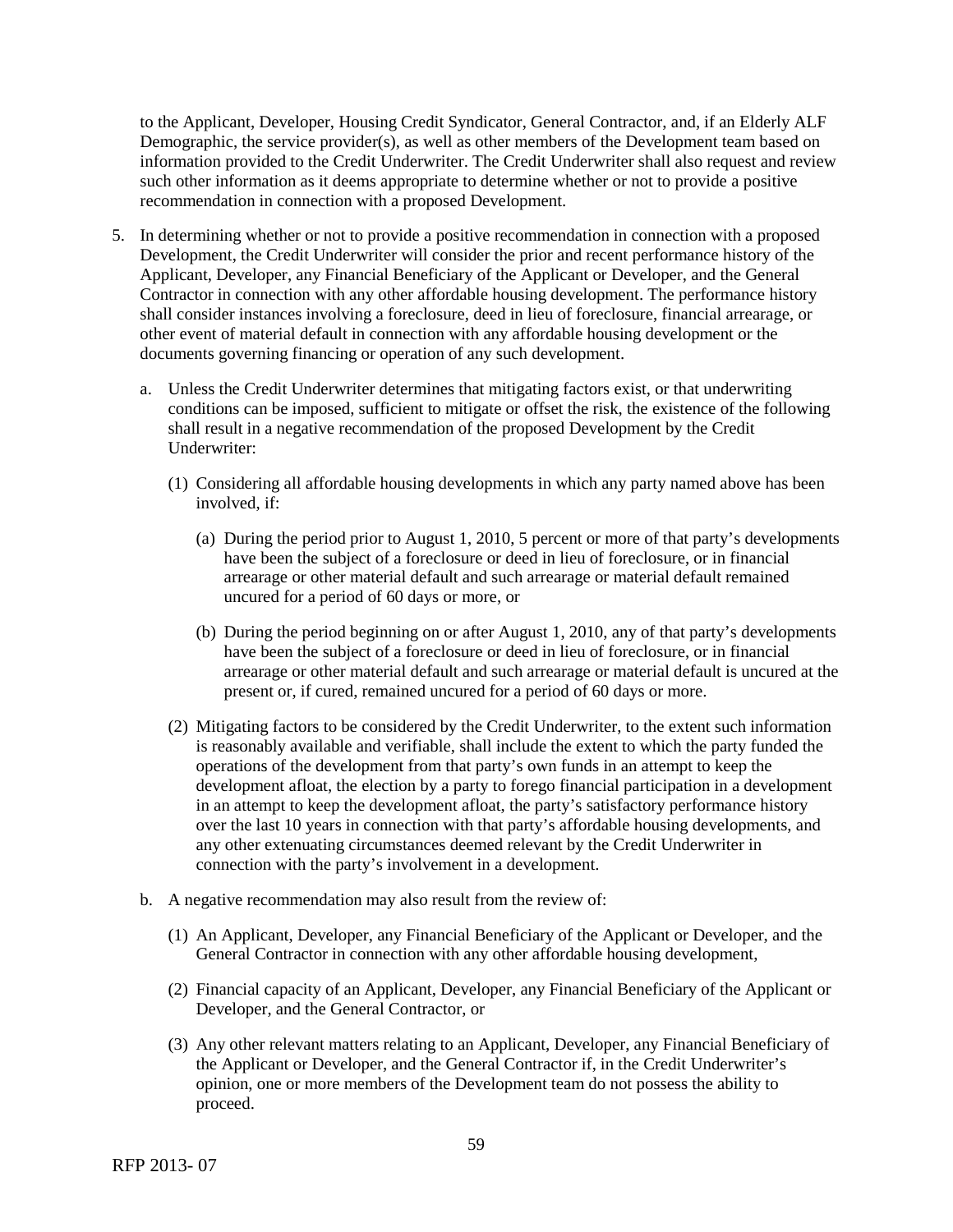- 6. The Credit Underwriter shall report any inconsistencies or discrepancies or changes made to the Applicant's Application during credit underwriting.
- 7. The Applicant will be responsible for all fees in connection with the documentation submitted to the Credit Underwriter.
- 8. If the Credit Underwriter determines that special expertise is required to review information submitted to the Credit Underwriter which is beyond the scope of the Credit Underwriter's expertise, the fee for such services shall be borne by the Applicant.
- 9. A full or self-contained appraisal as defined by the Uniform Standards of Professional Appraisal Practice and a separate market study shall be ordered by the Credit Underwriter, at the Applicant's expense, from an appraiser qualified for the geographic area and product type not later than completion of credit underwriting. The Credit Underwriter shall review the appraisal to properly evaluate the proposed property's financial feasibility. Appraisals which have been ordered and submitted by third party credit enhancers, first mortgagors or Housing Credit Syndicators and which meet the above requirements and are acceptable to the Credit Underwriter may be used instead of the appraisal referenced above. The market study must be completed by a disinterested party who is approved by the Credit Underwriter. The Credit Underwriter shall consider the market study, the Development's financial impact on Developments in the area previously funded by the Corporation, and other documentation when making its recommendation of whether to approve or disapprove a Housing Credit Allocation. The Credit Underwriter must review and determine whether there will be a negative impact to Guarantee Fund Developments within the primary market area or five (5) miles of the proposed Development, whichever is greater. The Credit Underwriter shall also review the appraisal and other market documentation to determine if the market exists to support both the demographic and income restriction set-asides committed to within the Application. For the Credit Underwriter to make a favorable recommendation, the submarket of the proposed Development must have (i) an average physical occupancy rate of 92 percent or greater, and (ii) for Developments with new construction units, an average market rental rate, based on unit mix and annualized rent concessions, of 110 percent or greater of the applicable maximum Housing Credit rental rate.
- 10. The proposed Development must demonstrate, based on current rates, that it can meet minimum 1.10x debt service coverage (DSC) requirements with all first and second mortgages for Housing Credits.
- 11. The Corporation's assigned Credit Underwriter shall require a guaranteed maximum price or stipulated sum construction contract, which may include change orders for changes in cost or changes in the scope of work, or both, if all parties agree, and shall order, at the Applicant's sole expense, and review a pre-construction analysis for all new construction units and a physical needs assessment for rehabilitation units and review the Development's costs.
- 12. In addition to operating expenses, the Credit Underwriter must include an estimate for replacement reserves and operating expense reserves deemed appropriate by the Credit Underwriter when calculating the final net operating income available to service the debt. A minimum amount of \$300 per unit per annum must be used for all Developments. The initial replacement reserve will have limitations on the ability to be drawn upon during the following time periods: (i) new construction or Redevelopment Developments shall not be allowed to draw during the first five (5) years or until the establishment of a minimum balance equal to the accumulation of five (5) years of replacement reserves per unit, or (ii) Rehabilitation Developments (with or without acquisition) shall not be allowed to draw until the start of the scheduled replacement activities as outlined in the preconstruction capital needs assessment report ('CNA') subject to the activities completed in the scope of rehabilitation, but not sooner than the 3rd year. The amount established as a replacement reserve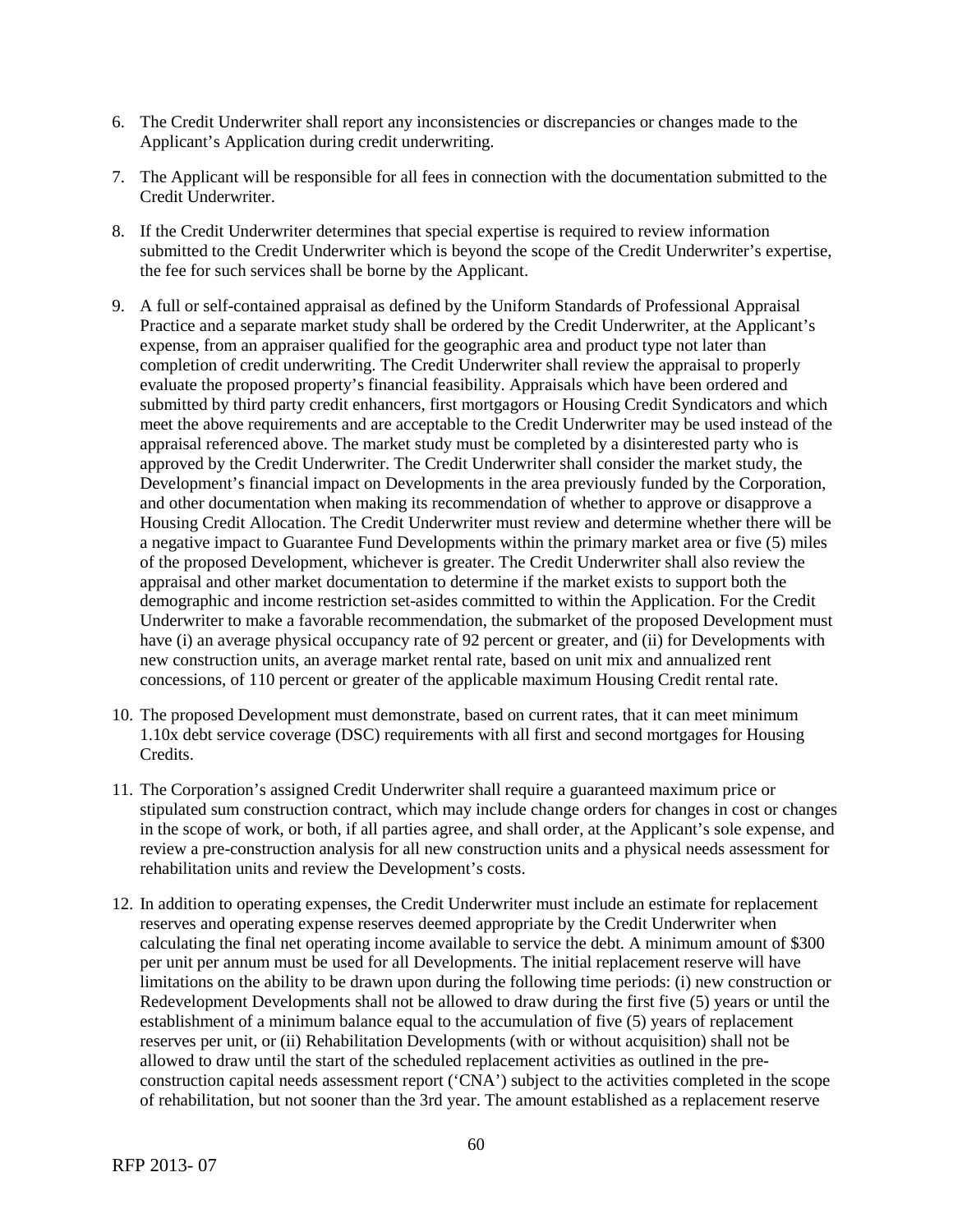shall be adjusted based on a CNA to be received by the Corporation or its servicers, prepared by an independent third party and acceptable to the Corporation and its servicers at the time the CNA is required, beginning no later than the 10th year after the first residential building in the development receives a certificate of occupancy, a temporary certificate of occupancy, or is placed in service, whichever is earlier ('Initial Replacement Reserve Date'). A subsequent CNA is required no later than the 15th year after the Initial Replacement Reserve Date and subsequently every five (5) years thereafter. If the Applicant does not provide a copy of a CNA to the Corporation or its servicers, prepared by an independent third party and acceptable to the Corporation and its servicers within the stated time frames, then one shall be ordered by the Corporation or its servicers at the Applicant's expense. The only events allowed to drop the balance below the minimum are items related to life safety, structural and systems as approved by the Corporation and its servicers. In the event the first mortgage lender or a Housing Credit Syndicator requires replacement reserves with replacement reserve deposit requirements that include the same or higher deposits, the Corporation's rights to hold replacement reserves and to disburse such funds shall be subject to the first mortgage lender or the Housing Credit Syndicator, as applicable. The replacement reserve funds are not to be used by the Applicant for normal maintenance and repairs, but shall be used for structural building repairs, major building systems replacements and other items included on the Eligible Reserve for Replacement Items list, effective October 15, 2010, which is available on the Corporation's Website under the Multifamily Programs link labeled Related References and Links. An Applicant may choose to fund a portion of the replacement reserves at closing. The amount cannot exceed 50 percent of the required replacement reserves for two (2) years and must be placed in escrow at closing.

- 13. For all Developments, the Developer fee and General Contractor's fee shall be limited to:
	- a. The Developer fee shall be limited to 16 percent of Development Cost.
	- b. The General Contractor's fee shall be limited to a maximum of 14 percent of the actual construction cost.
- 14. The General Contractor must meet the following conditions:
	- a. Employ a Development superintendent and charge the costs of such employment to the general requirements line item of the General Contractor's budget;
	- b. Charge the costs of the Development construction trailer, if needed, and other overhead to the general requirements line item of the General Contractor's budget;
	- c. Secure building permits, issued in the name of the General Contractor;
	- d. Secure a payment and performance bond whose terms do not adversely affect the Corporation's interest (or approved alternate security for General Contractor's performance, such as a letter of credit), issued in the name of the General Contractor, from a company rated at least "A-" by AMBest & Co.;
	- e. Ensure that none of the General Contractor duties to manage and control the construction of the Development are subcontracted;
	- f. Ensure that not more than 20 percent of the construction cost is subcontracted to any one entity, with the exception of a subcontractor contracted to deliver the building shell of a building of at least five (5) stories which may not have more than 31 percent of the construction cost in a subcontract, unless otherwise approved by the Board for a specific Development; and
	- g. Ensure that no construction cost is subcontracted to any entity that has common ownership or is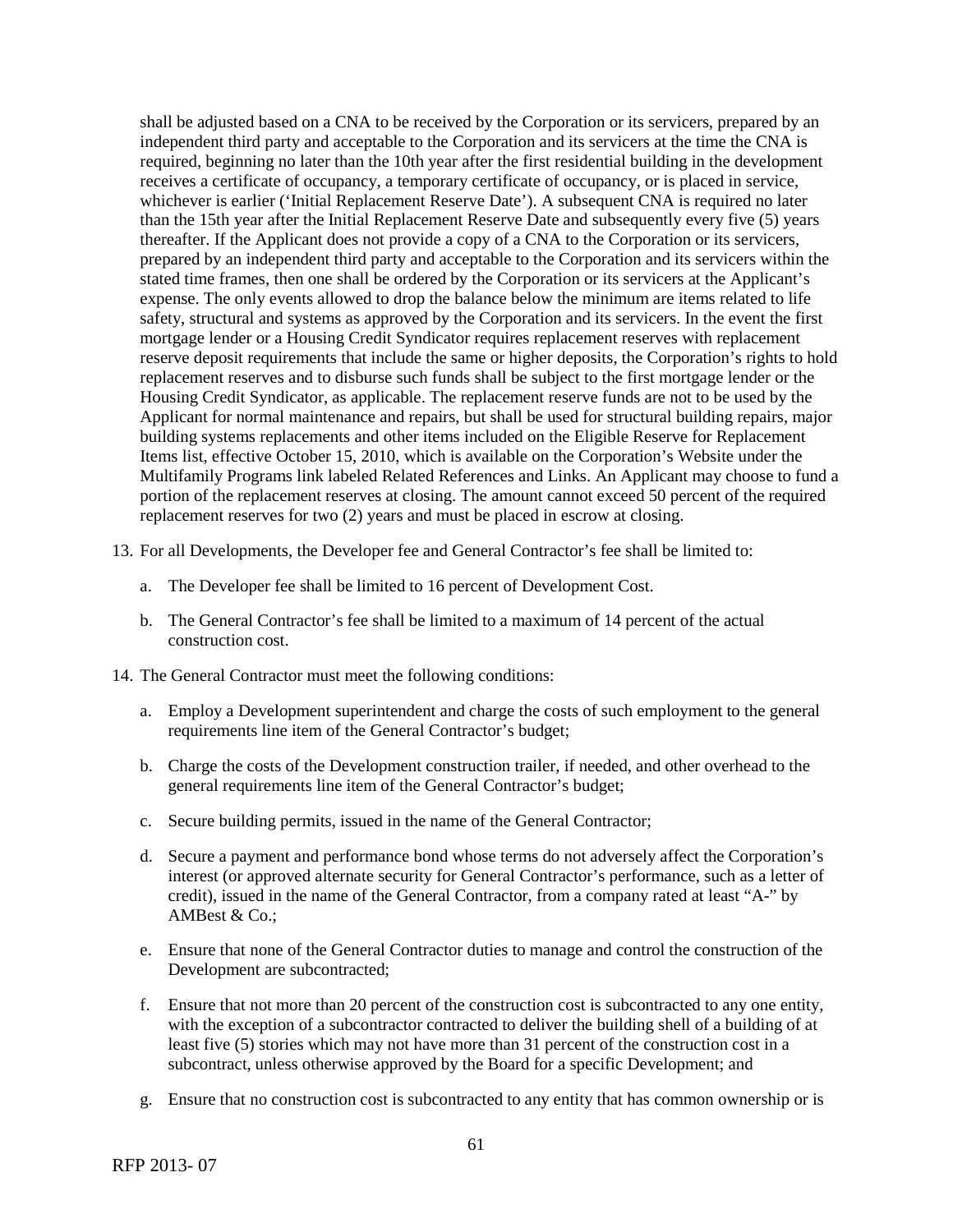affiliated with the General Contractor unless otherwise approved by the Board for a specific Development.

- 15. Contingency reserves which total no more than 5 percent of total actual construction costs (hard costs) and total general development costs (soft costs) for Redevelopment and Developments where 50 percent or more of the units are new construction may be included within the Total Development Cost for Application and underwriting purposes. Contingency reserves which total no more than 15 percent of total actual construction costs (hard costs) and total general development costs (soft costs) for Rehabilitation may be included within the Total Development Cost for Application and underwriting purposes.
- 16. The Credit Underwriter will review and determine if the number of loans and construction commitments of the Applicant and its Principals will impede its ability to proceed with the successful development of each proposed Corporation-funded Development.
- 17. For Competitive HC Developments, all preliminary items required for the Credit Underwriter's preliminary HC allocation recommendation must be provided to the Credit Underwriter within 21 Calendar Days of the date of the invitation to enter credit underwriting. Unless an extension is approved by the Corporation in writing, failure to submit the required credit underwriting information by the specified deadline shall result in withdrawal of the invitation. If the Corporation's decision is to deny the Applicant's request for an extension, then prior to the withdrawal of the invitation, the Board shall consider the facts and circumstances of the Applicant's request, the Corporation's denial, and any credit underwriting report, if available, and make a determination of whether to grant the requested extension.
- 18. If the Credit Underwriter requires additional clarifying materials in the course of the underwriting process, the Credit Underwriter shall request same from the Applicant and shall specify deadlines for the submission of same. Failure to submit required information by the specified deadline, unless a written extension of time has been approved by the Corporation, shall result in withdrawal of the the invitation. If the Corporation's decision is to deny the Applicant's request for an extension, then prior to the withdrawal of the invitation, the Board shall consider the facts and circumstances of the Applicant's request, the Corporation's denial, and any credit underwriting report, if available, and make a determination of whether to grant the requested extension.
- 19. The Credit Underwriter shall complete its analysis and submit a written draft report and recommendation to the Corporation. Upon receipt, the Corporation shall provide to the Applicant the section of the written draft report consisting of supporting information and schedules. The Applicant shall review and provide written comments to the Corporation and Credit Underwriter within 48 hours of receipt. After the 48 hour period, the Corporation shall provide to the Credit Underwriter comments on the draft report and, as applicable, on the Applicant's comments. Then, the Credit Underwriter shall review and incorporate, if deemed appropriate, the Corporation's and Applicant's comments and release the revised report to the Corporation and the Applicant. Any additional comments from the Applicant shall be received by the Corporation and the Credit Underwriter within 72 hours of receipt of the revised report. Then, the Credit Underwriter will provide a final report, which will address comments made by the Applicant, to the Corporation.
- 20. For Housing Credit Applications, the Credit Underwriter shall use the following procedures during the credit underwriting evaluation:
	- a. The Credit Underwriter, in determining the amount of Housing Credits a Development is eligible for when using the qualified basis calculation, shall use a Housing Credit percentage of: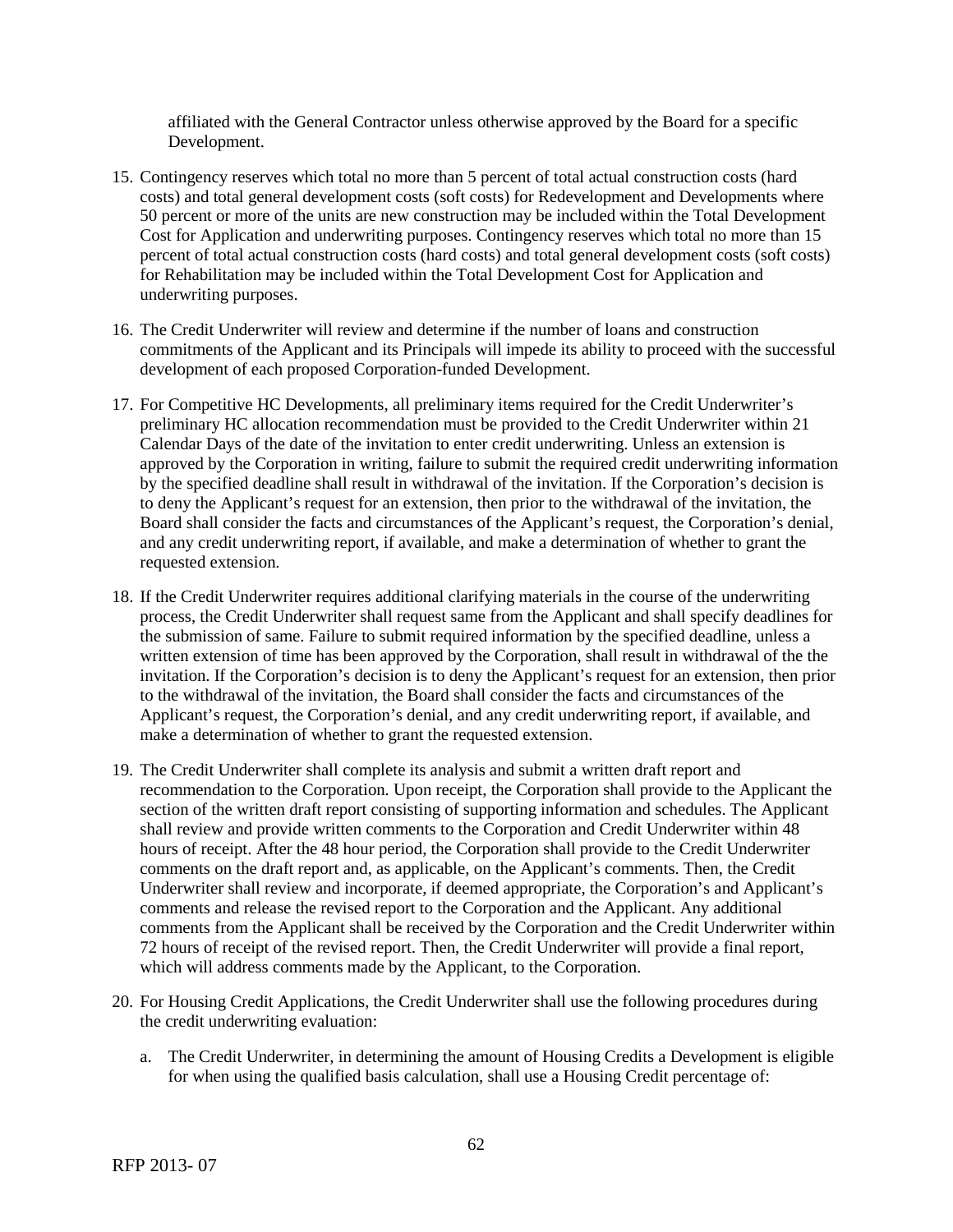- (1) Thirty (30) basis points over the percentage as of the date of invitation to enter credit underwriting up to 9 percent for 9 percent credits for new construction and Rehabilitation Developments unless the Applicant has previously locked-in the percentage to which the Credit Underwriter shall use the locked-in Housing Credit percentage;
- (2) Fifteen (15) basis points over the percentage as of the date of invitation to enter credit underwriting up to 4 percent for 4 percent credits for acquisition and federally subsidized Developments unless the Applicant has previously locked-in the percentage to which the Credit Underwriter shall use the locked-in Housing Credit percentage.
- b. Costs such as syndication fees and brokerage fees cannot be included in eligible basis. All consulting fees and any financial or other guarantees required for the financing must be paid out of the Developer fee. Such fees cannot cause the Developer fee to exceed the maximum allowable fee as set forth in Item 13 above.
- c. All contracts for hard or soft Development Costs must be itemized for each cost component.
- d. The allocation amount for acquisition Housing Credits shall be limited to the lesser of the sale price or the appraised value of the building(s).
- e. If the Credit Underwriter is to recommend a Competitive Housing Credit Allocation, the recommendation will be the lesser of (i) the qualified basis calculation result, (ii) the gap calculation result, or (iii) the Applicant's Housing Credit Request Amount. During the credit underwriting process and as a part of the Final Cost Certification Application review outlined in Part II below, the Development will be subjected to the Total Development Cost per unit limitation test. Any credit underwriting report involving Competitive Housing Credits that reflects a Total Development Cost per unit amount that exceeds the Total Development Cost limitation, as outlined below, shall receive a negative recommendation by the Credit Underwriter.
	- (1) For proposed Developments requesting Competitive HC, the Corporation shall limit the Total Development Cost (TDC) per unit for all Developments based on the average cost to deliver new construction units and rehabilitation units, based on the construction type of the units as indicated by the Applicant at question  $4.f.$  (2) of Exhibit A of the RFP. The maximum amounts are provided on the TDC Per Unit Limitation chart set out below (the maximum TDC per unit exclusive of land costs, applying any applicable TDC multiplier) and will be tested during the credit underwriting and final allocation process, as follows:
		- (a) Any Applicant that has an amount that exceeds these limitations in any credit underwriting report will not have the credit underwriting report approved.
		- (b) Any Applicant that presents a Final Cost Certification Application (FCCA) that has amounts that exceed these limitations will have its Housing Credit Allocation reduced.
	- (2) These TDC limitation amounts are effective from credit underwriting review through Final Cost Certification.

| Measure                                      | <b>New Construction Units</b> | <b>Rehabilitation Units</b> |
|----------------------------------------------|-------------------------------|-----------------------------|
| Maximum TDC Per Unit exclusive of Land Costs | \$163.000                     | \$137.000                   |

Total Development Cost Per Unit Base Limitations (Calendar Year 2013)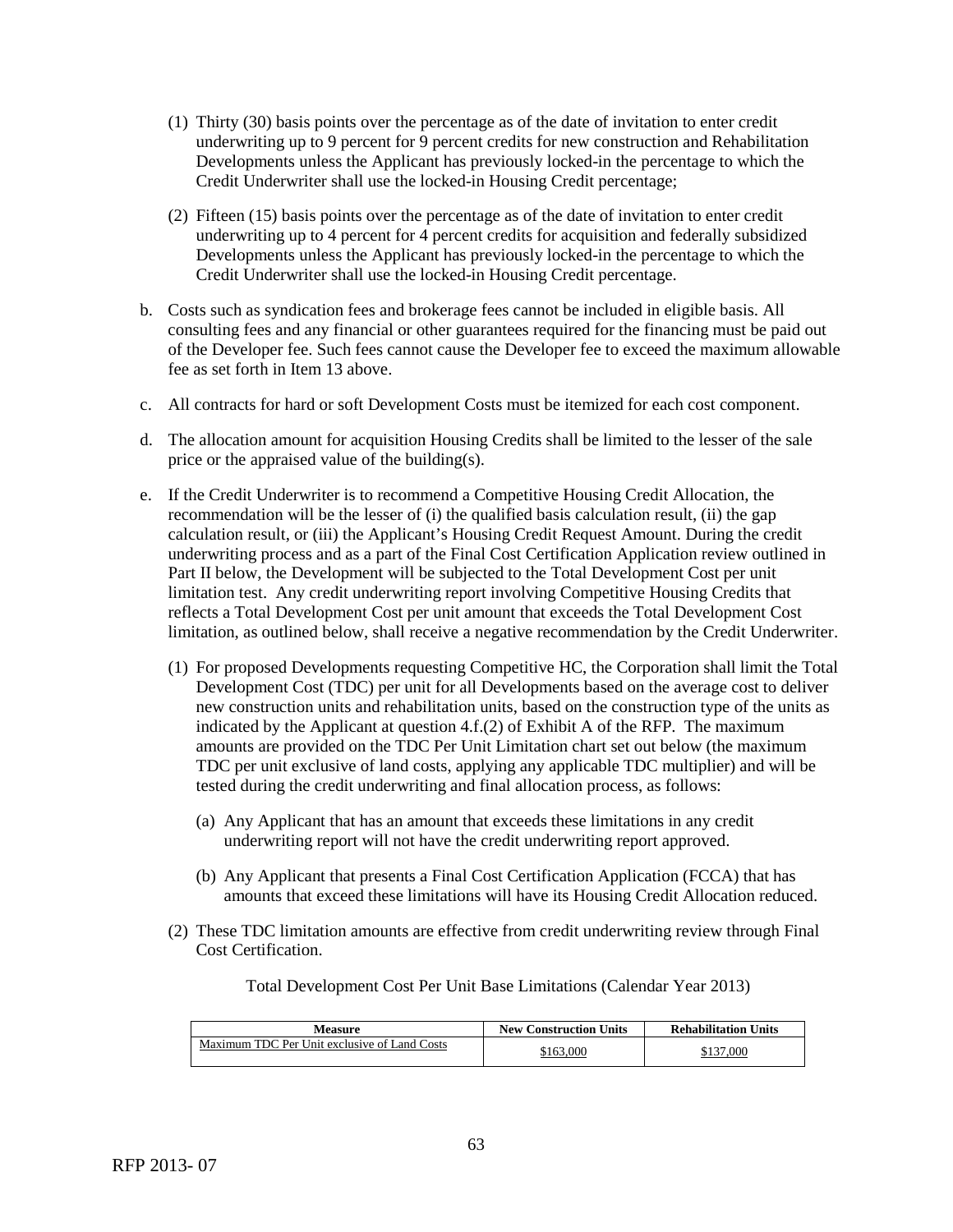- f. As part of the process the Corporation uses to determine financial feasibility as set forth in Section  $42(m)(2)$ , Internal Revenue Code, the Corporation shall utilize the greater of (i) the actual percentage of the Applicant's Housing Credit Allocation being sold to the Housing Credit Syndicator/direct investor(s), or (ii) 99.99 percent of the Applicant's Housing Credit Allocation. The actual percentage of the Applicant's Housing Credit Allocation being sold must be equal to or less than the percentage of ownership interest held by the limited partner (inclusive of any special limited partner) or member. In addition, the price of the Housing Credits being sold must reflect a market rate value at a minimum or one will be utilized when determining a recommendation for the amount of the Housing Credit Allocation using the gap calculation.
- g. When utilizing the gap calculation in determining a recommendation for the amount of the Housing Credit Allocation as part of the process the Corporation uses to determine financial feasibility as set forth in Section 42(m)(2), Internal Revenue Code, the Credit Underwriter shall assume a first mortgage loan amount from a non-governmental agency (i.e., a traditional first mortgage lender) to be the greater of (i) the actual amount committed to the Development, or (ii) the amount of the proposed Development's minimum qualifying first mortgage as determined herein. The Development's minimum qualifying first mortgage shall be the lesser of (a) or (b) as follows: (a) An amount that yields a Debt Service coverage ratio of 1.25x based on the proforma for the proposed Development's 15th year given an annual rate of increase for revenues of the lesser of 2 percent or the annual rate of increase utilized in credit underwriting, along with an annual rate of increase for operating expenses of the greater of 3 percent or the annual rate of increase utilized in credit underwriting, or (b) The greater of either (i) an amount that yields a Debt Service coverage ratio of 1.50x, or (ii) an amount that yields a net cash flow after Debt Service of \$1,000 per unit, both of which are based on the proforma for the proposed Development's initial year. The first mortgage shall be sized based on an interest rate equal to the actual interest rate of the actual first mortgage of the proposed Development, but no less than an interest rate floor of the greater of 7.0 percent or 325 basis points over the 10-year Treasury Rate as of Application deadline and an interest rate ceiling of no greater than 100 basis points over said interest rate floor. The first mortgage shall be sized based on an amortization term equal to the greater of the actual amortization term of the actual first mortgage of the proposed Development or 30 years. If the resulting calculated minimum qualifying first mortgage is less than \$500,000, then the Development shall assume to have no minimum qualified first mortgage.
- h. When any Housing Credit Allocation is syndicated or sold directly to an investor, the Corporation will require that the net proceeds received on the sale of the Housing Credits be reflective of market rate pricing as depicted by the price per dollar of Housing Credit Allocation available to the Development. The amount of equity capital contributed by investors to an Applicant shall not be less than the amount generally contributed by investors to similar Developments as determined by using sales of comparable Housing Credit Developments and the Corporation's evaluation of market trends. The Corporation will base all calculations of the minimum net syndication/investor proceeds available to the Development on the assumption that 99.99 percent of the Housing Credit Allocation is being sold to raise equity capital. The Corporation will use the greater of (i) the actual equity capital contributed to the Development, or (ii) the required minimum equity capital contributed to the Development based on the criteria provided herein.
- 21. If the Credit Underwriter recommends that Housing Credits be allocated to the Development, the Corporation shall determine the credit amount, if any, necessary to make the Development financially feasible and viable throughout the Housing Credit Extended Use Period and shall issue a Preliminary Allocation certificate. If the Credit Underwriter recommends that no credits be allocated to the Development and the Executive Director accepts the recommendation, the Applicant shall be notified that no Housing Credits will be allocated to the Development. All contingencies required in the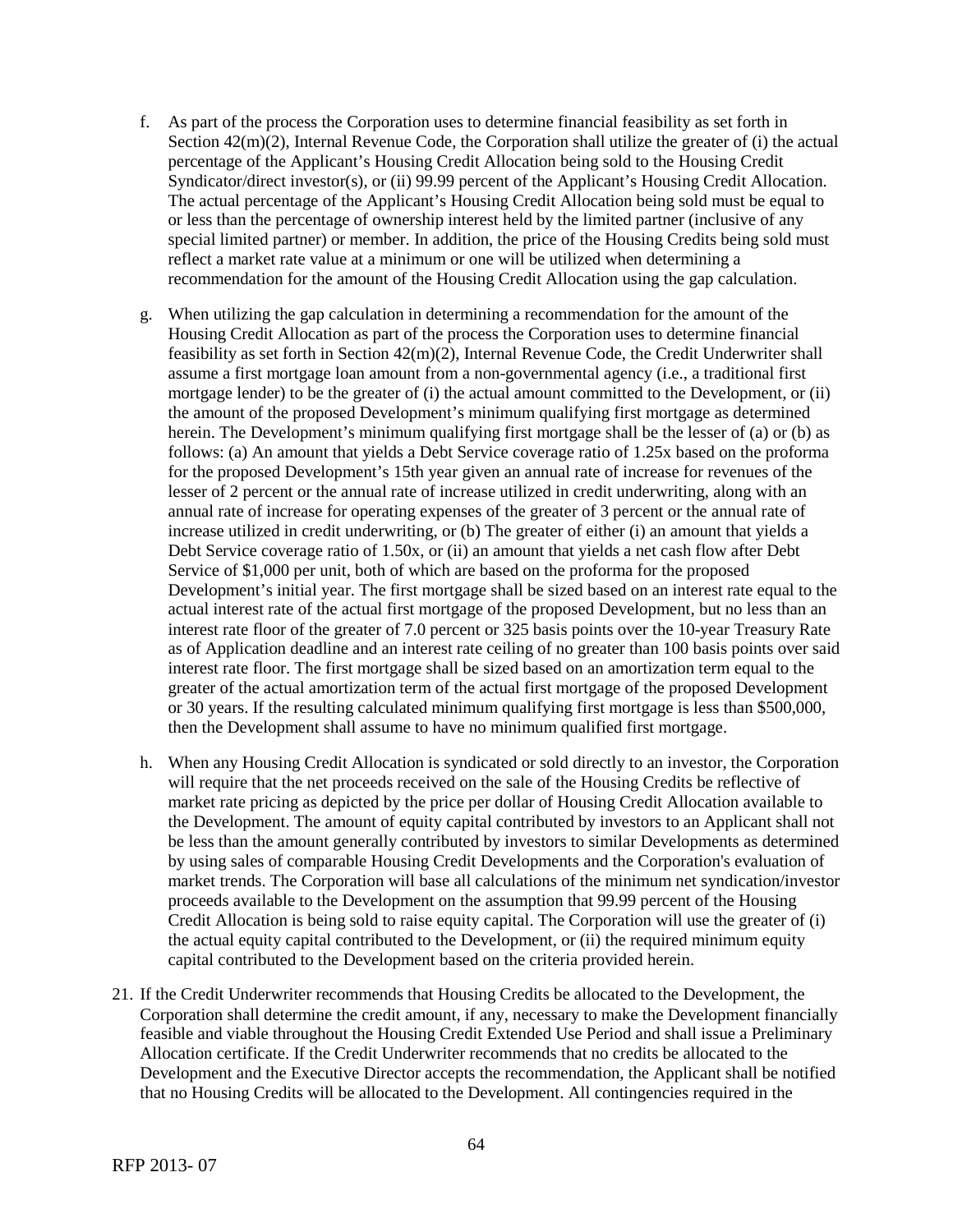Preliminary Allocation shall be met or satisfied by the Applicant within 45 Calendar Days from the date of issuance or as otherwise indicated on the certificate unless an extension of this deadline is requested in writing by the Applicant and is granted by the Corporation in writing for good cause.

22. For Competitive HC, the credit underwriting report must be finalized no later than the deadline provided in the Carryover Allocation Agreement, unless extended as provided in the Carryover Allocation Agreement, or the Housing Credits will be deemed to be returned to the Corporation.

### **Part II. HC Program Procedures and Requirements**

- 1. General Program Procedures:
	- a. An Applicant is not eligible to apply for or retain Competitive Housing Credits available under this RFP if the proposed Development has previously received an allocation of Housing Credits or a Competitive Housing Credit commitment, or has accepted an invitation to enter credit underwriting that has not been withdrawn by the Applicant or the Corporation, or has previously received a preliminary commitment for funding through the SAIL or HOME or RRLP Program.
	- b. If applying for HC, the Applicant must be a limited partnership (including a limited liability limited partnership) or a limited liability company. For Competitive HC Applicants, the Applicant entity shall be the recipient of the Housing Credits and may not change until after the Carryover Allocation Agreement is in effect. Once the Carryover Allocation Agreement has been executed by all parties, replacement of the Applicant or a material change (33.3 percent or more of the Applicant, a General Partner of the Applicant, or a member of the Applicant) in the ownership structure of the named Applicant will require Board approval prior to the change. Any nonmaterial change (less than 33.3 percent of the Applicant, a General Partner of the Applicant, or a member of the Applicant) in the ownership structure of the named Applicant will not require Board approval, but the Corporation must still be notified in writing of the change. The Applicant entity may be changed without Board approval after a Final Housing Credit Allocation Agreement has been approved and the IRS Forms 8609 have been issued; however, the Corporation must still be notified in writing of the change. Changes to the Applicant entity prior to the execution of a Carryover Allocation Agreement or without Board approval prior to the approval of the Final Housing Credit Allocation Agreement and issuance of the IRS Forms 8609 will result in a disqualification from receiving funding and shall be deemed a material misrepresentation. Changes to the limited partner of a limited partnership or member of a limited liability company owning the syndicating interest therein will not result in disqualification.
	- c. The name of the Development provided in the Application may not be changed or altered after submission of the Application during the history of the Development with the Corporation unless the change is requested in writing and approved in writing by the Corporation. The Corporation shall consider the facts and circumstances of each Applicant's request and any credit underwriting report, if available, prior to determining whether to grant such request.
	- d. If an Applicant or any Affiliate of an Applicant has offered or given consideration, other than the consideration to provide affordable housing, with respect to a local contribution and this is discovered prior to Board approval of the final list of Applications sorted from highest funding preference to lowest, the Corporation shall reject the Application and any other Application submitted by the same Applicant and any Affiliate of the Applicant. If discovered after the Board approves the final list of Applications sorted from highest funding preference to lowest, any tentative funding or allocation for the Application and any other Application submitted in the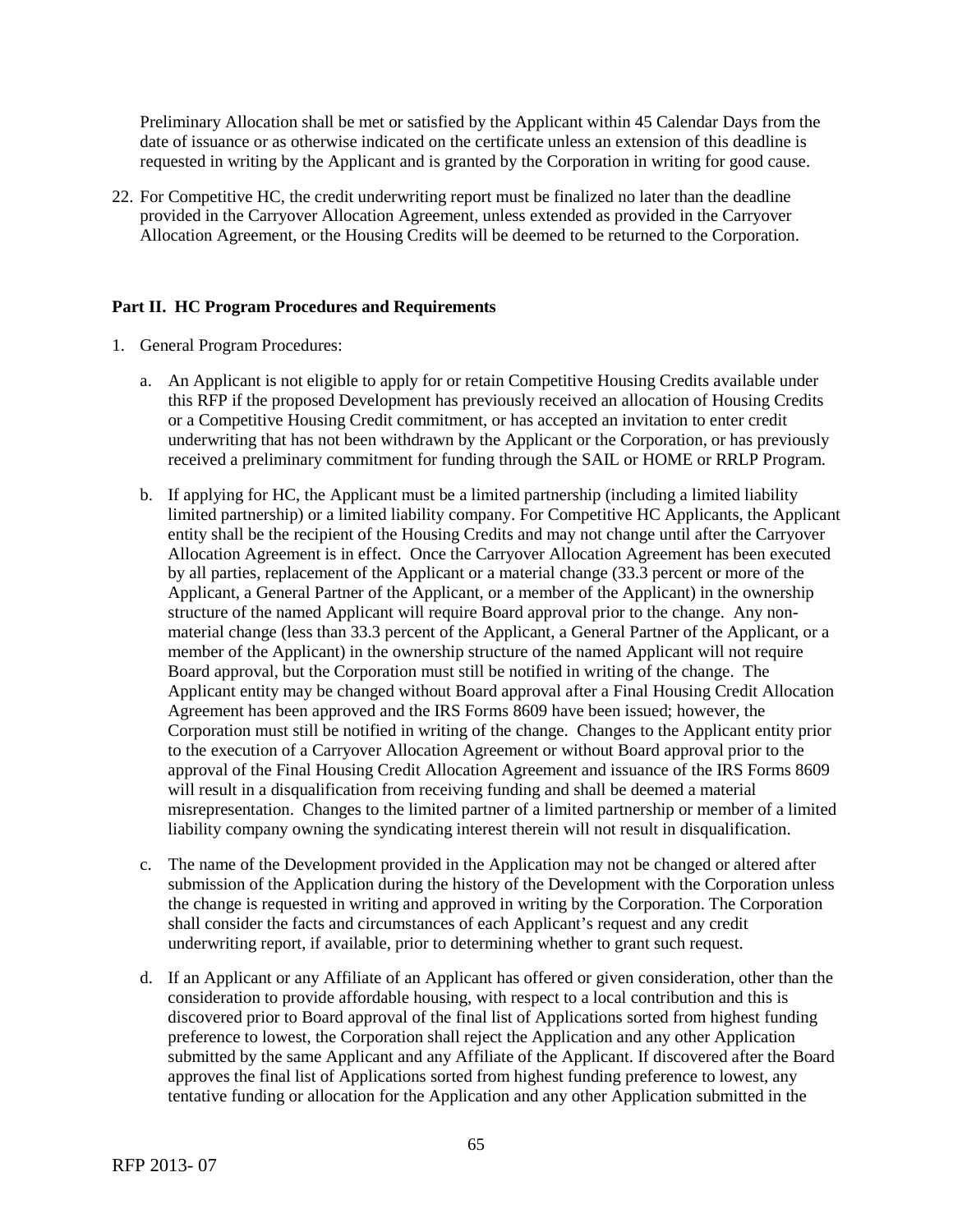same RFP by the same Applicant and any Affiliate of the Applicant will be withdrawn. Such Applicant and any of such Applicant's Affiliates will be ineligible for funding or allocation in any program administered by the Corporation for a period of up to two (2) years, which will begin the date the Board issues a final order on such matter, in a proceeding conducted pursuant to Sections 120.569 and 120.57, F.S.

- e. Applications shall be limited to one submission per subject property. Two or more Applications, submitted in the same solicitation process, that have the same demographic commitment and one or more of the same Financial Beneficiaries, will be considered submissions for the same Development if any of the following is true: (i) any part of any of the property sites is contiguous with any part of any of the other property sites, or (ii) any of the property sites are divided by a street or easement, or (iii) it is readily apparent from the Applications, proximity, chain of title, or other information available to the Corporation that the properties are part of a common or related scheme of development. If two or more Applications are considered to be submissions for the same Development, the Corporation will reject all such Applications except the Application with the highest (worst) lottery number. The Application(s) with the lowest lottery number(s) will still be rejected even if the Applicant withdraws the Application with the highest (worst) lottery number.
- f. If an Applicant or any Affiliate of an Applicant:
	- (1) Has engaged in fraudulent actions;
	- (2) Has materially misrepresented information to the Corporation regarding any past or present Application or Development;
	- (3) Has been convicted of fraud, theft or misappropriation of funds;
	- (4) Has been excluded from federal or Florida procurement programs for any reason; or
	- (5) Has been convicted of a felony;

The Applicant and any of the Applicant's Affiliates will be ineligible for funding or allocation in any program administered by the Corporation for a period of up to two (2) years, which will begin from the date the Board makes such determination or from the date the Corporation initiates a legal proceeding under this part. Such determination shall be either pursuant to a proceeding conducted pursuant to Sections 120.569 and 120.57, F.S., or as a result of a finding by a court of competent jurisdiction. When the Corporation initiates a proceeding under this part, all pending transactions under any program administered by the Corporation involving the Applicant or its Affiliates shall be suspended until the conclusion of such a proceeding.

- g. An Application will be ineligible for funding if any of the following apply:
	- (1) The Development is inconsistent with the purposes of the HC Program or does not conform to the Application requirements specified in this RFP;
	- (2) The Applicant fails to achieve the threshold requirements as detailed in this RFP;
	- (3) The Applicant fails to satisfy any arrearages as described in Section Seven of the RFP or whenever the Board approves any Committee recommendation or adjustments thereto. This provision does not include permissible deferral of SAIL or HOME interest;
	- (4) The Applicant fails to submit the Application online and provide the Corporation with the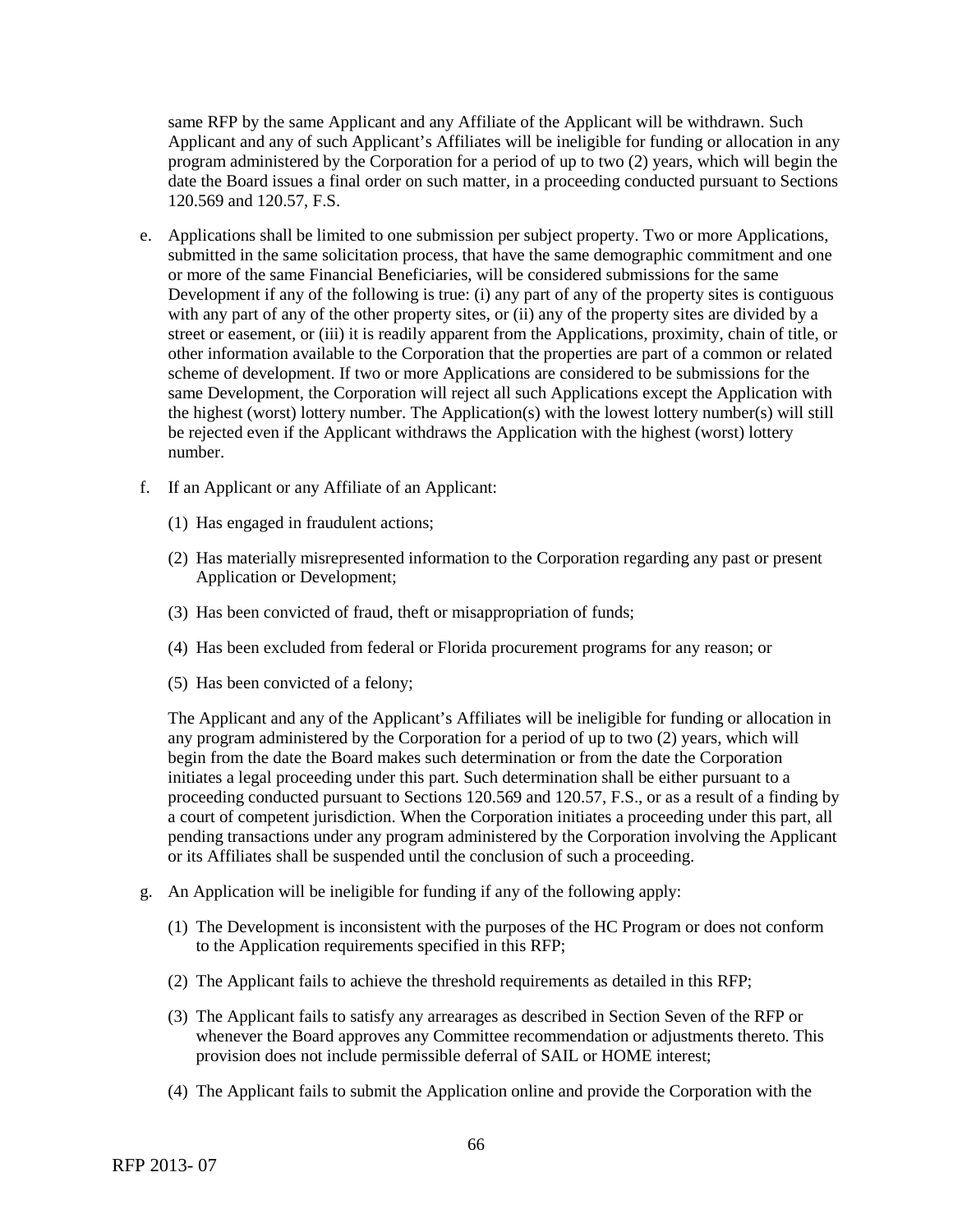required number of printed copies of the Application, including all applicable attachments, by the Application deadline;

- (5) The Applicant fails to pay of the required Application fee by the Application deadline;
- (6) The printed copy of the Application labeled "Original Hard Copy" fails to include a properly completed Item 12, Applicant Certification and Acknowledgement, reflecting an original signature.
- h. A Development will be withdrawn from funding and any outstanding commitments for HC will be rescinded if, at any time, the Board determines that the Applicant's Development or Development team is no longer the Development or Development team described in the Application or to the Credit Underwriter, and the changes made are prejudicial to the Development or to the market to be served by the Development.
- i. If an Applicant or Developer or any Principal, Affiliate or Financial Beneficiary of an Applicant or a Developer has any existing Developments participating in any Corporation programs that remain in non-compliance with Section 42 of the IRC, Title 67, F.A.C., or applicable loan documents, and any applicable cure period granted for correcting such non-compliance has ended as of the time of submission of the Application or at the time of issuance of a credit underwriting report, the requested allocation will, upon a determination by the Board that such non-compliance substantially increases the likelihood that such Applicant or Developer will not be able to produce quality affordable housing, be denied and the Applicant or Developer and the Affiliates of the Applicant or Developer will be prohibited from new participation in any of the Corporation's programs commencing with this competitive solicitation and continuing until such time as all of their existing Developments participating in any Corporation programs are in compliance.
- j. Notwithstanding any other provisions of this RFP, the following items as identified by the Applicant in Exhibit A of the RFP must be maintained and cannot be changed after the Application deadline:
	- (1) Site for the Development; notwithstanding the foregoing, after the Applicant has been invited to enter credit underwriting and subject to written request of an Applicant to Corporation staff and approval of the Corporation, the site for the Development may be increased or decreased. However, (i) if the increase of the site is such that (a) the proposed Development now meets the definition of a Scattered Site, then the Applicant shall be required to provide such Scattered Sites information and meet all Scattered Sites requirements as required by Corporation staff and/or (b) if a portion of the proposed site now is within an LDA Area included on the LDA Chart set out in Item 4 of Exhibit B of the RFP, then the Corporation will determine whether the proposed Development is still eligible for funding, or (ii) if the decrease in the site is such that the Development Location Point provided to the Corporation is no longer located on the site, a new Development Location Point must be provided;
	- (2) Development Category;
	- (3) Development Type;
	- (4) Demographic Commitment; and
	- (5) Housing Credit Request Amount, exclusive of adjustments by the Corporation as outlined in the RFP.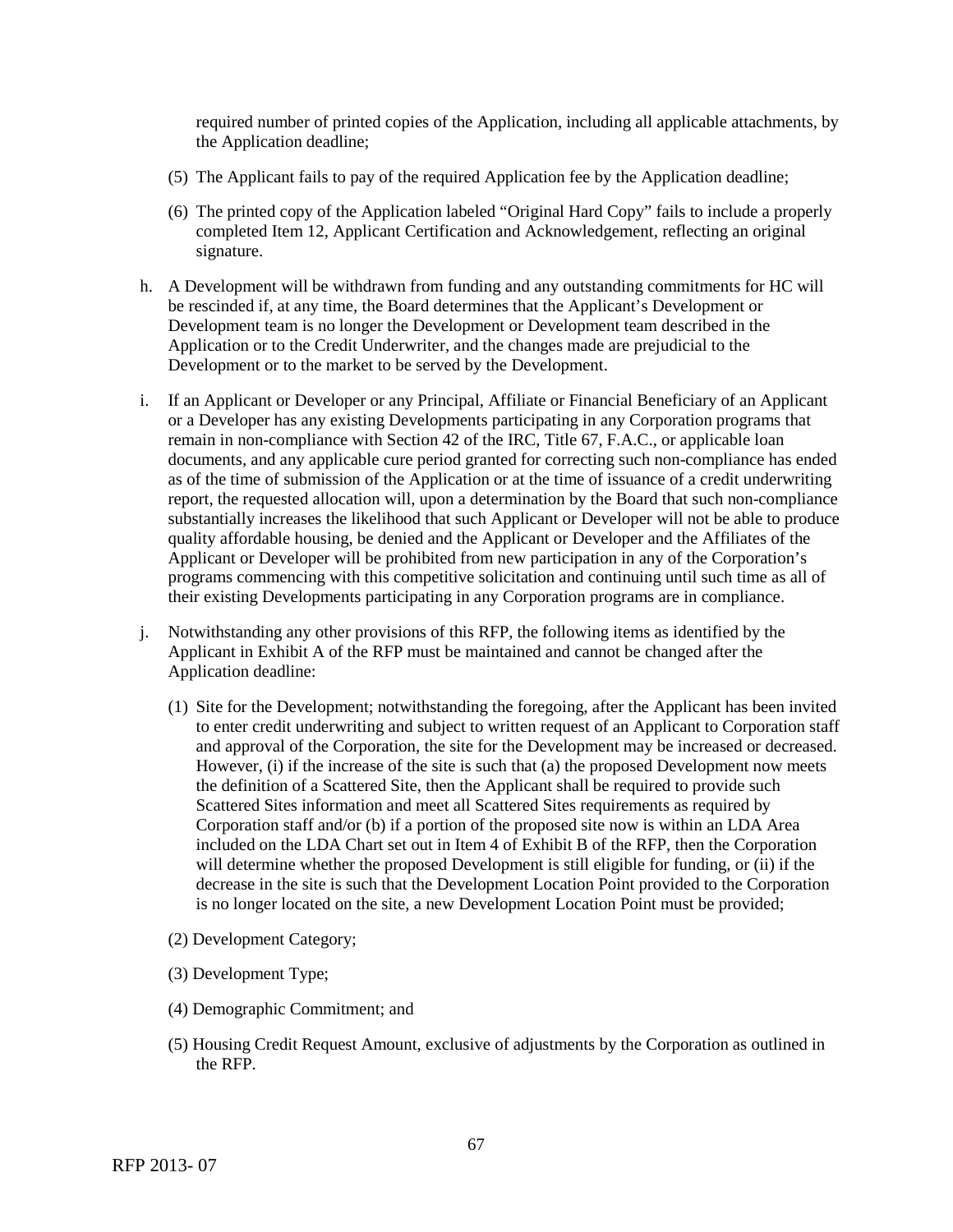- k. Each Housing Credit Development shall comply with the minimum Housing Credit Set-Aside provisions, as specified in Section  $42(g)(1)$  of the IRC, with respect to the reservation of 20 percent of the units for occupancy by persons or families whose income does not exceed 50 percent of the area median income, or the reservation of 40 percent of the units for occupancy by persons or families whose income does not exceed 60 percent of the area median income. Further, each Housing Credit Development shall comply with any additional Housing Credit Set-Aside chosen and committed to by the Applicant in the Application.
- l. The Development shall provide safe, sanitary and decent residential rental housing and shall be developed, constructed and operated in accordance with the commitments made and the facilities and services described in the Application at the time of submission to the Corporation. Applications will not be considered approved to receive an allocation of Housing Credits until the Corporation issues a Preliminary Allocation to the Applicant and all contingencies of such documents are satisfied. Allocations are further contingent on the Applicant complying with its Application commitments, the credit underwriting and program requirements outlined in Exhibit C of this RFP, and Section 42 of the IRC.
- m. All of the dwelling units within a Housing Credit Development shall be rented or available for rent on a continuous basis to members of the general public. The owner of the Housing Credit Development shall not give preference to any particular class or group in renting the dwelling units in the Housing Credit Development, except to the extent that dwelling units are required to be rented to Eligible Persons. All Housing Credit Developments must comply with the Fair Housing Act as implemented by 24 CFR Part 100, Section 504 of the Rehabilitation Act of 1973 as implemented by 24 CFR Part 8 ("Section 504 and its related regulations"), and Titles II and III of the Americans with Disabilities Act of 1990 as implemented by 28 CFR Part 35. To the extent that a Housing Credit Development is not otherwise subject to Section 504 and its related regulations, the Housing Credit Development shall nevertheless comply with Section 504 and its related regulations as requirements of the Housing Credit Program to the same extent as if the Housing Credit Development were subject to Section 504 and its related regulations in all respects. To that end, for purposes of the Housing Credit Program, a Housing Credit Allocation shall be deemed "Federal financial assistance" within the meaning of that term as used in Section 504 and its related regulations for all Housing Credit Developments. Section 504 of the Rehabilitation Act of 1973, as implemented by 24 CFR Part 8, is available on the Corporation's Website under the Multifamily Programs link labeled Related References and Links.
- n. Each Housing Credit Development shall complete the Final Cost Certification Application by the earlier of the following two dates:
	- (1) The date that is 75 Calendar Days after all the buildings in the Development have been placed in service, or
	- (2) The date that is 30 Calendar Days before the end of the calendar year for which the Final Housing Credit Allocation is requested.

The Corporation may grant extensions for good cause upon written request.

o. Prior to execution of the limited partnership agreement or limited liability company operating agreement between the Applicant and the limited partners/members, the Applicant must receive written approval from the Corporation or its Credit Underwriter that the Housing Credit Syndicator is in good standing with the Corporation. Proceeding with execution of a partnership agreement or operating agreement with a Housing Credit Syndicator that is not in good standing shall result in withdrawal of the Housing Credit Allocation.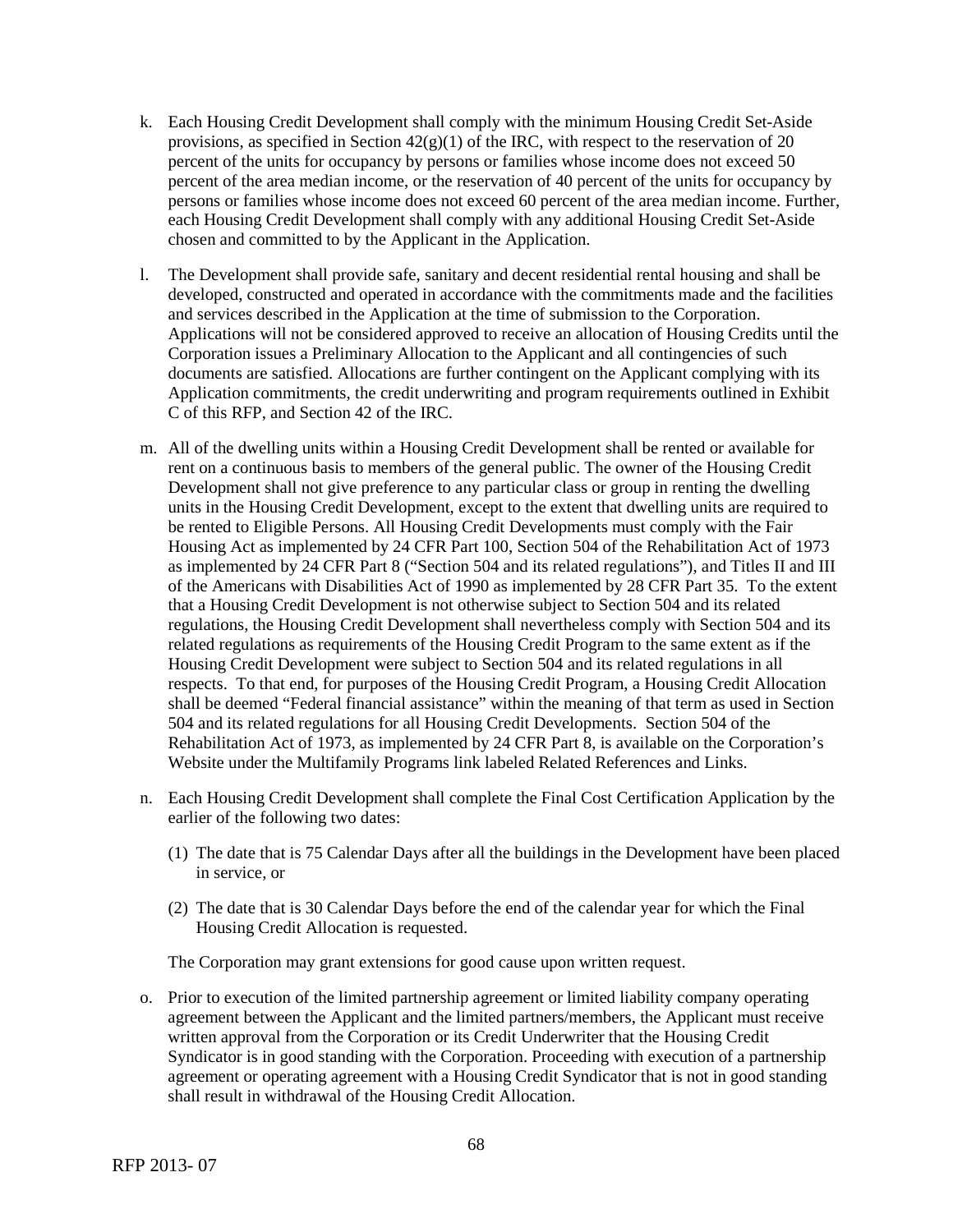- p. The Final Cost Certification Application (Form FCCA) shall be used by an Applicant to itemize all expenses incurred in association with construction or Rehabilitation of a Housing Credit Development, including Developer's and General Contractor's fees as described in Part I above. Such form shall be completed, executed and submitted to the Corporation in both hard copy format and as a Microsoft Excel spreadsheet, along with the executed Extended Use Agreement, IRS Tax Information Authorization Form 8821 for all Financial Beneficiaries, a copy of the syndication agreement disclosing the rate and all terms, the required certified public accountant opinion letter, an unqualified audit report prepared by an independent certified public accountant, photographs of the completed Development, the monitoring fee, and documentation of the placed-in-service date as specified in the Form FCCA instructions. The Final Housing Credit Allocation will not be issued until such time as all required items are received and processed by the Corporation. In addition, any Final Cost Certification involving Competitive Housing Credits that reflects an amount that exceeds the Total Development Cost limitation, as outlined in Part I above, shall have its Housing Credit Allocation reduced. The Final Cost Certification Application, effective January 2013, is available on the Corporation's Website under the Multifamily Programs link labeled Related References and Links or by contacting the Housing Credit Program at 227 North Bronough Street, Suite 5000, Tallahassee, Florida 32301-1321.
- q. After the final evaluation and determination of the Housing Credit Allocation amount has been made by the Corporation and the Extended Use Agreement has been executed in accordance with these provisions, the IRS Low-Income Housing Credit Allocation and Certification Forms 8609 are issued to the Applicant of the Housing Credit Development, as provided below. The Corporation will issue only one complete set of Forms 8609 per Development which will be no earlier than total Development completion, the Corporation's acceptance and approval of the Development's Final Cost Certification Application, and determination by the Corporation that all financial obligations for which an Applicant or Developer, or Principal, Affiliate or Financial Beneficiary of an Applicant or Developer is in arrears to the Corporation or any agent or assignee of the Corporation have been satisfied. At the time the Applicant's first tax return with which Form 8609-A is filed with the Internal Revenue Service, the Applicant must submit to the Corporation a copy of IRS Form 8609 with a completed Part II.
- r. Annually, within 151 Calendar Days following the Applicant's fiscal year end, the Applicant shall provide the Corporation with an audited financial statement and a fully completed and executed Financial Reporting Form (SR-1) (Rev. 02-13), which is available on the Corporation's Website under the Multifamily Programs link labeled Related References and Links. The audited financial statement and a copy of the signed Form SR-1, with Parts 1, 2, and 5 completed, shall be submitted in both PDF format and in electronic form as a Microsoft Excel spreadsheet to the Corporation at the following web address: financial.reporting@floridahousing.org. The initial submission will be due following the fiscal year within which the first unit is occupied. The initial submission for Housing Credit Developments that contain occupied units at the time of acquisition will be due following the fiscal year within which the 12 month anniversary of the closing is observed of either (i) the Housing Credit equity partnership agreement, or (ii) the acquisition of the development site, whichever comes first. The audited financial statement is to be prepared in accordance with accounting principles generally accepted in the United States of America and audited in accordance with auditing standards generally accepted in the United States of America for the 12 month fiscal year period just ended and shall include:
	- (1) Comparative Balance Sheet with prior year and current year balances;
	- (2) Statement of revenue and expenses;
	- (3) Statement of changes in fund balances or equity;
	- (4) Statement of cash flows; and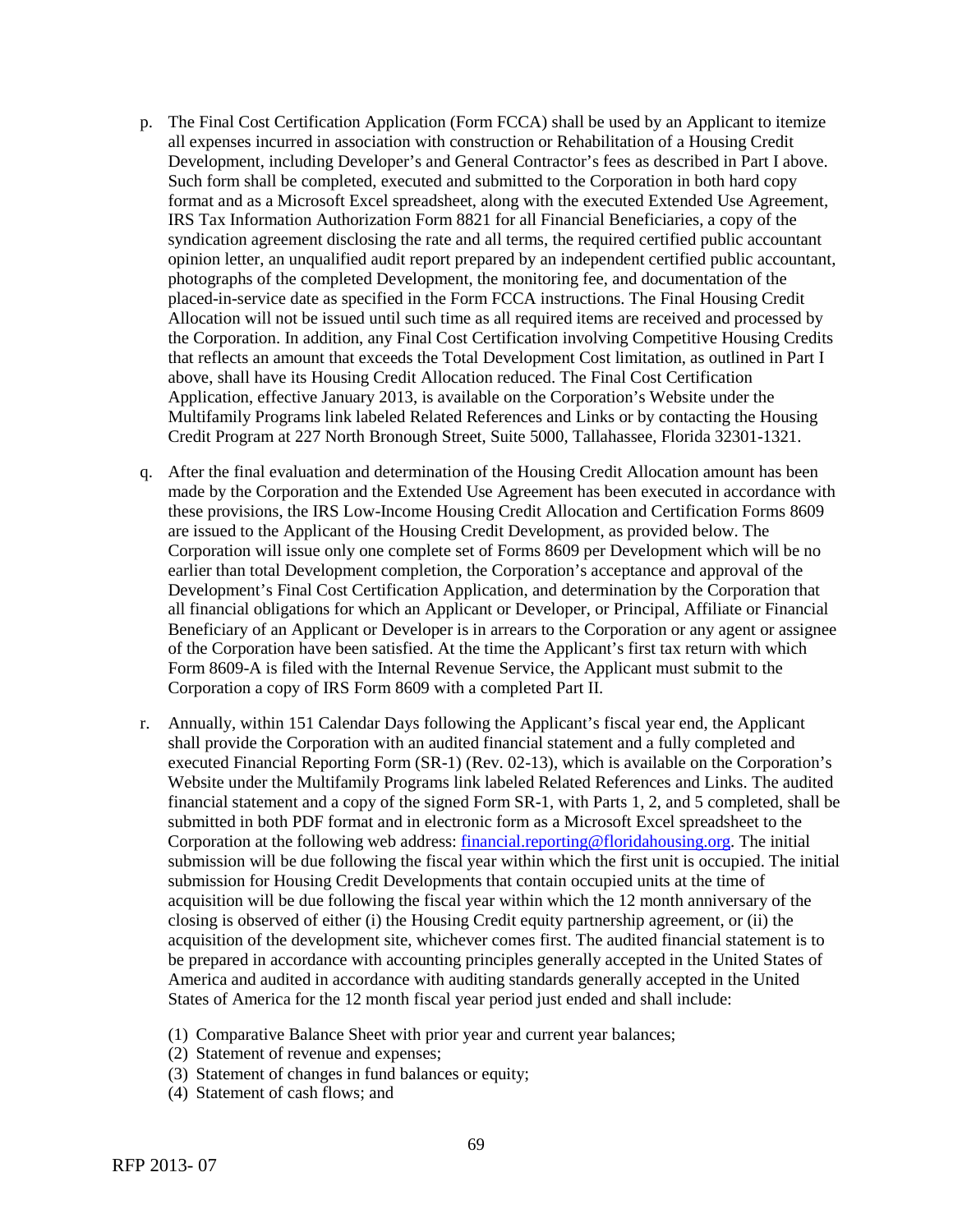(5) Notes to financial statements.

The financial statements referenced above should also be accompanied by a certification of the Applicant as to the accuracy of such financial statements. A late fee of \$250 will be assessed by the Corporation for failure to submit the above documents by the stated deadline.

- 2. Carryover Allocation Provisions:
	- a. If an Applicant cannot complete its Development by the end of the year in which the Preliminary Allocation is issued, the Applicant must enter into a Carryover Allocation Agreement with the Corporation by December 31st of the year in which the Preliminary Allocation is issued. The Carryover Allocation allows the Applicant up to the end of the second year following the Carryover Allocation to have the Development placed-in-service.
	- b. An Applicant shall have tax basis in the Housing Credit Development which is greater than 10 percent of the reasonably expected basis in the Housing Credit Development within six (6) months of the date the Corporation issues the Carryover Allocation Agreement, unless extended as provided in the Carryover Allocation Agreement, or the Housing Credits will be deemed to be returned to the Corporation. Certification that the Applicant has met the greater than 10 percent basis requirement shall be signed by the Applicant's attorney or certified public accountant.
	- c. All supporting Carryover documentation and the signed certification evidencing the required basis must be submitted to the Corporation within six (6) months of the date the Corporation issues the Carryover Allocation Agreement, unless extended as provided in the Carryover Allocation Agreement, or the Housing Credits will be deemed to be returned.
	- d. The Applicant for each Development for which a Carryover Allocation Agreement has been executed shall submit quarterly progress reports to the Corporation using Progress Report Form Q/M Report, which will be provided by the Corporation. If the Form Q/M Report does not demonstrate continuous and adequate development and construction progress, the Corporation will require monthly submission of Form Q/M Report until satisfactory progress is achieved, until the Development is placed in service, or until a determination is made by the Corporation that the Development cannot be placed in service by the Carryover deadline and the Housing Credits are returned to the Corporation in accordance with the terms of the Carryover Allocation Agreement. Form Q/M Report shall include a written statement describing the current status of the Development; the financing, construction and syndication activity since the last report; the reasons for any changes to the anticipated placed-in-service date; and any other information relating to the status of the Development which the Corporation may request. The due date for the first report shall be as stated in the Carryover Allocation Agreement.
- 3. Extended Use Agreement:
	- a. Pursuant to Section  $42(h)(6)$  of the IRC, the Applicant and the Corporation shall enter into an Extended Use Agreement. The purpose of the Extended Use Agreement is to set forth the Housing Credit Extended Use Period, the Compliance Period, and to evidence commitments made by the Applicant in the Application or subsequently agreed to by the Corporation.
	- b. The following provisions shall be included in the Extended Use Agreement:
		- (1) The Applicable Fraction for Housing Credit Set-Aside units for each taxable year in the Housing Credit Extended Use Period shall not be less than the Applicable Fraction;